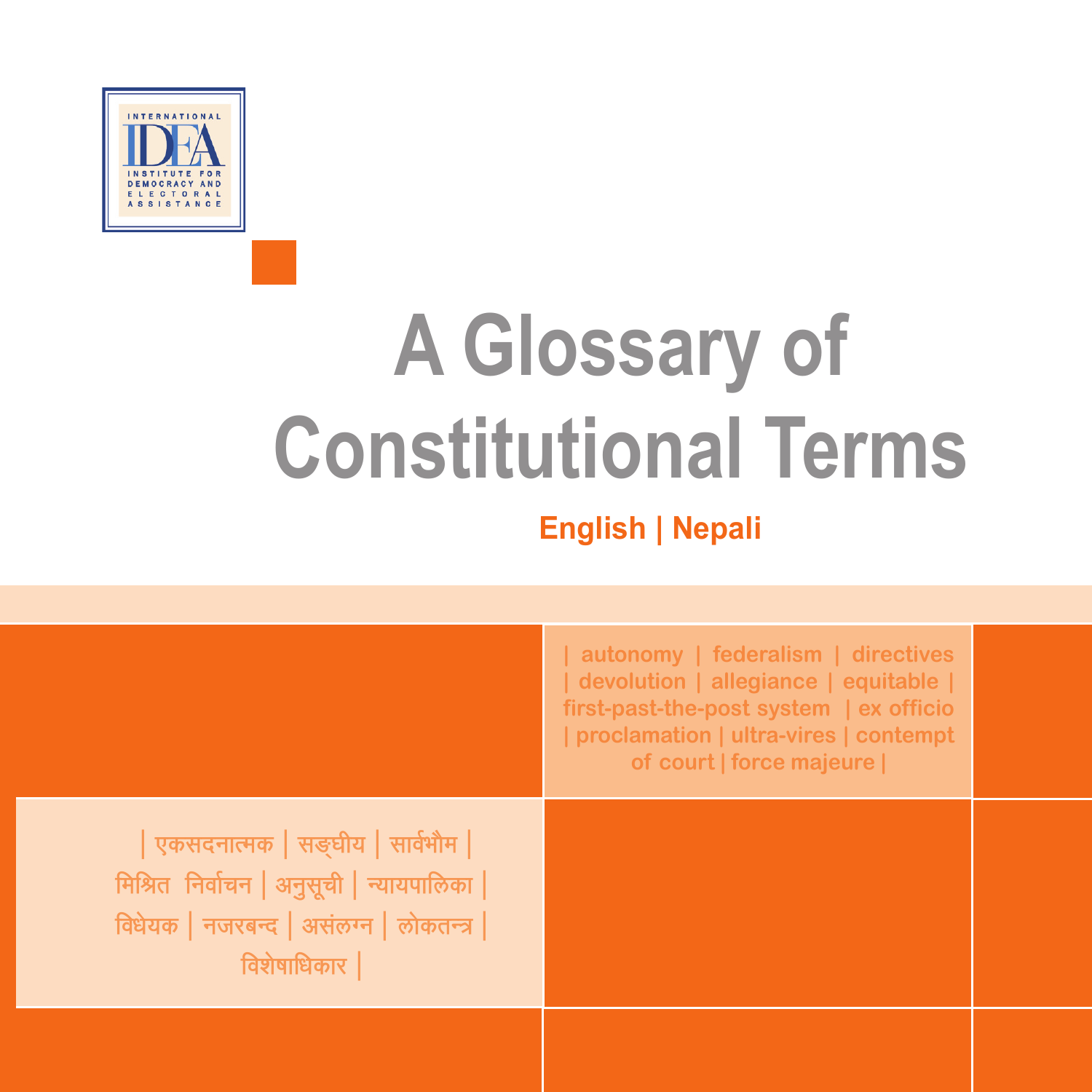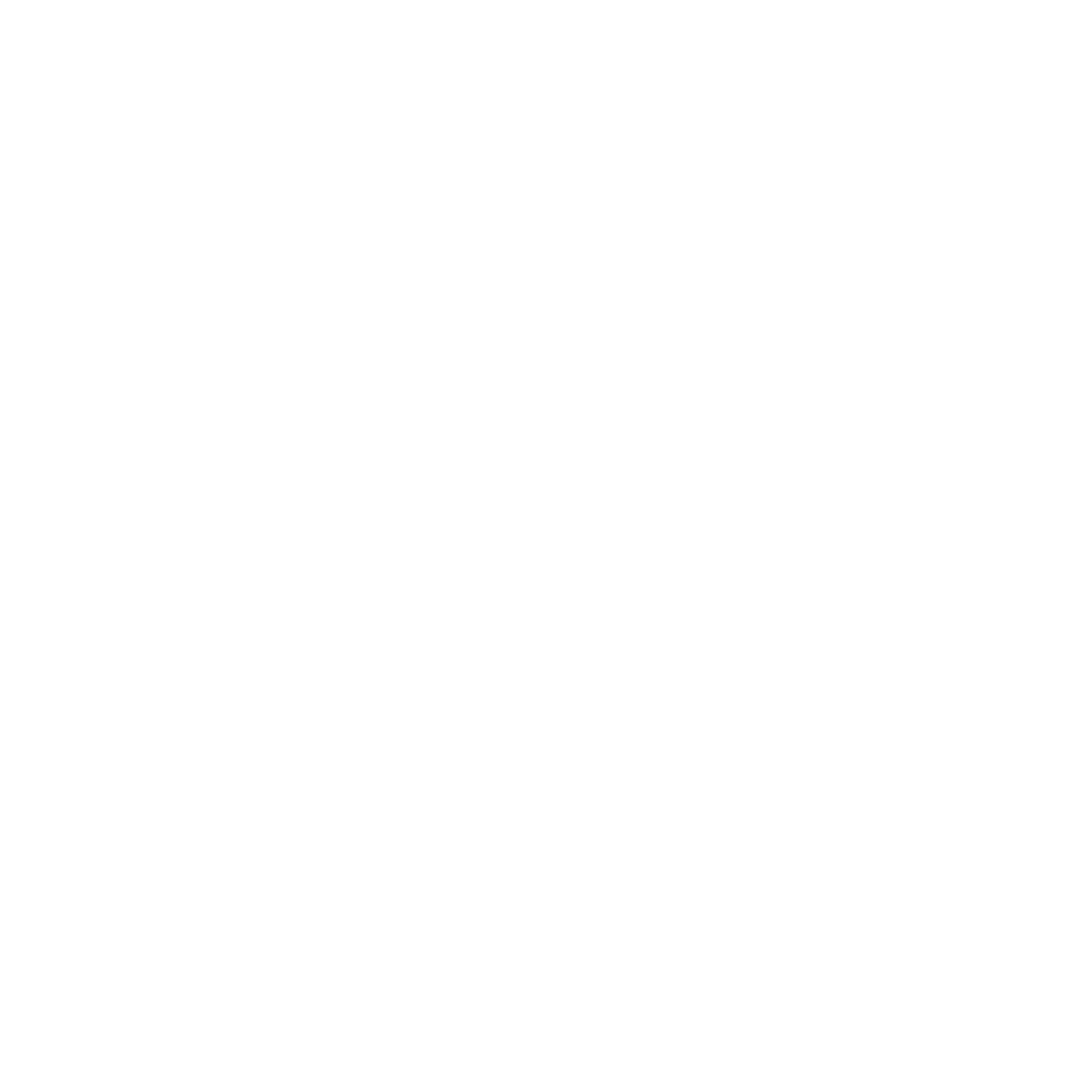Lead Authors: Jill Cottrell (English) & Surya Dhungel (Nepali)

> Special Task Force: Kedar Bhattarai K.B. Maharjan Pramilla Gurung Sristi Vaidya Ram P. Humagai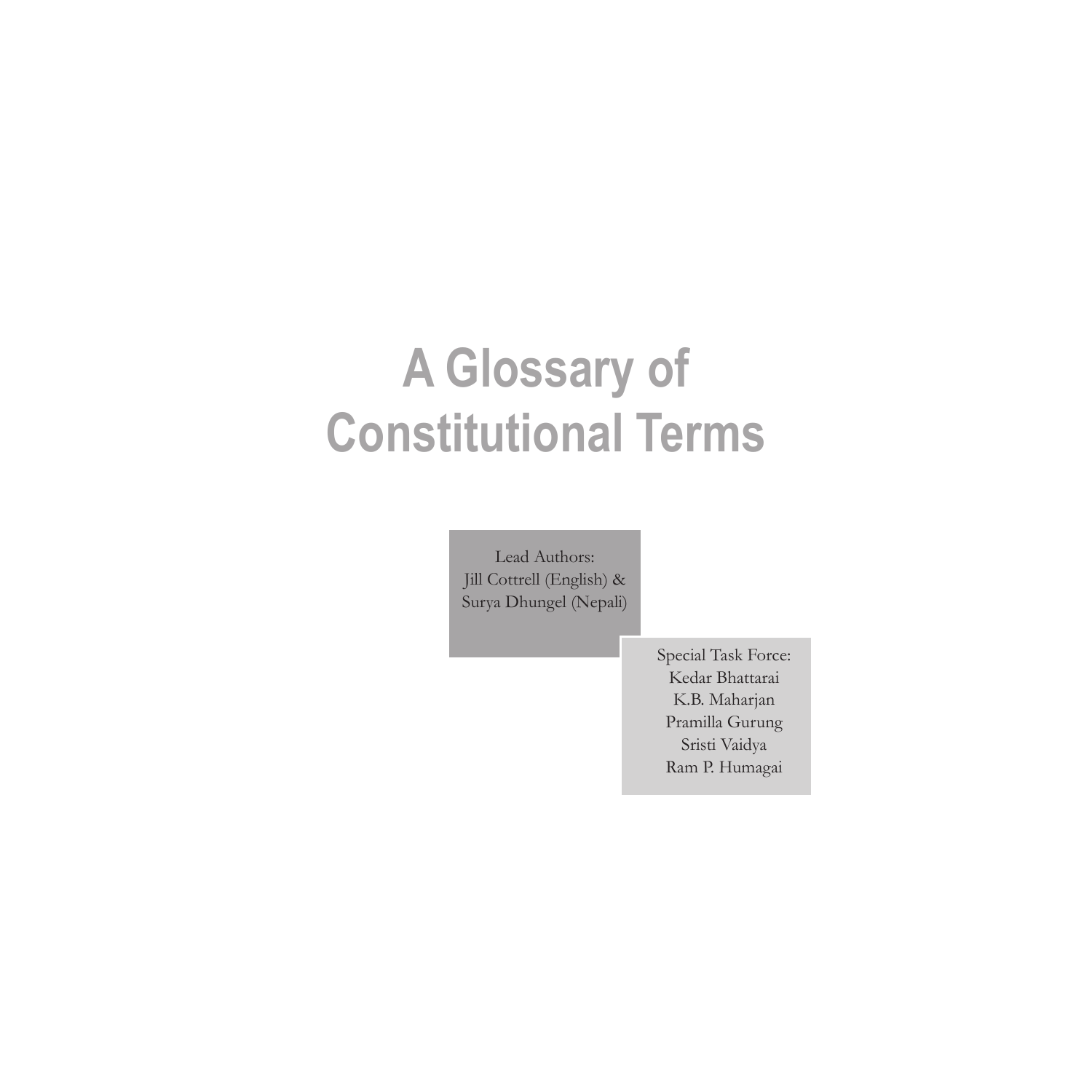© International Institute for Democracy and Electoral Assistance 2007

This is an International IDEA publication. International IDEA publications are independent of specific national or political interests. Views expressed in this publication do not necessarily represent the views of International IDEA, its Board or its Council members.

Applications for permission to reproduce or translate all or any part of this publication should be made to: International IDEASE 103 34 Stockholm Sweden

International IDEA encourages dissemination of its work and will promptly respond to requests for permission to reproduce or translate its publications.

Design and Printed by : FinePrint, Kathmandu, Nepal

ISBN: 978-91-85724-20-8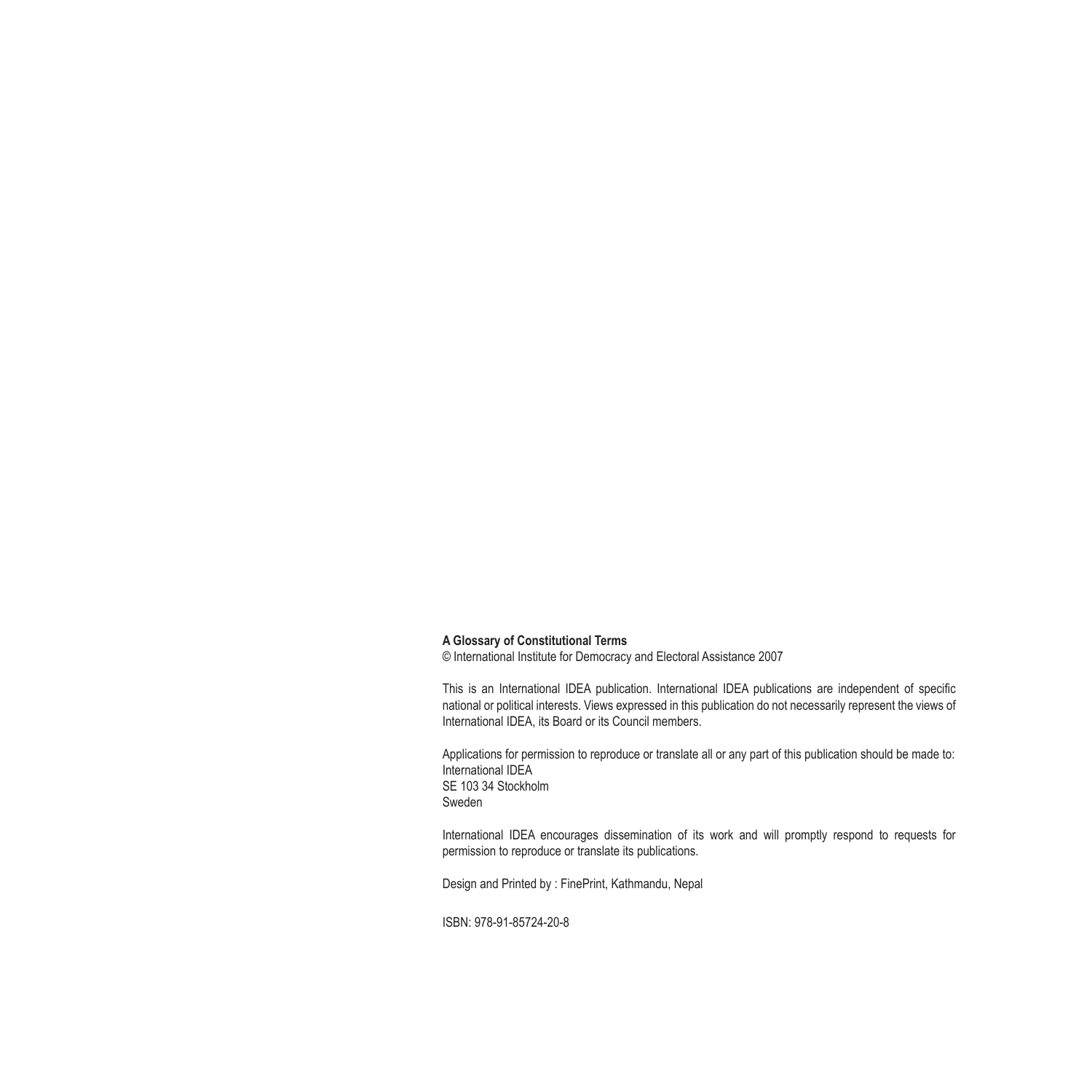### Preface

#### **New Approaches to Constitution Drafting**

Nepal is at a critical juncture and is poised to debate about and draft a new constitution through a constituent assembly and to strengthen the nation's commitment to the rule of law. While debating and constitution making amount to political action, drafting a constitution and its supporting laws are more technical processes, which are no less important. So care must be taken while drafting a new constitution.

Constitutions are legal texts and must be written in a style that is objective, clear and precise. To reflect the intentions of the law makers, drafters of constitutions and other laws must understand the full meaning of legal terms and the implications that the words used will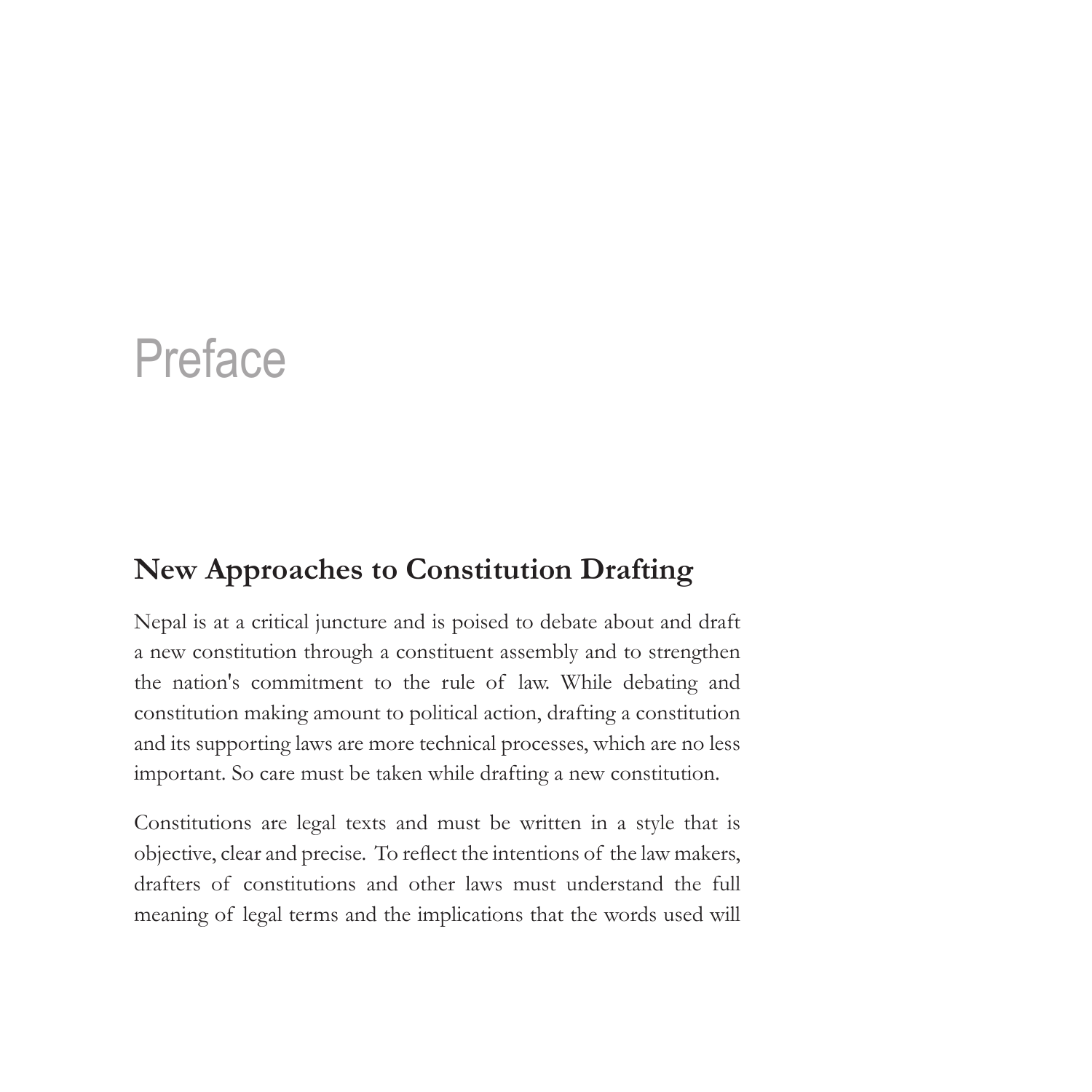have and then use the clearest words and formulations consistently. As legal texts are reference documents and normative guides, the words and formulations used in legal texts must be chosen with care, knowing that they will be subject to review and interpretation over time. Today the drafting of a constitution and supporting laws calls for a special style of writing that can be understood by ordinary people and not only by select groups of judges and lawyers.

Many legal terms, initially developed through Latin-based languages, literally get lost or mangled in translations, or are defined by varied users in differing contexts, creating ambiguity and confusion. International IDEA seeks to support the constitutional process in Nepal through the development of this glossary of constitutional and legal terms. The purposes of this glossary are threefold: to establish Nepali equivalents of English constitutional terms, to standardize Nepali terminologies and to contribute to the development of plain language drafting of legal and constitutional texts at this critical juncture.

This glossary is the product of the wonderful teamwork undertaken by Nepali translators and constitutional experts. A number of constitution-related words have emerged during the last couple of years in the Nepali political discourse. The team debated and deliberated on these words, their proper application and recorded them in this glossary with a view to standardizing them and ensuring consistency of practice and understanding. Besides the glossary, another important consequence of this exercise in translation was the creation of <sup>a</sup> network of translators working on the same topics and themes.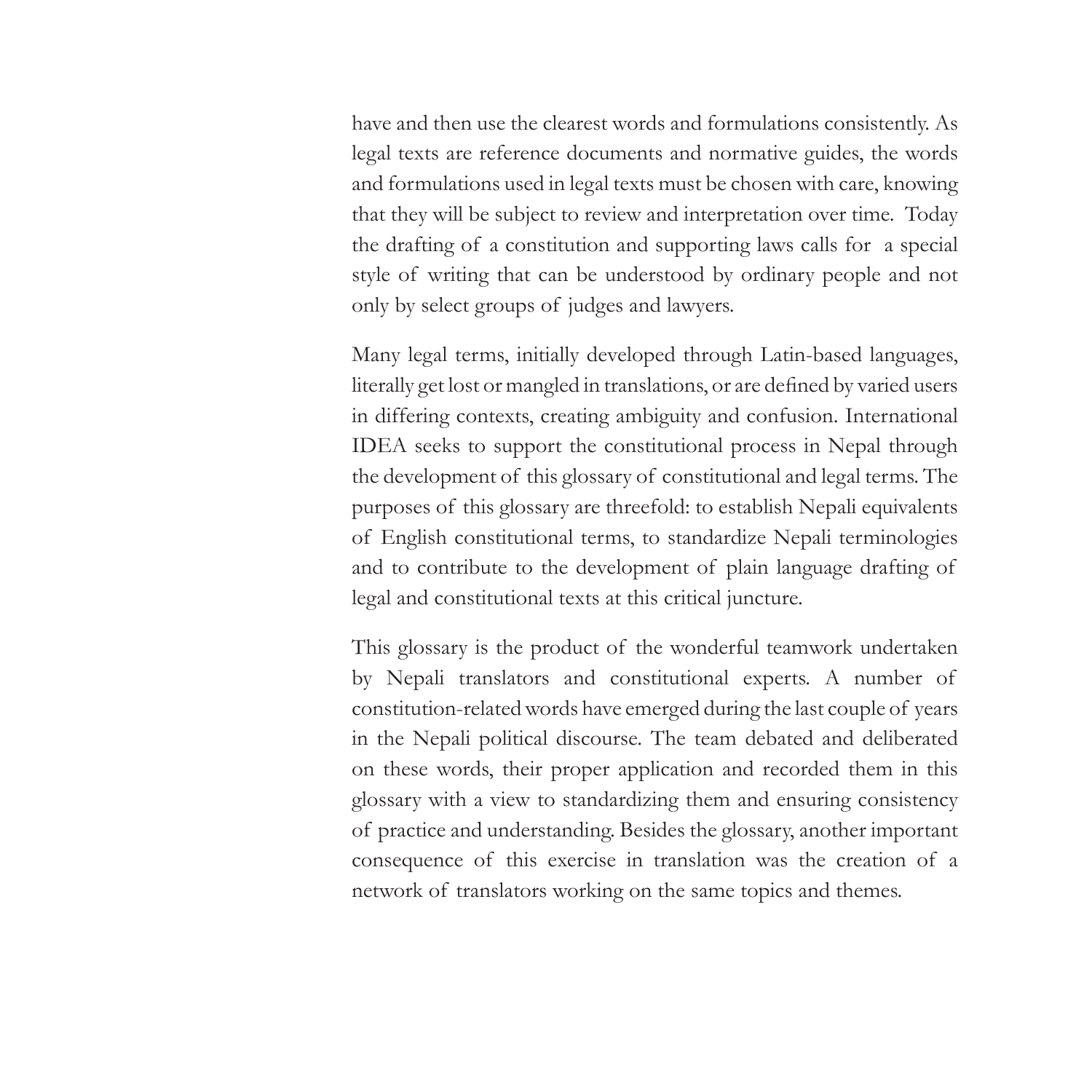The *Glossary of Constitutional Terms* is a part of International IDEA's project, 'Supporting Constitution Building in Nepal', which is funded by the Royal Embassy of Norway and the British government.

We hope this *Glossary* will be useful to Nepali drafters, lawyers, translators and those interested in the constitution and in its writing.

Viscan Helger

Vidar Helgesen Secretary General August 2007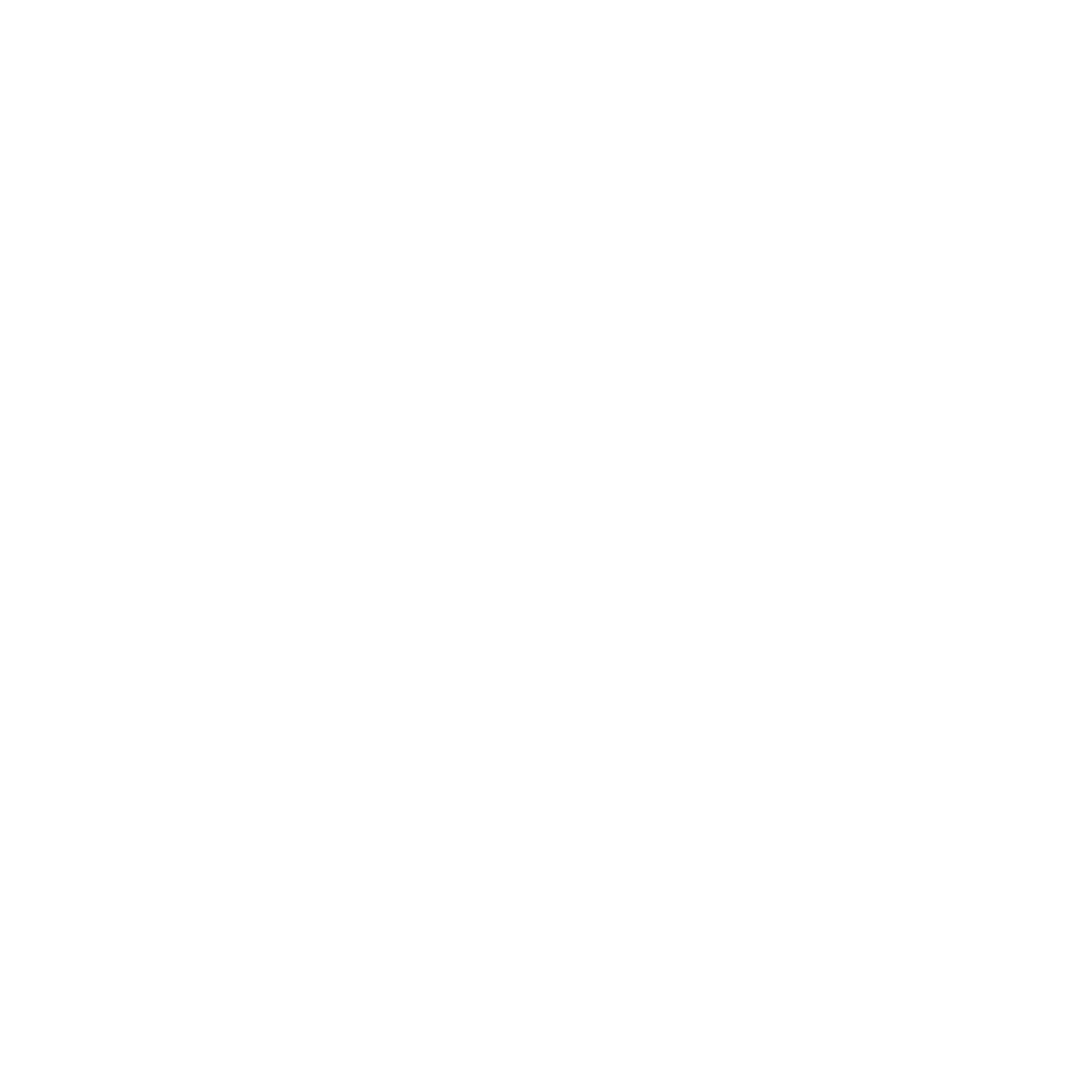### Acknowledgements

The International Institute for Democracy and Electoral Assistance (International IDEA) is grateful to Yash Ghai, the inspiration behind the *Glossary*, for providing his expertise and for emphasizing the importance of creating accurate and standardized translations of constitutional terms.

We are also grateful to Mohan Banjade, Secretary of the Nepal Law Commission, for the advice he gave us in the course of developing this *Glossary*.

Thanks are due to Ganesh Bhurtel, Manju Rana, Shiva Acharya, Usha Titikshu, Guna Raj Luintel, Badri Bishal Bhattarai, Puskar Mathema, Loknath Sangraula, Mukti Rijal, Sunil B. Pant, Khushee P. Tharu, Mitra Pariyar, Dip Magar, Manoj Karki, Shaligram Subedi, Basanta Subba, Bidhya Nath Bhurtel, Surendra Nepali, Hari Prasad Sitaula, Kedar Bhattari, Pramilla Gurung, Sristi Vaidya, K.B. Maharjan and Ram P. Humagai. Their contribution to the making of the *Glossary* has been invaluable.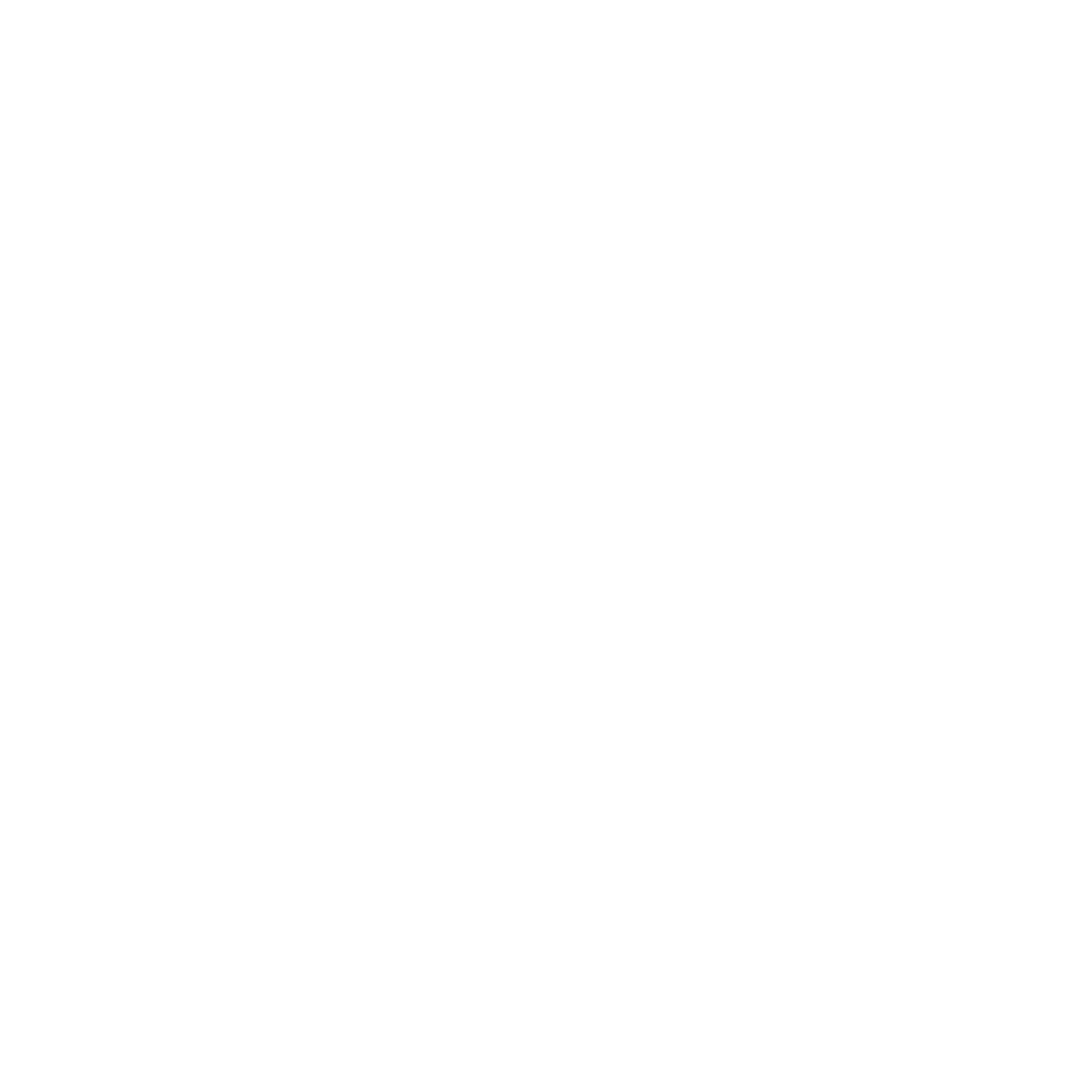## **Introduction**

#### **The Peculiarities of English Constitutional Language**

Translators wrestling with the mysteries of English constitutional language are unlikely to find their task much lightened by explanations on why some of the peculiarities exist, but explanations like the following might at least help them better understand the rationale for the use of such language.

#### **The Force of Tradition**

There are a number of traditional approaches to drafting any legal documents, especially laws, which continue to affect the form of laws. Some of the most pervasive influences are the avoidance of punctuation, the use of long sentences, the use of sexist language, the use of conservative and cautious language, the use of precise language, the use of archaic language and the use of Latinate terms.

**I**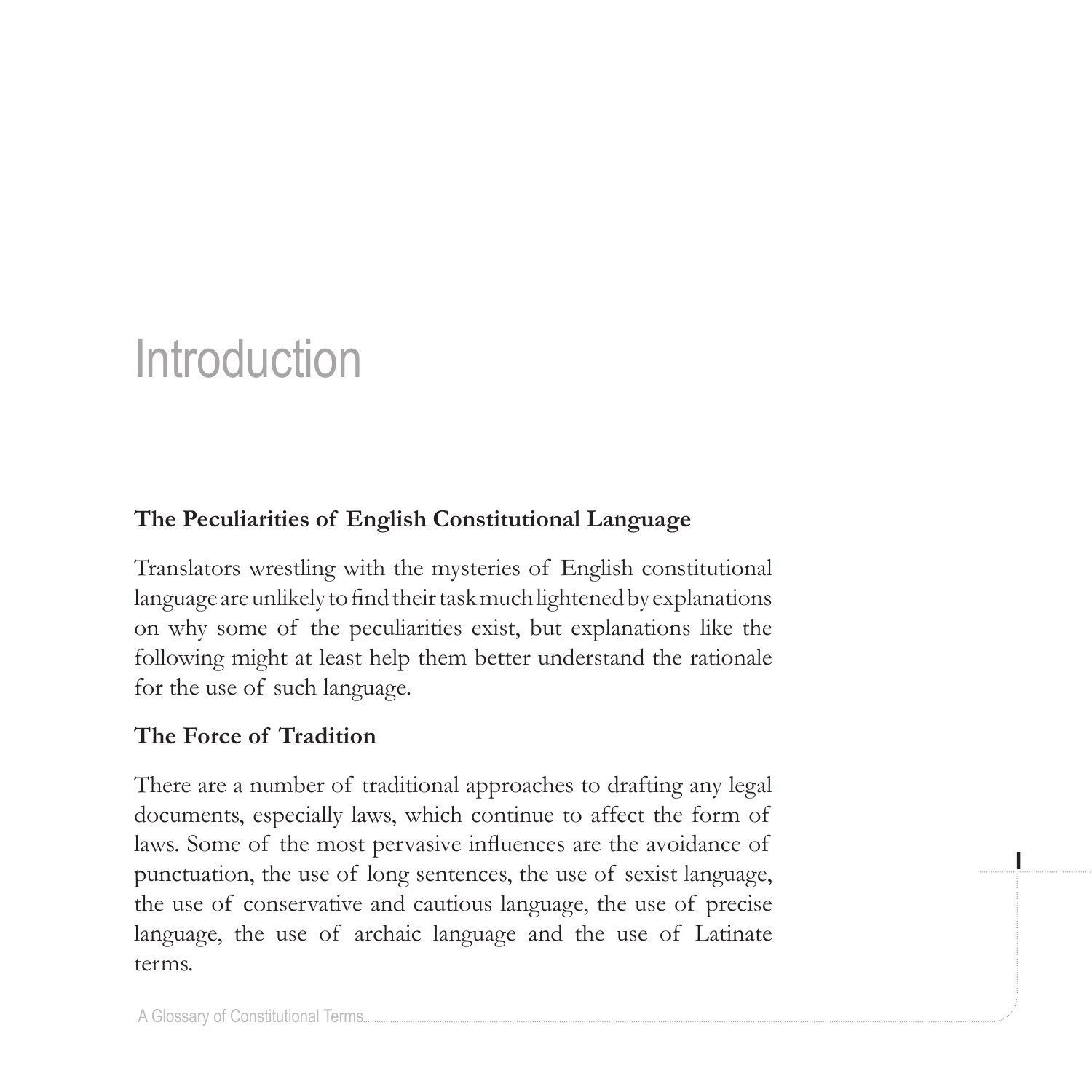#### **Avoidance of Punctuation**

Drafters of legal texts often avoid relying on punctuation to get their message across, and this practice sometimes extends to avoiding virtually all punctuation except the full stop. One reason for this was that earlier, there were no specific rules of grammar, spelling and punctuation. The other reason was that printers were unreliable, as was their equipment in some cases. Even today, there are reasons for not relying too heavily on punctuation to convey meaning. First, even with rules about punctuation, modern standards of punctuation are not good and are, perhaps, getting worse, thanks to a general lack of rigour in thinking. Second, if someone has to get their meaning across without relying on punctuation they will have to think, and think clearly, about what they want to say.

We find this propensity for drafting without the aid of punctuation among legal experts even today. For example, the *Arizona Legislative Bill Drafting Manual*, 2006 version<sup>1</sup>, says, 'A properly drafted bill requires little punctuation.' Nowadays, legal writers prefer, instead, the use of short sentences—not the long sentences without punctuation, so often found in the past.

#### **The Use of Long Sentences**

**II**

Another custom is to have only one sentence in a section, clause or subsection. The custom of using long sentences was prevalent in countries that opted for 'common law' (the system which originated in England and came to Nepal partly through India) but not in countries like France, which follow the 'civil law' tradition. Today, however, even in countries that follow the legislative tradition of the Common Law, this custom is breaking down.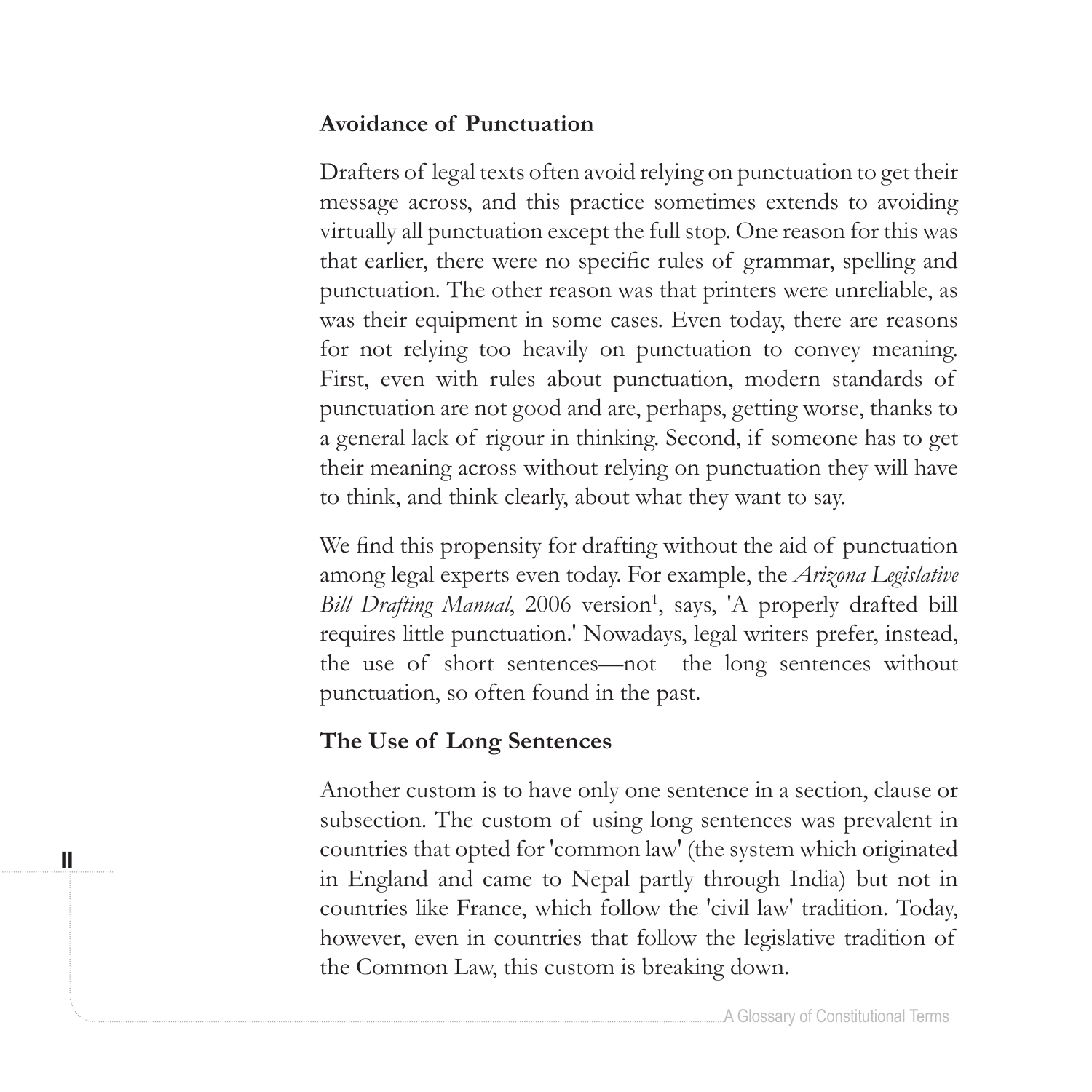Although enormously long sentences are hard to understand, even if properly punctuated, it is not always possible to use very short sentences. In order to aid comprehension, constitutions have started using sections or articles with many levels of subdivision. Here is an example (from the Constitution of Papua New Guinea):

2. If—

- a. there is a vacancy in the office of Governor-General; or
- b. the Governor-General is suspended from office; or

c. the Governor-General is—

- i. on leave of absence; or
- ii. absent from the country; or
- iii. out of speedy and effective communication; or
- iv. otherwise unable to perform, or is not readily available to perform, the duties of his office,

the Speaker is, subject to Subsection (3), the Acting Governor-General.

This is the work of a great drafter, Jo Lynch. Although the sentence is long, and may put off the ordinary reader, the text is very clear, These days, drafters might even go so far as to invert the entire article so that the point of the thing is clear at the beginning of the article:

> (1) In the circumstances listed in clause (2) the Speaker acts as Governor-General

**III**

(2) The circumstances referred to in clause (1) are…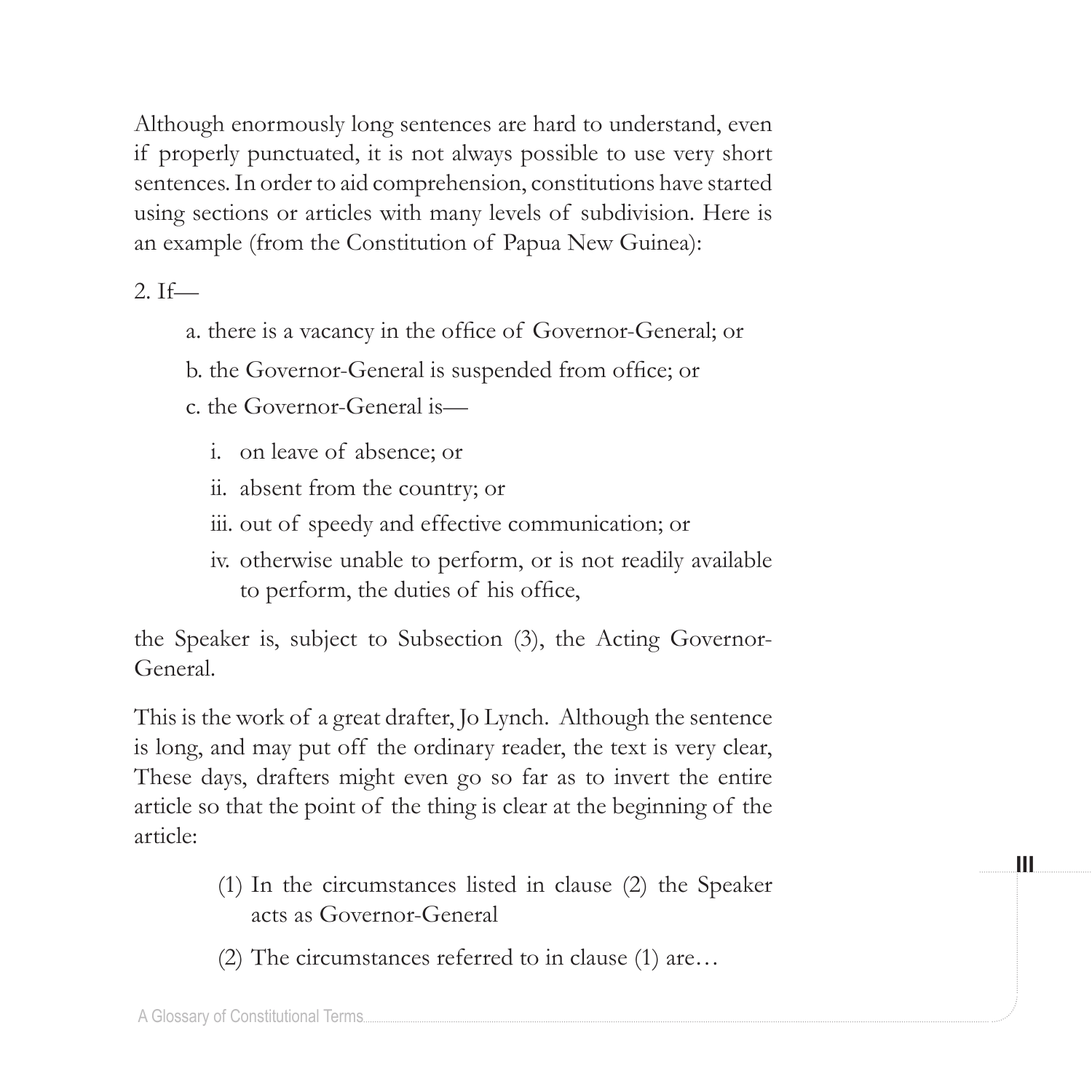#### **The Use of Sexist Language**

Another aspect of legal writing, influenced by the drafting tradition, might lead readers to wonder whether the law has anything to say about women. In most legal documents, one finds only 'man', 'he', 'him' and 'his.' The reason for this preponderance of male-centric words is probably that (apart from the fact that all laws were made by men) women had effectively no legal rights when early laws were drafted, and they had fewer opportunities to benefit from, or to infringe on, the law. Early laws dealt with protecting the king's forests and game against poachers (probably men), with property (owned by men) and so on. Sexism in the English language is a much noticed phenomenon—even today, it is common to hear people assume that a lawyer or a doctor will be a man, and one routinely hears people say 'boys' when referring to a class of law students, even if quite a lot of them are women!—so maybe legal language is also one more manifestation of that inherent sexism in the language. To remedy the situation in legal texts, drafters eventually used the statutes themselves to clarify that 'man' includes 'woman' (giving rise to what would probably now be considered a politically incorrect joke told to all incoming law students: 'man' embraces 'woman').

#### **Conservative and Cautious Language**

**IV**

Lawyers are rarely among the more radical members of society, and drafters are probably among the more conservative of lawyers (there are always exceptions, of course). So lawyers tend to err on the side of caution—caution in terms of innovation and caution in terms of trying to make sure that nothing is left out. We even have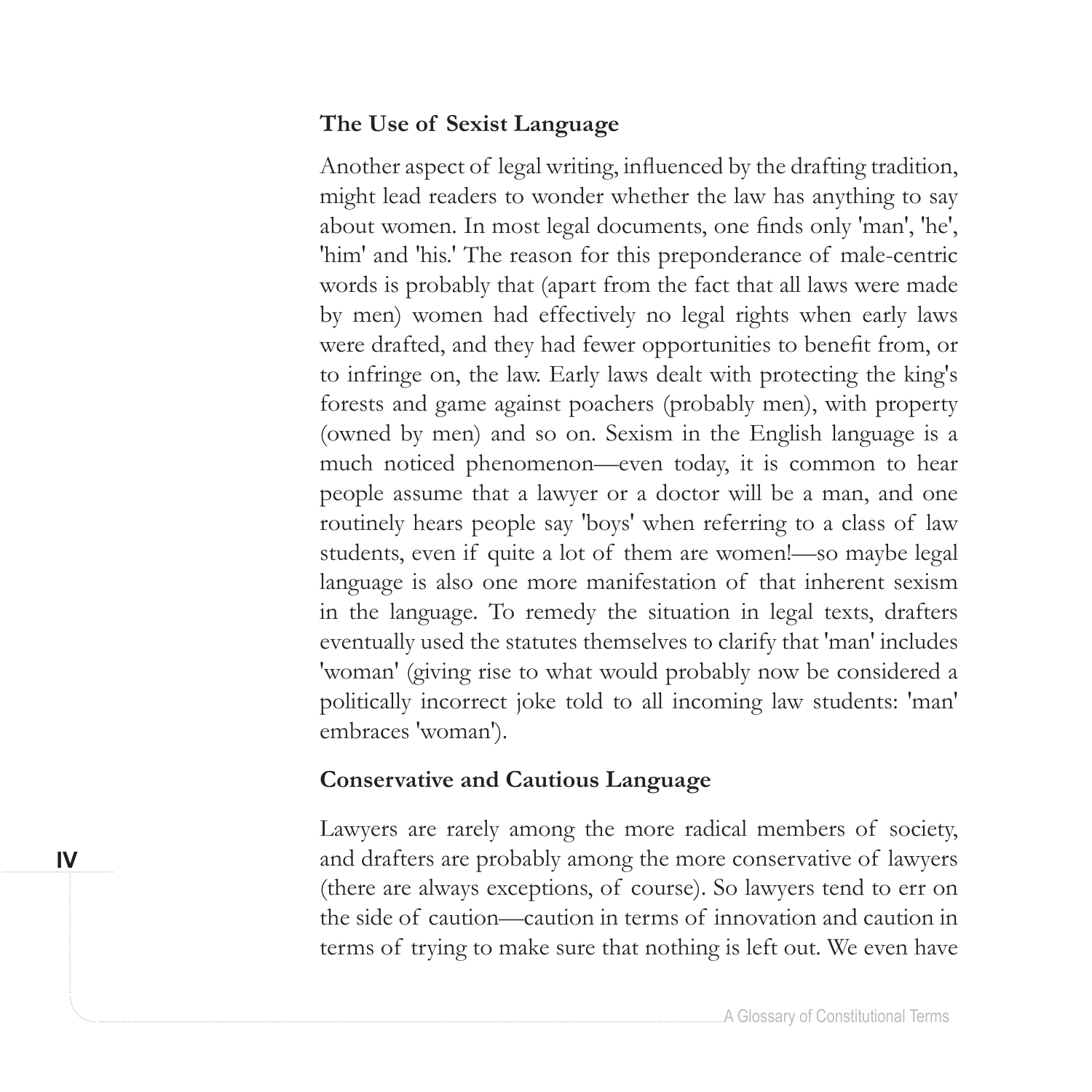a phrase in Latin about being overcautious: 'ex abundanti cautela' or 'out of an abundance of caution'—used when a court feels the need to say that a word or phrase adds nothing (which goes against a basic principle of statutory interpretation that meaning must be given to each word or phrase).

But one should not assume too easily that the seeming verbosity in legal texts is the result of drafters being too cautious. Look at this (also from the Constitution of Papua New Guinea): 'the privileges, powers, functions, duties and responsibilities of the Head of State may be had, exercised and performed through a Governor-General.' If one analyzes the import carried by the apparently synonymous words used here—privilege, power, function, duty and responsibility—one will realize that these words have different shades of meaning; Lynch was acting out of caution, not out of an excess of caution.

#### **Archaism**

Legal language can also seem odd to many readers because drafters reuse old words. Archaic words live on in statutes. There are all sorts of old-fashioned turns of phrase that survive in law, and in laws, that one will not find anywhere else:

**V**

the said Council; pursuant to an order; gross misconduct; as soon as may be; effluxion of time, etc.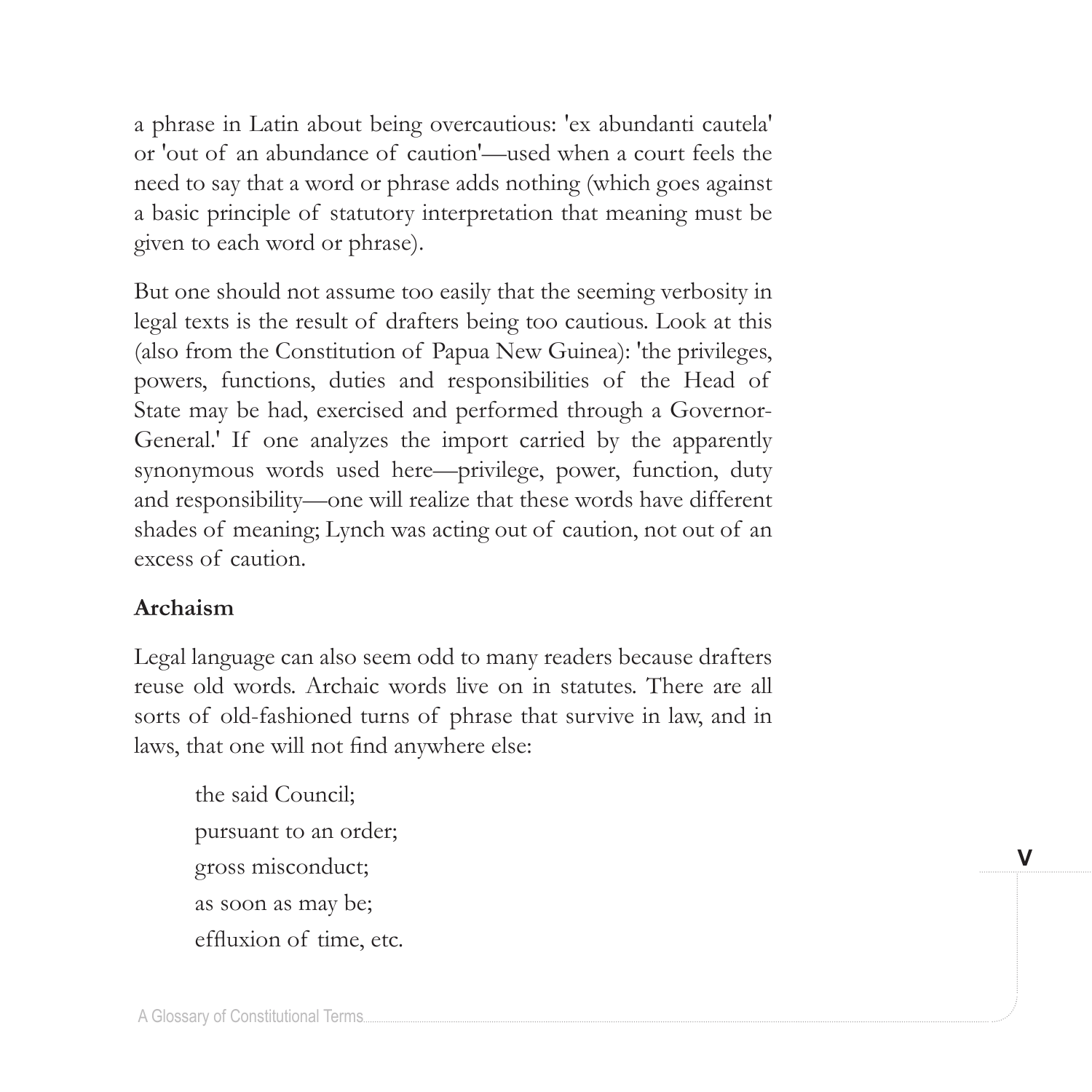Another is the word 'deemed': for example, 'a person shall not be deemed to hold an office of profit in the service of the republic by reason only that he is a president' means that something is treated for legal purposes as having a certain quality, even though this may not in fact be the case; in this example it means that although the president holds an office, and receives an income, he or she is not to be treated as holding 'an office of profit' (which would have certain constitutional consequences). A fictitious judge in the book written in the1930s said, 'There is too much of this damned deeming.' Unfortunately, this ridicule has had little effect.

#### **Precision**

**VI**

Precision in drafting, which, as Yash Ghai has said, requires consistency in translation, is extremely crucial. Among those words that are very important are 'shall' and 'may.' 'Shall' is the correct first person singular or plural of the verb 'to be', which implies simple prediction ('Tomorrow I/we shall go to the market'). The second or third person equivalent is 'will' (He will go to the market). Laws speak only in the third person; if they say 'He shall…' it is an instruction. 'The government shall' means 'The government must' or a little less abruptly 'the government has an obligation to.' 'May' implies a choice or discretion. Unfortunately, because of the imprecise use of words by some legal drafters, courts have been compelled to decide in some cases that 'shall' means 'may' or 'may' means 'shall' !

Sometimes lawyers or non-lawyers become over-enthusiastic about legal language. For example, in Johannesburg Airport (I think) there is a sign that says if passengers break some rule 'they shall be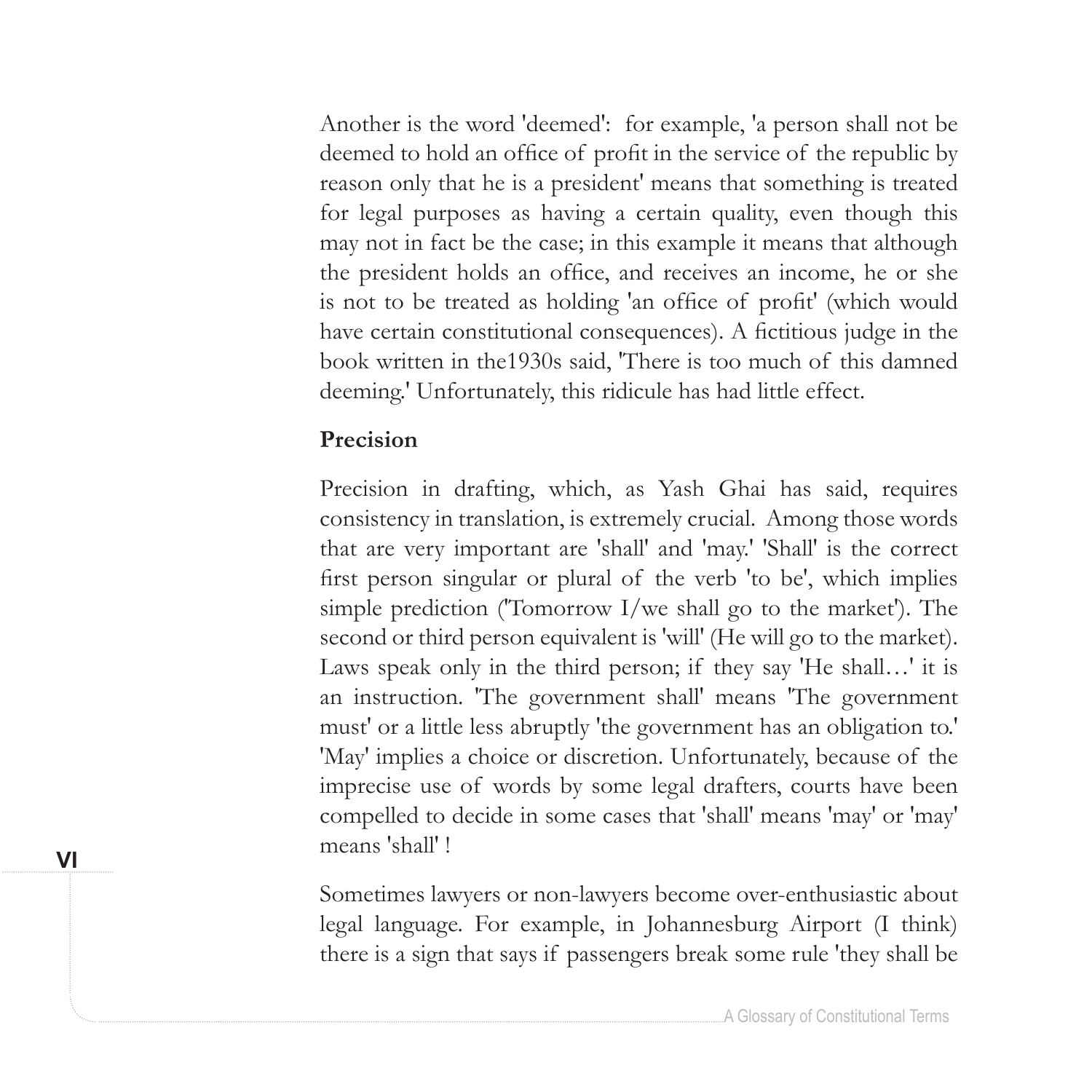prosecuted'! That suggests that the perpetrators have a duty to be prosecuted. That sign should actually say, 'They will be prosecuted'. The importance of words like 'shall' can also be illustrated by this story about the Kenyan Constitution. The Kenyan Constituent Assembly members, charged with drafting a new Constitution, had the difference between 'shall' and 'may' drilled into them by legal advisers but rejected 'must' as not being legal enough. Having accepted that 'may' implies that someone has a choice, they would not accept 'no person may' (which means that no one has any option to; in other words, they must not) and insisted on 'no person shall.'

What is a translator working on the new Nepali Constitution to do about 'shall'? It is not for the translator to make decisions about the legal meaning of something. There being no distinction in Nepali similar to that between 'the government will' and 'the government shall' in English, it would be best to use whatever has become customary in Nepali legal language to reflect 'shall' when that is found in English. 'May' should be translated by a word that indicates a choice or discretion.

Other examples of slightly—but perhaps importantly—different phrases are:

In consultation with; After consultation with; On the recommendation of; With, and in accordance with, the advice, as in 'The head of state shall act only with, and in accordance with, the advice of the National Executive Council' (from the Papua New Guinea Constitution again).

**VII**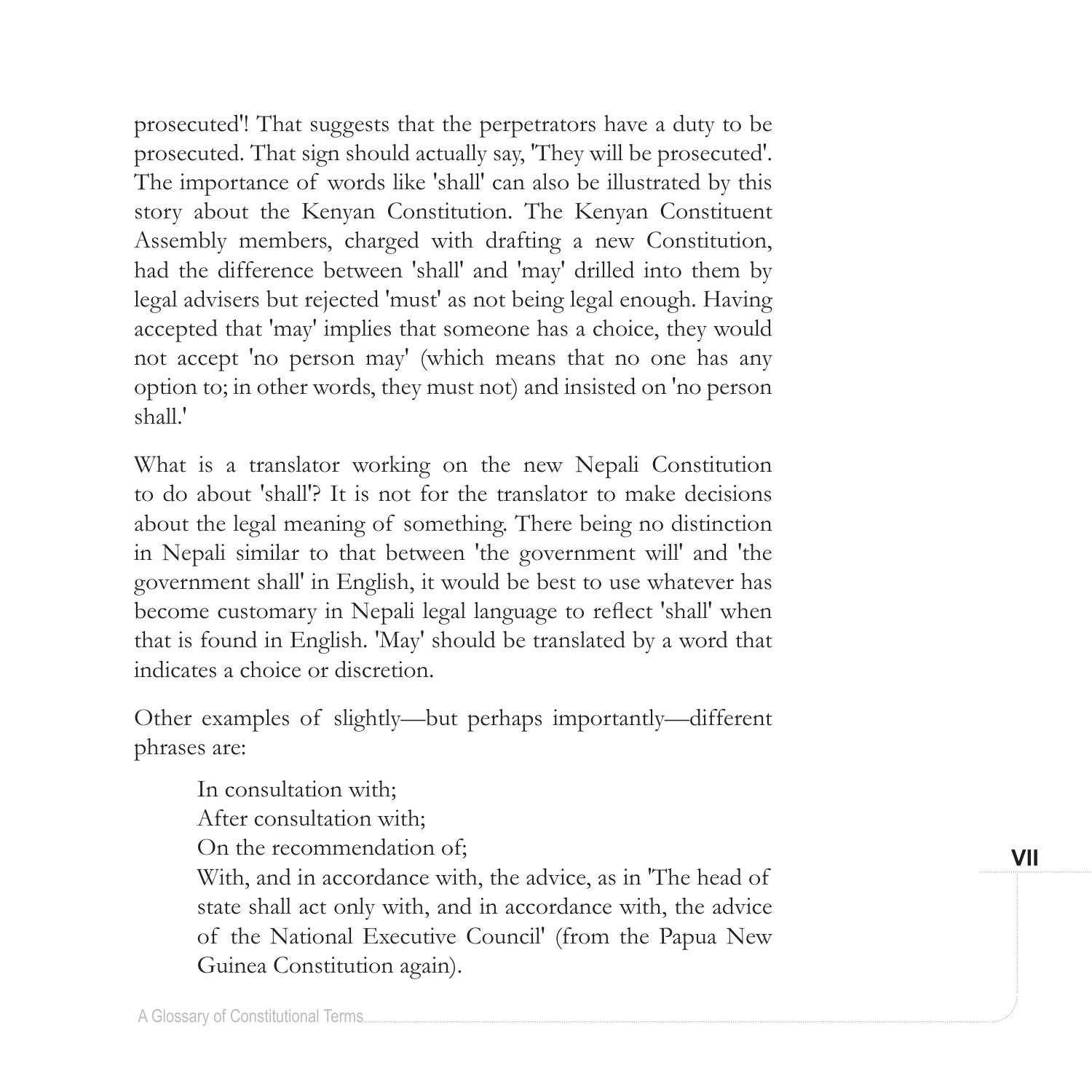Drafters usually stick with the older phrases and words like those above because if a word in a statute has been interpreted by a court, drafters and lawyers will assume that the word will be given the same meaning by a later court, at least when dealing with a statute on a similar topic. This practice of using old language tends to perpetuate somewhat out of date English.

#### **Latinism**

**VIII**

English law is not much based on Roman law, but because of English history rather a lot of Latin phrases (and occasionally mediaeval French phrases) appear in law, though less often in statutes. Among these are:

ad hoc (which means literally 'to that' and refers to a body or a rule for a particular occasion, like an ad hoc committee set up for a particular matter);

*habeas corpus* (which means 'may you have the body' and refers to a specific legal procedure to investigate a suggestion that a person is detained against the law);

*nolle prosequi* (which means 'do not prosecute' and is a special process in some countries under which prosecutions for criminal cases are stopped);

*quo warranto* (which means 'by what warrant or permission' and refers to a specific legal procedure in the Supreme Court brought into Nepal from India, a procedure abolished in the mid-twentieth century in England).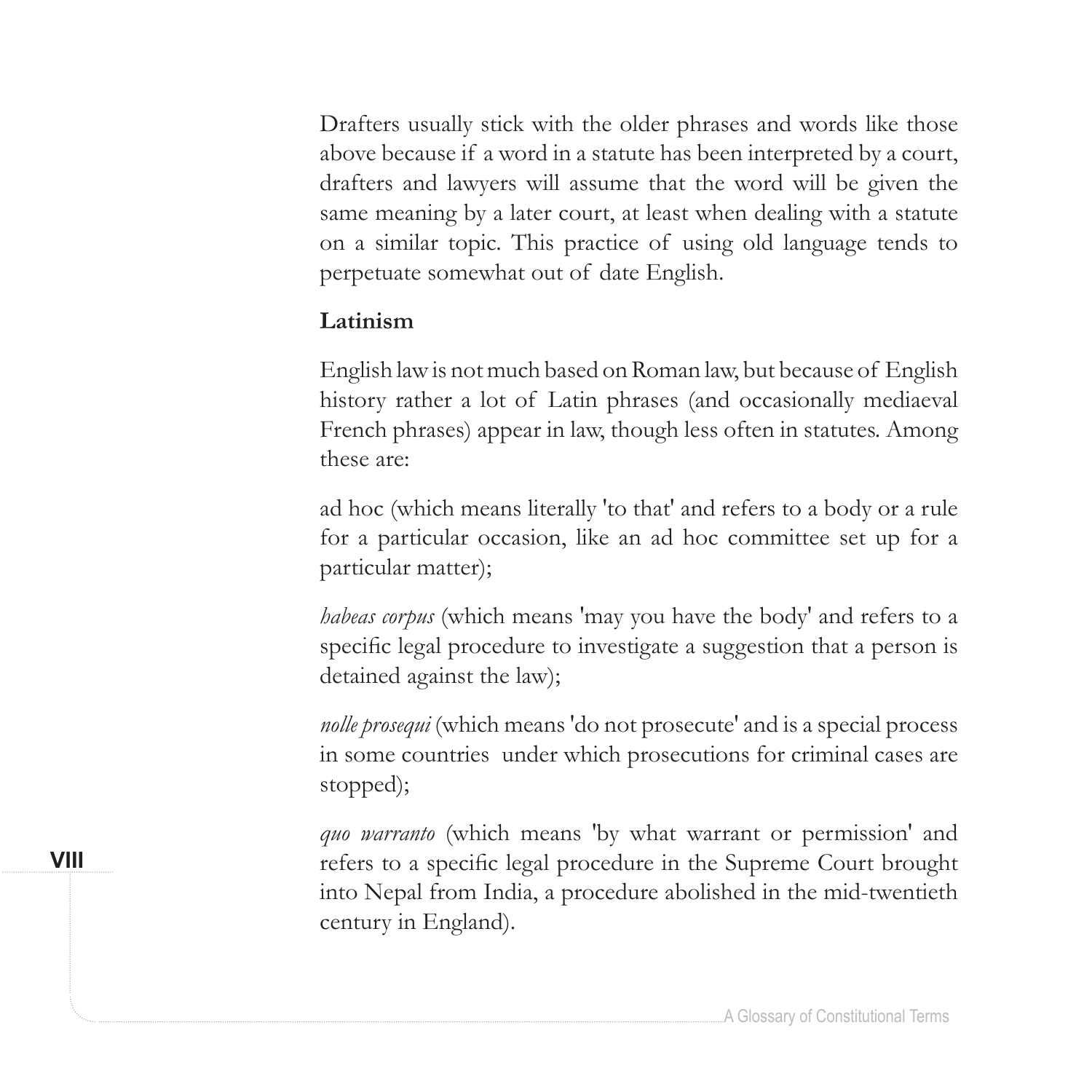Fortunately for translators, no new Latin phrases of this sort are very likely to come into Nepali law, as no new Latin phrases are being coined in English law and the use of Latin is being reduced. So, if need be, they can refer to well-established existing translations.

However, translators should be aware that there are certain phrases routinely used in English legal language with a technical depth of meaning that is not overtly obvious, and they should thus translate accordingly:

> For example, 'The Supreme Court shall be a court of record' should not be translated literally (it's meaningless anyway). Nor should it be translated as 'the Supreme Court should keep records.' This is a technical phrase and care should be taken to find the most appropriate translation.

> 'If a senator becomes subject to any of the disabilities mentioned in the last preceding section' does not mean if the senator breaks a leg ! The disabilities are legal disabilities (probably like being bankrupt or convicted of a criminal offence).

#### **Light at the End of the Tunnel?**

Modern trends are, encouragingly, towards greater simplicity. There is a movement for clear and straightforward use of English in legal and public contexts. (See, for example, the website of Clarity and 'Fight the Fog' campaign—http://www.clarity-international. net/—and that of the European Union Translators 'Fight the Fog' campaign—http://ec.europa.eu/translation/writing/clear\_ writing/fight\_the\_fog\_en.pdf<sup>2</sup>.)

**IX**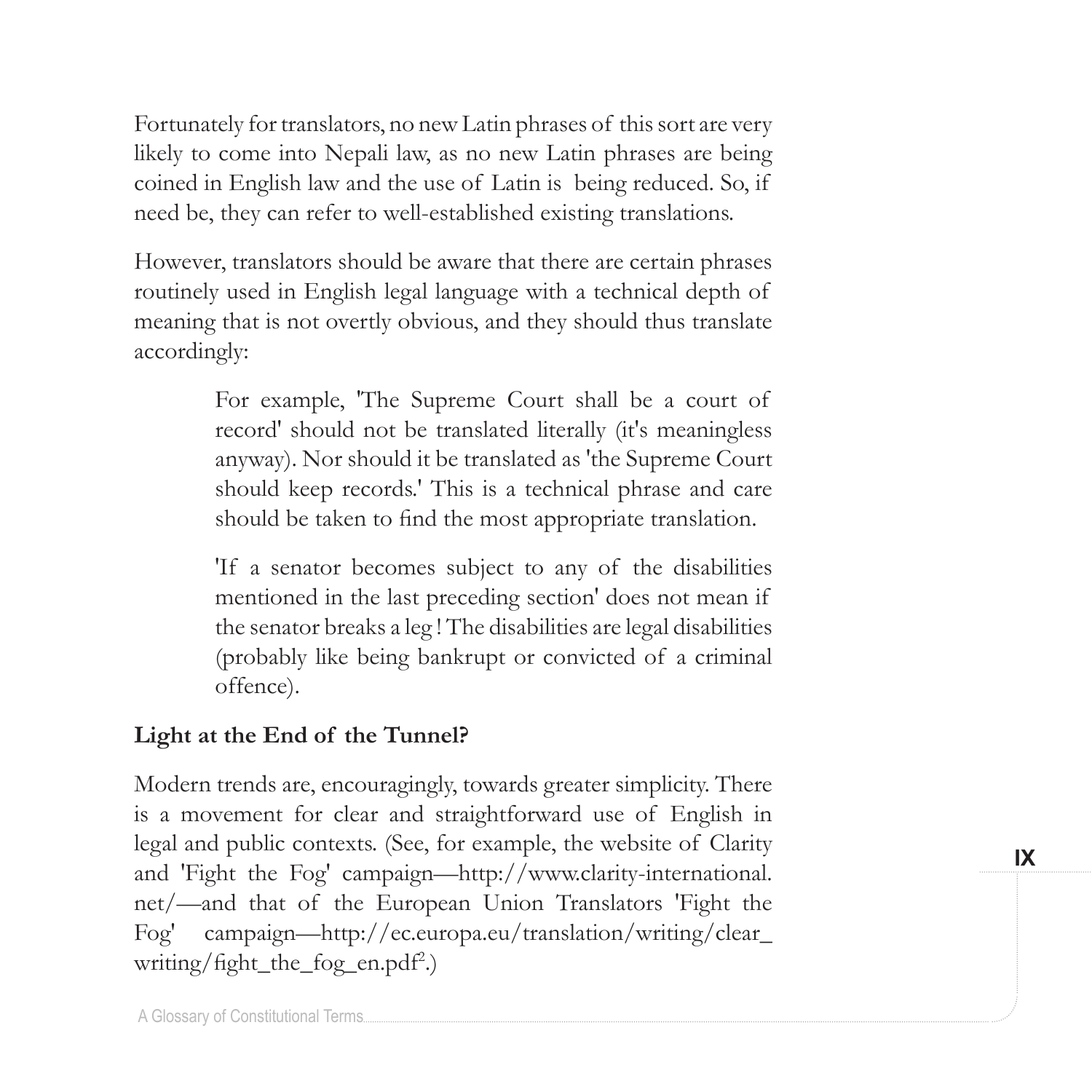Various courses in simple legal language are being offered and drafting traditions are beginning to change. 'Must' (not 'shall') is being used. Drafters avoid saying 'he' or even 'he or she' and use a plural pronoun 'they' instead. Sentences are becoming shorter. See, for example, the Constitution of South Africa:

1. The Republic of South Africa is one, sovereign, democratic state founded on the following values:

 Human dignity, the achievement of equality and the advancement of human rights and freedoms.

Non-racialism and non-sexism.

Supremacy of the Constitution and the rule of law.

 Universal adult suffrage, a national common voters' roll, regular elections and a multiparty system of democratic government, to ensure accountability, responsiveness and openness.

3… (3) National legislation must provide for the acquisition, loss and restoration of citizenship.

It even says 'women and men' when talking of office holders, rather than 'persons' or 'citizens'; it certainly never uses 'he' to include 'she'!

Of course, these developments are of little help to the translator, who must either use the words/phrases traditionally used to translate particular usages or must choose words whose meanings are as close as possible to that of the original. Translators should not

**X**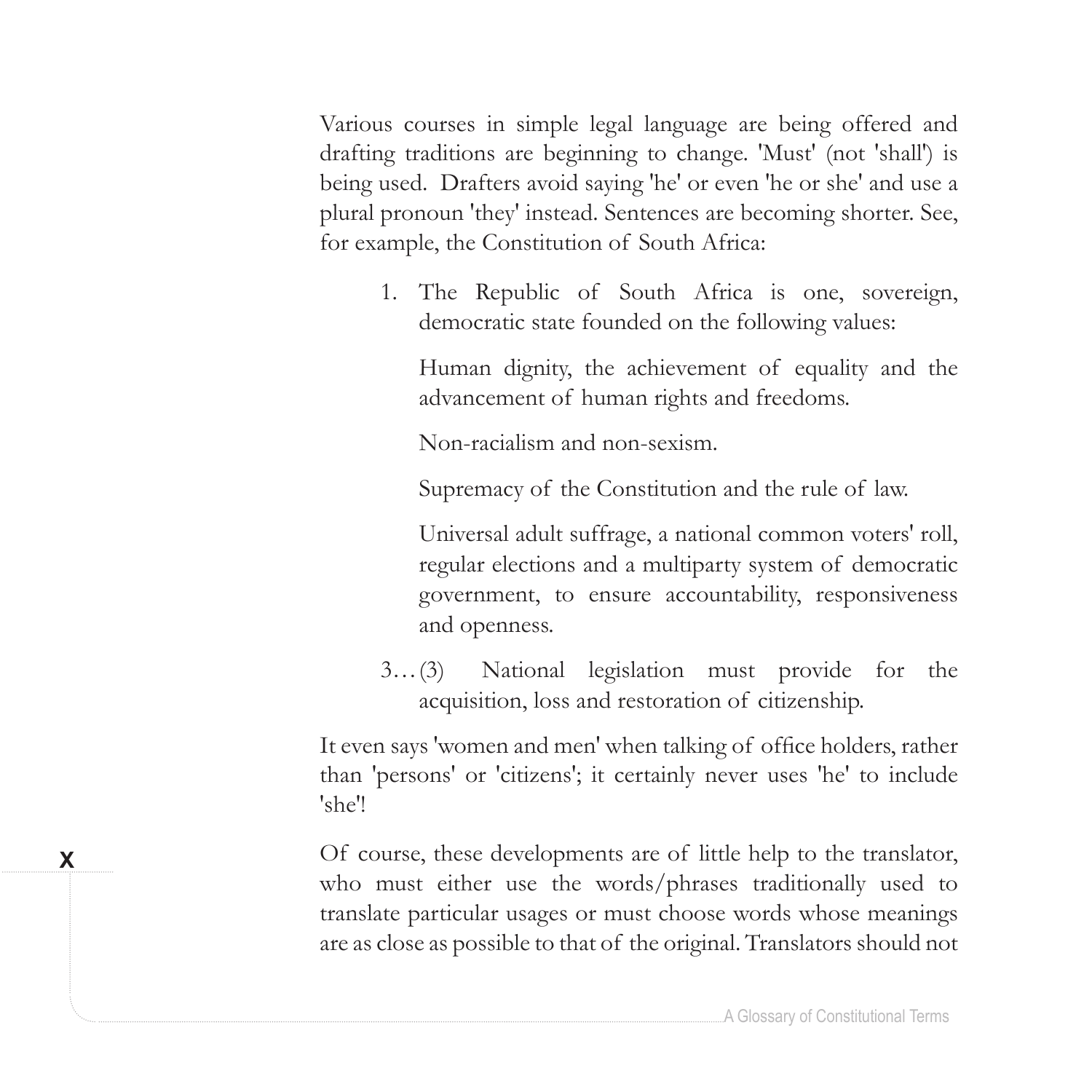be tempted to use 'differently-abled' if the original says 'disabled' or 'he and she' if the original says 'he,' or even 'women and men' if the original says 'men and women.' And care must be taken to translate the same word or phrase in the same way every time; especially if it is already used in the same document. It may be poor literary style to repeat oneself, but in law it is a virtue to use the same word if one means the same thing (and a different word if one means something different!).

In conclusion, this article does not claim to have even begun to find all the words that one needs to translate from English to Nepali (or vice versa). Explanations for other phrases in English can be found on the net at sites like the Lawyers.com website http://reseach. lawyers. com/glossary/. The findings should be used with care, though. This is an American site, and the same word may have different meanings in English and American law.

Jill Cottrell

1 Available on the Internet at http://www.azleg.state.az.us/alisPDFs/council/ bdmwog2006.pdf

<sup>2</sup> I particularly liked p. 11 of this document, which suggests alternatives to various Anglo/French words that Eurocrats and other people in love with the EU seem unable to avoid.

A Glossary of Constitutional Terms

**XI**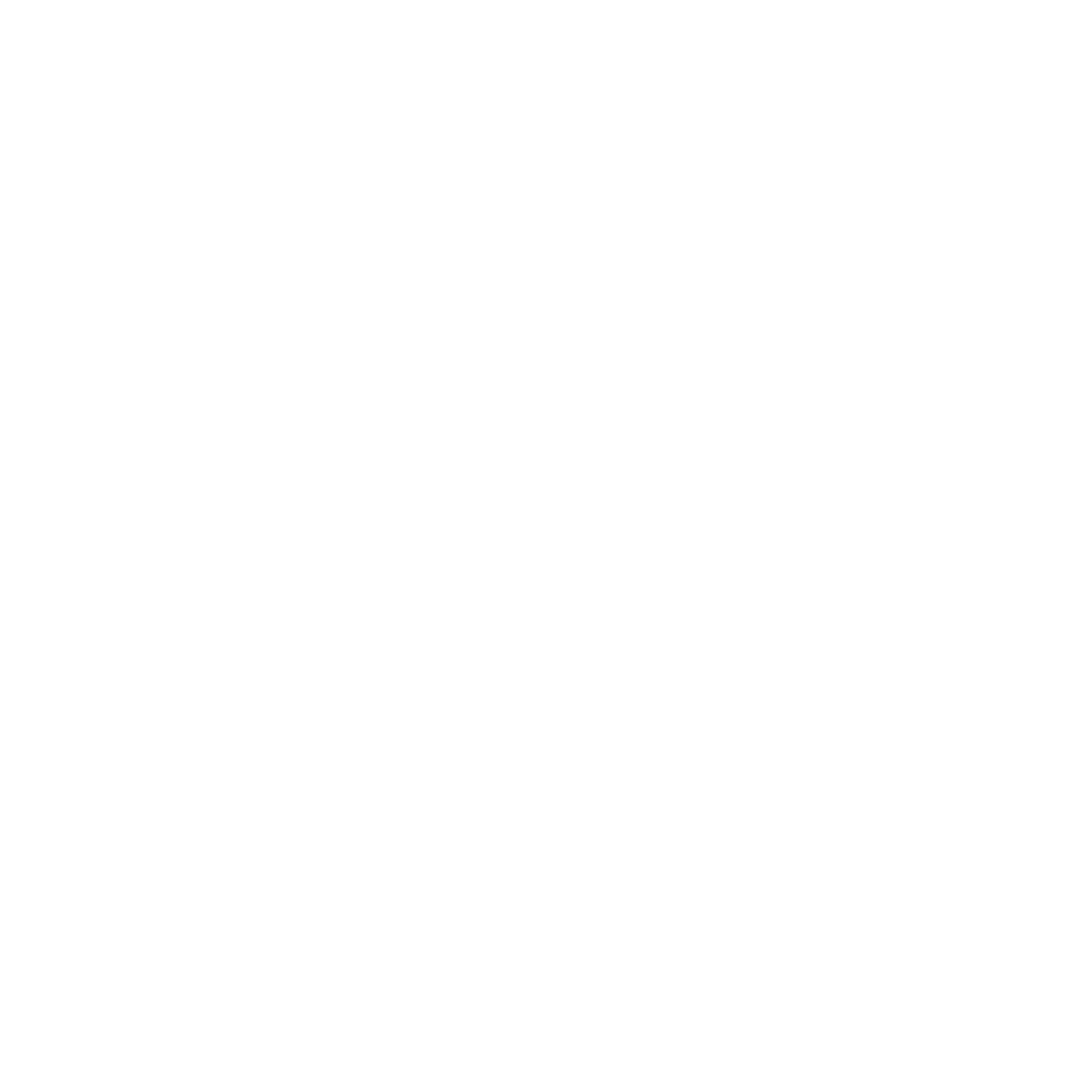# Constitutional Terms

\*Signifies that the word or phrase occurs in the official translation of the Nepali Constitution, 1990; n. = noun; conj. = conjunction; adj. = adjective; adv. = adverb;  $vi.$  = intransitive verb; vt. = transitive verb; L = Latin; C = Constitution.

An underlined word or phrase indicates a synonym or something close to a synonym.

Prepositions in square brackets must accompany the English word.

A word or phrase in round brackets in column 2 is an explanation or further explanation.

A word or phrase in quotation marks indicates a concrete illustration of usage.

| English     | Example/explanation                                                                                      | नेपाली  |  |
|-------------|----------------------------------------------------------------------------------------------------------|---------|--|
| abolish vt. | Do away with (usually in a legal sense,<br>one would abolish an institution, not a<br>building or a law) | उन्मुलन |  |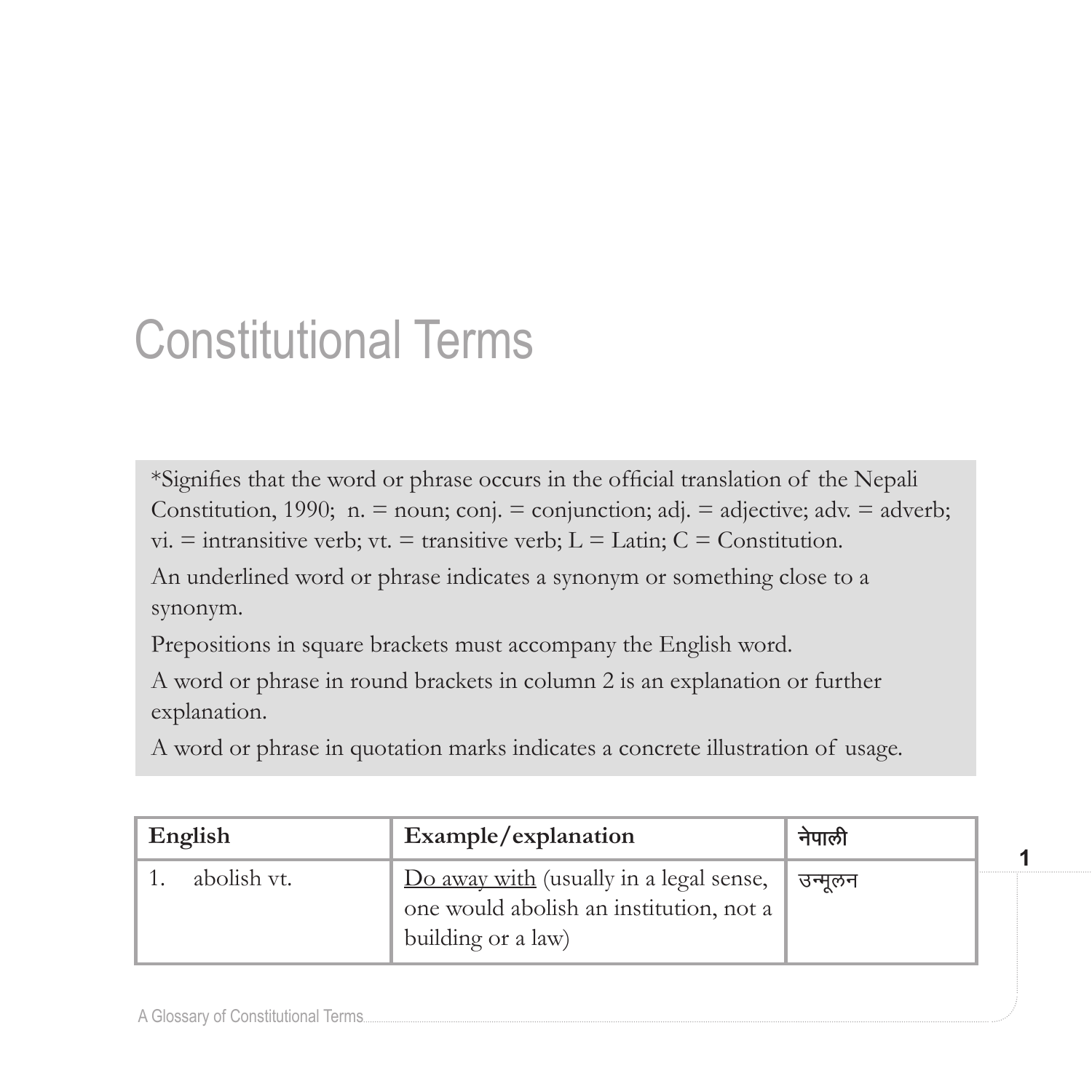| 2. | abrogate vt.                 | Bring to an end (usually a law)                                                                                                                  | खारेज गर्नु (वा रद<br>गर्नु, प्रायः कानुनी<br>अर्थमा) |
|----|------------------------------|--------------------------------------------------------------------------------------------------------------------------------------------------|-------------------------------------------------------|
| 3. | acquisition n.               | Getting possession or ownership of<br>something (e.g. citizenship or property<br>or a skill, etc.)                                               | प्राप्ति                                              |
| 4. | accede [to] vt.              | Agree to (a request); become party to<br>a treaty                                                                                                | सम्मिलन गर्नु<br>(सन्धि अनुमोदनको<br>सन्दर्भमा)       |
| 5. | accession $[$ to $]$ * n.    | The act of becoming party to                                                                                                                     | सम्मिलन                                               |
| 6. | [in] accordance<br>[with] n. | 'In accordance with' (law or view, etc.)<br>means in compliance with                                                                             | कुनै चिजद्वारा<br>अधिकार सम्पन्न गर्नु<br>(अनुरुप)    |
| 7. | according [to]               | In C, used like 'in accordance with';<br>in other contexts it can mean 'it or he<br>states'                                                      | अनुसार                                                |
| 8. | accordingly adv.             | The text has been amended<br>accordingly' means because of and in<br>accordance with                                                             | त्यसरी नै, बमोजिम                                     |
| 9. | accountability n.            | A requirement to offer explanation<br>for an action; responsibility for one's<br>action (implies there is someone to<br>whom one is responsible) | जवाफदेही                                              |

**2**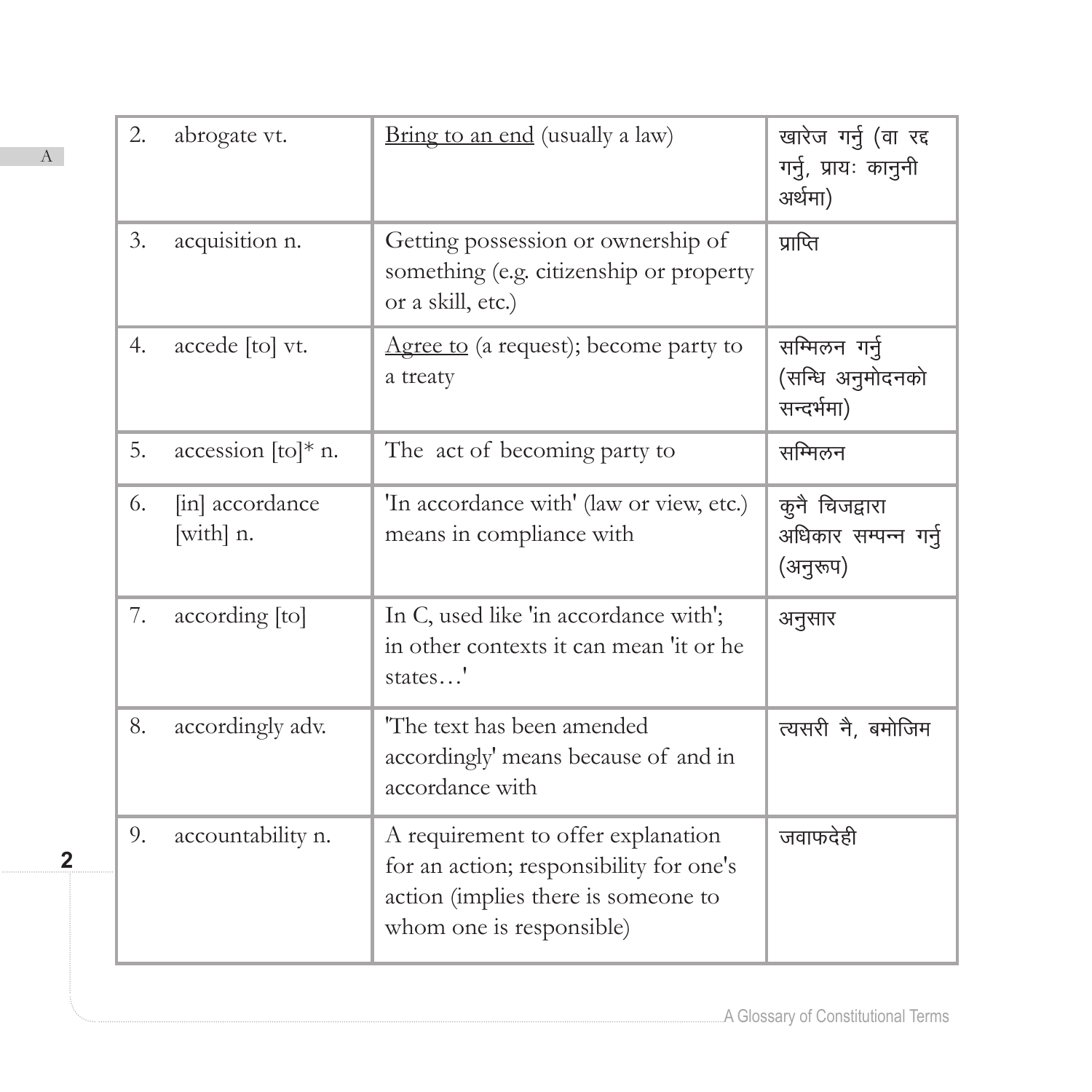| 10. accountable [to]<br>adj.         | A slightly imprecise word implying<br>that a person/body must report to,<br>and may even be penalized by another<br>person/body: 'Members of the<br>Cabinet are accountable to Parliament'                                              | जवाफदेही<br>(व्यक्तिगत),<br>उत्तरदायी (संस्थागत)         |
|--------------------------------------|-----------------------------------------------------------------------------------------------------------------------------------------------------------------------------------------------------------------------------------------|----------------------------------------------------------|
| 11.<br>accuse vt.<br>(accusation n.) | To state that a person has done<br>something wrong or unlawful (not a<br>technical or legal word)                                                                                                                                       | आरोप लगाउनू<br>(ক্ষি),<br>दोषारोपण (ना.)                 |
| 12. achievement n.                   | Something achieved; the process of<br>achievement                                                                                                                                                                                       | उपलब्धि                                                  |
| 13. Act n.                           | Statutes (used in the UK and many<br>other countries 'Citizenship Act', etc.)<br>and also 'an Act'                                                                                                                                      | ऐन                                                       |
| 14. Act of God n.<br>phrase          | A natural and unavoidable event that<br>is beyond human control                                                                                                                                                                         | भवितव्य                                                  |
| 15. ad hoc* $L$                      | For particular purpose only: 'an ad<br>hoc committee'                                                                                                                                                                                   | अस्थायी (संविधानको<br>प्रयोग), तदर्थ<br>(सामान्य अर्थमा) |
| 16. administration n.                | In the abstract sense, the process of<br>running a system; an organization;<br>a structure for running something:<br>'administration of justice'; 'national<br>and provincial state administrations';<br>'experience of administration' | प्रशासन                                                  |

**3**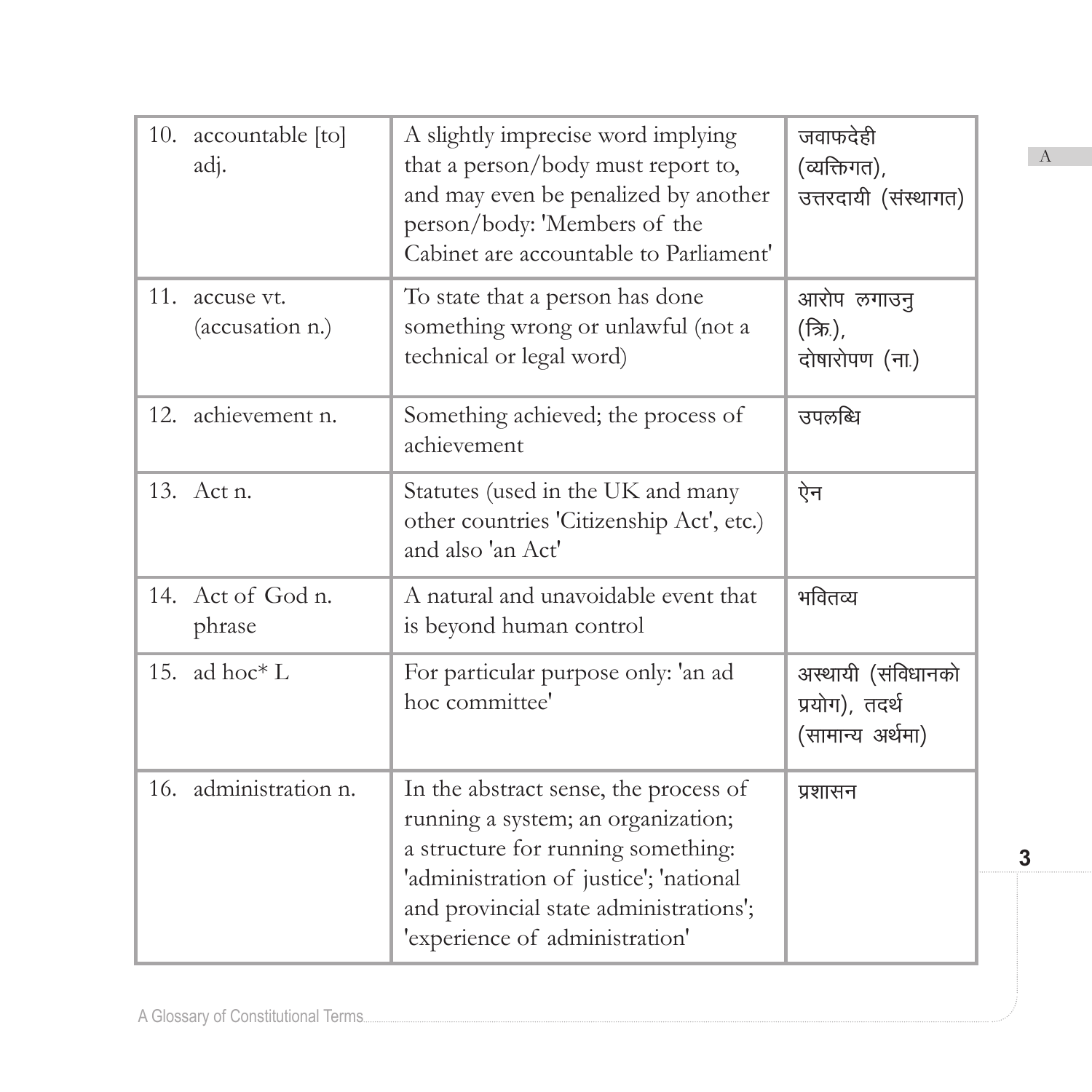| administration,<br>17.<br>public n. | Either sense of 'administration' used<br>in relation to running public affairs<br>and institutions                                                                                                   | जनप्रशासन                                                                                            |
|-------------------------------------|------------------------------------------------------------------------------------------------------------------------------------------------------------------------------------------------------|------------------------------------------------------------------------------------------------------|
| 18. administrator n.                | A person involved in administration;<br>a specific office title; in a narrow<br>legal sense (less likely in C), a person<br>dealing with the property of a person<br>who died without leaving a will | प्रशासक                                                                                              |
| 19. admission n.                    | The act of agreeing that one has<br>done something (usually something<br>not good); (more likely in C) allowing<br>evidence to be used in a case                                                     | स्वीकारोक्ति                                                                                         |
| 20. admonish vt.                    | Warn (often used in the sense<br>of warning a person about their<br>behaviour)                                                                                                                       | नसिहत                                                                                                |
| 21. adopt vt.                       | 'Adopt a child' means to legally<br>become a parent of the child; 'adopt<br>policy, etc.' means agree to and act in<br>accordance with                                                               | ग्रहण (धर्मपुत्र/पुत्री<br>ग्रहण गर्ने<br>अर्थमा), स्वीकार<br>(नीति/कार्यक्रम<br>कार्यान्वयनका लागि) |
| adoptive adj.<br>22.                | 'Adoptive parent ' (contrast with<br>'adopted child')                                                                                                                                                | धर्ममाता/पिता                                                                                        |
| 23. adult n. and adj.               | Grown up                                                                                                                                                                                             | बालिग                                                                                                |

**4**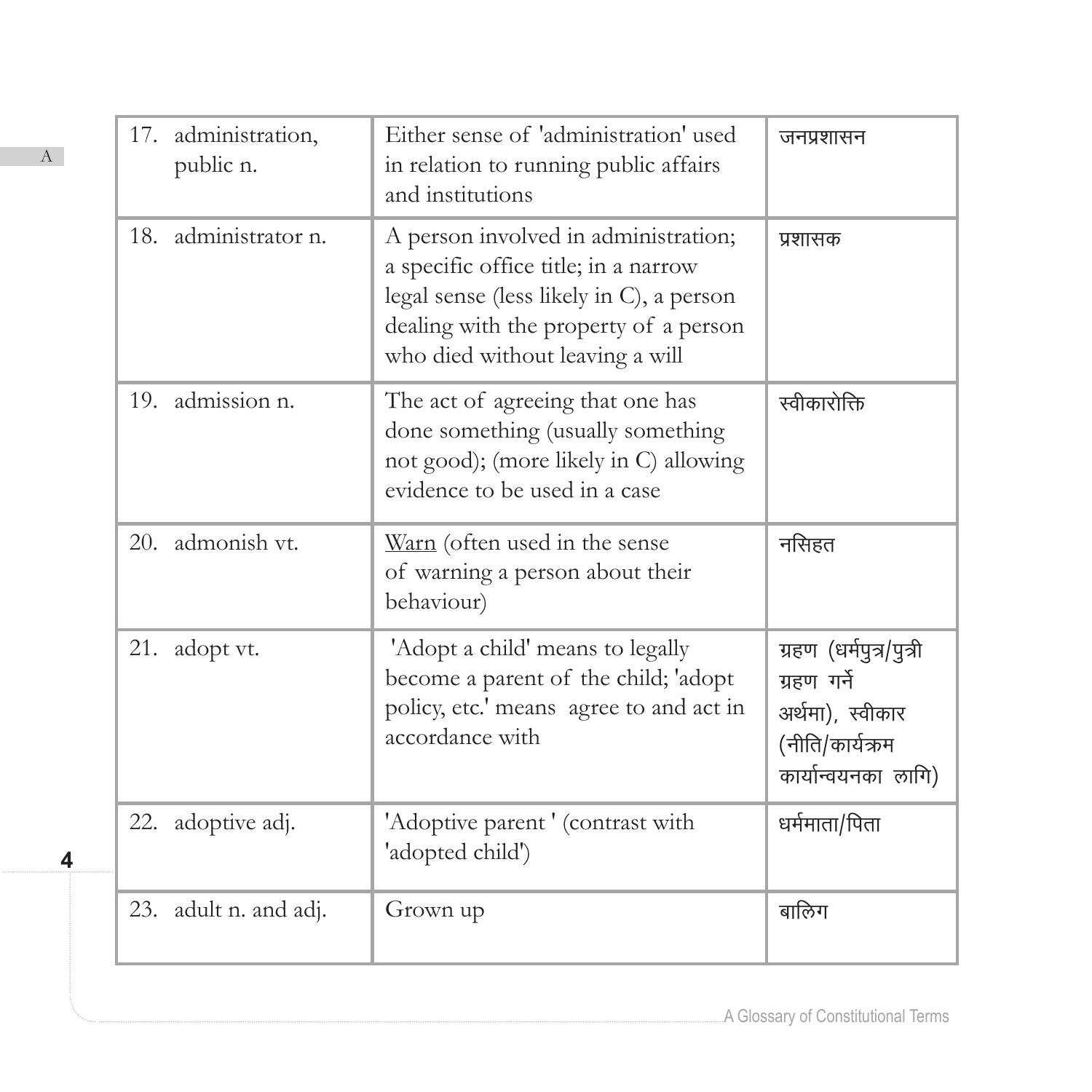| 24. advance vi. and vt.    | Make progress, move forward or<br>cause to move forward: 'advance the<br>interests of'                                                   | पेश्की, प्रगति (ना.),<br>पेश्की दिनु (वा अगाडि<br>बढ्नु) (क्रि.) |
|----------------------------|------------------------------------------------------------------------------------------------------------------------------------------|------------------------------------------------------------------|
| advancement n.<br>25.      | Improvement, progress, promotion<br>in life or causing to move forward:<br>'advancement of the interests of<br>marginalized communities' | समुन्नति                                                         |
| 26. adversely adv.         | Unfavourably or negatively: 'adversely<br>affected by'                                                                                   | प्रतिकूलरूपले (वा<br>नकारात्मकरूपले)                             |
| 27. advice n.              | An opinion offered in relation to what<br>another person ought to do                                                                     | सल्लाह                                                           |
| 28. advise vt.             | To give or offer advice                                                                                                                  | सल्लाह दिनु                                                      |
| advocacy n.<br>29.         | Providing support for a cause;<br>the profession or work of an advocate<br>(lawyer)                                                      | वकालत                                                            |
| advocate vt. and n.<br>30. | (v.) A person speaking or advocating in<br>favour of a cause; (n.) a lawyer qualified<br>to plead cases before higher courts             | कुनै विषयवस्तु<br>वा मुद्दाका पक्षधर,<br>अधिवक्ता                |
| 31. affairs n.             | Business of any kind (commercial,<br>professional or governmental): 'local<br>government affairs'; 'foreign affairs'                     | मामिला                                                           |
| affirmation n.<br>32.      | Asserting something strongly; (more<br>likely in C) the equivalent of an oath<br>but involving no religious element                      | अभिपुष्टि                                                        |

**5**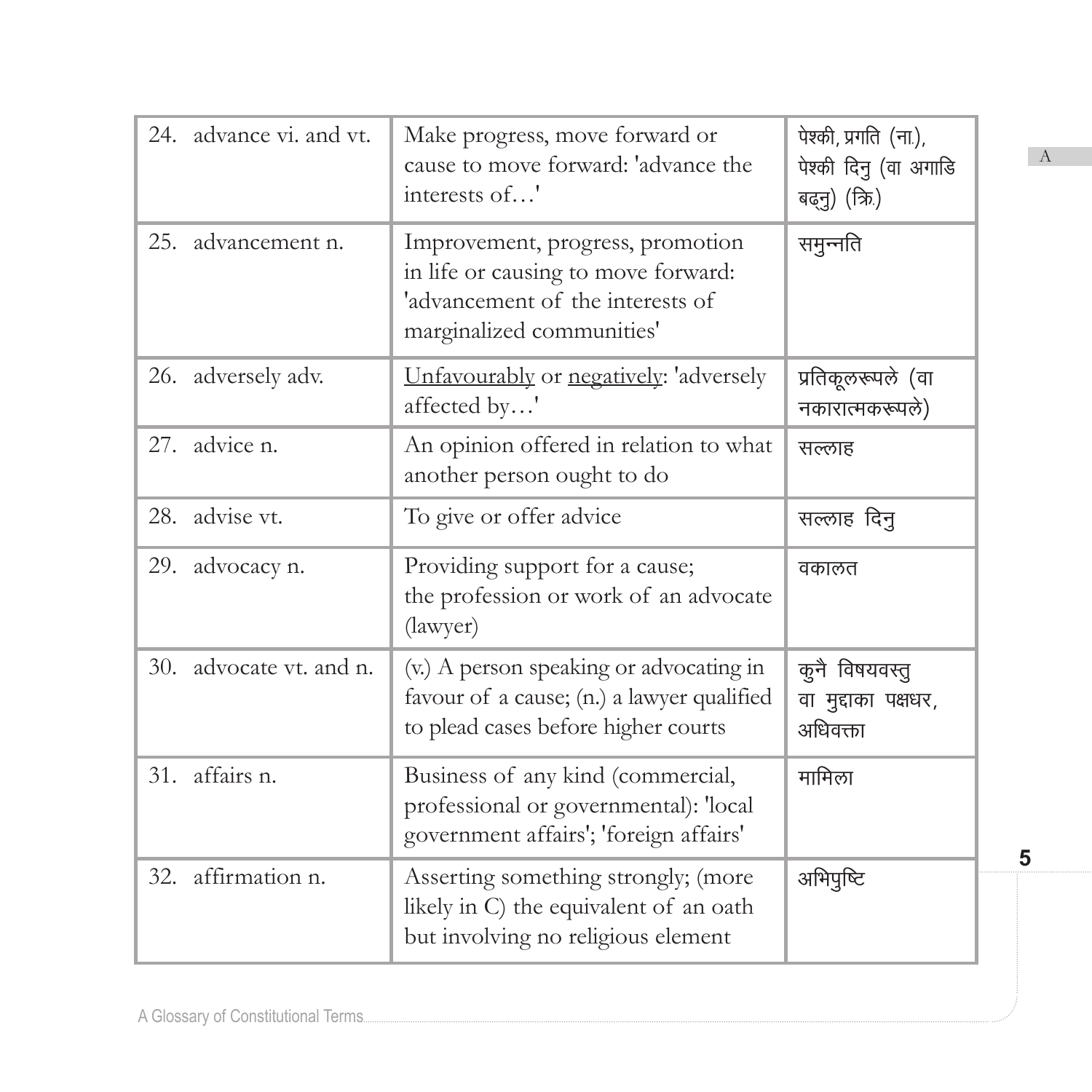| 33. agency n.      | An entity or organization providing<br>specified service or having certain<br>responsibilities: 'government agency';<br>(less likely in C) used as an abstract<br>noun: 'through the agency of' | निकाय (वा संस्था)     |
|--------------------|-------------------------------------------------------------------------------------------------------------------------------------------------------------------------------------------------|-----------------------|
| 34. agent n.       | A technical, legal word for a person<br>acting on behalf of another; non-<br>technical sense: 'agent of a foreign<br>power'; used of a thing or abstraction:<br>'agent of change'               | अभिकर्ता              |
| 35. aggregation n. | The act of gathering together (e.g.<br>the act of states gathering to make a<br>federation)                                                                                                     | समष्टीकरण             |
| 36. allegation n.  | Statement that someone has done<br>something (usually a wrongful act)                                                                                                                           | आरोप                  |
| 37. allege vt.     | To make an allegation                                                                                                                                                                           | आरोप लगाउनु           |
| 38. allegedly adv. | Refers to the person or the act: 'X<br>allegedly committed an offence'                                                                                                                          | आरोपण                 |
| 39. allegiance n.  | The loyalty that citizens owe to<br>their country (or subjects to their<br>sovereign)                                                                                                           | आस्था                 |
| 40. allow vt.      | Permit                                                                                                                                                                                          | अनुमति दिनु           |
| 41. allowance n.   | A sum paid (usually to cover<br>expenses)                                                                                                                                                       | पारिश्रमिक (वा भत्ता) |

**6**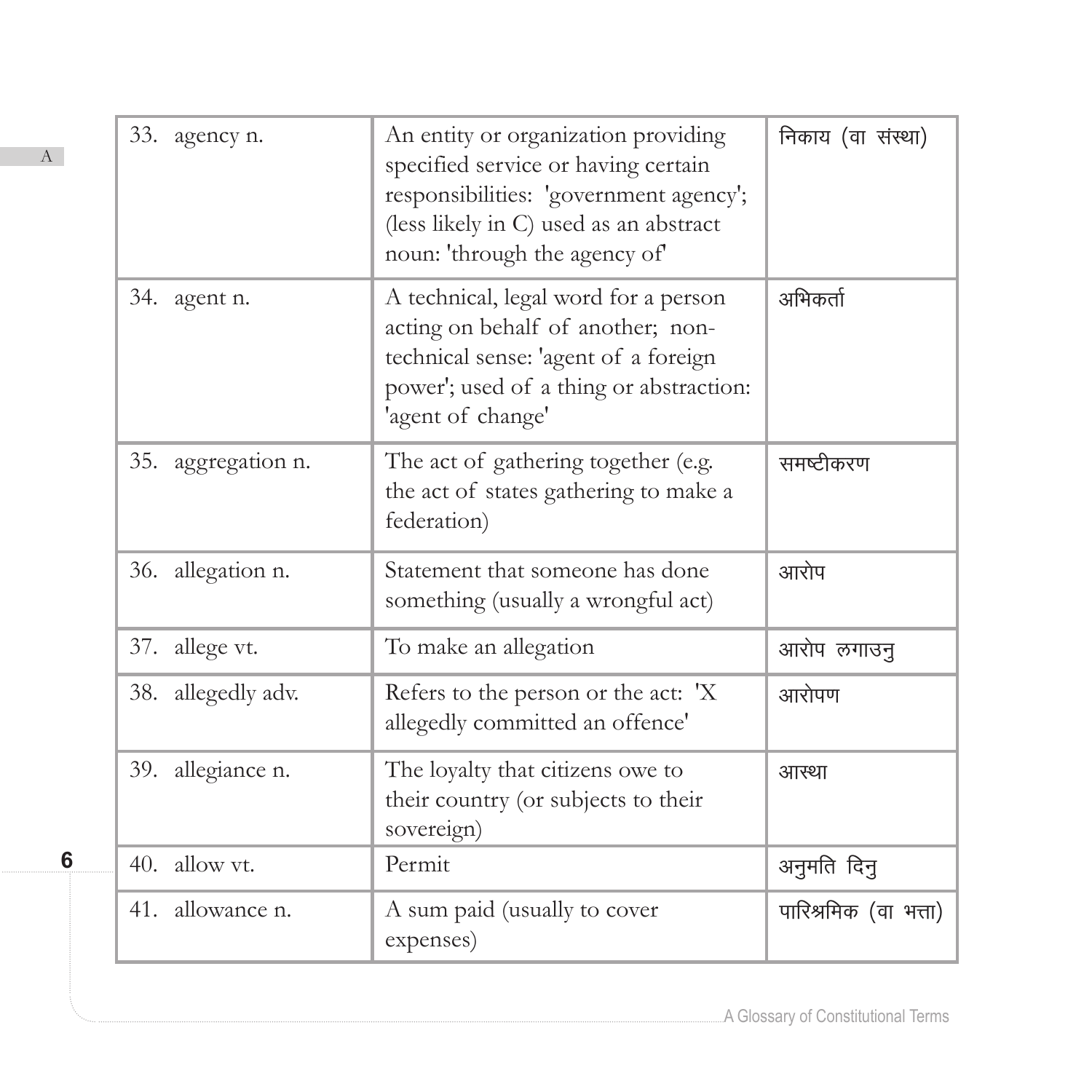| 42. alter vt.                 | Make changes; modify                                                                                                                                                       | बदल्नु           |
|-------------------------------|----------------------------------------------------------------------------------------------------------------------------------------------------------------------------|------------------|
| 43. amend vt.                 | To change (a legal document,<br>including a constitution)                                                                                                                  | संशोधन गर्नु     |
| 44. amendment <sup>*</sup> n. | Change or addition to a document<br>or legal provisions: 'constitutional<br>amendment'                                                                                     | संशोधन           |
| 45. amenities n.              | Things or facilities that add to physical<br>or material comfort                                                                                                           | सुखसुविधाका साधन |
| 46. amnesty n.                | An official act of forgiving convicts or<br>suspects (used when forgiving a group<br>rather than an individual)                                                            | आममाफी           |
| 47. ancestral adj.            | Relating to ancestors (family forbears):<br>'ancestral home'                                                                                                               | पैतृक            |
| 48. annexure n.               | An extra part of a document (added<br>after the main part)                                                                                                                 | अनुसूची          |
| 49. apparent adj.             | Clear or obvious (a secondary<br>meaning suggests superficial<br>appearance; something that may not<br>be real). 'Heir apparent' means the<br>obvious heir (to the throne) | स्पष्टतः         |
| 50. apparently adv.           | Unmistakably; plainly                                                                                                                                                      | स्पष्टरूपले      |

**7**

A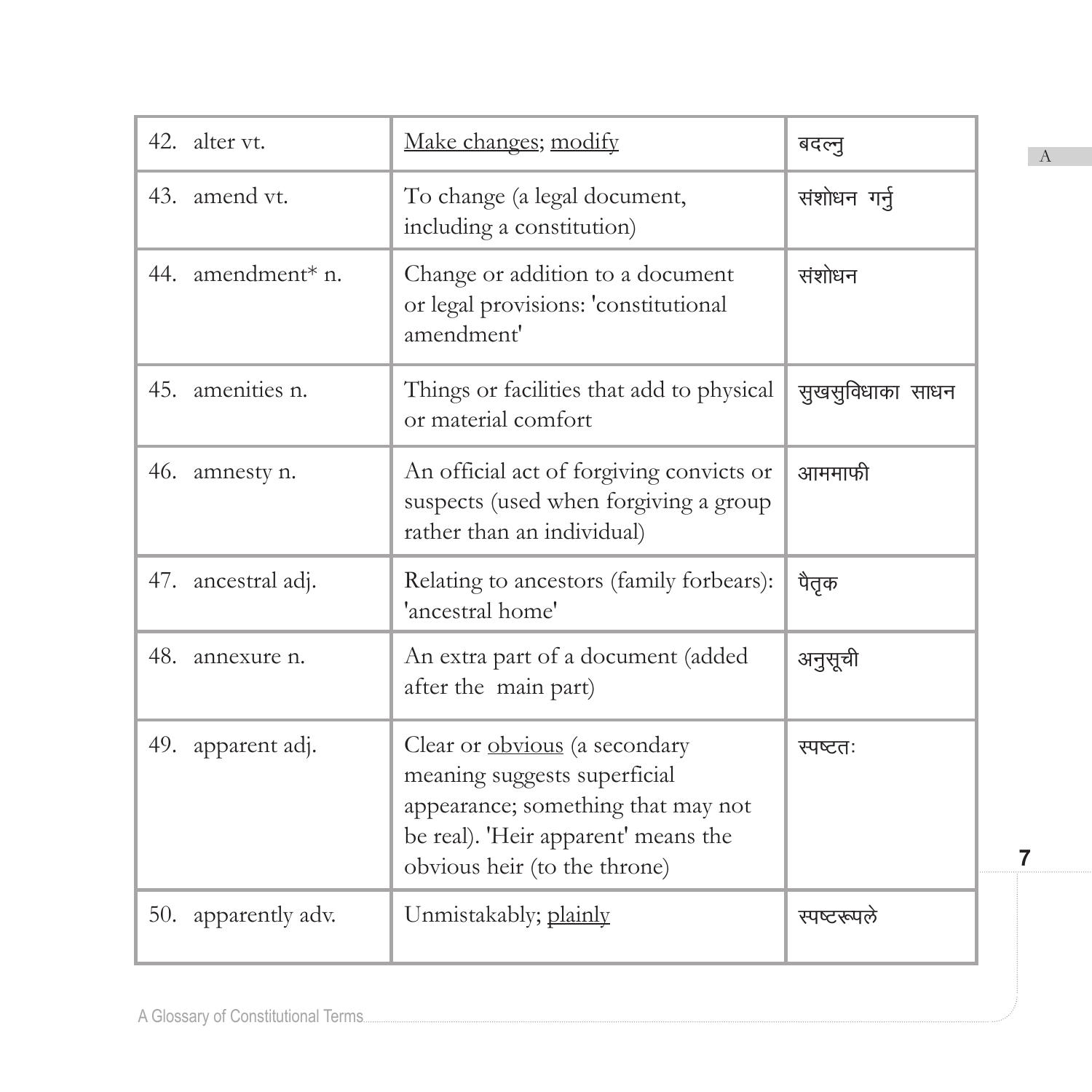|     | 51. appeal n. and vi.         | (n.) A call for help; (more likely) move<br>to reverse a court's decision; (vi.)<br>'appeal' [to] could mean to seek help<br>or to take a case to a higher court              | पुनरावेदन (ना.),<br>पुनरावेदन गर्नु<br>$(\overline{3n})$ |
|-----|-------------------------------|-------------------------------------------------------------------------------------------------------------------------------------------------------------------------------|----------------------------------------------------------|
|     | 52. appellate adj.            | Pertaining to appeal (in a high level<br>court)                                                                                                                               | पुनरावेदन (माथिल्लो<br>अदालतको सन्दर्भमा)                |
| 53. | Appellate Court*<br>n. phrase | In Nepal, the court between District<br>Courts and the Supreme Court.<br>Elsewhere, and with no initial capitals,<br>it would mean simply a court which<br>hears appeal cases | पुनरावेदन अदालत                                          |
|     | 54. applicable adj.           | Capable of being applied; relevant to                                                                                                                                         | प्रयोग गर्न सकिने                                        |
|     | 55. applicant n.              | Those who have applied (for certain<br>posts); (more likely in C) those who<br>apply for a legal remedy in the court                                                          | निवेदक<br>(वा आवेदक)                                     |
|     | 56. application n.            | Action of applying (usually in the<br>court for a remedy)                                                                                                                     | निवेदन<br>(वा आवेदनपत्र)                                 |
|     | 57. appoint vt.               | To designate a person to carry out a<br>task or hold a position                                                                                                               | नियुक्त गर्नु<br>(वा समय/स्थान<br>निर्धारण गर्नु)        |
|     | 58. appointed adj.            | Designated for a task or post;<br>'appointed day' means day fixed for a<br>purpose                                                                                            | नियुक्त<br>(वा स्थान/समय<br>निर्धारित)                   |

**8**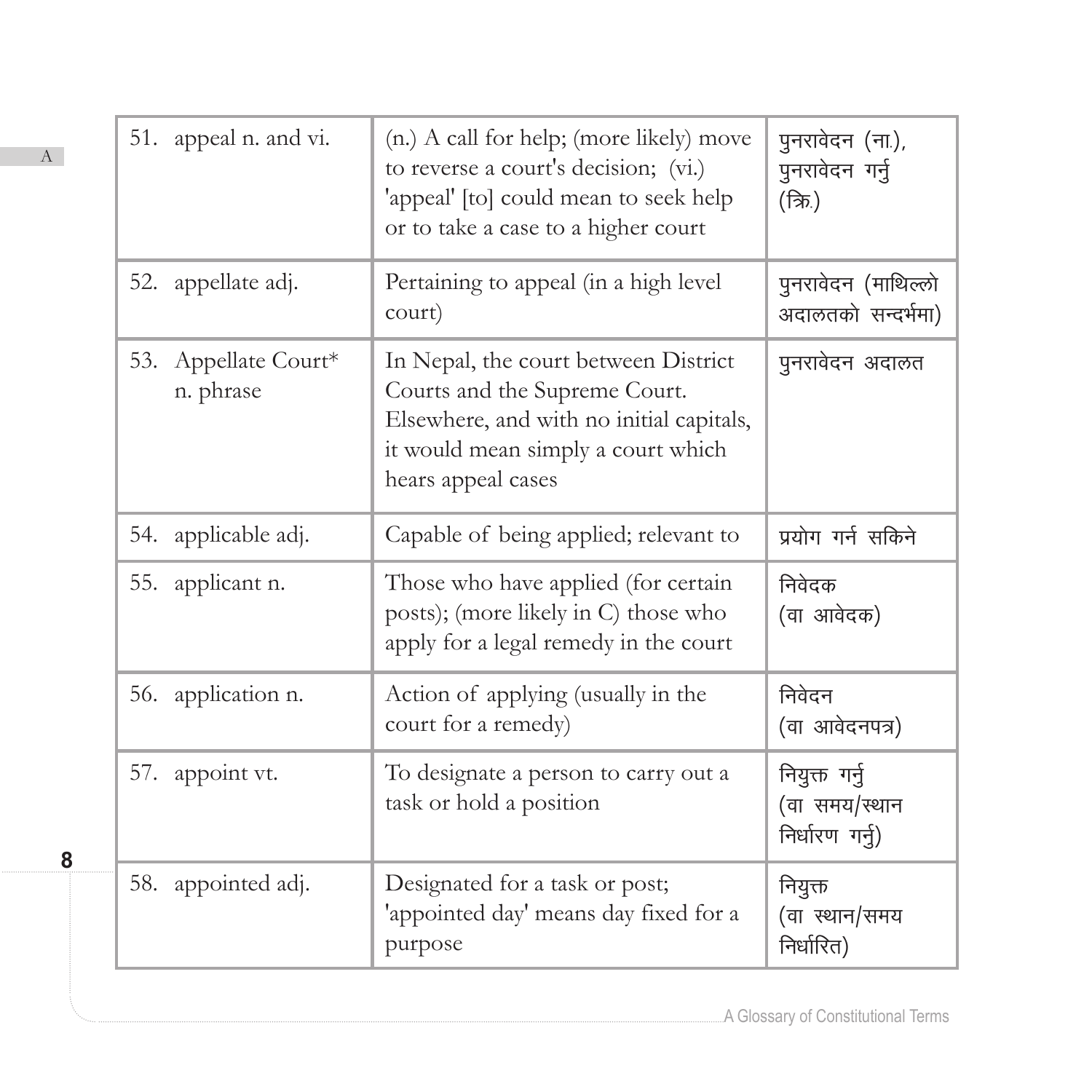| 59. appointment n.                  | An act of nominating or appointing<br>for a post, etc.                                                                                                                                   | नियुक्ति (वा समय<br>वा स्थानको निर्धारण<br>गर्ने काम) |
|-------------------------------------|------------------------------------------------------------------------------------------------------------------------------------------------------------------------------------------|-------------------------------------------------------|
| 60. appropriate vt.                 | To allocate money or goods to a<br>purpose or to take for one's own use<br>(suggesting improperly) (unlikely)                                                                            | विनियोजन गर्नु<br>(बजेट बॉडफॉडको<br>सन्दर्भमा)        |
| 61. appropriation n.                | (Most likely) the act of allocating<br>public money to a purpose                                                                                                                         | विनियोजन                                              |
| 62. Appropriation<br>Act* n. phrase | An Act that allocates public money<br>(as part of the annual government<br>budgeting process)                                                                                            | विनियोजन ऐन                                           |
| 63. approval n.                     | The act of approving                                                                                                                                                                     | अनुमोदन<br>(वा स्वीकृति)                              |
| 64. approve vt.                     | To permit or endorse authoritatively:<br>'approve an appointment'                                                                                                                        | अनुमोदन गर्नु<br>(वा स्वीकृत गर्नु)                   |
| 65. arbitrary adj.                  | At one's own will or pleasure; with no<br>good reason                                                                                                                                    | स्वेच्छाचारी                                          |
| 66. arrest n. and vt.               | (n.) Restraint on a person's liberty (by<br>the police or a person with authority<br>or even a private citizen, usually for<br>a crime or suspected crime). Literal<br>meaning is 'stop' | गिरफ़तारी (ना.),<br>पक्रनु (क्रि.)                    |

**9**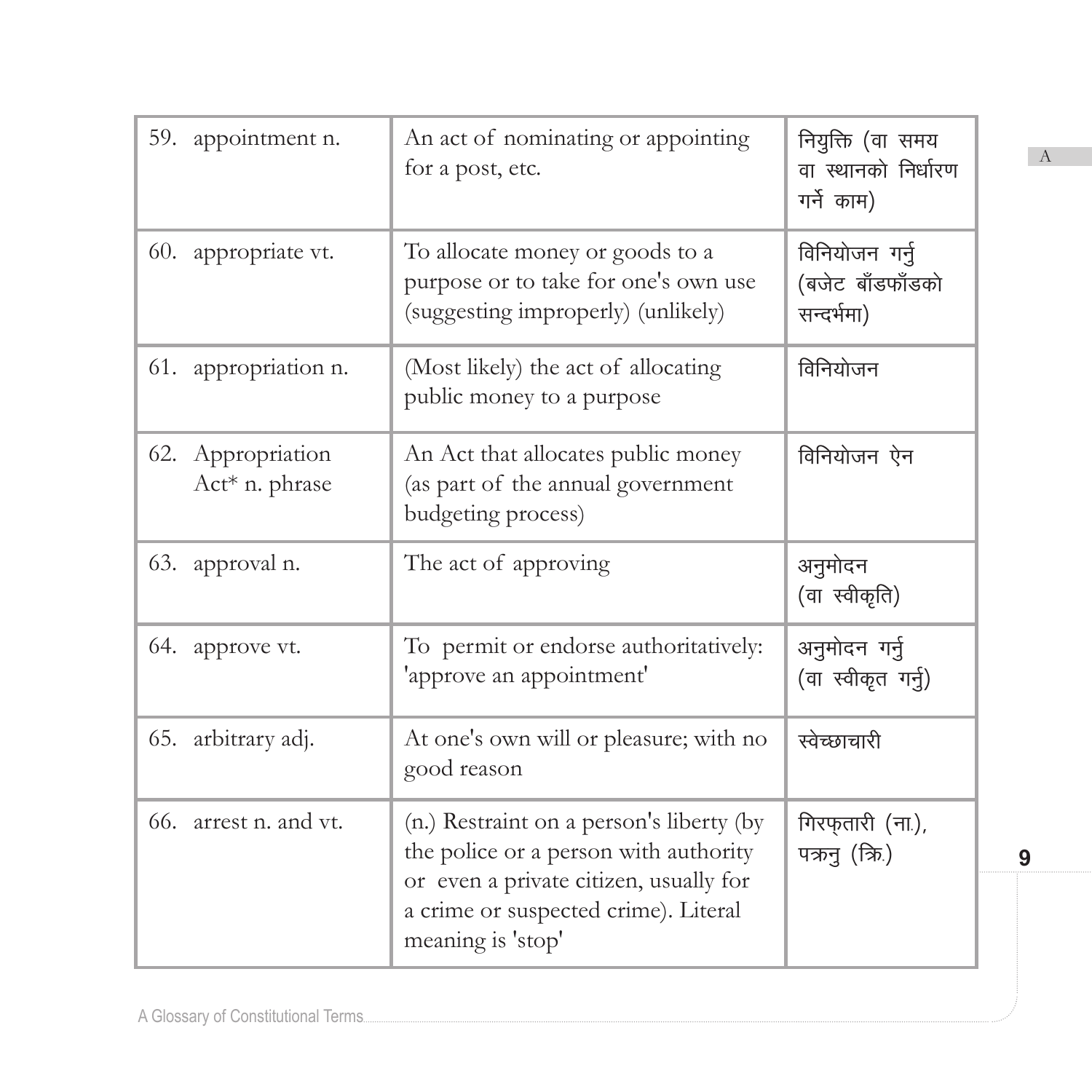| 67. article n.                     | The main element of a constitution<br>(equivalent to a section in an ordinary<br>statute. See appendix)                                                                                                                                            | धारा (संविधानको)                                   |
|------------------------------------|----------------------------------------------------------------------------------------------------------------------------------------------------------------------------------------------------------------------------------------------------|----------------------------------------------------|
| 68. ascend vi.                     | 'Ascend to the throne' means become<br>the monarch                                                                                                                                                                                                 | गद्दी आरोहण                                        |
| 69. assent <sup>*</sup> vi. and n. | To agree; (n) the expression of<br>agreement; in C, often used in the<br>sense of approval of legislation by the<br>head of state                                                                                                                  | स्वीकृति (ना.),<br>स्वीकृति प्रदान गर्नु<br>(ক্ৰি) |
| 70. association n.                 | An organization (usually non-<br>governmental) or being associated<br>with                                                                                                                                                                         | संस्था                                             |
| 71. attainment n.                  | Achievement (referring either to<br>achievement of a goal or generally<br>to abilities); 'attainment of majority'<br>become an adult (Note: in this usage,<br>achievement would not be a synonym,<br>as achievement suggests one's own<br>efforts) | प्राप्ति<br>(वा वयस्कतामा<br>प्रवेश)               |
| 72. attend adj.                    | To present oneself; to be there:<br>'attend Parliament'                                                                                                                                                                                            | उपस्थित हुनु<br>(वा सहभागी हुनु)                   |
| 73. attendance n.                  | The act of attending                                                                                                                                                                                                                               | उपस्थिति (वा<br>सहभागिता)                          |

**10**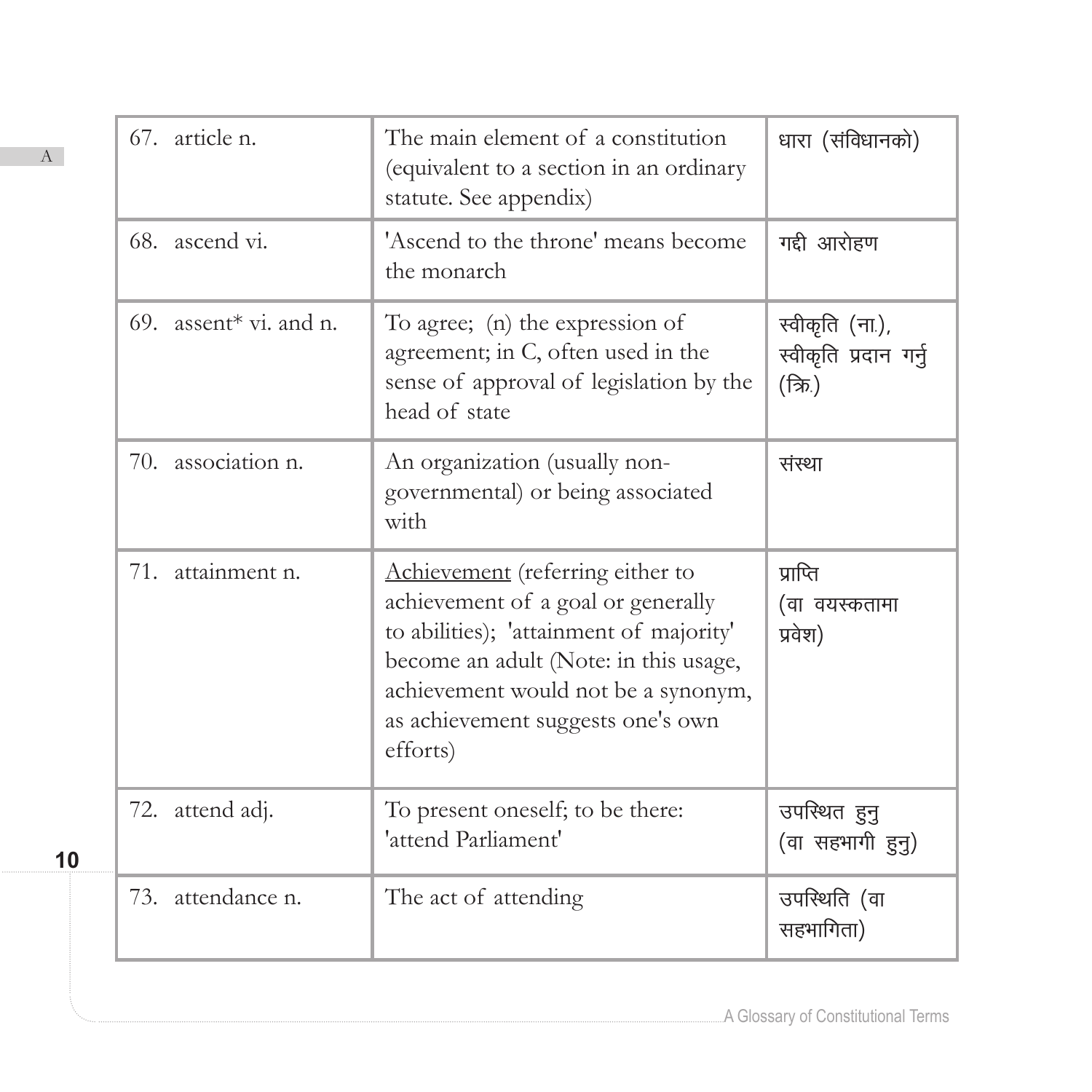| 74. Attorney-General*<br>n. phrase | The chief legal adviser of the state                                                           | महान्यायाधिवक्ता                                 |
|------------------------------------|------------------------------------------------------------------------------------------------|--------------------------------------------------|
| 75. Attorney n.                    | A practising lawyer; a legal<br>professional of a particular type                              | कानुन व्यवसायी (वा<br>वकिल)                      |
| 76. audit <sup>*</sup> n. and vt.  | (n) The act of examining, etc.; (vt.) to<br>examine and verify accounts                        | लेखापरीक्षण (ना.),<br>लेखापरीक्षण गर्नु<br>(কি.) |
| 77. audited vt.                    | Accounts officially examined                                                                   | लेखापरीक्षण भएको                                 |
| 78. Auditor-General*<br>n. phrase  | The chief auditing authority of a state                                                        | महालेखा परीक्षक                                  |
| 79. autonomous<br>region n. phrase | A region having certain independent<br>governing powers                                        | स्वायत्त क्षेत्र                                 |
| 80.<br>autonomy n.                 | A situation of having certain<br>independent powers (in the case of a<br>government or region) | स्वायत्तता                                       |
| 81. authenticated* vt.             | Officially validated (of document)                                                             | आधिकारिक (वा<br>प्रमाणिक)                        |
| 82. authorize vt.                  | To permit or to give the right to take<br>action                                               | अधिकार प्रदान गर्नु                              |
| 83. authorities n.                 | Officials or bodies with official powers                                                       | अधिकारीहरू                                       |

**11**

A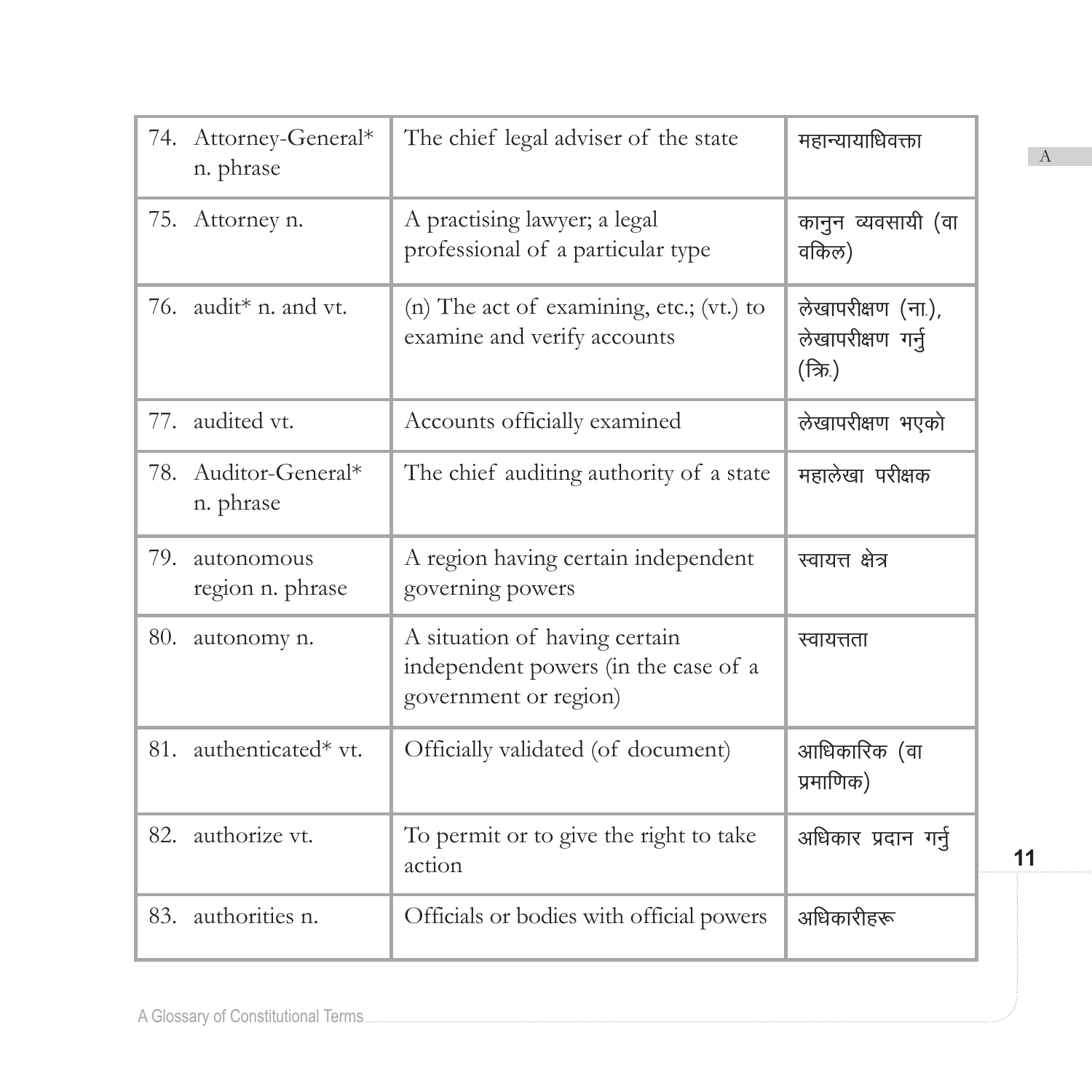| 84. authority n.              | A person with official power;<br>legally obtained power to act;<br>(unlikely in C) person with influence,<br>especially by virtue of knowledge: 'he<br>is an authority on constitutional law' | अधिकार                        |
|-------------------------------|-----------------------------------------------------------------------------------------------------------------------------------------------------------------------------------------------|-------------------------------|
| 85. bad faith* n.             | Opposite of good faith; not honest<br>(used in reference to specific<br>transaction): 'acted in bad faith'                                                                                    | बदनियत                        |
| 86. ballot n.                 | Electoral procedure of secret voting;<br>the actual vote                                                                                                                                      | मतदान                         |
| 87. ballot paper n.<br>phrase | A formal paper prepared for<br>exercising voting rights                                                                                                                                       | मतपत्र                        |
| 88. behalf [of] n.            | In place of (as representative of )                                                                                                                                                           | तर्फबाट                       |
| 89. beneficial adj.           | Advantageous; having a useful effect;<br>'beneficial ownership' (technical, legal<br>term) means ownership                                                                                    | लाभदायी                       |
| 90. benefit n.                | Advantage: 'benefits of office';<br>'benefits of citizenship'                                                                                                                                 | लाभ                           |
| 91. bicameral adj.            | Consisting of two chambers (referring<br>to the legislature)                                                                                                                                  | दुईसदनात्मक                   |
| 92. Bill* n.                  | Draft law presented to the legislature<br>for enactment                                                                                                                                       | विधेयक                        |
| 93. binding* adj.             | Placing a legal obligation on                                                                                                                                                                 | बाध्यकारी (सामान्य<br>अर्थमा) |

B

**12**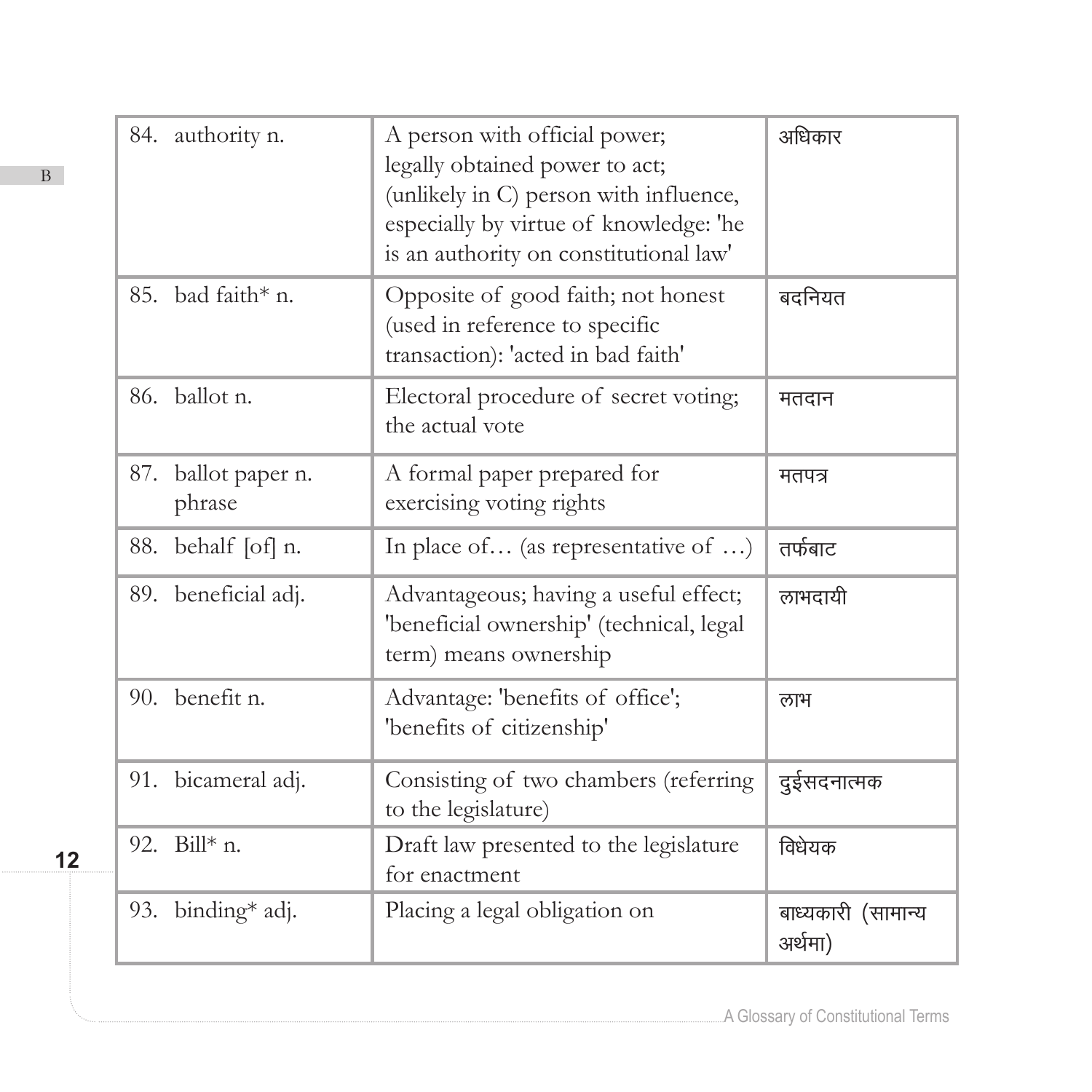| 94. board n.                          | A group of people controlling a<br>company or organization                                                                             | समिति (सञ्चालक<br>समिति)                         |
|---------------------------------------|----------------------------------------------------------------------------------------------------------------------------------------|--------------------------------------------------|
| 95. bodies n.                         | Legal or constitutional entities created<br>for a specified purpose                                                                    | निकाय (वा<br>आयोग/समिति)                         |
| 96. boundaries n.                     | Dividing lines; lines that mark<br>the limits (in C, usually relates to<br>boundaries of a country, state,<br>election district, etc.) | सिमाना                                           |
| 97. breach vt.                        | Breaking an understanding, agreement<br>or law                                                                                         | भङ्ग गर्नु                                       |
| 98. breach of<br>privilege* n. phrase | Breaking of special protection (for<br>parliamentarians or others)                                                                     | विशेषाधिकार हनन                                  |
| 99. budgetary adj.                    | Pertaining to income and expenditure                                                                                                   | बजेटसम्बन्धी                                     |
| 100. budgeting vt.                    | Providing money for a purpose                                                                                                          | निर्धारित कामका<br>लागि रकम वा बजेट<br>छुट्याउनु |
| 101. budget n.                        | Plans and estimates of income and<br>expenditure                                                                                       | बजेट (सरकारको<br>आयव्ययको अनुमान)                |
| 102. by-law n.                        | Rule made by a local body or council<br>(or possibly a public corporation)<br>under authority of a statute                             | विनियम                                           |
| 103. cabinet n.                       | Used in some countries to mean<br>'Council of Ministers'                                                                               | मन्त्रिपरिषद् (वा<br>मन्त्रिमण्डल)               |

**13**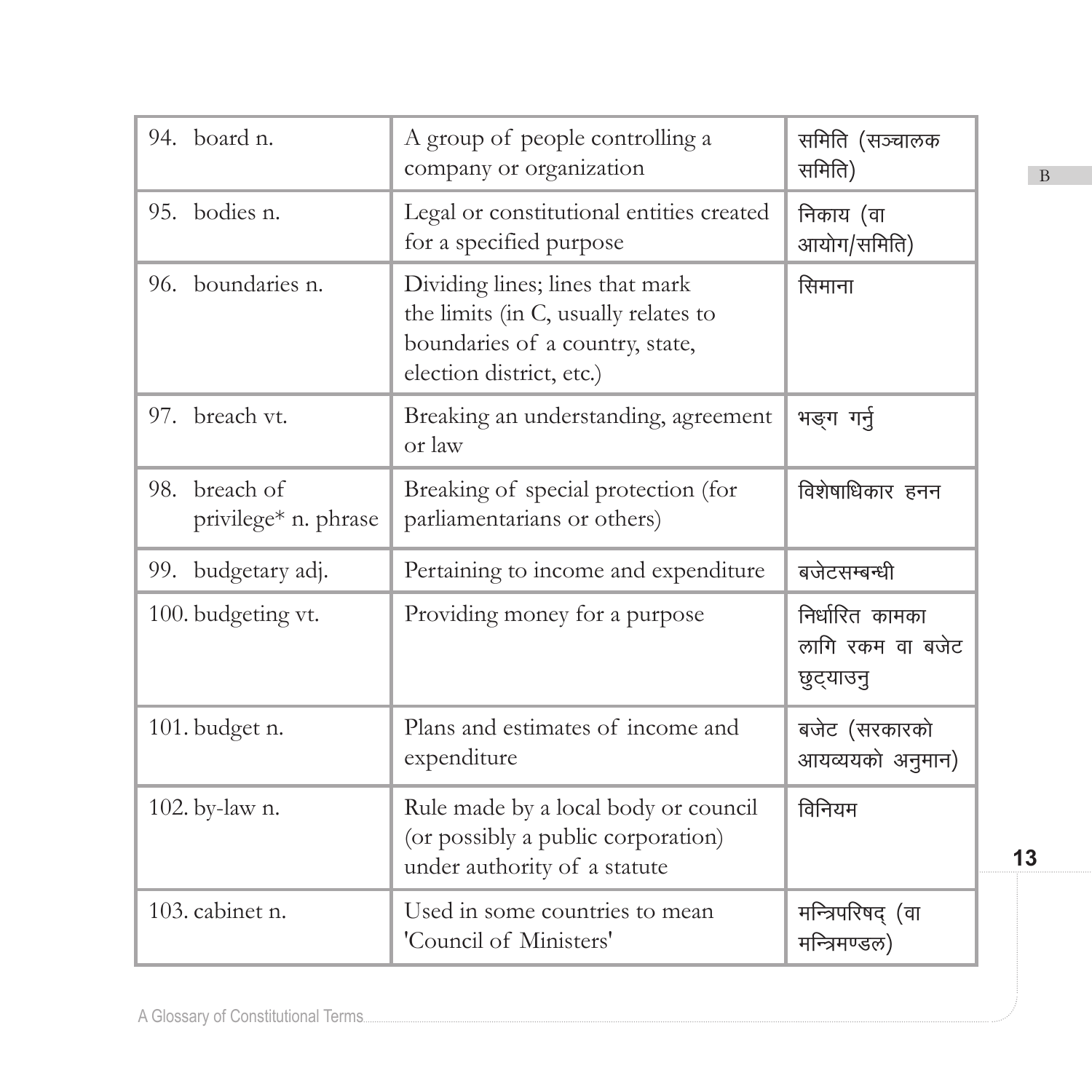| 104. calling n.                      | A strong urge to a particular<br>profession. Often used simply to<br>mean occupation. In the South<br>African Constitution, used in the oath:<br>'high calling of President'<br>(Present participle of 'call' and can be<br>used simply: 'calling an election') | पेशा (वा व्यवसाय)                                                  |
|--------------------------------------|-----------------------------------------------------------------------------------------------------------------------------------------------------------------------------------------------------------------------------------------------------------------|--------------------------------------------------------------------|
| 105. campaign n.                     | A series of planned activities (often<br>for winning support in elections)                                                                                                                                                                                      | अभियान                                                             |
| 106. candidate n.                    | A person offering themselves for a<br>position by election/appointment                                                                                                                                                                                          | उम्मेदवार                                                          |
| 107. capital punishment<br>n. phrase | The punishment of killing a guilty<br>person; death penalty                                                                                                                                                                                                     | मृत्युदण्ड                                                         |
| 108. casting vote* vt.               | Decisive vote cast by a chairperson<br>(used in case of a tie)                                                                                                                                                                                                  | निर्णायक मत                                                        |
| 109. castes $n$ .                    | Social divisions of a rigid kind (in<br>C would refer to the Hindu varna<br>system)                                                                                                                                                                             | जात                                                                |
| 110. censored* vt.                   | Critically examined (with the<br>implication that something, speech or<br>writing, etc. has not been permitted)                                                                                                                                                 | प्रतिबन्धित<br>(पूर्वप्रतिबन्धको<br>सन्दर्भमा संविधानको<br>प्रयोग) |
| 111. censorship n.                   | The act of censoring                                                                                                                                                                                                                                            | प्रतिबन्ध                                                          |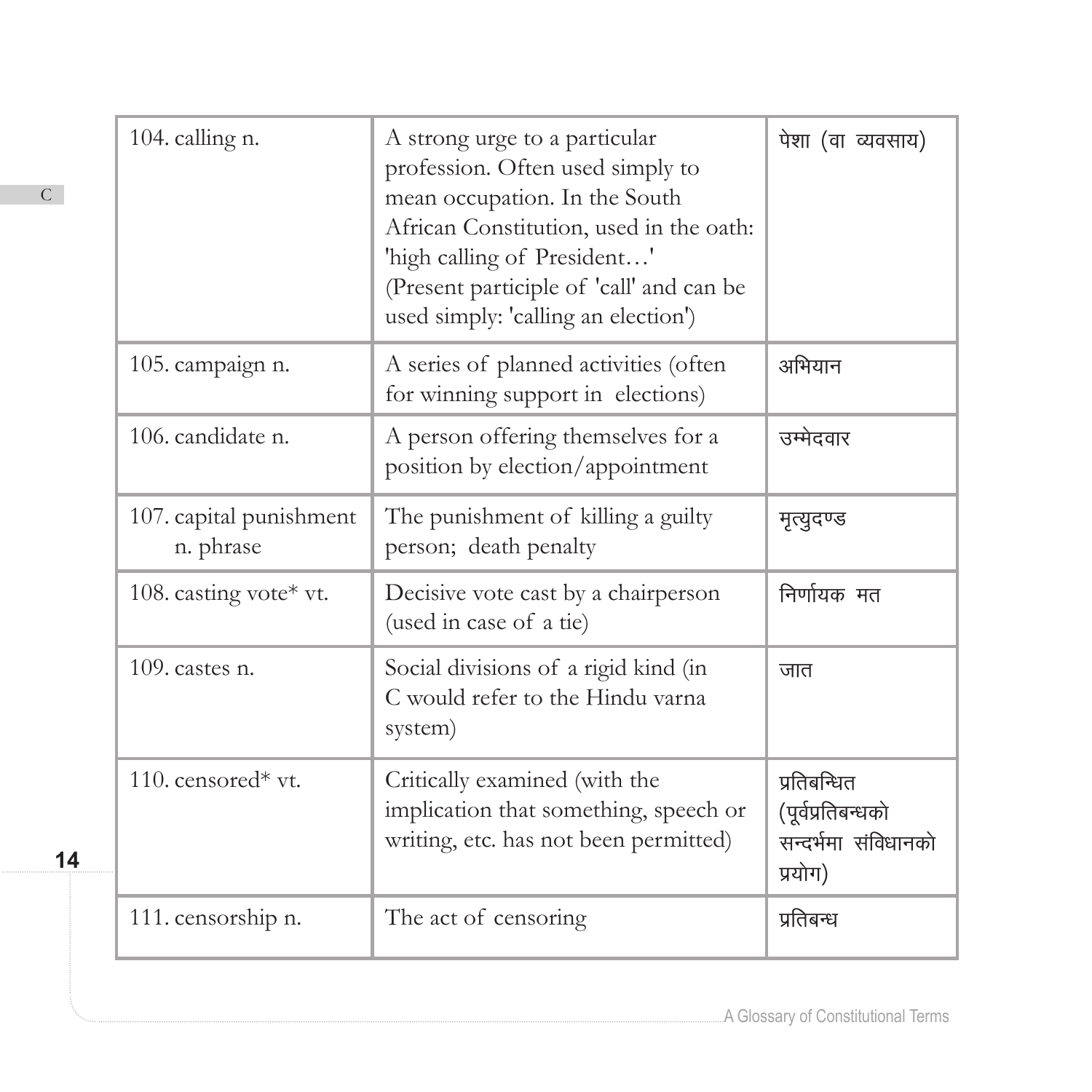| 112. censure vt. and n.            | Reprimand                                                                                                    | दोष लगाउनु<br>(वा निन्दा गर्नु) |
|------------------------------------|--------------------------------------------------------------------------------------------------------------|---------------------------------|
| 113. Chairman* n.                  | A person heading (chairing) a<br>committee or body; but now<br>considered sexist and thus usually<br>avoided | अध्यक्ष (वा सभापति)             |
| 114. Chairperson n.                | A person (man or woman) chairing a<br>function or body                                                       | सभानायक<br>(वा अध्यक्ष)         |
| 115. chapter n.                    | Division of a book or constitution<br>(see appendix)                                                         | अध्याय                          |
| 116. charge vt.                    | An allegation of unacceptable<br>conduct; allegation of (technical, legal<br>term) commission of crime       | अभियोग (वा आरोप)                |
| 117. Chief Justice* n.<br>phrase   | The head of the judiciary                                                                                    | प्रधान न्यायाधीश                |
| 118. Chief Secretary* n.<br>phrase | The chief of the executive secretaries<br>or government secretariat                                          | मुख्य सचिव                      |
| 119. citizen* n.                   | A person possessing citizenship/<br>nationality                                                              | नागरिक                          |
| 120. citizenship n.                | Nationality; the state of being a<br>citizen                                                                 | नागरिकता                        |
| 121. civil adj.                    | (In relation to law) not criminal;<br>relating to civilian                                                   | नागरिक (वा<br>निजामती)          |

C<sub>2</sub>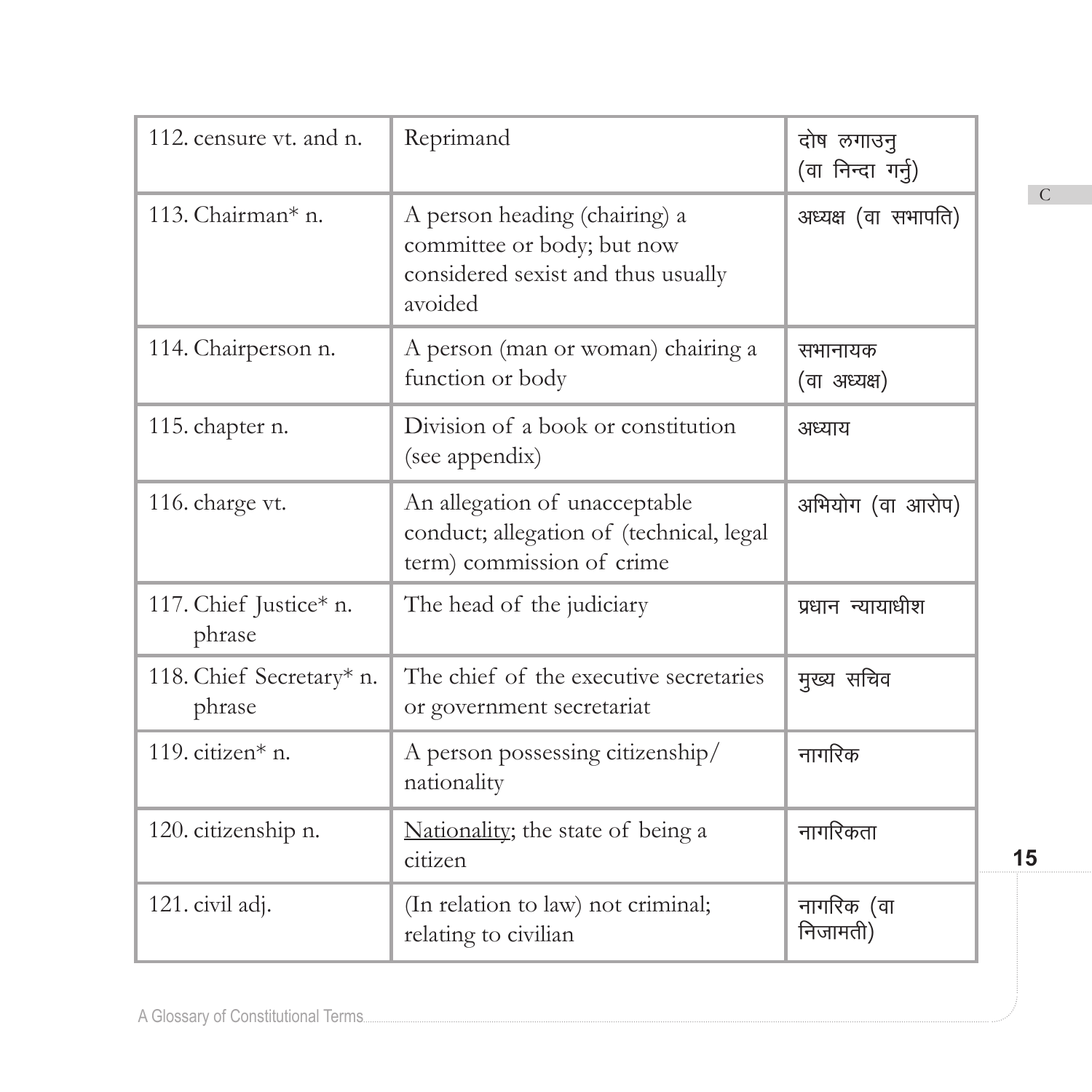| 122. civilian n.                                      | A person not serving in the armed or<br>police forces                                                                       | गैरसैनिक<br>(वा सर्वसाधारण)                                                                                                 |
|-------------------------------------------------------|-----------------------------------------------------------------------------------------------------------------------------|-----------------------------------------------------------------------------------------------------------------------------|
| 123. civil society n.                                 | Members of a community organized<br>for non-official purposes, into clubs,<br>societies and less formal groups              | नागरिक समाज                                                                                                                 |
| 124. coat-of-arms n.<br>phrase                        | Symbols of the state, families, etc.;<br>design depicted on a shield                                                        | निशाना छाप                                                                                                                  |
| 125. coexistence n.                                   | Existing peacefully together                                                                                                | सहअस्तित्व                                                                                                                  |
| 126. collective n. and<br>adj.                        | (n.) Organization for work, etc. based<br>on common ownership by the workers;<br>(adj.) of all (e.g. 'collective will')     | सामूहिक                                                                                                                     |
| 127. collective bargaining<br>n. phrase               | Negotiation between employer and<br>trade union                                                                             | सामूहिक सौदाबाजी                                                                                                            |
| 128. come [into force]*<br>$\overline{\mathrm{vi}}$ . | Become legally effective (used of law<br>or $C$                                                                             | लागु हुने वा कार्यान्वयन<br>हुने समय वा मिति<br>(संविधानको प्रयोग<br>'प्रारम्भ हुने')                                       |
| 129. command* n. and<br>vt.                           | An authoritative order; mandate;<br>control over the military or police;<br>(vt.) to exercise control; to issue an<br>order | नियन्त्रण (वा आदेश)<br>$(\overline{\mathcal{H}})$ ,<br>प्राप्त गर्नु (बहुमत<br>प्राप्त गर्ने सन्दर्भमा<br>संविधानको प्रयोग) |

 $\mathsf{C}$ 

**16**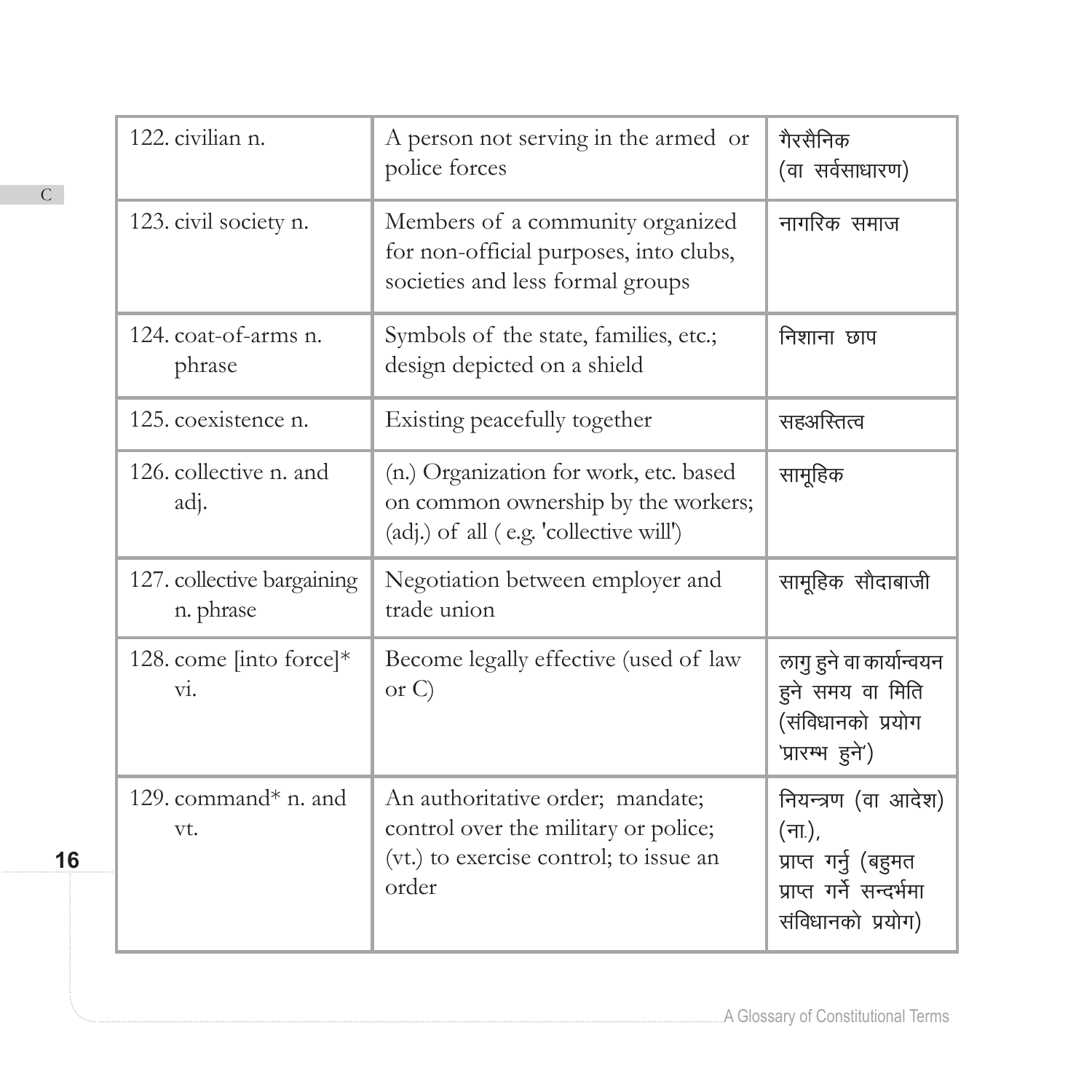| 130. Commander-in-<br>Chief* n. phrase                                             | The chief of the armed forces                                                                                                                                                                                                                                                     | प्रधान सेनापति                                    |
|------------------------------------------------------------------------------------|-----------------------------------------------------------------------------------------------------------------------------------------------------------------------------------------------------------------------------------------------------------------------------------|---------------------------------------------------|
| 131. commands a<br>majority* vt.                                                   | A political leader or a person who<br>is supported by the majority (of<br>legislature or other group)                                                                                                                                                                             | बहुमतको समर्थन<br>प्राप्त                         |
| 132. commencement n.                                                               | Beginning or coming into legal effect<br>(of a law or provision)                                                                                                                                                                                                                  | प्रारम्भ (वा सुरूआत)                              |
| 133. commission n.                                                                 | Authority to perform an act<br>or exercise powers: 'a military<br>commission' means conferring the<br>rank of an officer; a body of persons<br>charged with some specific functions;<br>positive act (as opposed to not doing<br>something, which would be an act of<br>omission) | आयोग, कुनै काम<br>गरिदिएवापत पाउने<br>रकम (कमिसन) |
| 134. Commission for<br>the Investigation<br>of Abuse of<br>Authority* n.<br>phrase | A constitutional body created to<br>inquire into and investigate improper<br>conduct or corruption by public<br>officials                                                                                                                                                         | अख्तियार दुरूपयोग<br>अनुसन्धान आयोग               |
| 135. commissioner* n.                                                              | An official member duly appointed to<br>a commission (often a constitutional<br>body)                                                                                                                                                                                             | आयुक्त                                            |

C<sub>c</sub>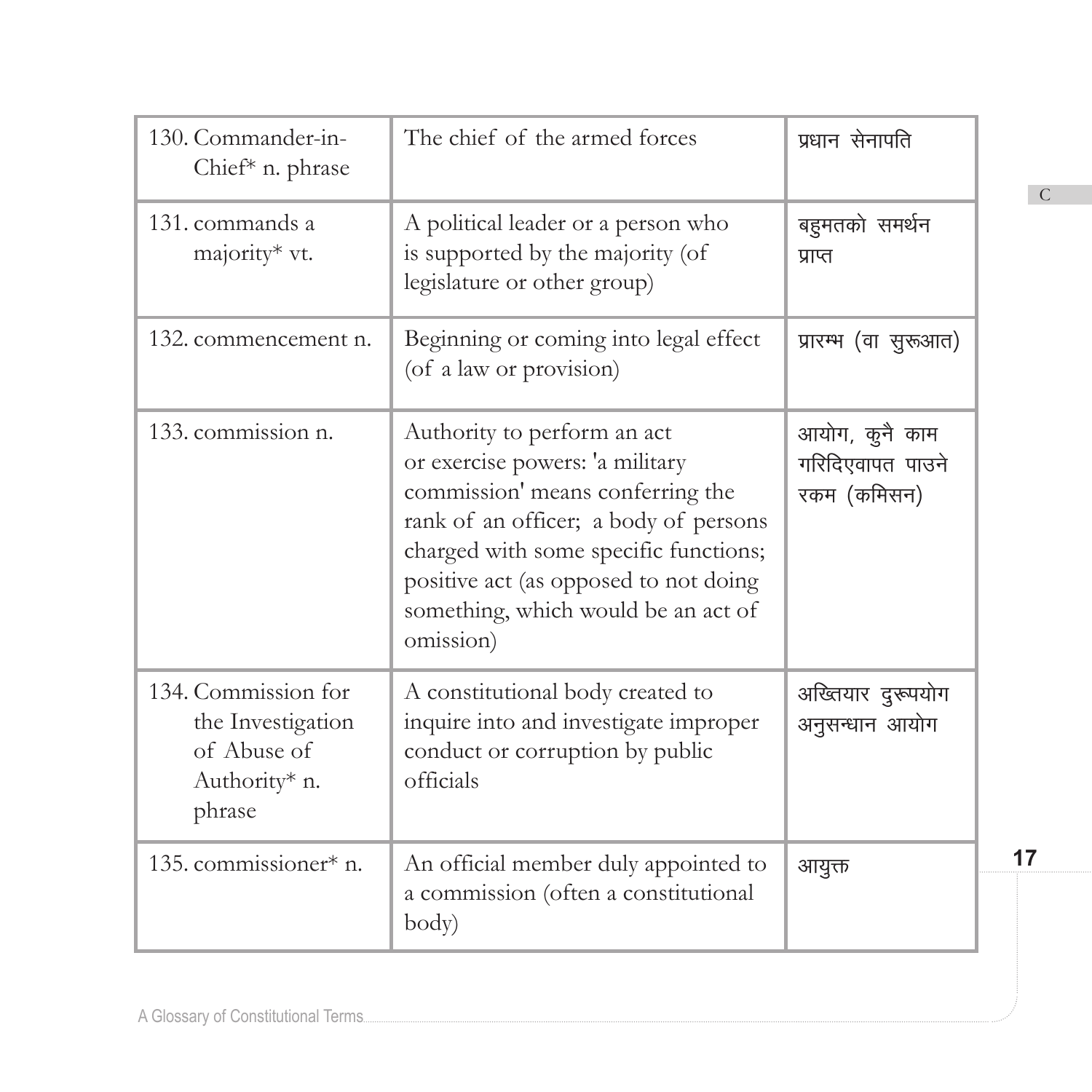| 136. committee* n.   | A body of persons appointed or<br>elected for performing specified tasks;<br>may be a small group within a larger<br>body                                                                                                                                                                                         | समिति                               |
|----------------------|-------------------------------------------------------------------------------------------------------------------------------------------------------------------------------------------------------------------------------------------------------------------------------------------------------------------|-------------------------------------|
| 137. communal adj.   | Of a group/community: 'communal<br>sentiments'                                                                                                                                                                                                                                                                    | साम्प्रदायिक                        |
| 138. community n.    | A group of people living in a<br>particular local area; a group of<br>people having common ethnic or<br>cultural or religious characteristics.<br>Can be used to refer to a nation<br>as a whole; 'the community'; the<br>'international community'; a formal<br>grouping of nations: the 'European<br>Community' | समुदाय<br>(वा सम्प्रदाय)            |
| 139. commute $*$ vt. | Change (a sentence for a crime to a<br>lesser sentence. The change is carried<br>out by the administrative authority,<br>not a court)                                                                                                                                                                             | परिवर्तन (सजाय<br>घटाउने सन्दर्भमा) |
| 140. compensation n. | The act of compensating for loss or<br>injuries                                                                                                                                                                                                                                                                   | क्षतिपूर्ति                         |
| 141. complainant n.  | A person who makes a formal<br>accusation in a court of law (usually<br>of a crime by another)                                                                                                                                                                                                                    | उजुरवाला (वा वादी)                  |

 $\overline{C}$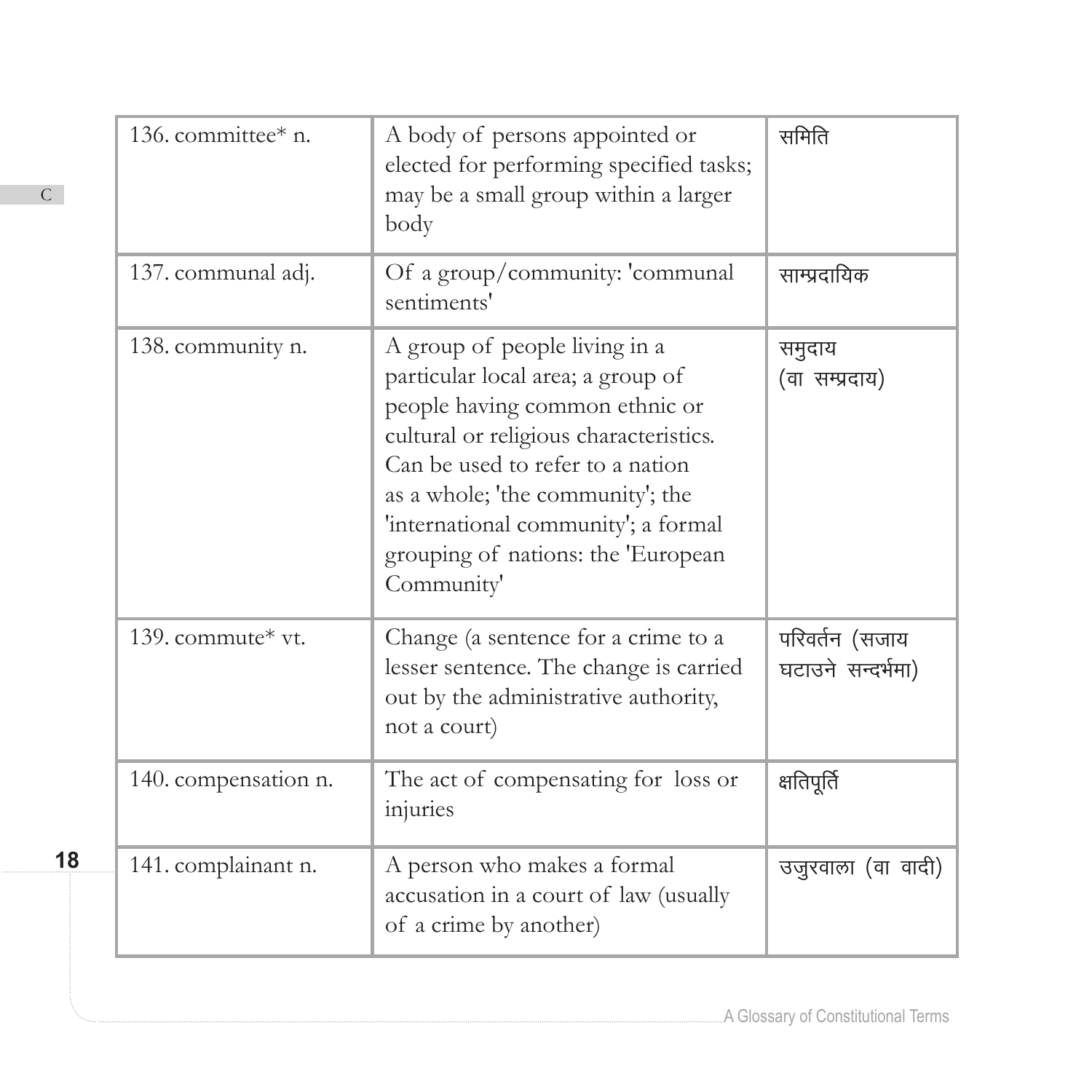| 142. comply vt.                       | Act in accordance with a request or<br>rule                                                                                              | पालना गर्नु (वा<br>अनुरूप कार्य गर्नु)   |
|---------------------------------------|------------------------------------------------------------------------------------------------------------------------------------------|------------------------------------------|
| 143. compulsory<br>service* n. phrase | Service that must be peformed (often<br>refers to military service)                                                                      | अनिवार्य सेवा                            |
| 144. concurrence n.                   | Agreement: 'with the concurrence<br>of $\ldots'$                                                                                         | सहमति                                    |
| 145. concurrent adj.                  | At the same time as; 'concurrent<br>sentences' means sentences imposed<br>for more than one offence are to be<br>served at the same time | समवर्ती<br>(वा सँगसँगै)                  |
| 146. concurrent power<br>$n$ .        | Power given to governments of both<br>the national and constituent units in a<br>federation                                              | समानान्तर अधिकार                         |
| 147. confer [on] vt.                  | To give a degree, title or privilege: 'an<br>honour was conferred on'; 'X was<br>conferred with a degree'                                | उपाधि वा सुविधा<br>प्रदान गर्नु          |
| 148. confederation n.                 | A union of states that are under less<br>control from the national government<br>than a federation would be                              | सङ्घीय प्रणालीमा<br>आवद्ध स्वतन्त्र एकाइ |
| 149. confidential adj.                | Refers to information or documents<br>which should not be divulged                                                                       | गोप्य (वा गोपनीय)                        |
| 150. consensus n.                     | A general agreement about something                                                                                                      | सहमति                                    |

C<sub>2</sub>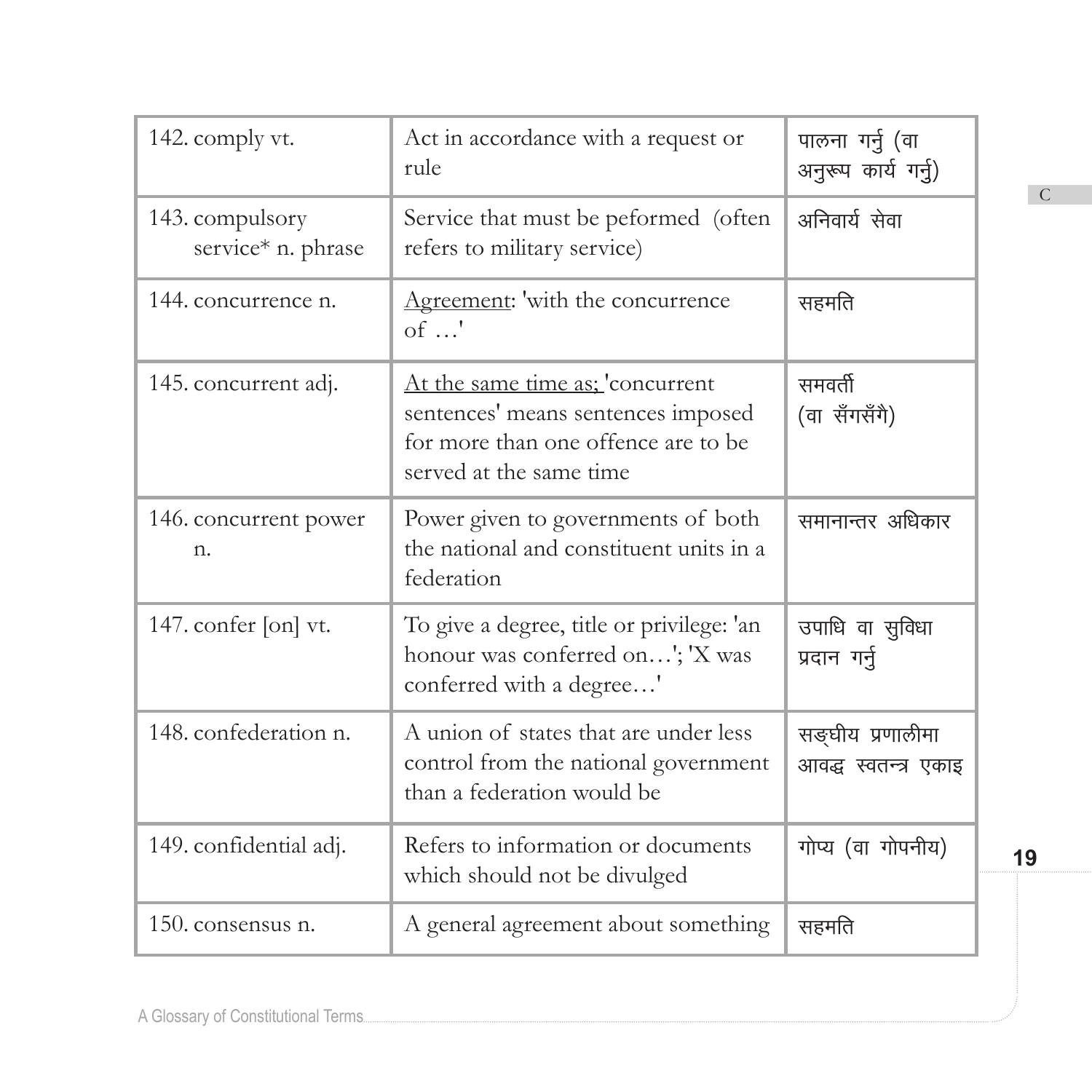| 151. consent n. and vi.                                                  | (n) Permission to do something; (vi)<br>permit or agree that something should<br>happen: 'consent to son's marriage'                                                                                                                                                      | सम्मति                                                                      |
|--------------------------------------------------------------------------|---------------------------------------------------------------------------------------------------------------------------------------------------------------------------------------------------------------------------------------------------------------------------|-----------------------------------------------------------------------------|
| 152. consideration n.                                                    | Giving thought to: 'consideration of<br>issues' (singular only); factor(s) taken<br>account of: 'policy consideration(s)':<br>something given by each side to a<br>contract in return for what the other<br>side gives or does (technical, legal use<br>unlikely in $C$ ) | ध्यान (वा विचार),<br>सम्बन्धित कुरालाई<br>ध्यानमा राखिएको<br>(वा विचाराधीन) |
| 153. considered (past<br>participle of<br>consider)                      | Carefully taken into account or based<br>on careful consideration: 'considered<br>opinion'                                                                                                                                                                                | ध्यान वा विचार<br>पुऱ्याइएको                                                |
| 154. considering                                                         | Taking something into account                                                                                                                                                                                                                                             | विचार गर्दै                                                                 |
| 155. consider vt.                                                        | Think about; take a view: 'any other<br>person  whom the national director<br>considers to be relevant'                                                                                                                                                                   | ध्यान वा विचार<br>पुऱ्याउनु                                                 |
| 156. consist $\left[\text{in}\right]$ or $\left[\text{of}\right]$<br>vt. | Presence of a thing as a dominant<br>feature; to be composed of                                                                                                                                                                                                           | निहित<br>मिलेर बनेको                                                        |
| 157. consistency n.                                                      | In harmony; with the same<br>behavioural pattern (another meaning,<br>which refers to quality of a liquid or<br>soft substance, is unlikely in C)                                                                                                                         | एकरूपता                                                                     |

 $\overline{C}$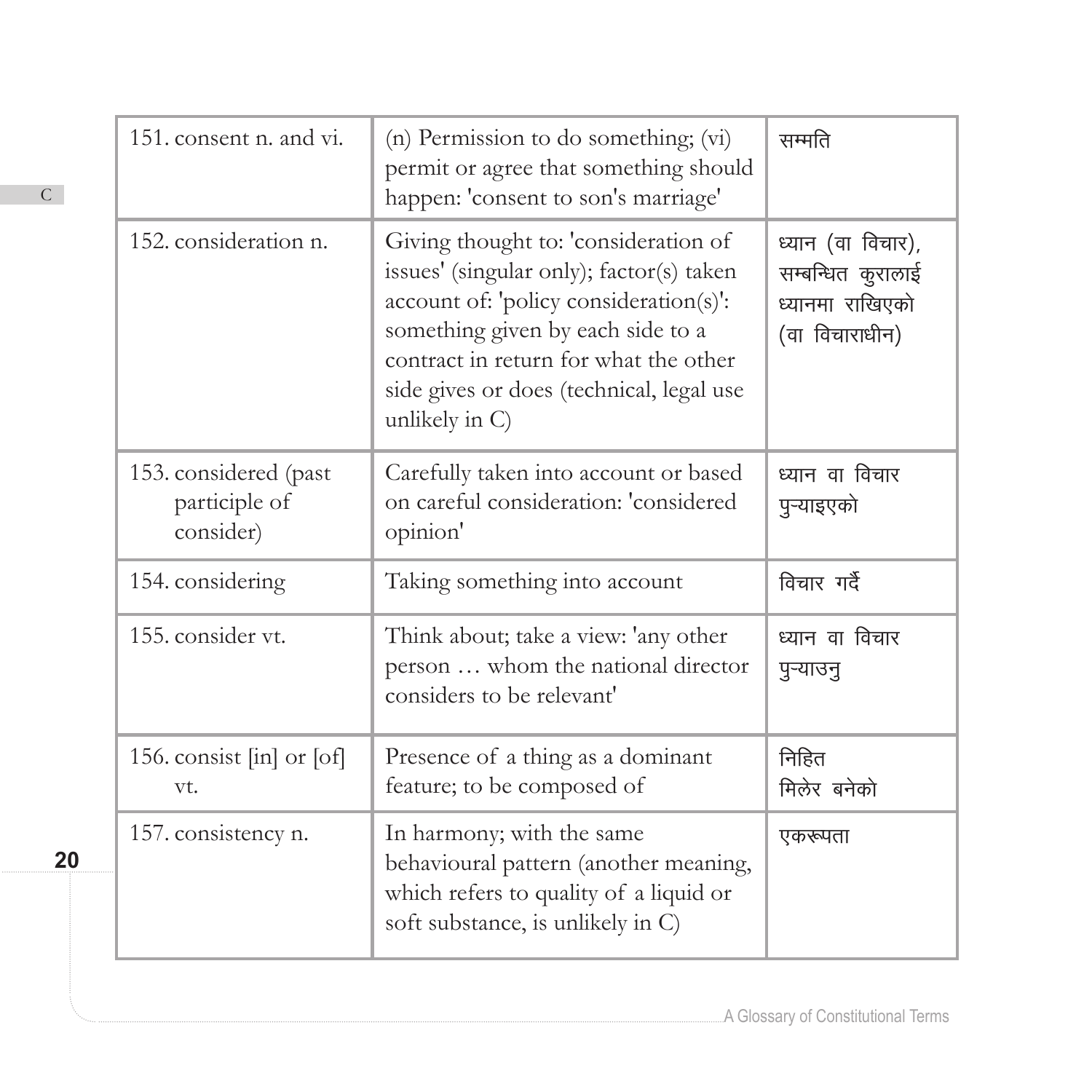| 158. consistent [with]<br>adj.                                   | Conforming to a law or pattern, etc.                                                                                        | पालना (वा सम्मत)                           |
|------------------------------------------------------------------|-----------------------------------------------------------------------------------------------------------------------------|--------------------------------------------|
| 159. consolidated vt.                                            | Brought together (bodies or laws<br>merged)                                                                                 | सबलीकृत (वा<br>सुदृढीकृत)                  |
| 160. consolidated fund*<br>n. phrase                             | The main fund into which<br>government money is placed and<br>from which expenditure is met                                 | सञ्चित कोष                                 |
| 161. constituency* n.                                            | A unit (geographical or otherwise)<br>that elects one or more members to<br>the legislature or other bodies                 | निर्वाचन क्षेत्र                           |
| 162. Constituency<br>Delimitation<br>Commission $*$ n.<br>phrase | The commission created to delimit<br>boundaries for electoral purposes                                                      | निर्वाचन क्षेत्र<br>निर्धारण आयोग          |
| 163. constituent<br>assembly n. phrase                           | An entity created for preparing a<br>constitution (properly used, it should<br>refer to a body with 'constituent<br>power') | संविधान सभा                                |
| 164. constituent power<br>n. phrase                              | Refers to the legal power to create a<br>constitution and enact it                                                          | संविधान बनाउने<br>अधिकार                   |
| 165. constituent unit n.<br>phrase                               | Refers to a geographical unit that is<br>part of a federation (not a 'term of<br>art                                        | सङ्घीय एकाइ<br>(वा सङ्घीय<br>सरकारको एकाइ) |

C<sub>2</sub>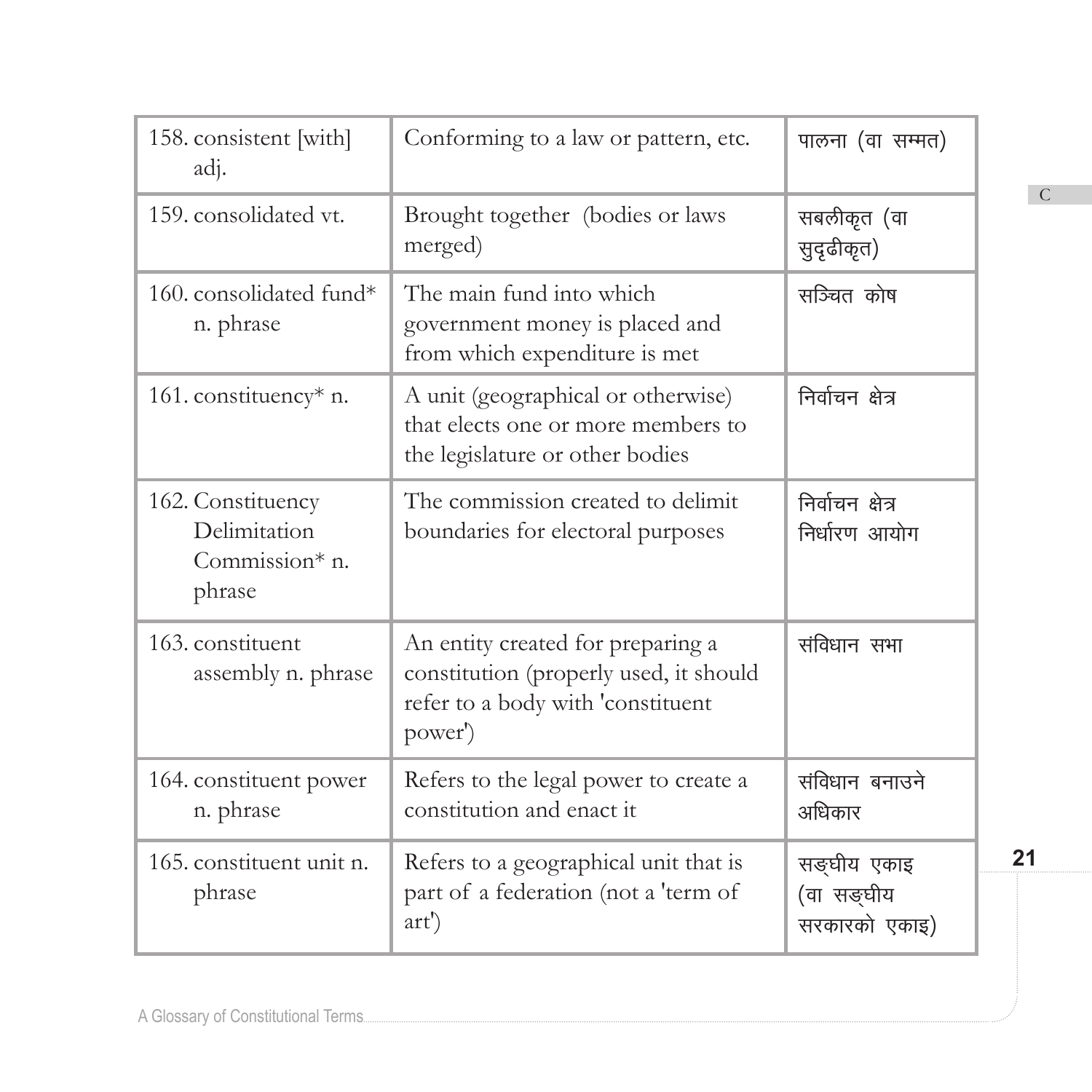| 166. constitution n.                          | A supreme law of the land<br>promulgated to exercise sovereignty                                                                                                                                       | संविधान                          |
|-----------------------------------------------|--------------------------------------------------------------------------------------------------------------------------------------------------------------------------------------------------------|----------------------------------|
| 167. constitutional adj.                      | Power or action in compliance with<br>the provision of the constitution;<br>related to the constitution                                                                                                | संवैधानिक (वा<br>संविधान अनुकूल) |
| 168. Constitutional<br>Bodies* n. phrase      | Entities created by the constitution<br>for specified tasks                                                                                                                                            | संवैधानिक अङ्ग<br>(वा निकाय)     |
| 169. Constitutional<br>Council* n. phrase     | A special body of persons created by<br>the constitution for the appointment<br>of authorities; constitutional bodies                                                                                  | संवैधानिक परिषद्                 |
| 170. constitutional<br>monarchy* n.<br>phrase | Monarchy which derives its powers<br>from the constitution and not from<br>divine right (also implies that the<br>power of the monarchy is limited)                                                    | संवैधानिक राजतन्त्र              |
| 171. constitutional<br>remedy n. phrase       | Remedy (compensation or court<br>order, etc.) available to a person<br>whose constitutional rights have been<br>violated                                                                               | संवैधानिक उपचार                  |
| 172. constitutionalism<br>n.                  | A practice or philosophy of<br>adherence to constitutional principles<br>involving limits on the power<br>of the government put by those<br>constitutional principles and words of<br>the constitution | संविधानवाद                       |

 $\overline{C}$ 

**22**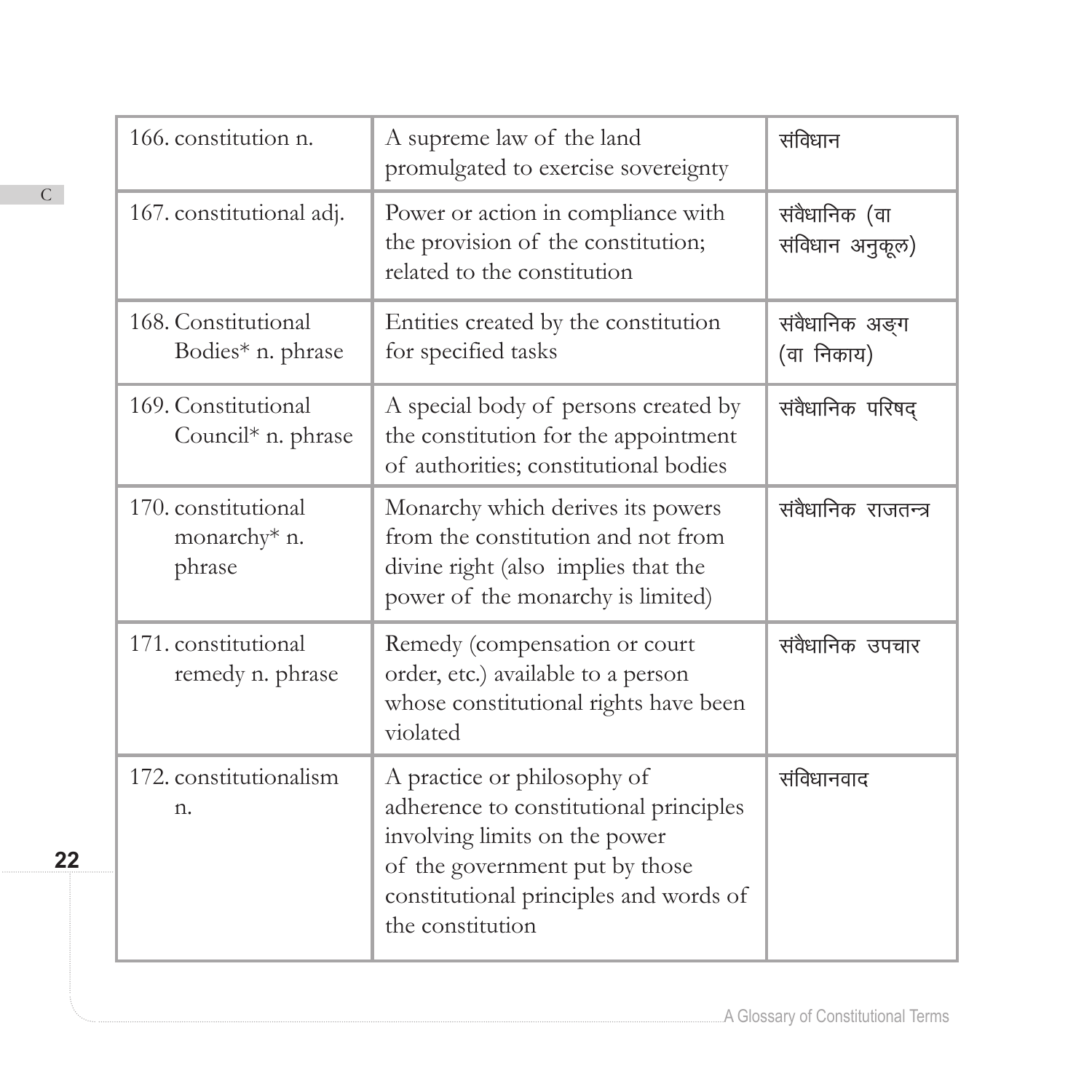| 173. constitutionality n.            | Acting in accordance with the<br>provisions or principles of a<br>constitution                                                                                            | संवैधानिकता                         |
|--------------------------------------|---------------------------------------------------------------------------------------------------------------------------------------------------------------------------|-------------------------------------|
| 174. construe vt.                    | To adduce or explain the meaning of;<br>interpret                                                                                                                         | अर्थ लगाएको (वा<br>व्याख्या गरिएको) |
| 175. consul n.                       | An official appointed by a<br>government to reside in a foreign<br>country and represent his or her<br>government's commercial interests<br>and assist its citizens there | वाणिज्यदूत                          |
| 176. consult vt.                     | To seek advice or information                                                                                                                                             | परामर्श गर्नु                       |
| 177, consultation n.                 | Process of consulting ('in consultation<br>with' may be defined as meaning a<br>largely joint act, as opposed to 'after<br>consultation with')                            | परामर्श                             |
| 178. consumer n.                     | A person who buys goods or uses<br>services (implies the individual in<br>relation to market suppliers)                                                                   | उपभोक्ता                            |
| 179. contemplated vt.                | Considered (refers to thinking about<br>the future): 'consequences were not<br>contemplated'                                                                              | सोच्नु (वा विचार<br>गर्नु)          |
| 180. contempt of<br>court* n. phrase | A wilful disrespect of the court                                                                                                                                          | अदालतको अवहेलना                     |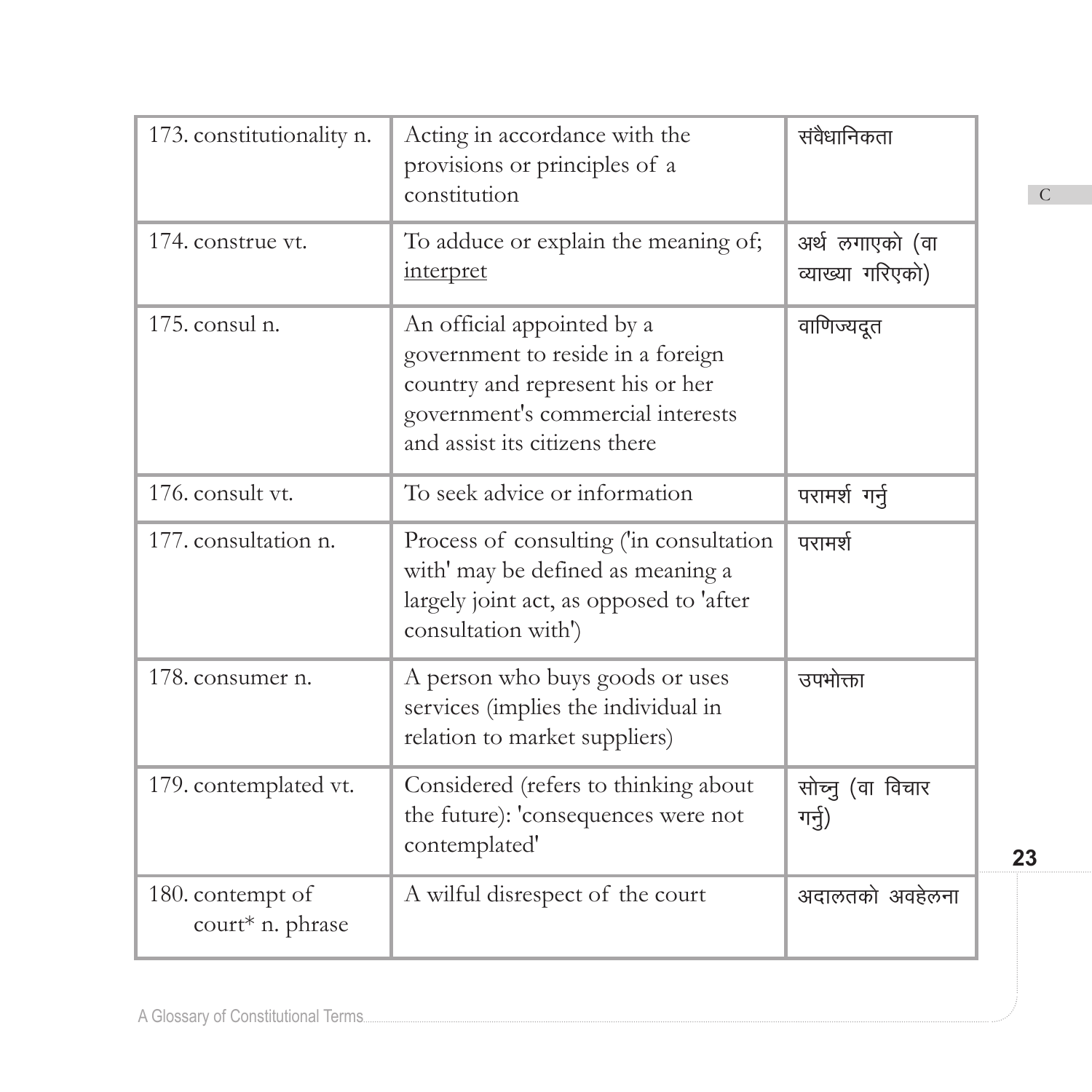| 181. contempt of<br>Parliament* n.<br>phrase | A wilful disrespect of Parliament                                                                                   | संसद्को मानहानी                        |
|----------------------------------------------|---------------------------------------------------------------------------------------------------------------------|----------------------------------------|
| 182. contract n. and vi.                     | (n.) A legally binding agreement<br>between two or more parties;<br>(vi.) to make such an agreement                 | करार, सम्भौता                          |
| 183. convenience n.                          | A situation that is useful or suitable:<br>'at the convenience ofa person'                                          | सुविधाजनक (वा<br>अनुकूल)               |
| 184. convicted vt                            | A person found guilty of an offence<br>by a court                                                                   | दोषी (वा अपराधी)                       |
| 185. conviction n.                           | The act of being found guilty<br>of a crime: 'he has no criminal<br>convictions'; belief: 'religious<br>conviction' | दोषीलाई कार्वाही<br>गर्ने, दृढ विश्वास |
| 186. corporate adj.                          | 'Corporate body': a group of people<br>with the legal characteristic of being a<br>corporation                      | संस्थागत                               |
| 187. corresponding adj.                      | Matching: 'Article 31 or the<br>corresponding provision in the<br>previous constitution'                            | सम्बन्धित                              |
| 188. corruption                              | Use of bribery and other practices<br>that tend to pervert behaviour,<br>especially of officials                    | भ्रष्टाचार                             |
| 189. cost-effective adj.                     | Giving more benefit than the cost                                                                                   | लागत प्रभावकारी                        |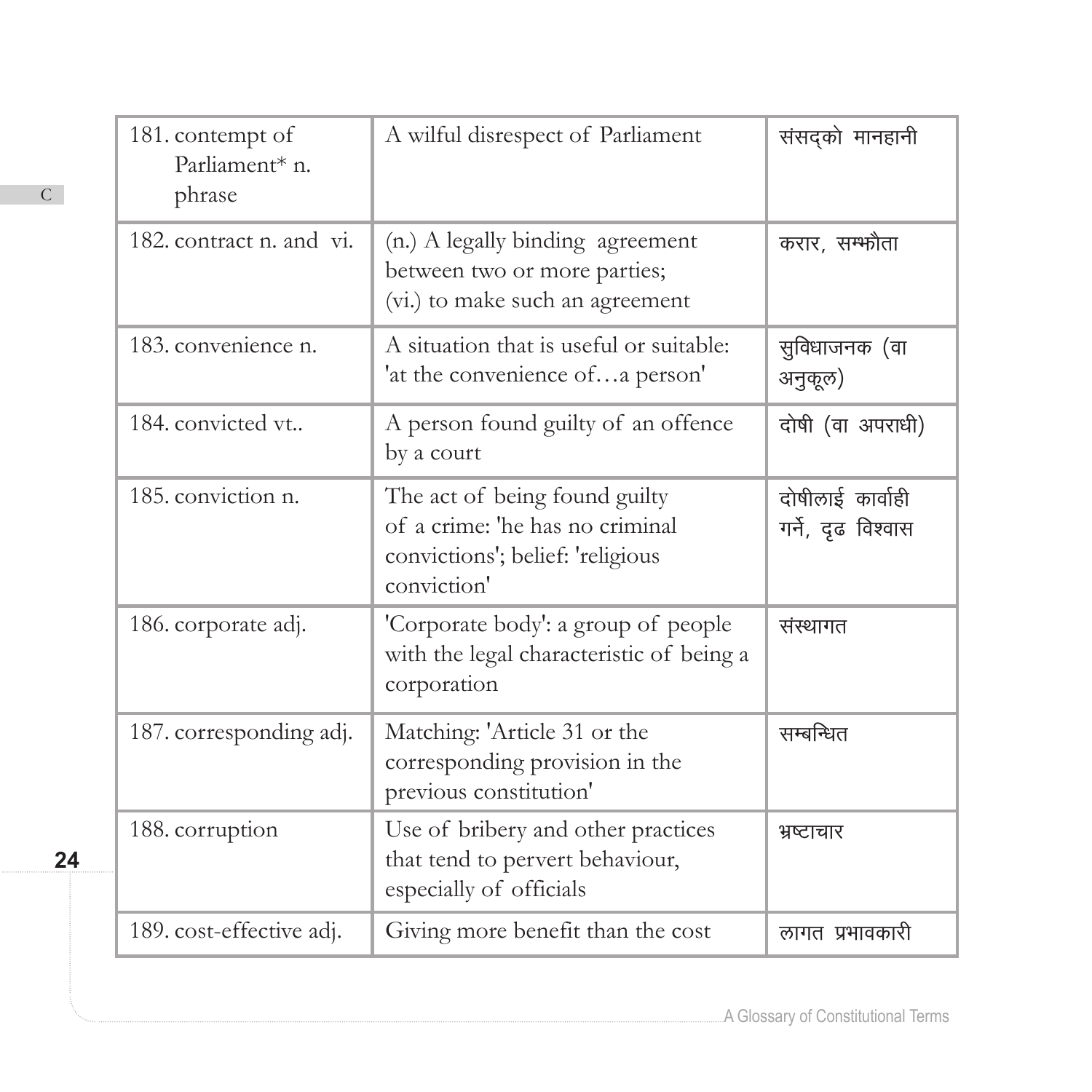| $190$ . costs n.                           | When used in plural in legal<br>documents, it most likely refers to a<br>party's expenses in taking legal action                                      | लागत (वा मूल्य वा<br>खर्च) |
|--------------------------------------------|-------------------------------------------------------------------------------------------------------------------------------------------------------|----------------------------|
| 191. council n.                            | A body of people to manage affairs<br>(often used to refer to elected local<br>government bodies)                                                     | सभा (वा परिषद्)            |
| 192. Council of<br>Ministers* n.<br>phrase | A collective of government ministers<br>('Cabinet' in some systems)                                                                                   | मन्त्रिपरिषद्              |
| 193. court n.                              | A judicial entity created for delivering<br>justice                                                                                                   | अदालत                      |
| 194. Court of Appeal n.<br>phrase          | A higher court whose jurisdiction is<br>to review decisions of lower courts<br>or agencies; the technical name of<br>certain courts in some countries | पुनरावेदन अदालत            |
| 195. Court of Record*<br>n. phrase         | Court, the records of which have<br>value as evidence of facts (higher<br>court) (technical term)                                                     | अभिलेख अदालत               |
| 196. cruel adj.                            | Lacking kindness, compassion or<br>mercy (of person or of treatment):<br>'cruel and unusual punishment' used<br>in the US Constitution                | निर्मम                     |

A Glossary of Constitutional Terms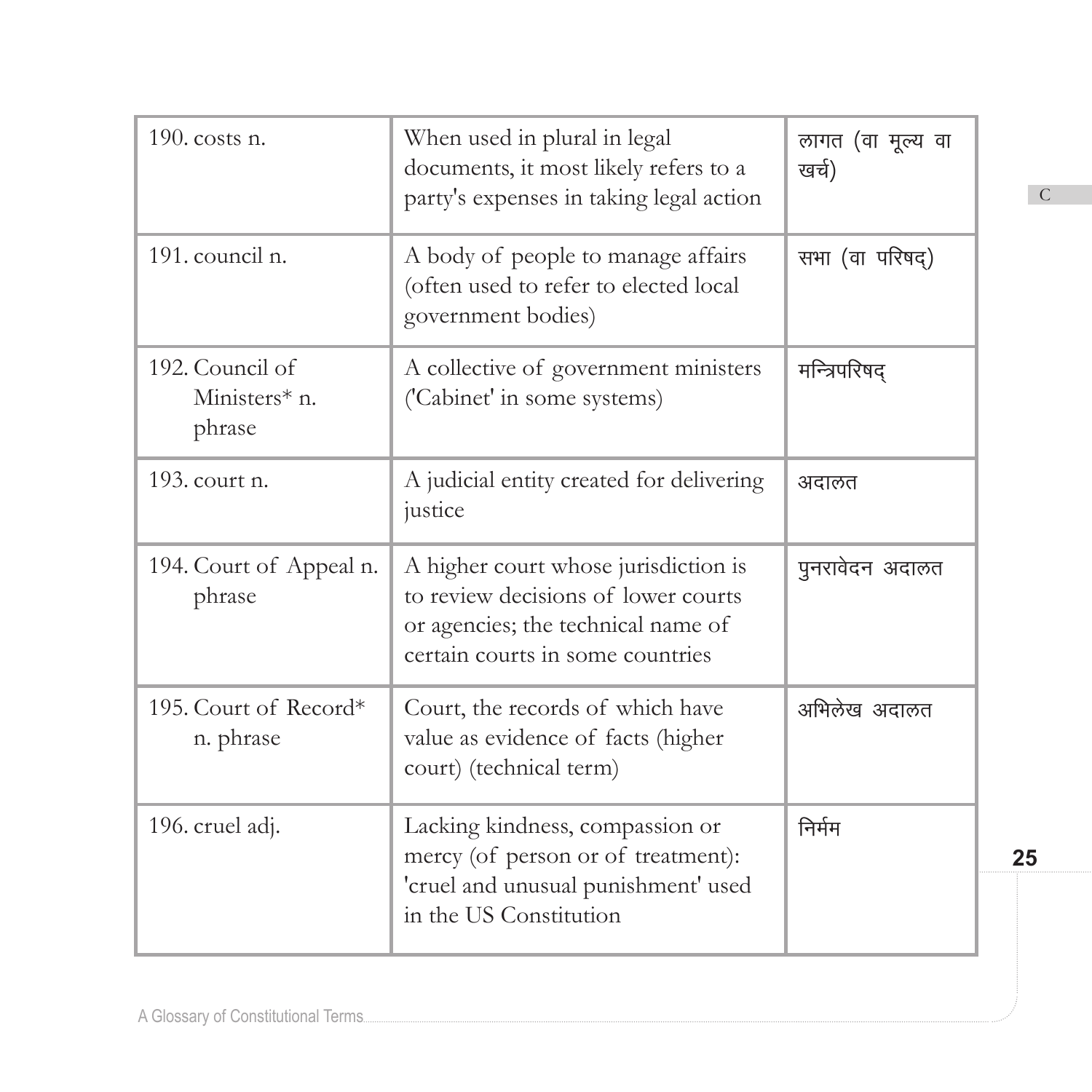| 197. custom n.           | Practices that have been traditionally<br>accepted as binding; fees paid on<br>import/export of goods; the body<br>('customs authority') that collects the<br>fees     | प्रथा (वा परम्परा,<br>रीतिरिवाज), भन्सार |
|--------------------------|------------------------------------------------------------------------------------------------------------------------------------------------------------------------|------------------------------------------|
| 198. currency n.         | Metal or paper money                                                                                                                                                   | मुद्रा                                   |
| 199. damages n.          | Sum awarded by a court in<br>compensation for loss or injuries                                                                                                         | क्षति (वा हानी)                          |
| 200. decent adj.         | Socially or conventionally correct;<br>refined or virtuous                                                                                                             | शिष्ट (वा भद्र)                          |
| 201. declaration n.      | Formal statement: 'declaration of<br>war'; (technical) a particular court<br>order which states a legal position                                                       | घोषणा (वा कथन)                           |
| 202. decentralization n. | The devolution of power away<br>from the centre to local branches<br>or governments; could be used of<br>organizations: 'government agencies<br>must be decentralized' | विकेन्द्रीकरण                            |
| 203. decorations* n.     | A medal or other badge conferred as<br>a mark of honour (specially military<br>honours)                                                                                | विभुषण                                   |
| 204. deem vt.            | To hold a view; to treat something<br>as being what it is not (for legal<br>purposes)                                                                                  | ठान्नु                                   |

 $\mathbf D$ 

**26**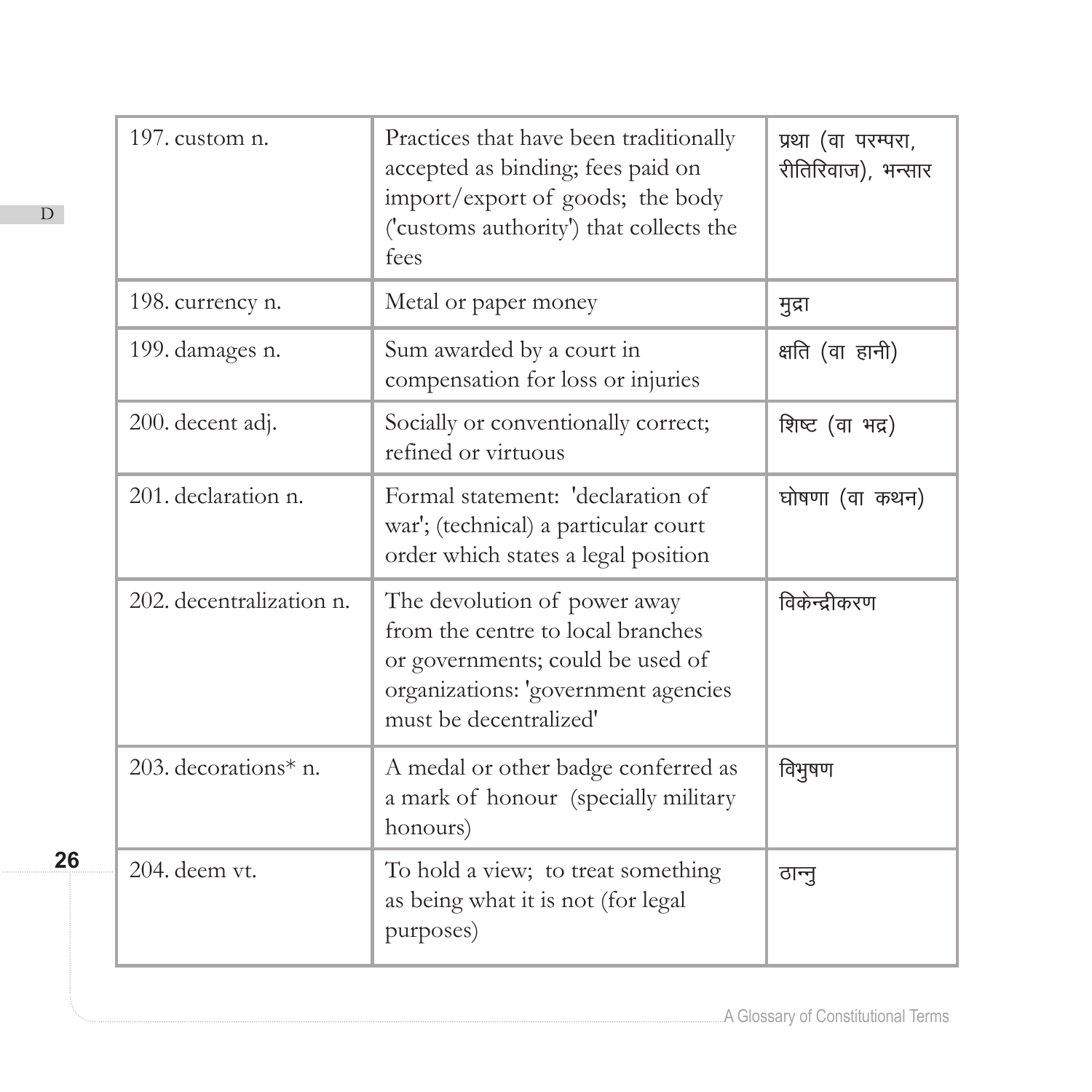| 205. defamation* n.                            | The act of defaming (making a<br>statement that lowers someone's<br>reputation)                                                                                                                                                                                                                                                                                                                                                | गाली, बेइज्जती                                                    |
|------------------------------------------------|--------------------------------------------------------------------------------------------------------------------------------------------------------------------------------------------------------------------------------------------------------------------------------------------------------------------------------------------------------------------------------------------------------------------------------|-------------------------------------------------------------------|
| 206. de facto adj.                             | Existing in fact whether with lawful<br>authority or not                                                                                                                                                                                                                                                                                                                                                                       | वास्तविक, तथ्यगत                                                  |
| 207. defend vt.                                | Protect (the constitution, etc.);<br>be the defence counsel for someone<br>in a trial (narrow meaning)                                                                                                                                                                                                                                                                                                                         | पुर्पक्ष                                                          |
| 208. defence (US<br>spelling is defense)<br>n. | Military action or resources for<br>protecting a country against potential<br>enemies                                                                                                                                                                                                                                                                                                                                          | प्रतिरक्षा                                                        |
| 209. degrading adj.                            | Humiliating; lowering of a person's<br>dignity:'degrading punishment'.                                                                                                                                                                                                                                                                                                                                                         | अपमानजनक                                                          |
| 210. de jure adj. and<br>adv.                  | By the impact of law                                                                                                                                                                                                                                                                                                                                                                                                           | कानुनतः                                                           |
| 211. delegate vt. and n.                       | (vt.) Pass one's authority to do<br>something to another; (n.) a person<br>to whom such authority is passed;<br>in political discourse it is used to<br>distinguish from a representative: 'an<br>MP is a representative not a delegate'<br>means the latter would have a duty to<br>carry out precisely what constituents<br>direct, not exercising any judgment;<br>'delegated legislation' means<br>subordinate legislation | अधिकार प्रत्यायोजन<br>गर्नु (क्रि.), प्रतिनिधि<br>$(\exists \Pi)$ |

D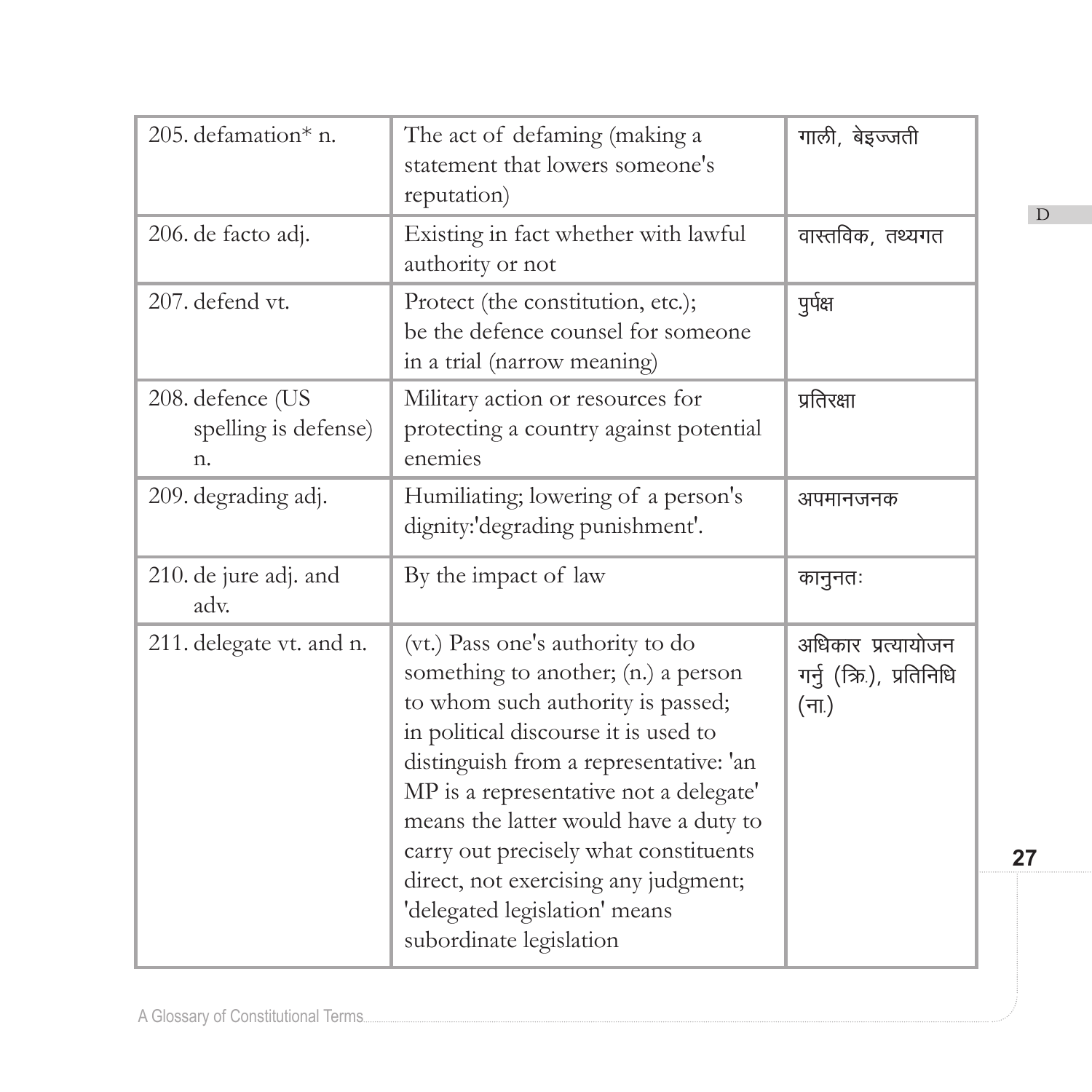| 212. deliberative adj. | The process of decision involving<br>thought, etc.: 'deliberative vote'; in the<br>South African Constitution, opposite<br>of casting vote (qv);<br>'deliberative democracy': political<br>science term referring to democracy<br>characterized by uses of reason in<br>decision making | जानीबु़र्फी गरिने<br>निर्णय प्रक्रिया                 |
|------------------------|-----------------------------------------------------------------------------------------------------------------------------------------------------------------------------------------------------------------------------------------------------------------------------------------|-------------------------------------------------------|
| 213. delimitation n.   | Fixing boundaries                                                                                                                                                                                                                                                                       | क्षेत्र निर्धारण                                      |
| 214. delimited* adj.   | Fixed (used of electoral constituency<br>boundaries)                                                                                                                                                                                                                                    | निर्धारित (निर्वाचन<br>क्षेत्र)                       |
| 215. democracy adj.    | A system of government by and for<br>the people. Literally means 'rule by<br>people'                                                                                                                                                                                                    | लोकतन्त्र, प्रजातन्त्र                                |
| 216. democratic * adj. | Based on the principles of democracy:<br>'political parties must have democratic<br>constitutions'                                                                                                                                                                                      | लोकतान्त्रिक,<br>प्रजातान्त्रिक<br>(संविधानको प्रयोग) |
| 217. demolished vt.    | Destroyed or knocked down (usually<br>buildings)                                                                                                                                                                                                                                        | विघटित (वा<br>भत्काइएको)                              |
| 218. department n.     | A separate division (of government<br>administration): 'department of<br>agriculture'                                                                                                                                                                                                   | विभाग                                                 |
| 219. deprive [of] vt.  | Keep or take away from: 'deprived of<br>his rights'                                                                                                                                                                                                                                     | बञ्चित गर्नु                                          |

 $\mathbf D$ 

**28**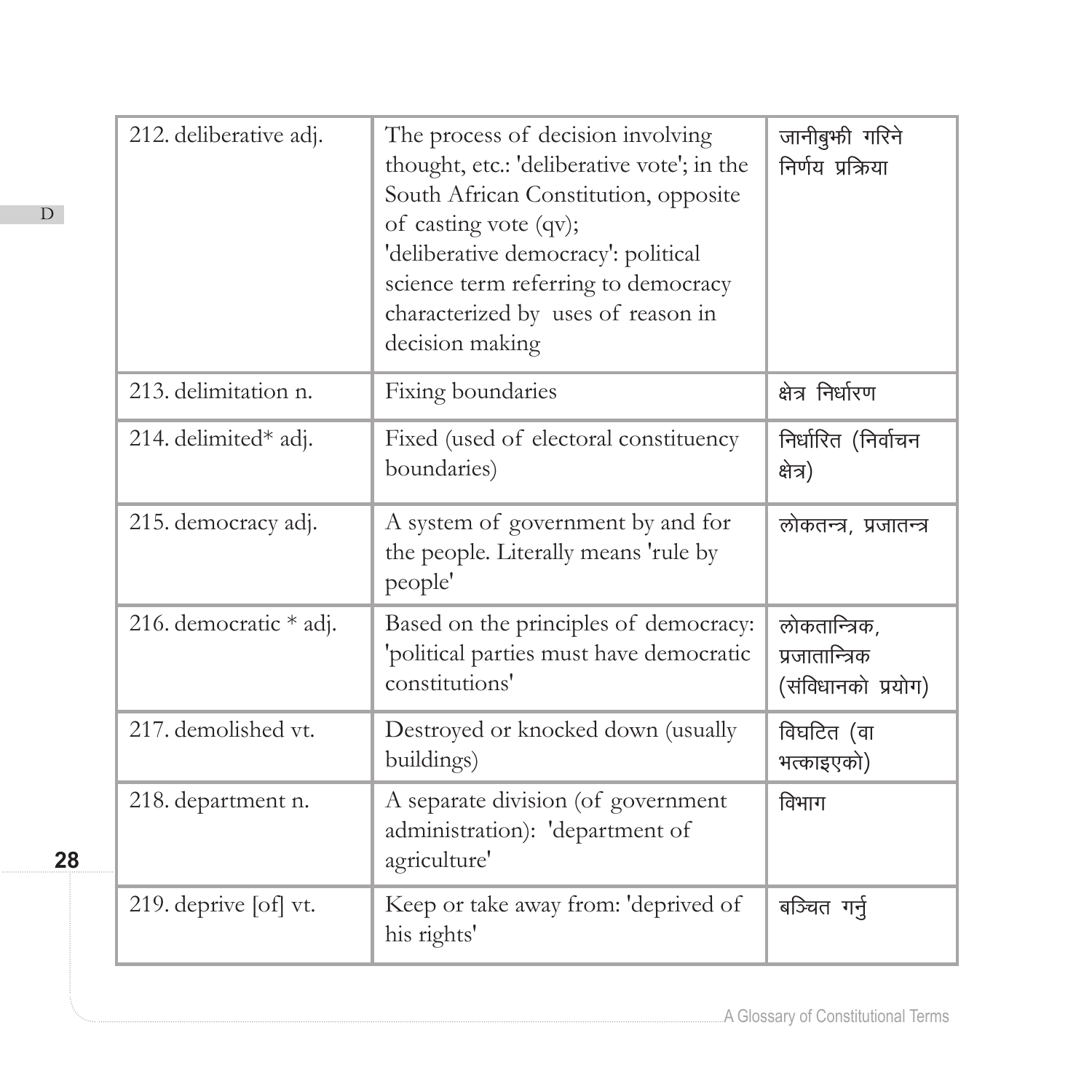| 220. derogate [from] vt.       | To lessen the extent of: 'derogate<br>from a right'                                                                                                   | अवमूल्यन गर्नु (वा<br>अपमान गर्नु)             |
|--------------------------------|-------------------------------------------------------------------------------------------------------------------------------------------------------|------------------------------------------------|
| 221. derogation n.             | The act of derogation: 'in derogation<br>of                                                                                                           | अपमान (वा कटौती<br>वा अवमूल्यन)                |
| 222. derogatory adj.           | Insulting: 'derogatory remarks'                                                                                                                       | अपमानजनक<br>(वा बदनाम गर्ने वा<br>अपमान गर्ने) |
| 223. descent n.                | The act or an instance of descending;<br>used in relationship to ancestors<br>(citizen by descent would mean citizen<br>by virtue of parent/ancestor) | वंशज                                           |
| 224. designate vt. and<br>adj. | (vt.) Appoint for a job; (adj.) 'prime<br>minister designate' means a person<br>identified as prime minister but yet to<br>officially take office     | नियुक्त                                        |
| 225. detainee n.               | A person detained or kept in custody                                                                                                                  | थुनुवा                                         |
| 226. detention n.              | Keeping in confinement                                                                                                                                | नजरबन्द (वा थुना)                              |
| 227, determination n.          | The process of fixing something<br>exactly: 'determine the time'; can<br>involve application of law and fact:<br>'determine that he is guilty'        | निर्धारण (वा दृढ<br>निश्चय)                    |
| 228. determine vt.             | To find out or fix something exactly                                                                                                                  | निर्धारण गर्नु (वा<br>सुनिश्चित गर्नु)         |

D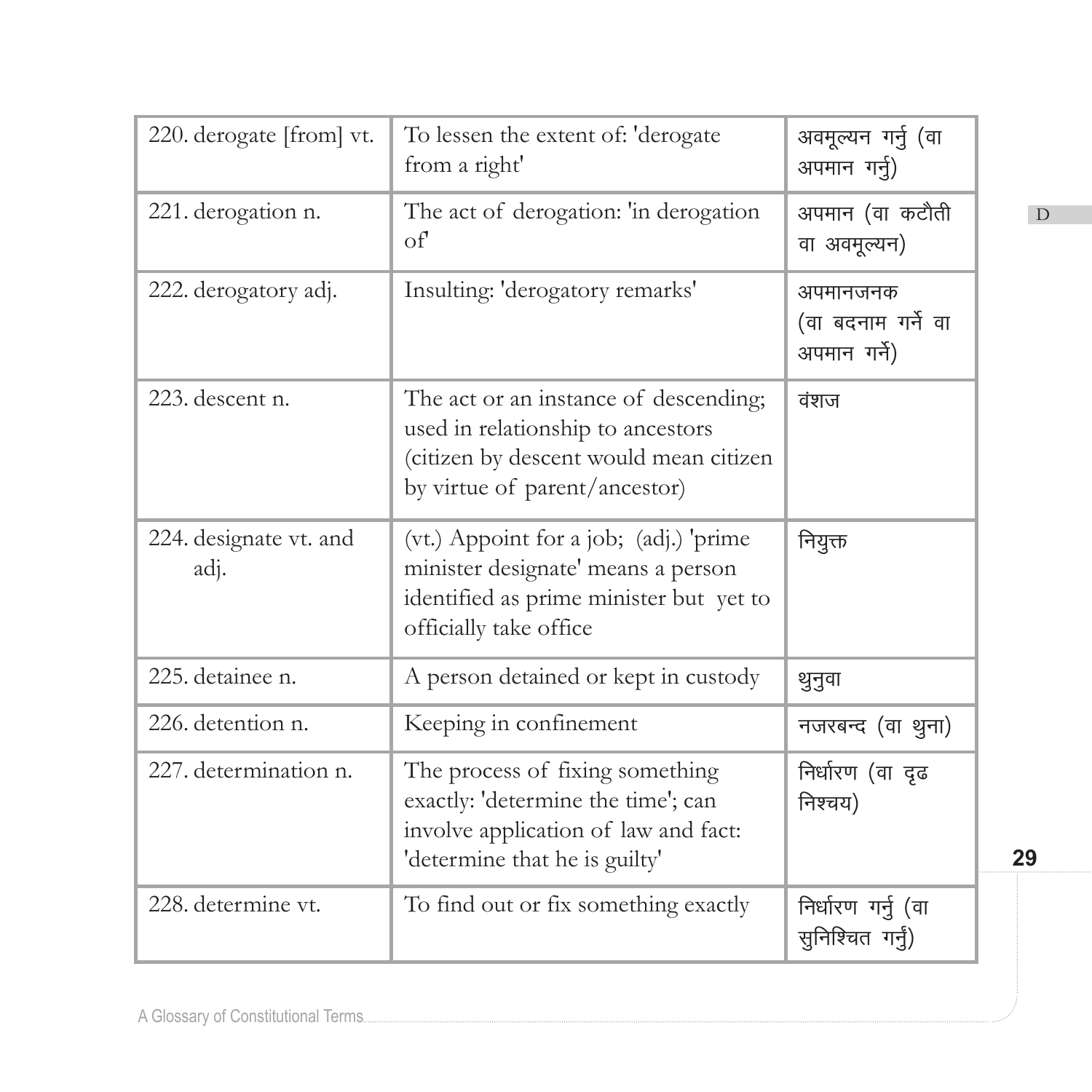| 229. devolve n.                                        | To pass on or delegate (state power)<br>to another (usually lower levels of<br>government): 'devolve power'                                                                                       | निक्षेपण गर्नु            |
|--------------------------------------------------------|---------------------------------------------------------------------------------------------------------------------------------------------------------------------------------------------------|---------------------------|
| 230, devolution n.                                     | Situation in which some governmental<br>power is passed over from the centre<br>to lower levels of government:<br>'Scottish devolution'                                                           | निक्षेपण                  |
| 231. dignity n.                                        | The quality of being worthy<br>of esteem or respect; a manner<br>suggesting confidence in such esteem:<br>'he has great dignity'; suggests self-<br>respect and is a core idea of human<br>rights | स्वाभिमान                 |
| 232. directive<br>principles* n.<br>phrase             | Principles and policies formulated<br>as guidelines for the state (used<br>in various constitutions including<br>Nepal's)                                                                         | निर्देशक सिद्धान्त        |
| 233. directives* n.                                    | Official instructions                                                                                                                                                                             | निर्देशन                  |
| 234. disability n.                                     | The state of being physically or<br>mentally disabled (lack of ability to<br>work, etc.); absence of legal capacity<br>to perform certain acts: child is under<br>legal disability                | अपाङ्गता<br>(वा असमर्थता) |
| 235. disadvantaged adj.<br>sometimes used as<br>a noun | Deprived of social and economic<br>opportunities                                                                                                                                                  | अवसर वा<br>सुविधाविहीन    |

 $\mathbf D$ 

**30**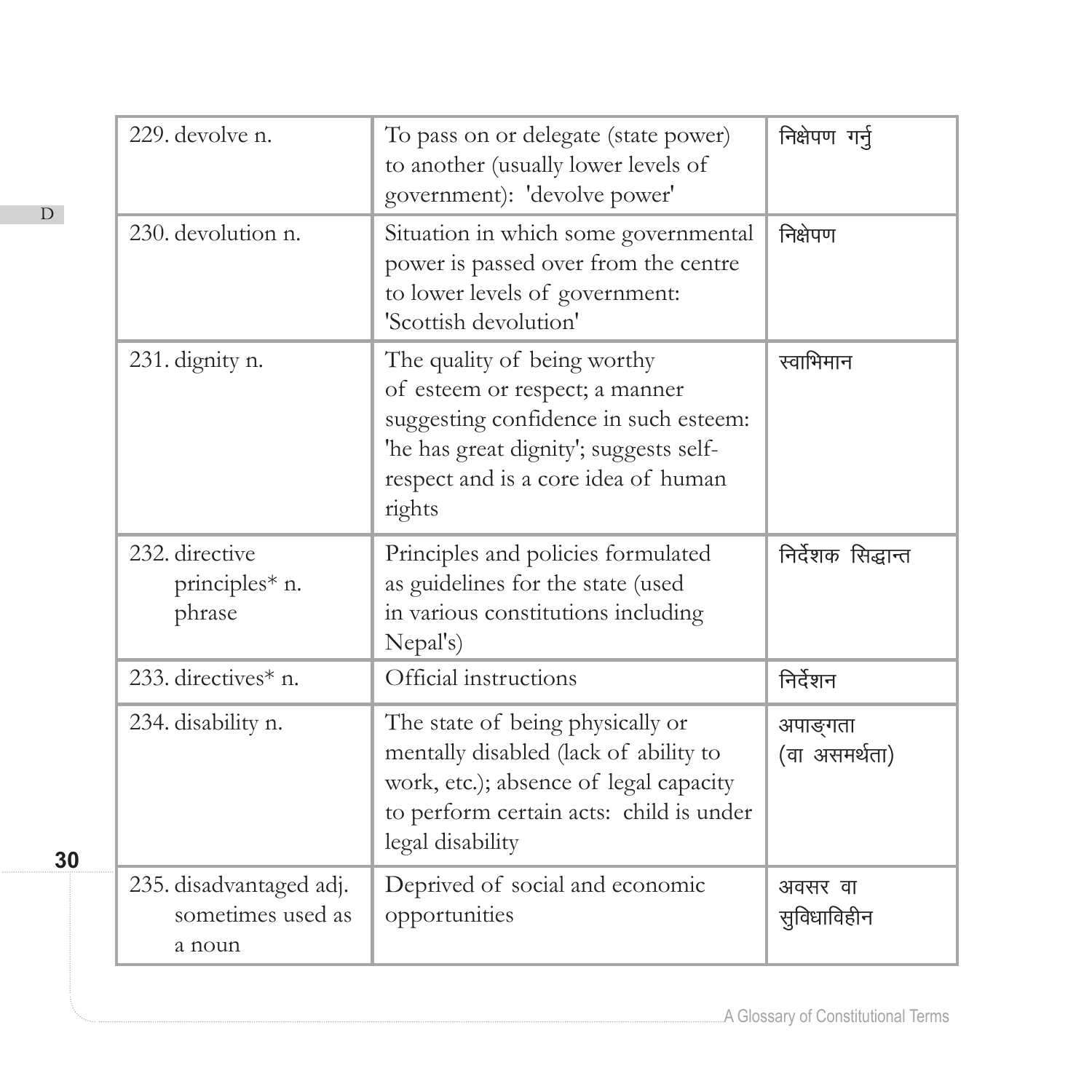| 236. discretion n.                      | The power or freedom to decide at<br>one's will                                                                                                                        | स्वविवेक        |
|-----------------------------------------|------------------------------------------------------------------------------------------------------------------------------------------------------------------------|-----------------|
| 237. discriminate* vi.                  | To make distinctions on the basis<br>of class or category without regard<br>to individual merit; show preference<br>or prejudice (often used to suggest<br>unfairness) | भेदभाव गर्नु    |
| 238. disqualification n.                | The act of rendering unqualified or<br>unfit; the act of preventing someone<br>from participating by finding him/her<br>unqualified                                    | अयोग्यता        |
| 239. dissolution $*$ n.                 | In C, usually refers to the breaking up<br>of Parliament before elections; can<br>refer to the end of marriage or of a<br>registered company                           | विघटन           |
| 240. distinguished<br>person* n. phrase | A person recognized as prominent or<br>eminent in a society                                                                                                            | विशिष्ट व्यक्ति |
| 241. diversity n.                       | The state of being varied (in C, may<br>refer to cultural, ethnic, religious,<br>gender variety)                                                                       | विविधता         |
| 242. domicile* n.                       | The place where one has a permanent<br>residence (very specific legal concept)                                                                                         | स्थायी बसोबास   |
| 243. drawing lots* n.<br>phrase         | Making a chance decision by using<br>lots (straws, pebbles, slips of paper,<br>etc.) that are thrown or drawn                                                          | गोलाप्रथाद्वारा |

D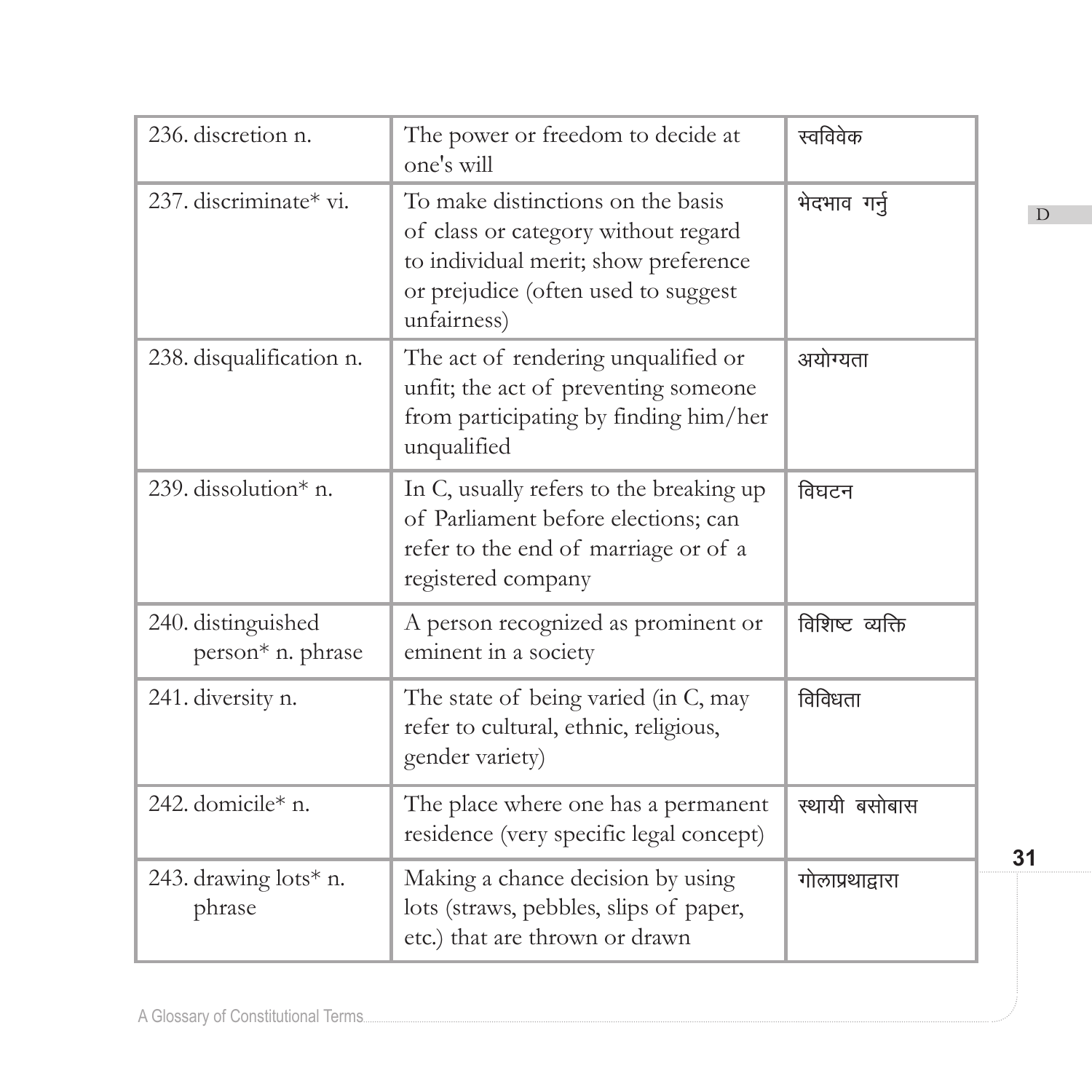| 244. ecological adj.                        | Relating to the natural environment                                                                                                                 | पर्यावरणीय                    |
|---------------------------------------------|-----------------------------------------------------------------------------------------------------------------------------------------------------|-------------------------------|
| 245. effective adj.                         | Having a desired effect or result                                                                                                                   | प्रभावकारी (वा<br>प्रभावशाली) |
| 246. efficient adj.                         | Able to work well and without wasting<br>time and resources; adequately active<br>and skilled                                                       | दक्ष (वा क्षमतावान)           |
| 247. elderly adj.                           | Older (of people)                                                                                                                                   | ज्येष्ठ                       |
| 248. election n.                            | The process of selecting a person of<br>choice through voting                                                                                       | निर्वाचन                      |
| 249. Election<br>$Commission*$ n.<br>phrase | A constitutional body with<br>responsibility for conducting<br>elections                                                                            | निर्वाचन आयोग                 |
| 250. election petition*<br>n. phrase        | A petition (complaint) concerning<br>elections; questions on the validity<br>of elections, presented to a court/<br>tribunal                        | निर्वाचनसम्बन्धी<br>उजुरी     |
| 251. electoral adj.                         | Pertaining to elections or electors                                                                                                                 | निर्वाचनसम्बन्धी              |
| 252. electoral college*<br>n.               | A body of persons entitled to vote at<br>an election (e.g. the Indian Parliament<br>votes together as an electoral college<br>to elect a president) | निर्वाचन मण्डल                |
| 253. electoral rolls* n.                    | An official list of voters at an election                                                                                                           | मतदाता नामावली                |
| 254. electoral system n.<br>phrase          | The method of converting votes into<br>seats in an elected body                                                                                     | निर्वाचन प्रणाली              |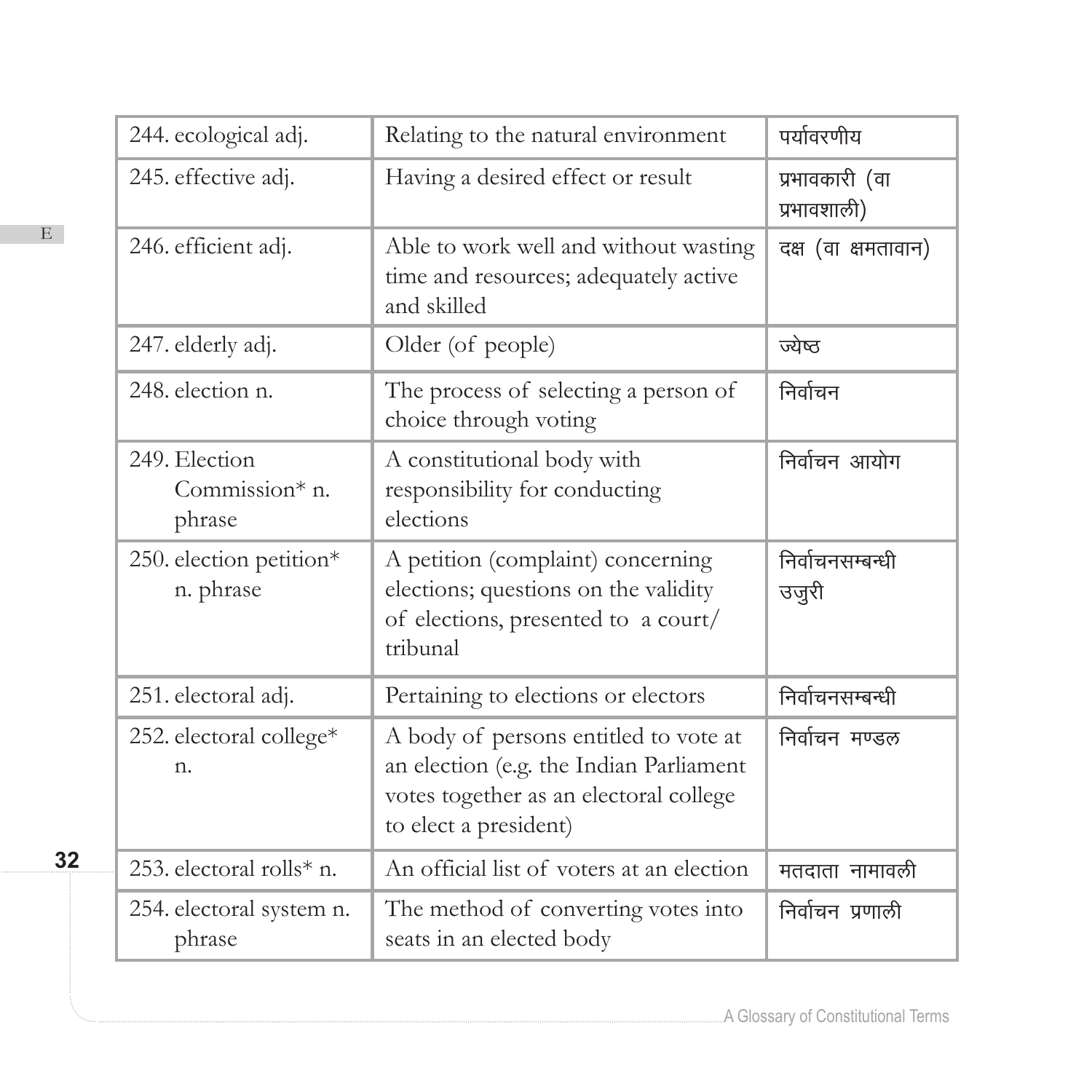| 255. emblem n.                | A special design or visual object<br>used to signify a country, group, etc.<br>(smaller than a coat of arms)                                                                                                        | चिह्न                                |
|-------------------------------|---------------------------------------------------------------------------------------------------------------------------------------------------------------------------------------------------------------------|--------------------------------------|
| 256. employment n.            | The state of being employed or<br>having a job                                                                                                                                                                      | रोजगारी                              |
| 257. empowerment n.           | Giving someone power; may<br>refer to legal power: 'the officer is<br>empowered' but modern usage<br>refers to giving weaker groups ability<br>to take initiative by means of creating<br>awareness, training, etc. | सशक्तीकरण                            |
| 258. enact vt.                | To make or pass a law                                                                                                                                                                                               | कानुन निर्माण गर्नु                  |
| 259. enactment n.             | The process or act of passing<br>legislation                                                                                                                                                                        | कानुन निर्माण                        |
| 260. encumbrance n.           | Any obstruction that impedes or<br>is burdensome; a charge against<br>property (technical, legal meaning)                                                                                                           | बाधाअड़चन                            |
| 261. enemy state n.<br>phrase | A state with which another is at war                                                                                                                                                                                | शत्रु राज्य                          |
| 262. enforce vt.              | To cause a law to take effect by use<br>or threat of legitimate force (not<br>necessarily physical force)                                                                                                           | लागु गर्नु (वा<br>कार्यान्वयन गर्नु) |
| 263. enforceable* adj.        | Capable of being enforced                                                                                                                                                                                           | लागु गर्न सकिने                      |
| 264. enforcement n.           | The action of enforcing                                                                                                                                                                                             | कार्यान्वयन                          |

E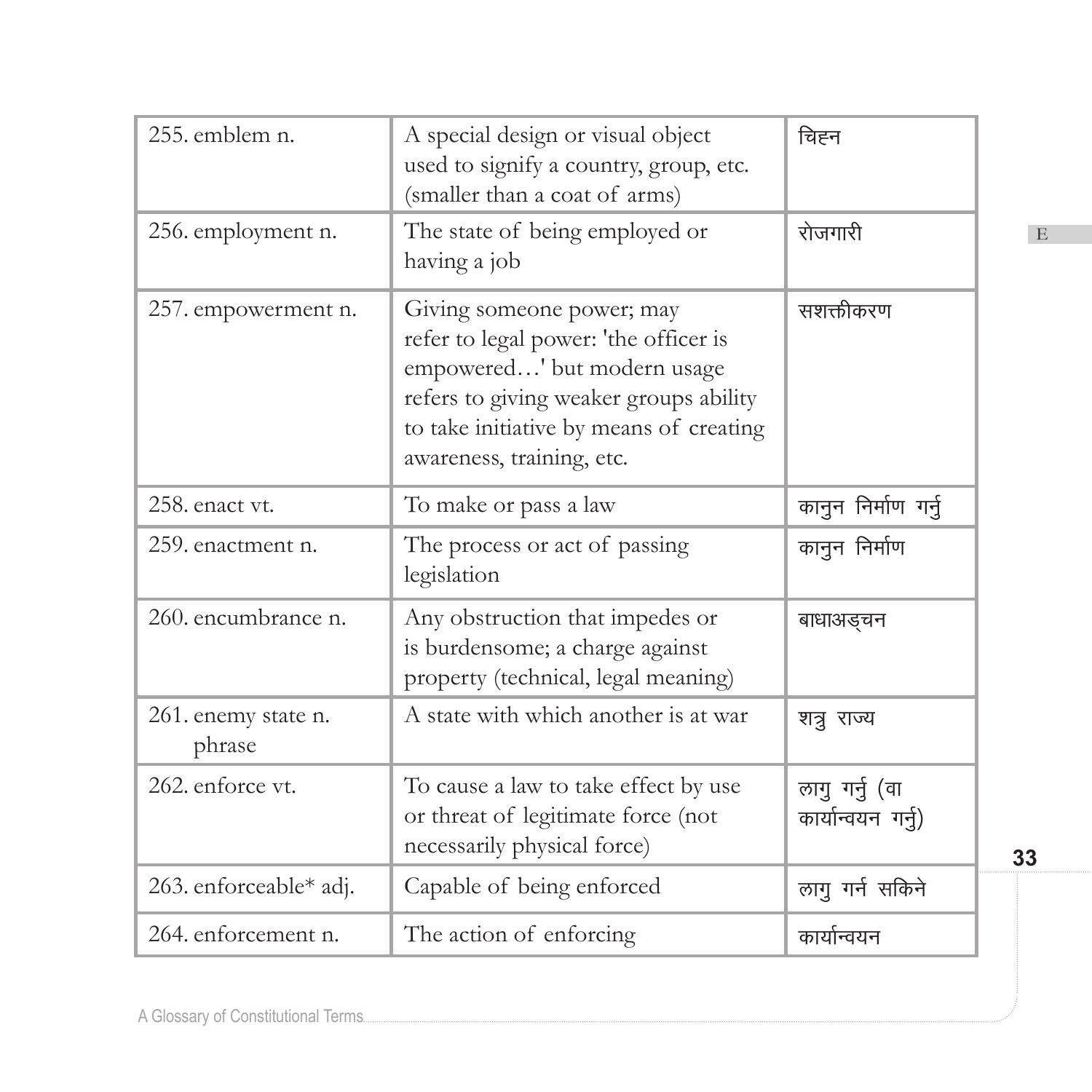| 265. enjoy vt.       | Special legal meaning: to have the<br>benefit of legal rights or other<br>benefits                            | अधिकार उपभोग गर्नु      |
|----------------------|---------------------------------------------------------------------------------------------------------------|-------------------------|
| 266. enjoyment n.    | Possession and use of available legal<br>rights or other benefits: 'enjoyment of<br>culture'                  | अधिकारको उपभोग          |
| 267. enshrined vt.   | Written into a document, including<br>a constitution: 'freedom of speech is<br>enshrined in the constitution' | निहित                   |
| 268. entitled* vt.   | Having a right to: 'entitled to vote'                                                                         | अधिकार प्राप्त          |
| 269. entity n.       | Something that has a real existence (a<br>body, organization, etc.)                                           | निकाय                   |
| 270. entrenched adj. | Guaranteed in the constitution (more<br>difficult to change than other parts)                                 | प्रत्याभूत              |
| 271. entries n.      | Items in a record, register or list                                                                           | प्रवेश (वा दर्ता)       |
| 272. entrusted vt.   | Given responsibility for carrying out<br>a task or to take care of something:<br>'entrusted with money'       | जिम्मेवारी प्रदान गर्नु |
| 273. envisage vt.    | Imagine something as a possibility                                                                            | पूर्वानुमान             |
| 274. envoy n.        | A diplomat; ambassador                                                                                        | दूत                     |
| 275. equal adj.      | Having the same status, dignity and<br>respect                                                                | समान (वा बराबर)         |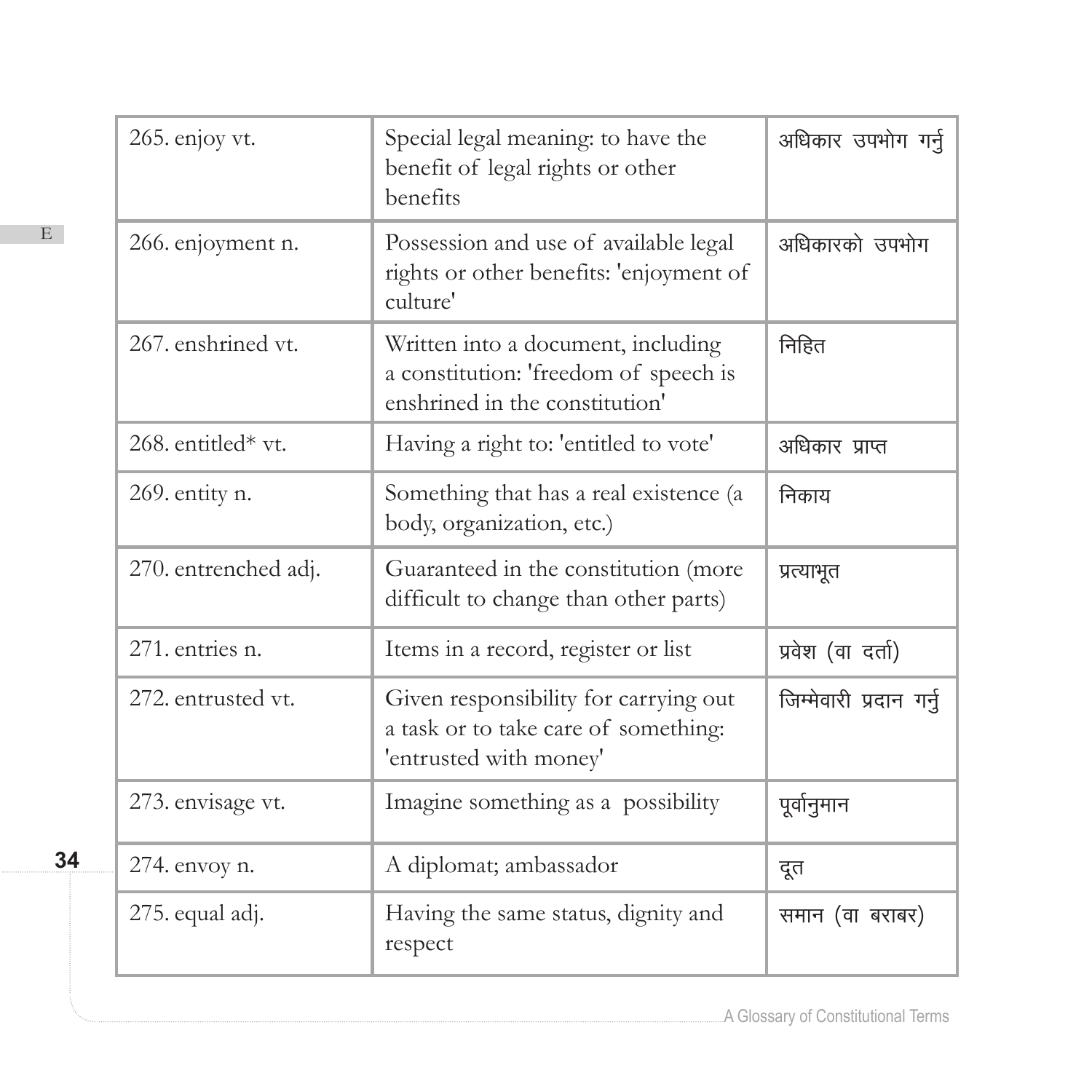| 276. equal protection of<br>the laws* n. phrase | Being treated in the same way<br>as others in a legal sense; non-<br>discrimination                                                                                                                | समान कानुनी संरक्षण                                   |
|-------------------------------------------------|----------------------------------------------------------------------------------------------------------------------------------------------------------------------------------------------------|-------------------------------------------------------|
| 277. equality n.                                | The state of being equal in status and<br>rights                                                                                                                                                   | समानता                                                |
| 278. equitable adj.                             | Fair and just; reasonable                                                                                                                                                                          | समयोग्य                                               |
| 279. equitably adv.                             | The most equitable solution to a<br>dispute                                                                                                                                                        | समानतापूर्ण                                           |
| 280. equity n.                                  | Balanced fairness (also has a technical<br>meaning that might appear in some<br>constitutions in the English tradition,<br>meaning a certain body of judgement<br>made law)                        | समन्याय                                               |
| 281. essential adj.                             | Important; absolutely necessary                                                                                                                                                                    | महत्वपूर्ण (वा<br>अत्यावश्यक)                         |
| 282. establish vt.                              | To set up a school, association, etc.;<br>to give reason (proof or argument); to<br>accept a belief/assertion as true                                                                              | स्थापना गर्नु<br>(संस्था) वा प्रस्तुत<br>गर्नु (तथ्य) |
| 283. establishment n.                           | In C, refers to the act of setting up                                                                                                                                                              | संस्थापन                                              |
| 284. estimate* vt. and n.                       | (vt.) To form a rough idea of<br>something (may relate specifically<br>to likely cost); (n.) act of estimating;<br>'annual estimates' refers to<br>government budget of anticipated<br>expenditure | अनुमान                                                |

E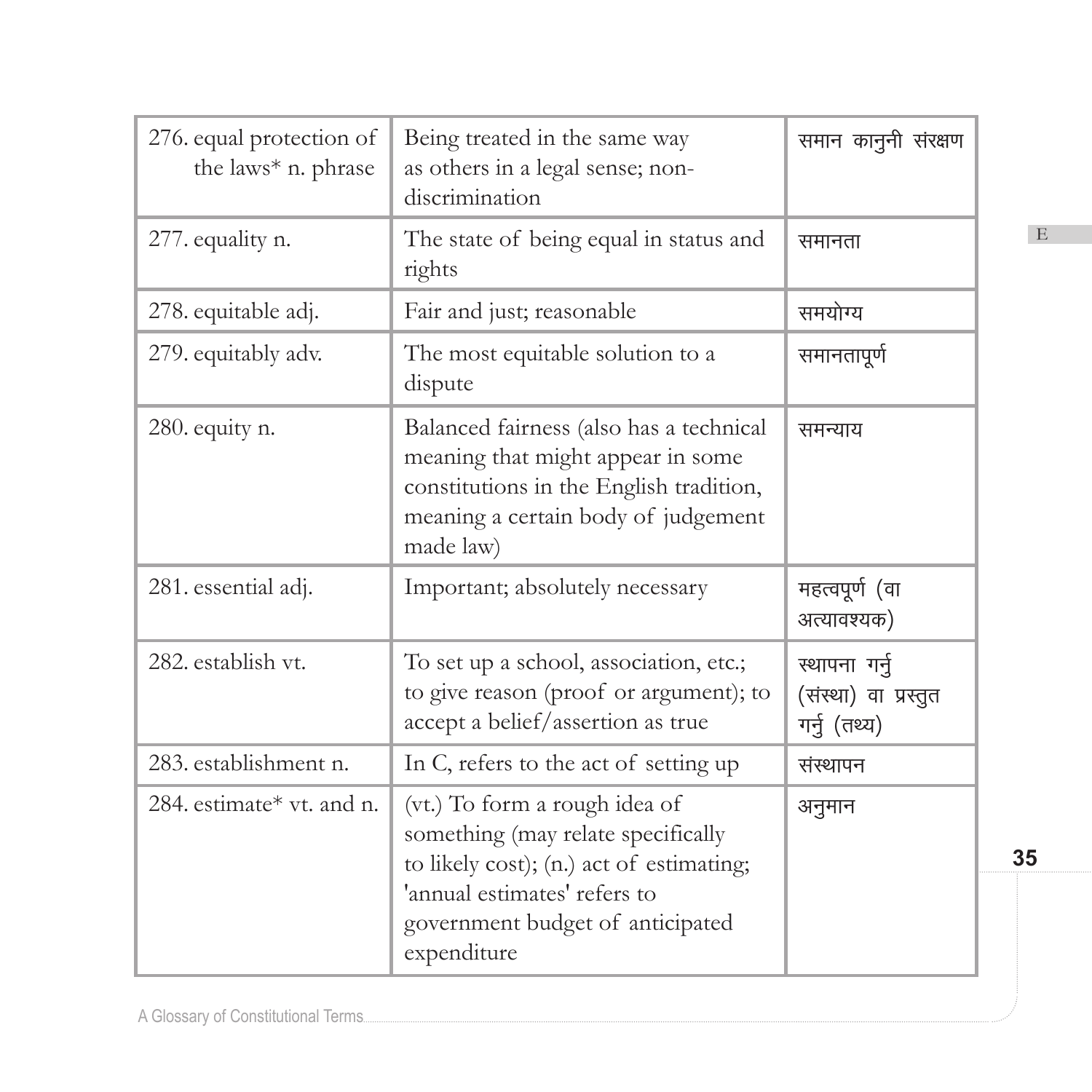| 285. ethics n.        | A system of moral principles or moral<br>behaviour                                                                                                                      | सदाचार                                |
|-----------------------|-------------------------------------------------------------------------------------------------------------------------------------------------------------------------|---------------------------------------|
| 286. ethnic adj.      | Of or involving a nation, race or tribe<br>that has a common cultural tradition                                                                                         | जनजाति<br>(वा जनजातिसम्बन्धी)         |
| 287. ethnicity n.     | A cultural term used to identify<br>specific communities on the basis of<br>race, culture or language                                                                   | जातिगत पहिचान (वा<br>विशेष लक्षण/गुण) |
| 288. exile n. and vt. | (n) A person staying in another<br>country by choice or out of fear of<br>the consequences of returning home;<br>(vt.) to expel people from their native<br>land        | देश निकाला                            |
| 289. ex officio* adj. | By virtue of an office: 'the minister is<br>ex officio a member of the Defence<br>Council'                                                                              | पदेन                                  |
| 290. explanation n.   | A statement that makes something<br>comprehensible; (specific use in a law)<br>relates to a statement that elucidates<br>or defines a particular provision or<br>phrase | स्पष्टीकरण                            |
| 291. exploitation n.  | An act that exploits or victimizes<br>someone (usually by making them<br>do something against their will or<br>interest)                                                | शोषण                                  |

A Glossary of Constitutional Terms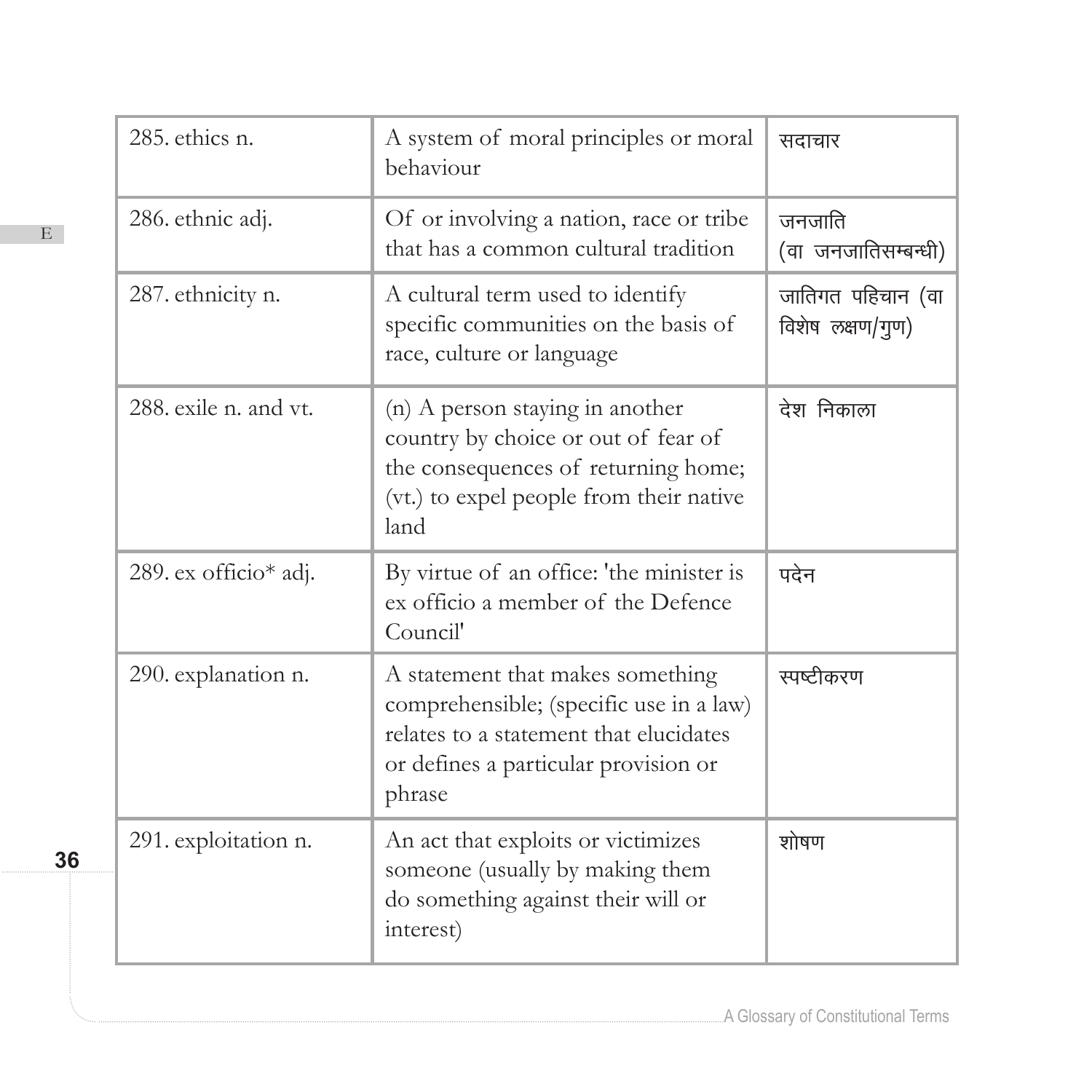| 292. executive n.                  | In C, likely refers to the government<br>(prime minister, ministers, etc.)<br>collectively, distinguished from the<br>legislature, judiciary | कार्यकारिणी<br>(वा कार्यकारी)           |
|------------------------------------|----------------------------------------------------------------------------------------------------------------------------------------------|-----------------------------------------|
| 293. executive power*<br>n. phrase | Having power to put decisions, laws,<br>etc. into effect (power conferred on<br>the executive)                                               | कार्यकारी<br>(वा कार्यकारिणी<br>अधिकार) |
| 294. exercise n. and vi.           | $(n.)$ The use (of power, etc.); $(vi.)$ to<br>use power, etc.                                                                               | अभ्यास (वा प्रयास)                      |
| 295. expire vi.                    | Finish or come to an end; to be no<br>longer valid (e.g. term of office); (of<br>organisms) to die (unlikely in C)                           | म्याद सकिनु<br>(वा मर्नु)               |
| 296. expropriated vt.              | Property, etc. taken away from its<br>owner for public use with or without<br>payment                                                        | जफत, हरण वा<br>कब्जा गरिएको             |
| 297. extradition n.                | The surrender of an accused or<br>convicted person by one country to<br>another (usually under the provision<br>of a statute or treaty)      | सुपुर्दगी                               |
| 298. facilitate vt.                | To make something, especially an<br>action or process, easy                                                                                  | सहज तुल्याउनु (वा<br>सजिलो पानु)        |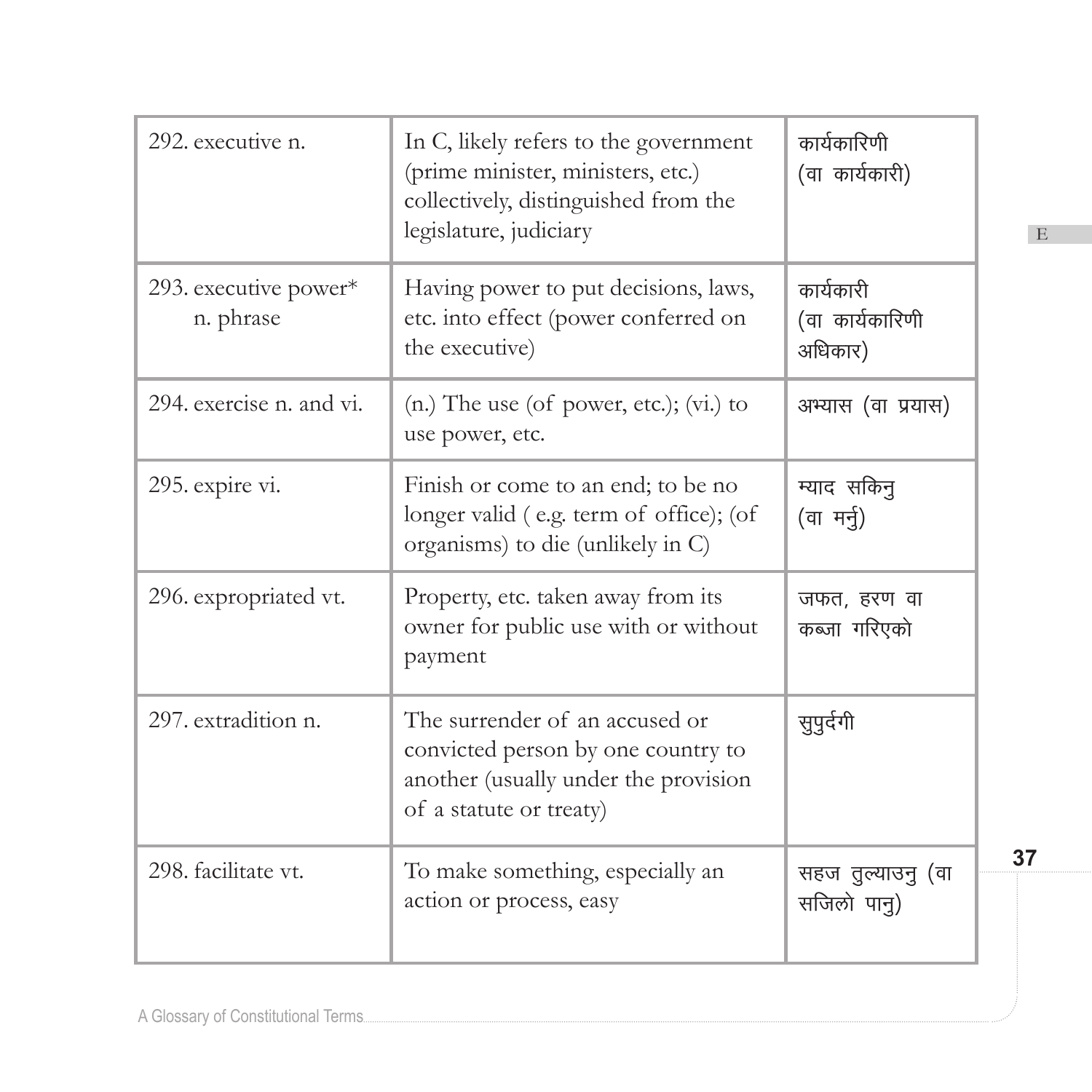| 299. fair adj.                               | Treating each person, side equally and<br>according to the rules or law                                                                                                                                                                                             | निस्पक्ष                                           |
|----------------------------------------------|---------------------------------------------------------------------------------------------------------------------------------------------------------------------------------------------------------------------------------------------------------------------|----------------------------------------------------|
| 300. favour vt. and n.                       | (vt.) To prefer somebody/something;<br>(n.) preference for somebody, etc.                                                                                                                                                                                           | पक्षमा लाग्नु (वा<br>सहयोग गर्नु) (ना.)            |
| 301. federal adj.                            | A system of government in which a<br>country is divided into several states/<br>units, which have certain powers to<br>make laws and govern a territory                                                                                                             | सङ्घीय                                             |
| 302. federation n.                           | A country which is so divided                                                                                                                                                                                                                                       | सङ्घ                                               |
| 303, fee n.                                  | An amount of money paid for<br>professional advice or services                                                                                                                                                                                                      | शुल्क (वा<br>पारिश्रमिक)                           |
| 304. feudalism n.                            | The social system that developed in<br>Europe in the 8th century, involving<br>hierarchical relationships of service<br>and servitude. Often used, as in the<br>Interim Constitution, to refer to<br>oppressive hierarchical and outmoded<br>regimes of other sorts | सामन्तवाद                                          |
| 305. Finance Bill* n.<br>phrase              | A legislative bill concerning taxes,<br>public funds, loans or expenditure                                                                                                                                                                                          | आर्थिक विधेयक                                      |
| 306. first-past-the-post<br>system n. phrase | An electoral system in which the one<br>who receives more votes than any<br>other candidate gets elected                                                                                                                                                            | पहिलो हुने निर्वाचित<br>हुने (निर्वाचन<br>प्रणाली) |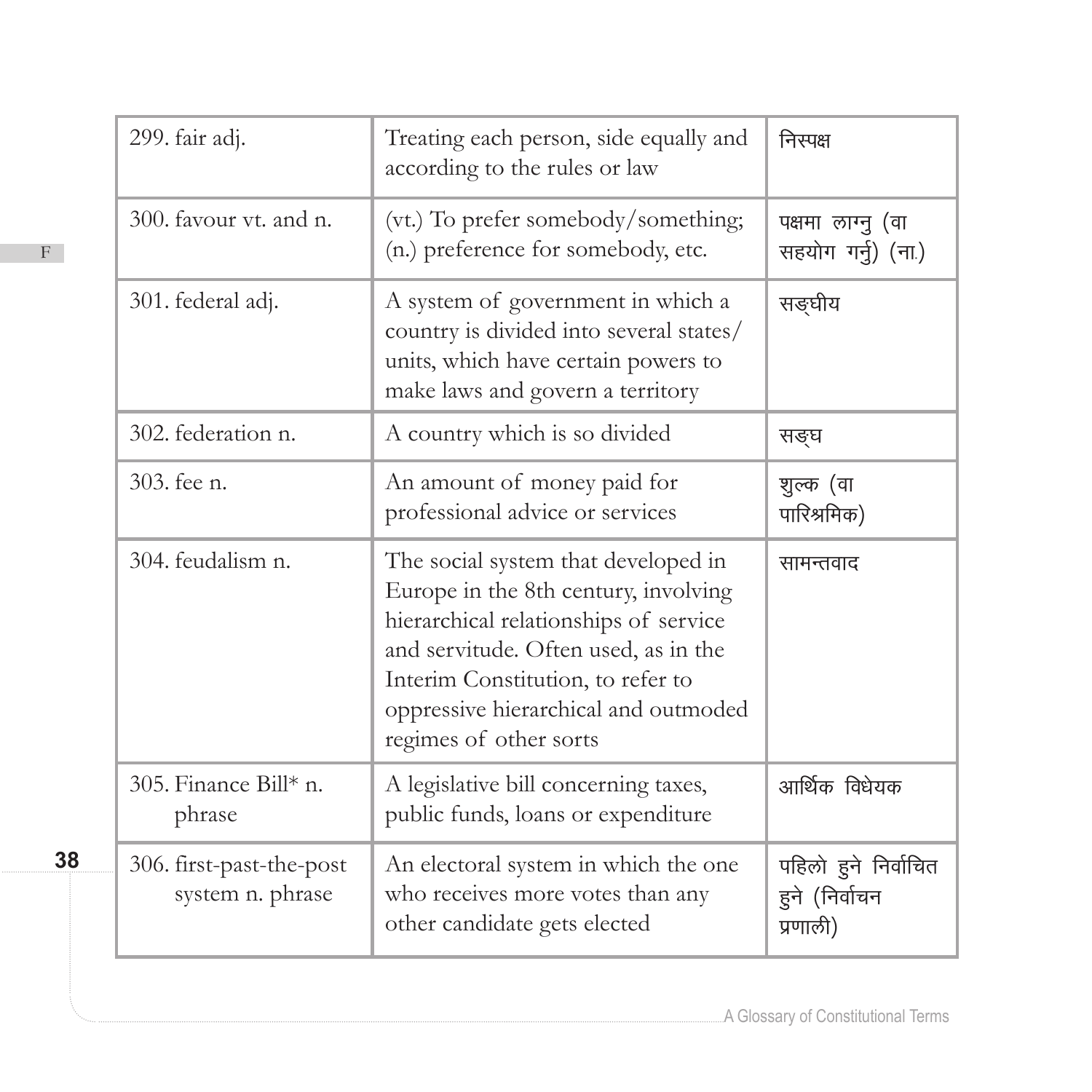| 307. fiscal adj.                                          | Relating to public money, especially<br>taxes                                                                              | आर्थिक (वा वित्तीय)               |
|-----------------------------------------------------------|----------------------------------------------------------------------------------------------------------------------------|-----------------------------------|
| 308. forced labour* n.                                    | Compulsory (physical work), usually<br>under hard conditions; not used of<br>officially required labour                    | इच्छाविरूद्ध काम                  |
| 309. force majeure n.                                     | Unexpected and overwhelming<br>circumstances because of which it<br>is not possible to fulfil a promise or<br>contract     | बलपूर्वक (वा<br>बाध्यात्मक)       |
| 310. foreign affairs n.<br>phrase                         | Matters related to official business<br>between two or more countries                                                      | परराष्ट्र मामिला                  |
| 311. forfeited vt.                                        | (A thing) paid or given up as penalty<br>or punishment                                                                     | जफत गरिएको                        |
| 312. franchise n.                                         | The right to vote                                                                                                          | मताधिकार                          |
| 313. freedom n.                                           | The power or right to act, speak, etc.<br>as one wants                                                                     | स्वतन्त्रता                       |
| 314, freedom of<br>opinion and<br>expression n.<br>phrase | Right of the people to express their<br>ideas                                                                              | विचार र अभिव्यक्ति<br>स्वतन्त्रता |
| 315. functional adj.                                      | Practical and useful; having or<br>providing little or no decoration;<br>working or able to work; relating to<br>functions | व्यवहारिक (वा<br>कार्यमूलक)       |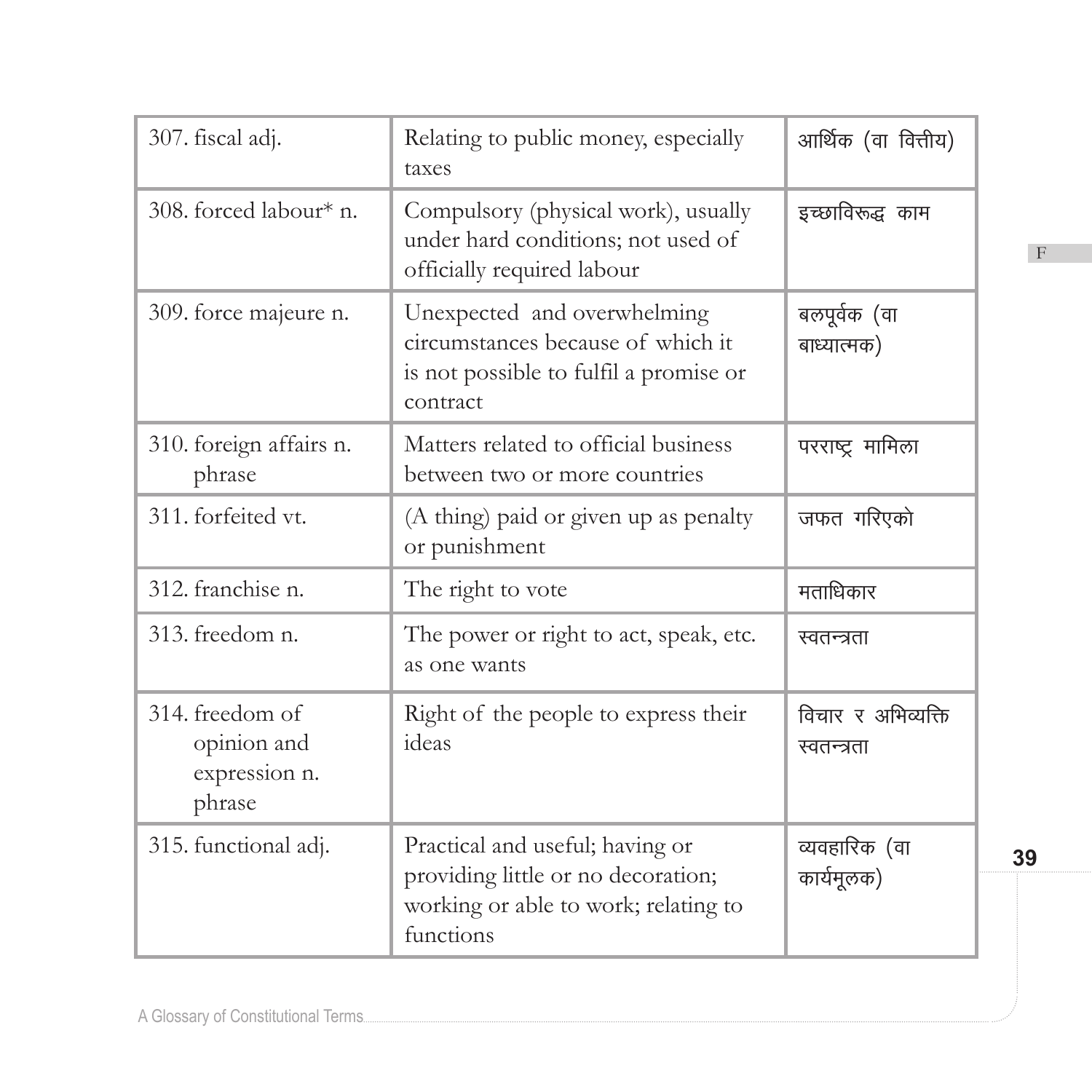| 316. functionaries n.             | People with official duties                                                                                                                                                    | कर्मचारी              |
|-----------------------------------|--------------------------------------------------------------------------------------------------------------------------------------------------------------------------------|-----------------------|
| 317. function* n.                 | An important social event or official<br>ceremony; (more likely in C) things<br>that organizations and government<br>bodies are assigned to do                                 | कार्य, काम            |
| 318. fundamental* adj.            | A basic rule or principle; an essential<br>part                                                                                                                                | मौलिक<br>(वा आधारभूत) |
| 319. gazette n.                   | An official journal with public notices<br>and lists of official appointments,<br>laws, etc.                                                                                   | राजपत्र               |
| 320. gender n.                    | The condition of being male or<br>female (originally a linguistic term, but<br>now extended to cover aspects of sex,<br>especially socially defined sex roles)                 | लिङ्ग                 |
| 321. good governance<br>n. phrase | The act of governing well; exercising<br>authority according to the rule of law                                                                                                | सुशासन                |
| 322. governance n.                | The act of governing; exercising<br>authority (always used in context of<br>evaluation)                                                                                        | शासन                  |
| 323. government n.                | A group of people governing a<br>country or state; often same as the<br>'executive' but also used to cover<br>the legislature and judiciary; 'three<br>branches of government' | सरकार                 |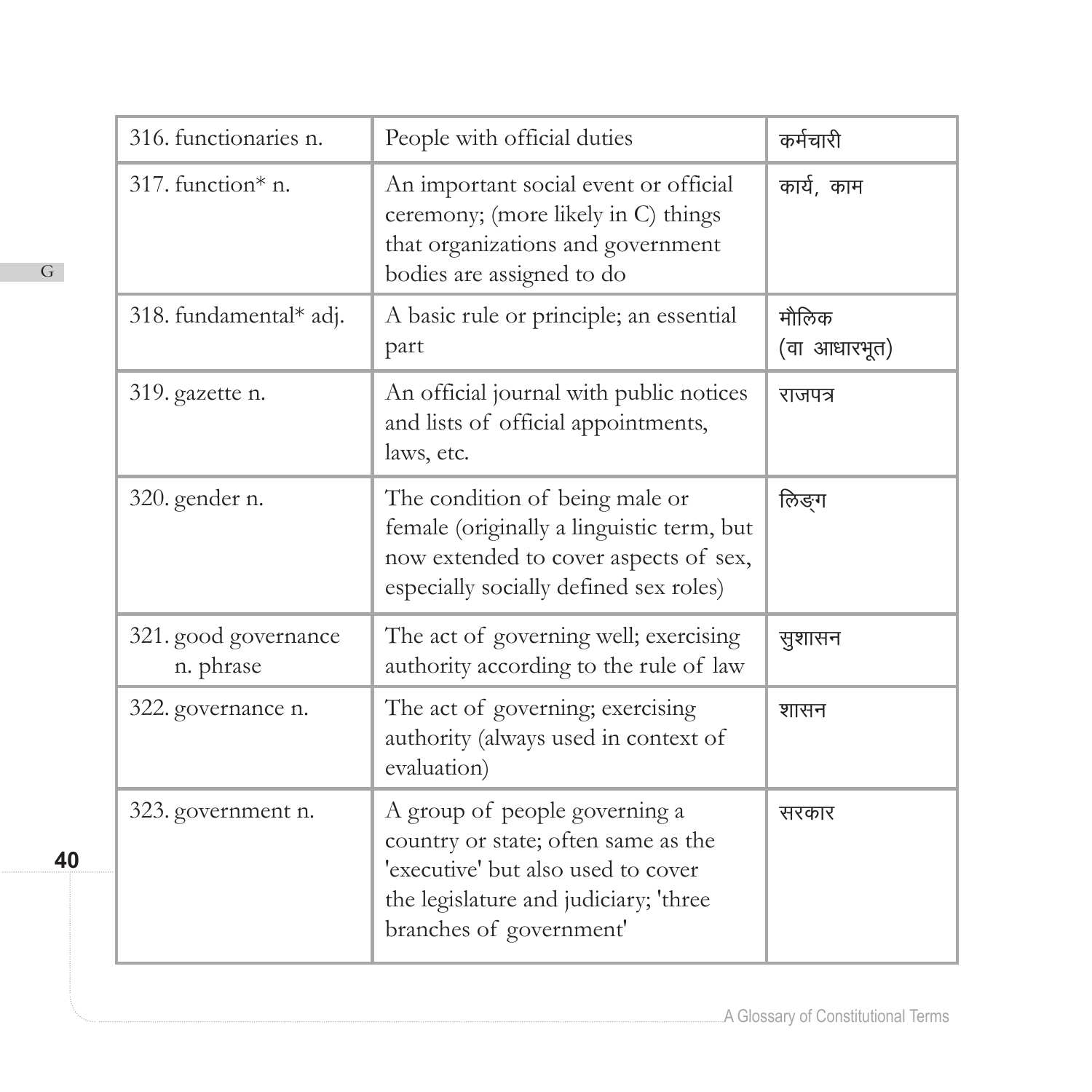| 324. government, co-<br>operative n. | Used in the South African<br>Constitution to refer to the nature of<br>relationship between different organs<br>or levels of government                            | सहयोगात्मक सरकार<br>(विभिन्न तहका)                               |
|--------------------------------------|--------------------------------------------------------------------------------------------------------------------------------------------------------------------|------------------------------------------------------------------|
| 325. government, local<br>$n$ .      | A system of government administered<br>by locally elected bodies; government<br>at the local level; not used of<br>government at level of units in a<br>federation | स्थानीय निकाय (वा<br>स्थानीय सरकार)                              |
| 326. grievance n.                    | A real or imagined cause for<br>complaining or protesting about<br>something, especially unfair treatment                                                          | असन्तुष्टि<br>(वा गुनासो)                                        |
| 327. habeas corpus* L                | Refers to a specific legal procedure to<br>ensure the release of a person illegally<br>detained (not literally translated from<br>Latin)                           | बन्दी प्रत्यक्षीकरण                                              |
| 328. hierarchy* n.                   | Any system with grades of authority<br>or status from the lowest to the<br>highest: 'hierarchy of courts'                                                          | माथिल्लो तह<br>(संविधानको प्रयोग)<br>मर्यादाक्रम (अर्को<br>अर्थ) |
| 329. High Court n.<br>phrase         | Formal name of a court (in India it<br>is the lowest level court of unlimited<br>jurisdiction; in Australia it is the<br>highest federal appellate court)          | उच्च अदालत                                                       |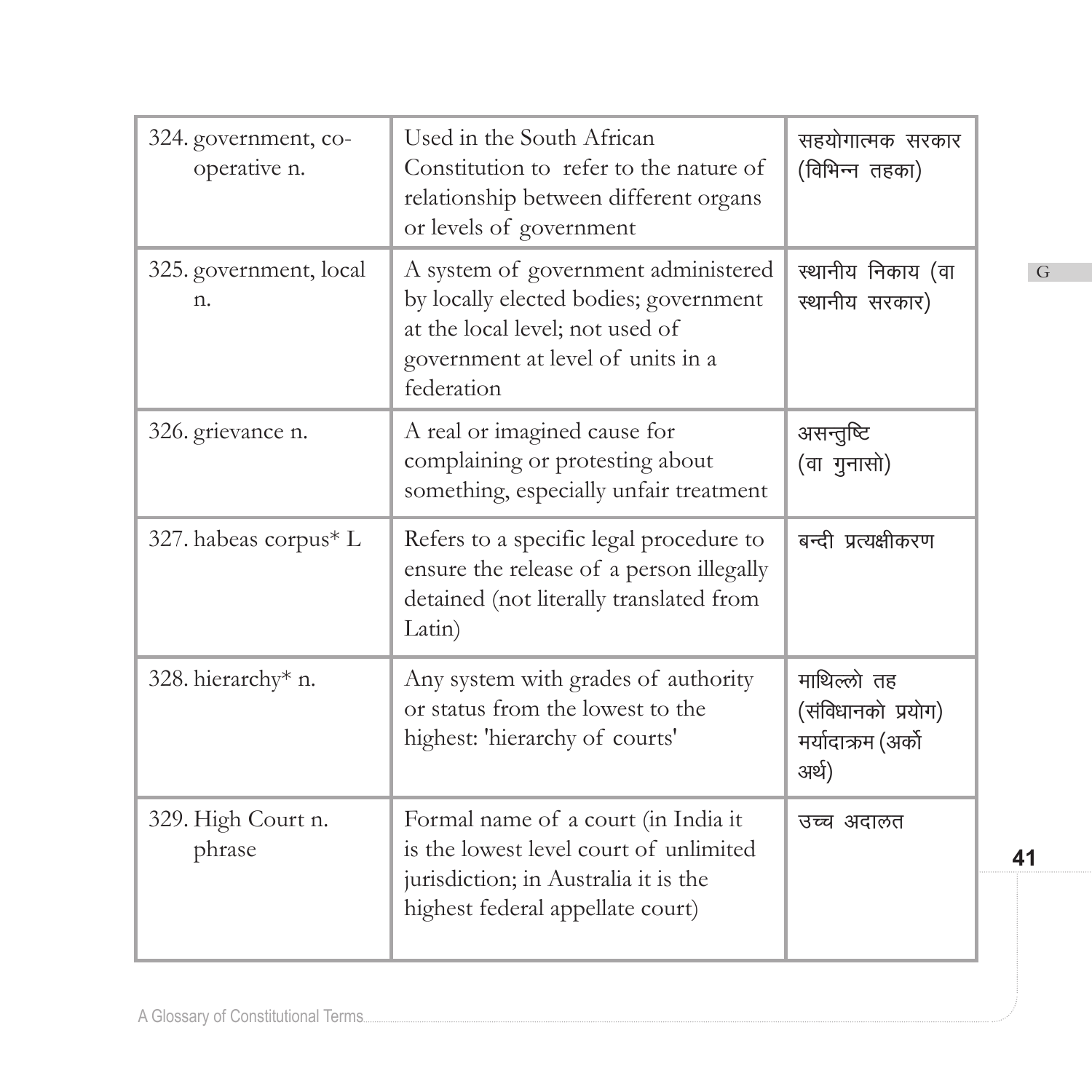| 330. hinder vt.                                | Create an obstacle                                                                                                                         | बाधा पुऱ्याउनु                                  |
|------------------------------------------------|--------------------------------------------------------------------------------------------------------------------------------------------|-------------------------------------------------|
| 331. honorary<br>citizenship* n.<br>phrase     | Citizenship given as an honour,<br>without the usual qualifications being<br>required                                                      | सम्मानार्थ नागरिकता                             |
| 332. honours* n.                               | Award from the state in recognition<br>of contribution to public or national<br>life, usually carrying no financial<br>benefit             | सम्मान                                          |
| 333. House of<br>Representatives* n.<br>phrase | Used of mainly (or only) directly<br>elected house of a national legislature.<br>In other systems, may be House of<br>Commons              | प्रतिनिधि सभा                                   |
| 334. human resources<br>n.                     | The available source of human<br>capacity or human power                                                                                   | जनशक्ति                                         |
| 335. immigration n.                            | The flow of people coming into a<br>country; the act of coming into a<br>country (to take up residence, not just<br>as temporary visitors) | अध्यागमन                                        |
| 336. immunities n.                             | Protection from liabilities imposed by<br>$\lambda$                                                                                        | विशेष उन्मुक्ति<br>(दायित्वबाट), प्रतिरक्षण     |
| 337. impart vt.                                | In C, usually means to make<br>information known to somebody                                                                               | सुचित गर्नु (अवगत<br>गराउनु वा जानकारी<br>दिनु) |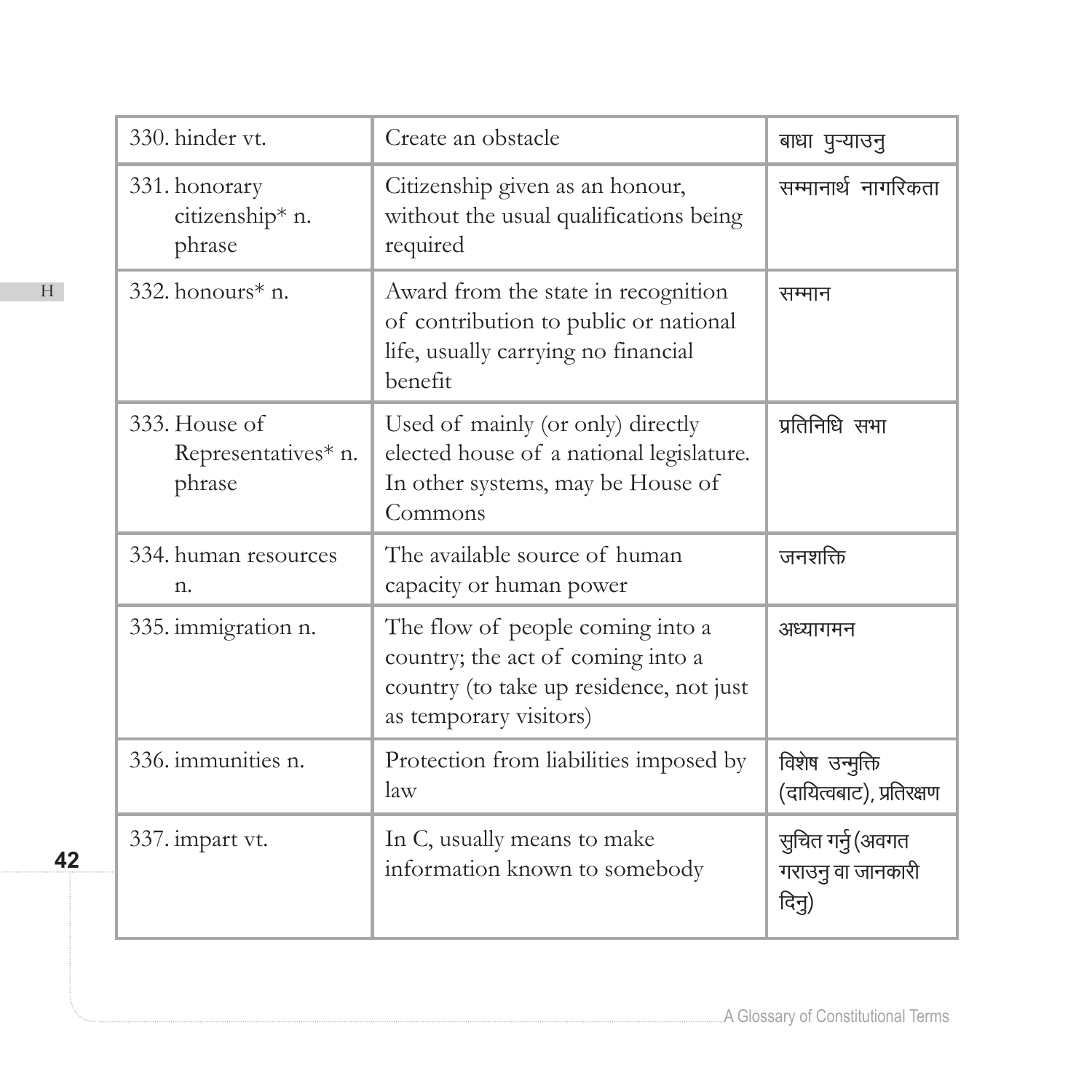| 338. impartial adj.    | Not favouring one person or thing<br>more than another; fair and neutral                                                                           | निस्पक्ष<br>(वा भेदभावरहित)            |
|------------------------|----------------------------------------------------------------------------------------------------------------------------------------------------|----------------------------------------|
| 339. impeachment* adj. | Process under which charges are<br>brought in Parliament against a high<br>constitutional authority, public official<br>or judge                   | महाभियोग                               |
| 340. impede vt.        | To delay or stop the progress or<br>movement of somebody/something                                                                                 | बाधा व्यवधान खड़ा<br>गर्नु (वा रोक्नु) |
| 341. implement* vt.    | To put something into effect; to carry<br>something out                                                                                            | कार्यान्वयन गर्नु (वा<br>लागु गर्नु)   |
| 342. implicit adj.     | Implied, though not directly<br>expressed; inherent in the nature of<br>something                                                                  | अव्यक्त (वा सङ्केत<br>गरिएको)          |
| 343. impose vt.        | Place a burden on: 'impose taxes';<br>'impose punishment'                                                                                          | लगाउन्<br>(वा लागु गर्नु)              |
| 344. imposition n.     | The act of imposing something                                                                                                                      | लगाउने काम, थोपर्ने<br>काम             |
| 345. impunity n.       | Exemption from punishment which<br>ought to be imposed, often used to<br>refer to the failure of government to<br>take serious steps against crime | दण्डहीनता                              |

I

A Glossary of Constitutional Terms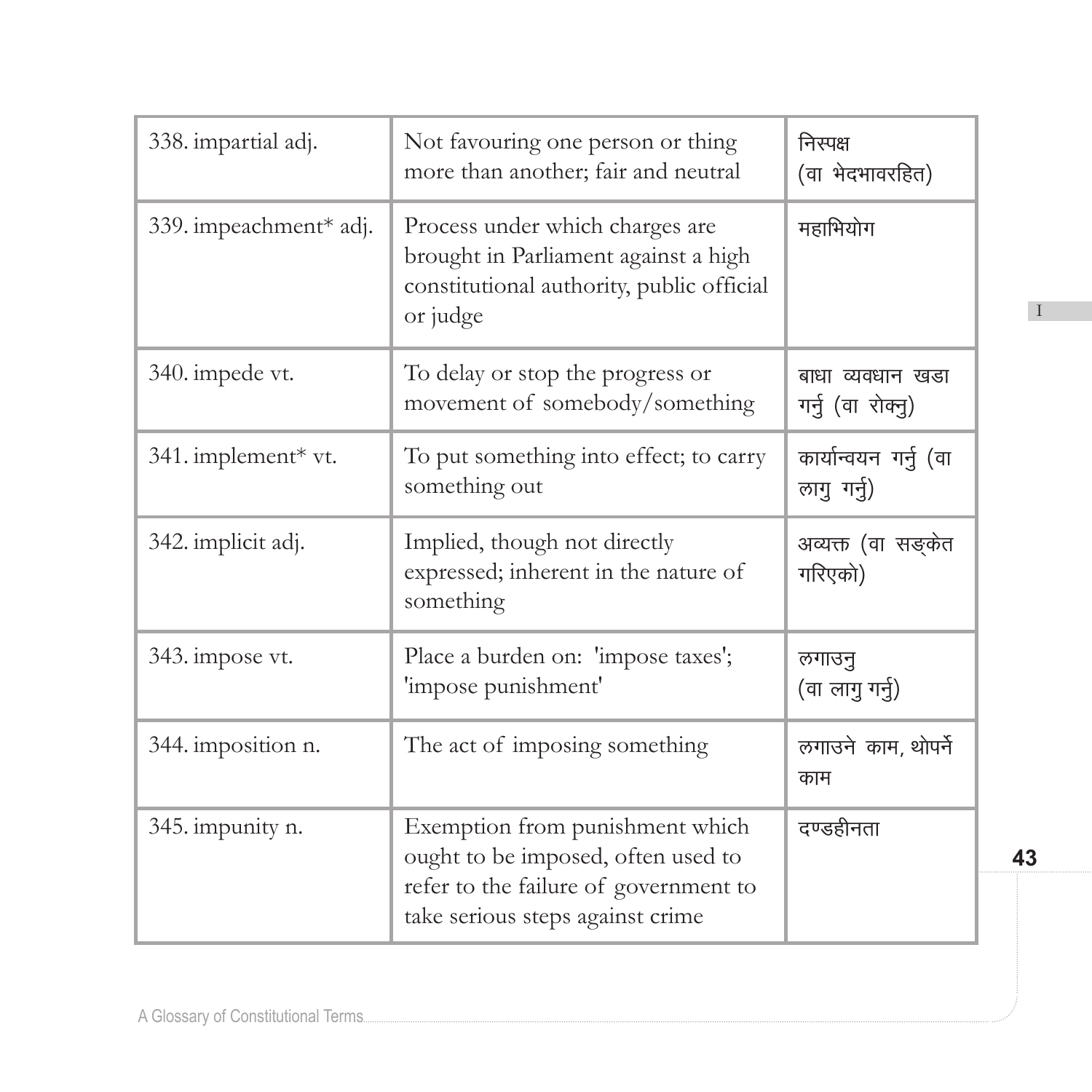| 346. incitement* n.    | The act that encourages aggressive or<br>illegal behaviour                                                                                                                     | दुरूत्साहन (वा<br>खराब काम गर्न<br>उक्साहट) |
|------------------------|--------------------------------------------------------------------------------------------------------------------------------------------------------------------------------|---------------------------------------------|
| 347. include vt.       | To have or to make somebody/<br>something a part of a whole; (when<br>used in C will very often be part of a<br>definition, with a sense that the part is<br>not the totality) | समावेश गर्नु                                |
| 348. inclusive adj.    | 'Is inclusive of would mean 'includes'.<br>In Nepal, now has sense of involving<br>all parts of a community                                                                    | समावेशी                                     |
| 349. independence n.   | Freedom from control or others'<br>influence                                                                                                                                   | स्वतन्त्रता                                 |
| 350. independent* adj. | Not dependent on other people or<br>things; not controlled by other people<br>or things                                                                                        | स्वतन्त्र                                   |
| 351. indigenous adj.   | Originating where found: 'indigenous<br>people'                                                                                                                                | आदिबासी                                     |
| 352. indigent adj.     | Poor                                                                                                                                                                           | गरिब                                        |
| 353. indivisible* adj. | That cannot be divided                                                                                                                                                         | अविभाज्य                                    |
| 354. inherent adj.     | Existing as a natural or permanent<br>feature or quality of something/<br>somebody                                                                                             | जन्मसिद्ध<br>(वा अन्तर्निहित)               |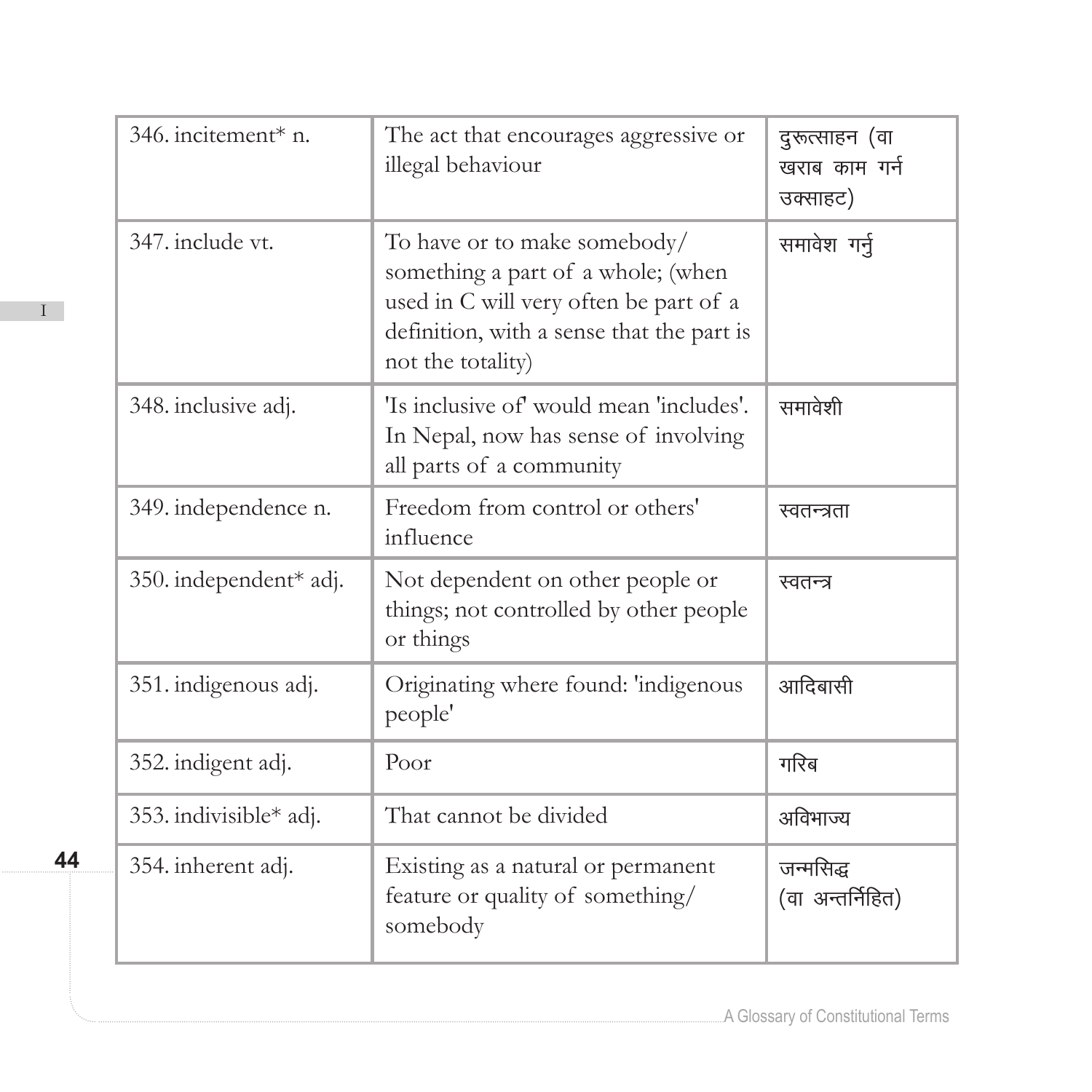| 355. inhuman adj.                             | Lacking normal human qualities of<br>kindness, pity, etc.; extremely cruel                                                                                                                                                      | अमानवीय                                                                |
|-----------------------------------------------|---------------------------------------------------------------------------------------------------------------------------------------------------------------------------------------------------------------------------------|------------------------------------------------------------------------|
| 356. initiate vt.                             | To put a scheme into operation; to<br>cause something to begin                                                                                                                                                                  | प्रयास गर्नु (वा<br>थालनी गर्नु)                                       |
| 357. initiated<br>proceedings* n.<br>phrase   | Legal actions or proceedings that have<br>begun                                                                                                                                                                                 | चालु कारबाही                                                           |
| 358. initiative n.                            | 'An initiative' would mean doing<br>something concrete; 'the initiative'<br>would mean having capacity and<br>imagination to realize what needs to<br>be done, together with courage and<br>willingness to take the first steps | अग्रसरता (वा प्रयास)                                                   |
| 359. injunction n.                            | A court order prohibiting a party<br>from a specific course of action                                                                                                                                                           | निषेधाज्ञा                                                             |
| 360. instigate vt.                            | Provoke or stir up (usually crime or<br>unrest)                                                                                                                                                                                 | दुरूत्साहन गर्नु                                                       |
| 361. Inspector General<br>of Police*n. phrase | The chief officer of the police force                                                                                                                                                                                           | प्रहरी महानिरीक्षक                                                     |
| 362. institute n. and vt.                     | (n.) An organization created for<br>a special, usually, professional,<br>research or educational purpose;<br>(vt.) establishing or setting up of<br>an organization; (vt) to establish,<br>organize and set in operation        | संस्था (वा प्रतिष्ठान)<br>(ना.), स्थापना गर्नु,<br>थालनी गर्नु (क्रि.) |

I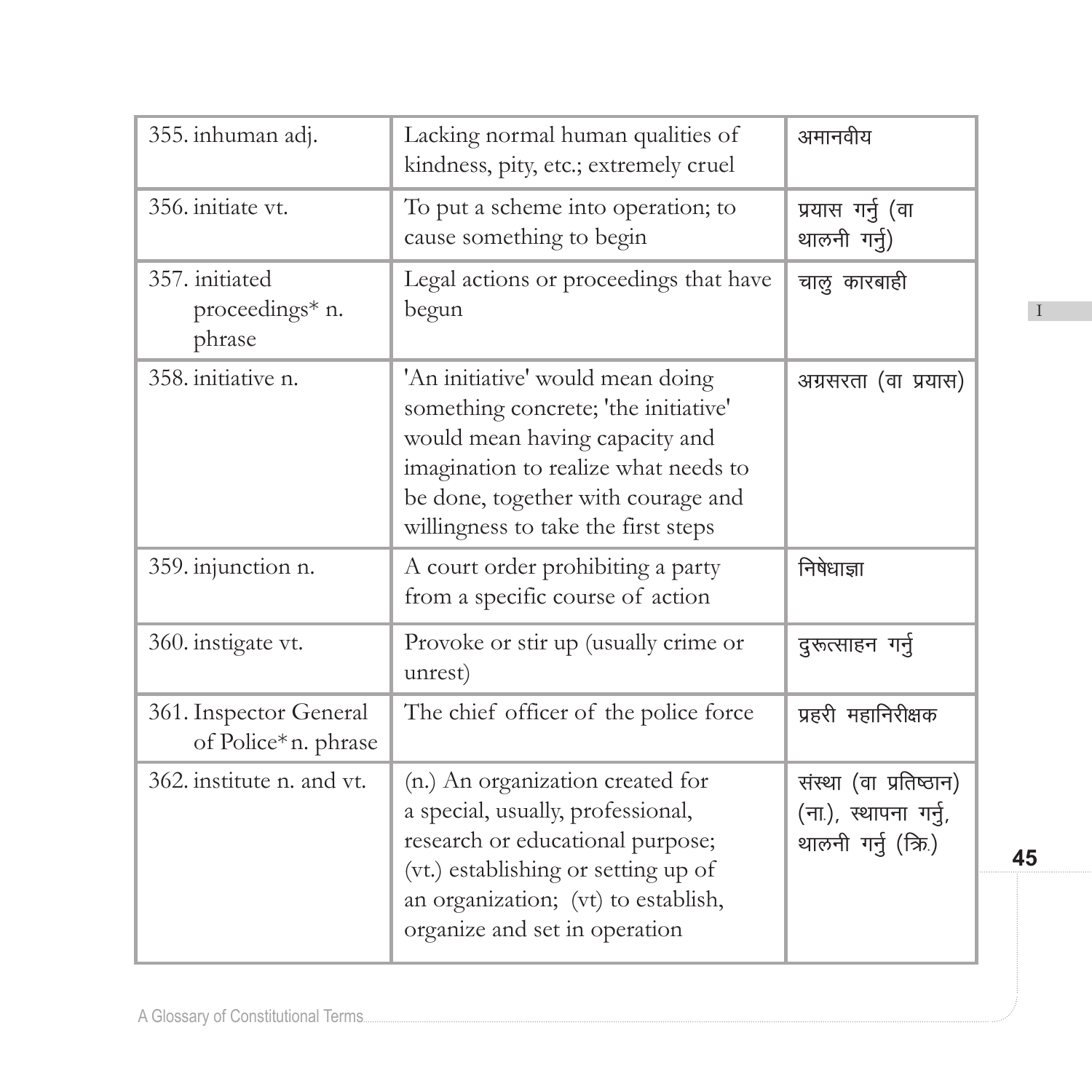| 363. institution n.                        | An organization established for social,<br>educational, religious or governmental<br>purposes, etc.                                                                                                                      | संस्था, कुनै नयाँ<br>काम व्यवस्था वा<br>कानुन लागु गर्ने वा<br>थाल्ने काम |
|--------------------------------------------|--------------------------------------------------------------------------------------------------------------------------------------------------------------------------------------------------------------------------|---------------------------------------------------------------------------|
| 364. integrity* n.                         | Literally-wholeness. 'Person of<br>integrity' would mean the quality of<br>being honest and having strong moral<br>principles; 'territorial integrity' would<br>refer to the preservation of land from<br>invasion, etc. | अखण्डता<br>(संविधानको प्रयोग),<br>इमानदारी (व्यक्तिको<br>सन्दर्भमा)       |
| 365. intelligence n.                       | The power of learning, understanding<br>and reasoning; mental ability or (most<br>likely in C) information probably<br>gathered by means of spying,<br>surveillance, etc.                                                | गुप्तचर (वा<br>तीक्ष्ण/कुशाग्र)                                           |
| 366. interest n.                           | A state of wanting to learn or<br>know about somebody/something;<br>curiosity; concern; something of<br>concern or importance to a person or<br>groups: 'the interest of the state'                                      | चहाना (वा चासो)                                                           |
| 367. international adj.                    | Relating to more than one state                                                                                                                                                                                          | अन्तर्राष्ट्रिय                                                           |
| 368. international<br>relations* n. phrase | Relationship between states                                                                                                                                                                                              | अन्तर्राष्ट्रिय सम्बन्ध                                                   |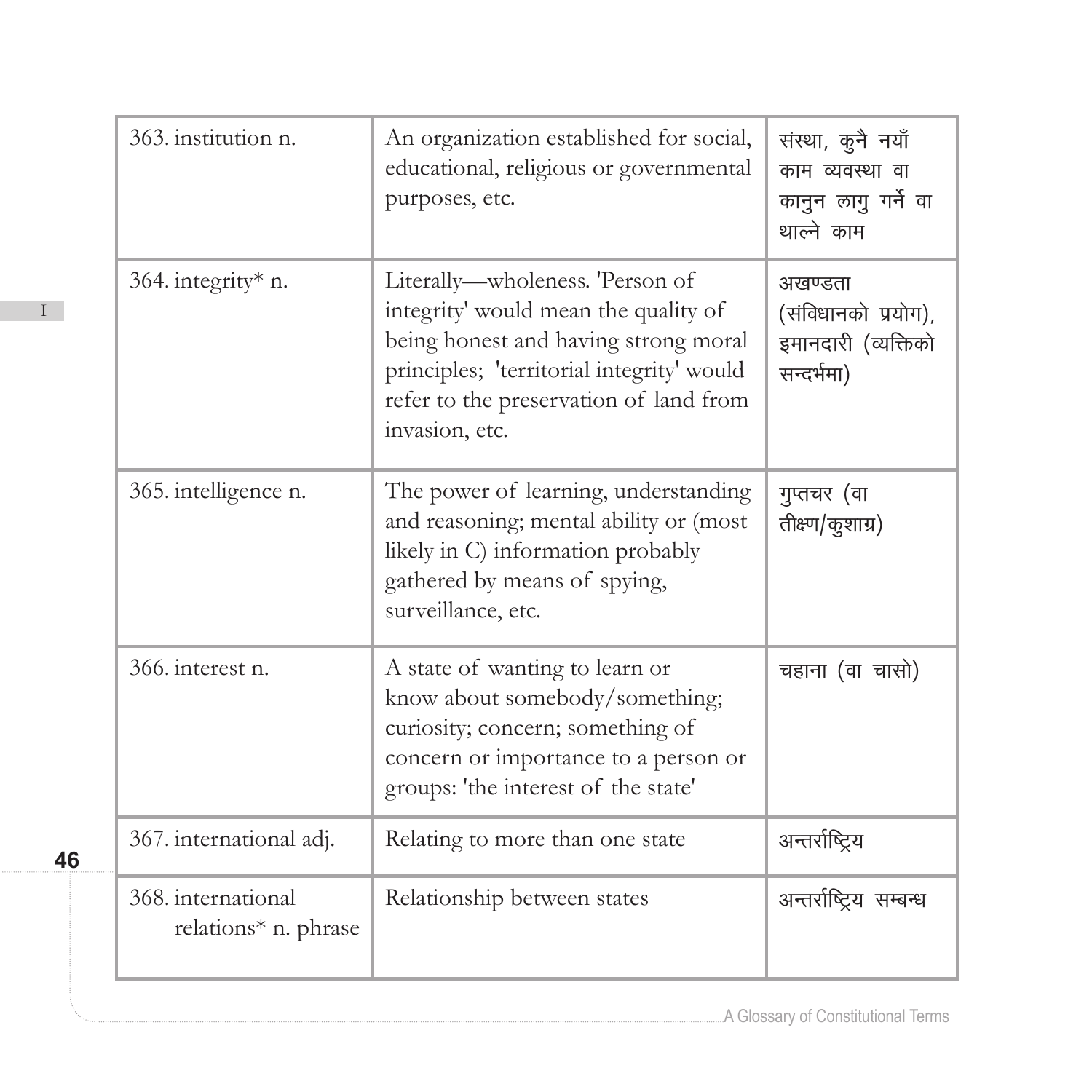| 369. interpretation n. | The act of explaining something,<br>especially (in C), a law or the<br>constitution, including by a court                         | व्याख्या                  |
|------------------------|-----------------------------------------------------------------------------------------------------------------------------------|---------------------------|
| 370. intervention n.   | The act of stepping in or interfering<br>in any affair                                                                            | हस्तक्षेप                 |
| 371. invalid adj.      | Not legally or factually valid; no<br>longer valid; contrary to law                                                               | अमान्य (वा रद)            |
| 372. inviolable* adj.  | That cannot be violated                                                                                                           | अनतिक्रम्य                |
| 373. ipso facto* L     | By that very fact: 'a person who is<br>convicted is ipso facto disqualified'                                                      | स्वतः                     |
| 374. jeopardize vt.    | Pose a threat to; present a danger to                                                                                             | खलल पार्नु                |
| 375. judge n.          | An officer with authority to decide<br>cases in a law court                                                                       | न्यायाधीश                 |
| 376. judgment n.       | Decision delivered by the court                                                                                                   | अदालती निर्णय वा<br>फैसला |
| 377. judicial adj.     | Of a judge or judgment                                                                                                            | न्यायिक                   |
| 378. judiciary* n.     | The judges of a court considered as a<br>group                                                                                    | न्यायपालिका               |
| 379. jurisdiction n.   | The limits within which legal authority<br>exists (very often of a court); may be<br>geographical or may refer to other<br>limits | क्षेत्राधिकार             |

J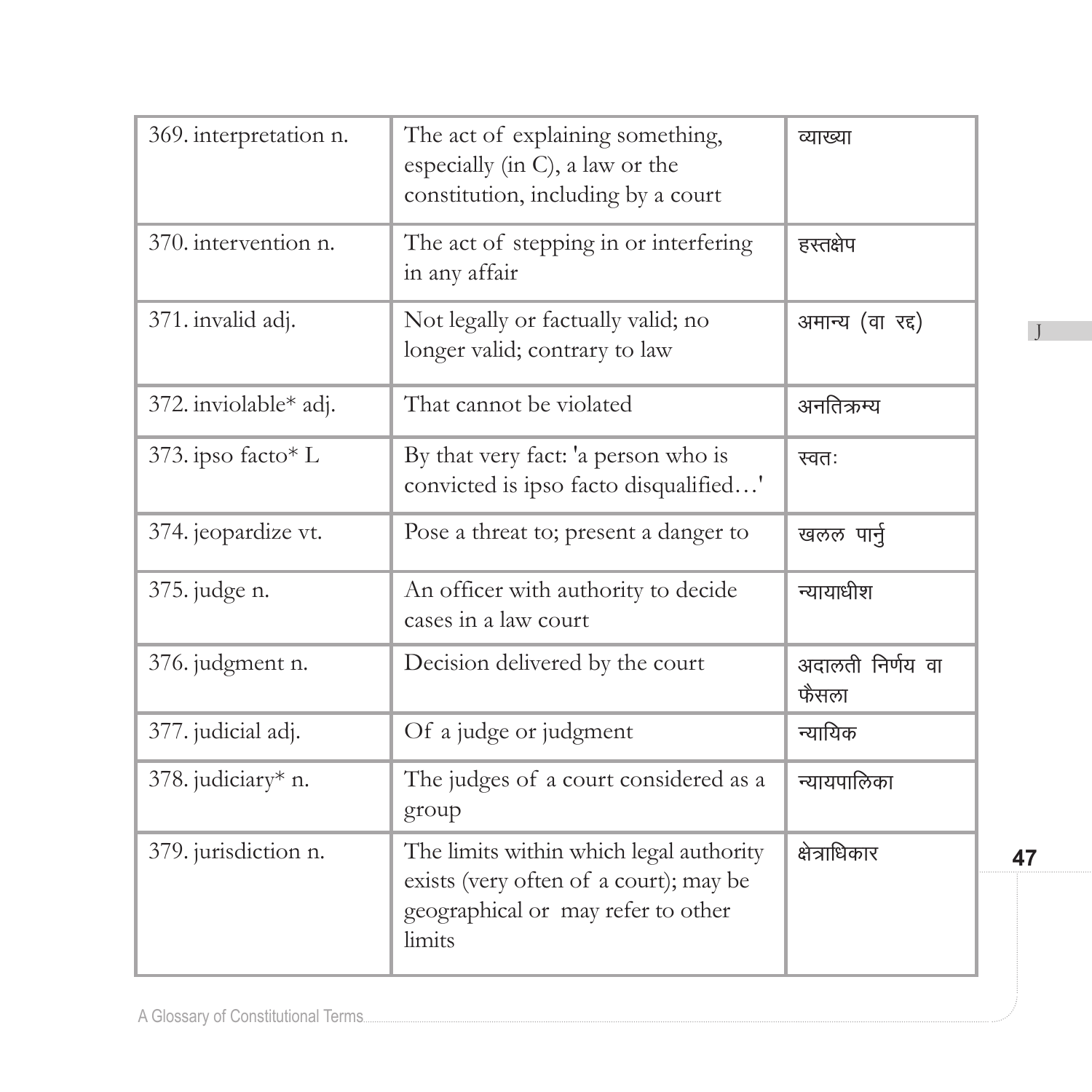| 380. juristic adj.              | Relating to law/justice; but in C,<br>probably refers to a company or an<br>institution that handles legal affairs                                                                             | न्यायिक                                            |
|---------------------------------|------------------------------------------------------------------------------------------------------------------------------------------------------------------------------------------------|----------------------------------------------------|
| 381. just adj.                  | Reasonable and fair                                                                                                                                                                            | सही                                                |
| 382. justice n.                 | A public official authorized to decide<br>questions brought before a court of<br>justice; the quality of being just or<br>fair; what courts, etc. dispense: 'the<br>administration of justice' | न्यायाधीश (वा न्याय)                               |
| 383. justiciable adj.           | Something which can be taken to<br>court for legal ruling                                                                                                                                      | न्याययोग्य                                         |
| 384. justifiable adj.           | Has a basis in law or reason                                                                                                                                                                   | न्यायसङ्गत                                         |
| 385. justify vt.                | Show that something is reasonable or<br>just                                                                                                                                                   | पुष्टि गर्नु (वा औचित्य<br>सिद्ध वा स्थापित गर्नु) |
| 386. kingdom n.                 | The domain over which a king or<br>queen reigns                                                                                                                                                | अधिराज्य                                           |
| 387. law n.                     | All the rules established by authority<br>or customs for regulating behaviour<br>or actions; sometimes refers to a<br>specific enacted law or a specific areas<br>of law: 'law of contract'    | कानुन                                              |
| 388. law and order n.<br>phrase | The state of being under legal order; a<br>popular phrase that often connotates<br>'tough' policy, with perhaps right-wing<br>inclinations                                                     | शान्ति र सुव्यवस्था                                |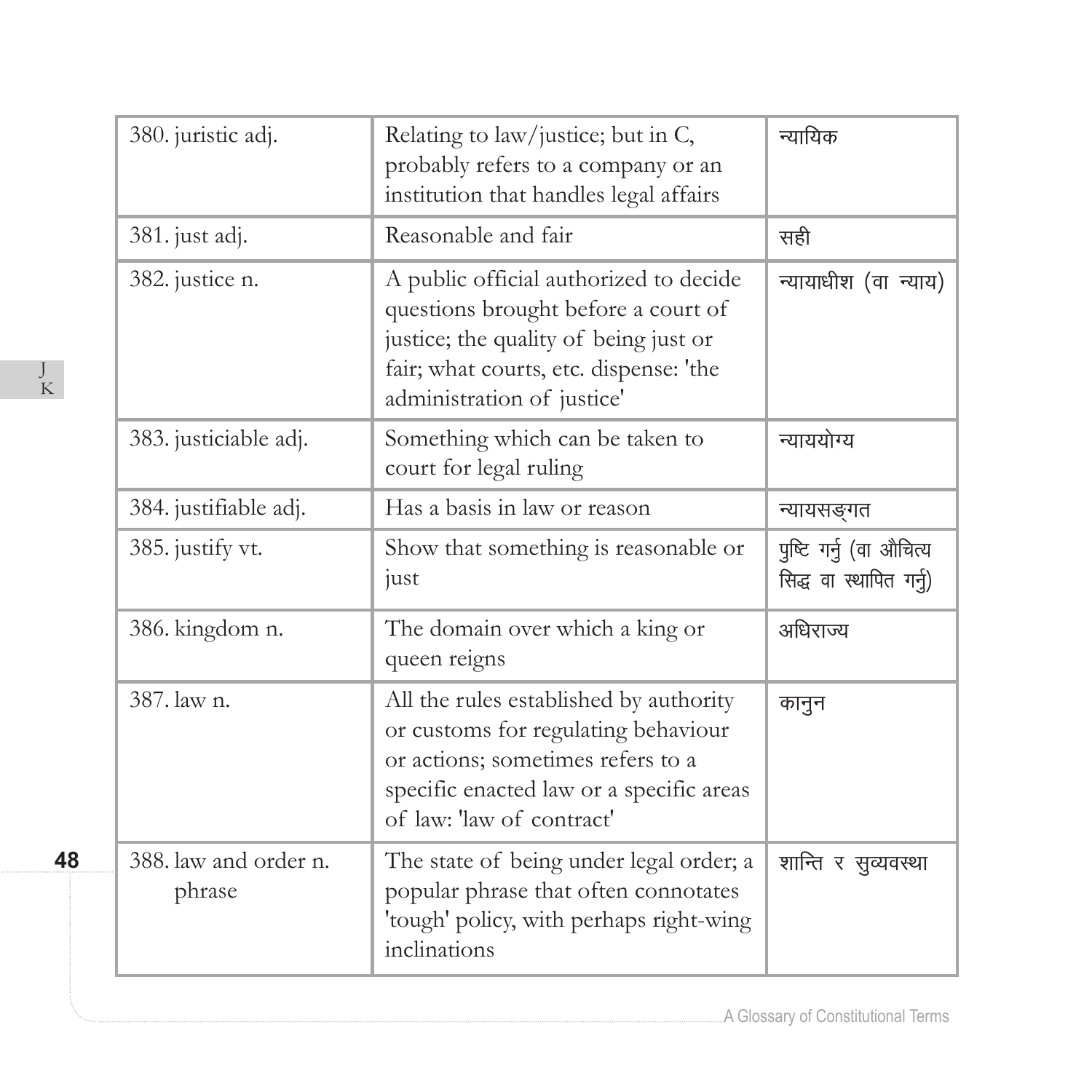| 389. lawful adj.                               | Allowed by law; legal                                                                                                                                                                                     | कानुन सम्मत                        |
|------------------------------------------------|-----------------------------------------------------------------------------------------------------------------------------------------------------------------------------------------------------------|------------------------------------|
| 390. leader of the<br>opposition* n.<br>phrase | A person who leads the opposition<br>party or group in the legislature                                                                                                                                    | विपक्षी दलको नेता                  |
| 391. leave* n.                                 | Permission; in C, probably used as<br>permission granted by a court to bring<br>a case on appeal (also permission<br>to be absent from work or duty,<br>as granted to military or corporate<br>personnel) | अनुमति (वा<br>बिदा/छुट्टी)         |
| 392. legacy n.                                 | (In law) a gift of personal property by<br>will                                                                                                                                                           | विरासत                             |
| 393. legal<br>representation* n.<br>phrase     | The act of speaking for another in a<br>legal context, usually in court: 'a right<br>to legal representation'                                                                                             | वैधानिक प्रतिनिधित्व<br>(वा वारेस) |
| 394. legally adv.                              | In a legal manner                                                                                                                                                                                         | कानुनीरूपमा (वा<br>कानुन सम्मत)    |
| 395. legislation n.                            | The process of making enacted law;<br>the body of enacted laws (note: an<br>individual law is not 'a legislation' but<br>'a piece of legislation' or 'a statute')                                         | ऐन वा कानुन<br>निर्माण प्रक्रिया   |
| 396. legislative adj.                          | Pertaining to legislation                                                                                                                                                                                 | विधायिका                           |
| 397. legislative<br>procedure n. phrase        | The internal procedure or rules for<br>regulating parliamentary business                                                                                                                                  | व्यवस्थापन कार्यविधि               |

L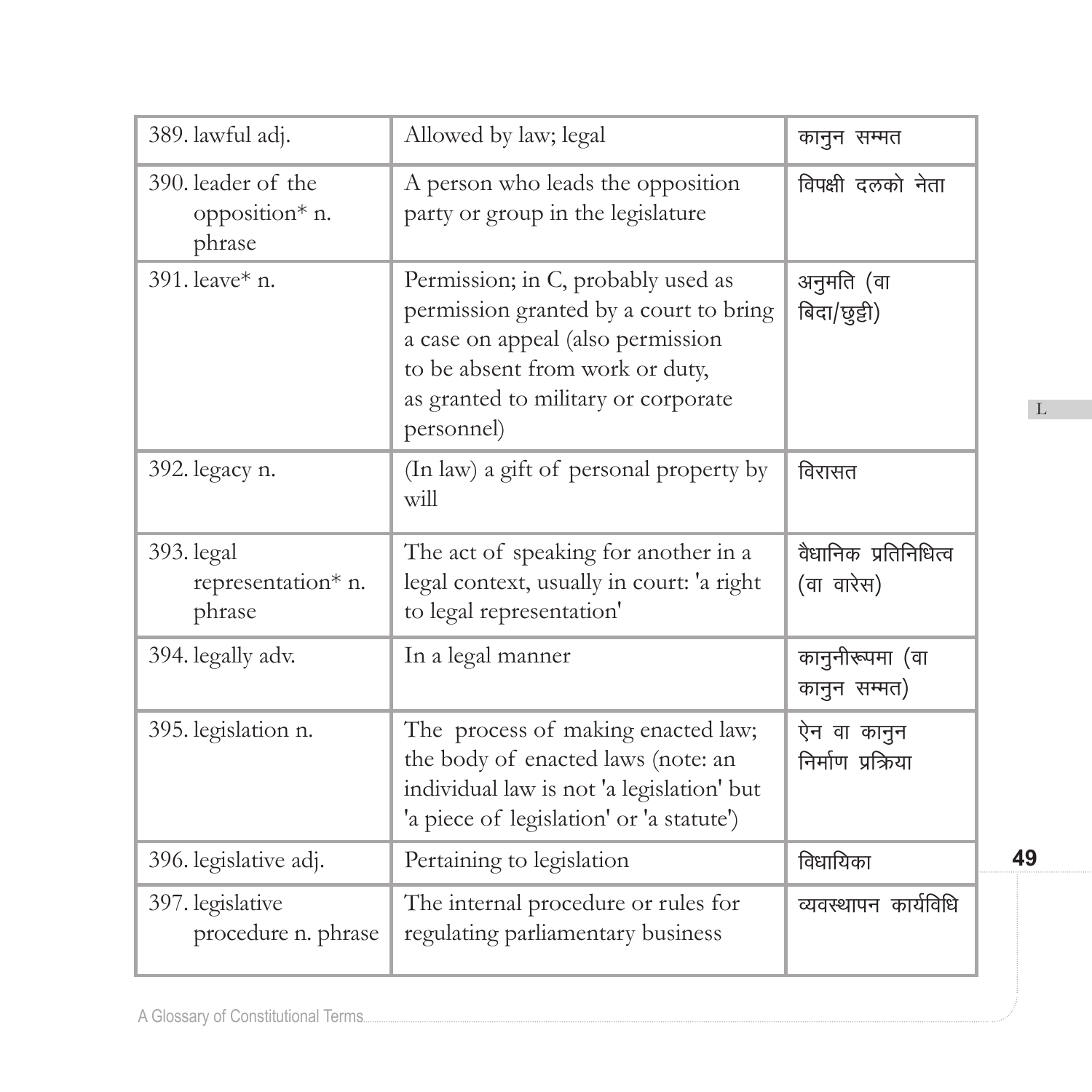| 398. legislature* n.               | A body of people with the power to<br>make and change laws                                                                               | विधायिका             |
|------------------------------------|------------------------------------------------------------------------------------------------------------------------------------------|----------------------|
| 399. Legislature-<br>Parliament n. | Expression unique to Nepal in the<br>Interim Constitution                                                                                | व्यवस्थापिका-संसद्   |
| 400. legitimacy n.                 | Valid by virtue of being authorized or<br>in accordance with law; (in political<br>science) have political acceptance                    | वैधता                |
| 401. levy vt.                      | Collect a payment or tax by authority                                                                                                    | शुल्क वा कर          |
| 402. liability n.                  | Legal responsibility (may be general or<br>specific)                                                                                     | दायित्व              |
| 403. liable adj.                   | Subject to an obligation (usually legal);<br>'liable to be prosecuted' means has a<br>legal obligations which may lead to<br>prosecution | बाध्य (वा जिम्मेवार) |
| 404. licence n.                    | Permission from an authority to do<br>something                                                                                          | अनुमतिपत्र           |
| 405. licensing vt.                 | The process or responsibility for<br>granting licences                                                                                   | अनुमति दिने कार्य    |
| 406. limitation n.                 | Restriction or curtailment of<br>something, e.g. on a right or a time<br>limit on when a legal action can be<br>brought                  | सीमितता              |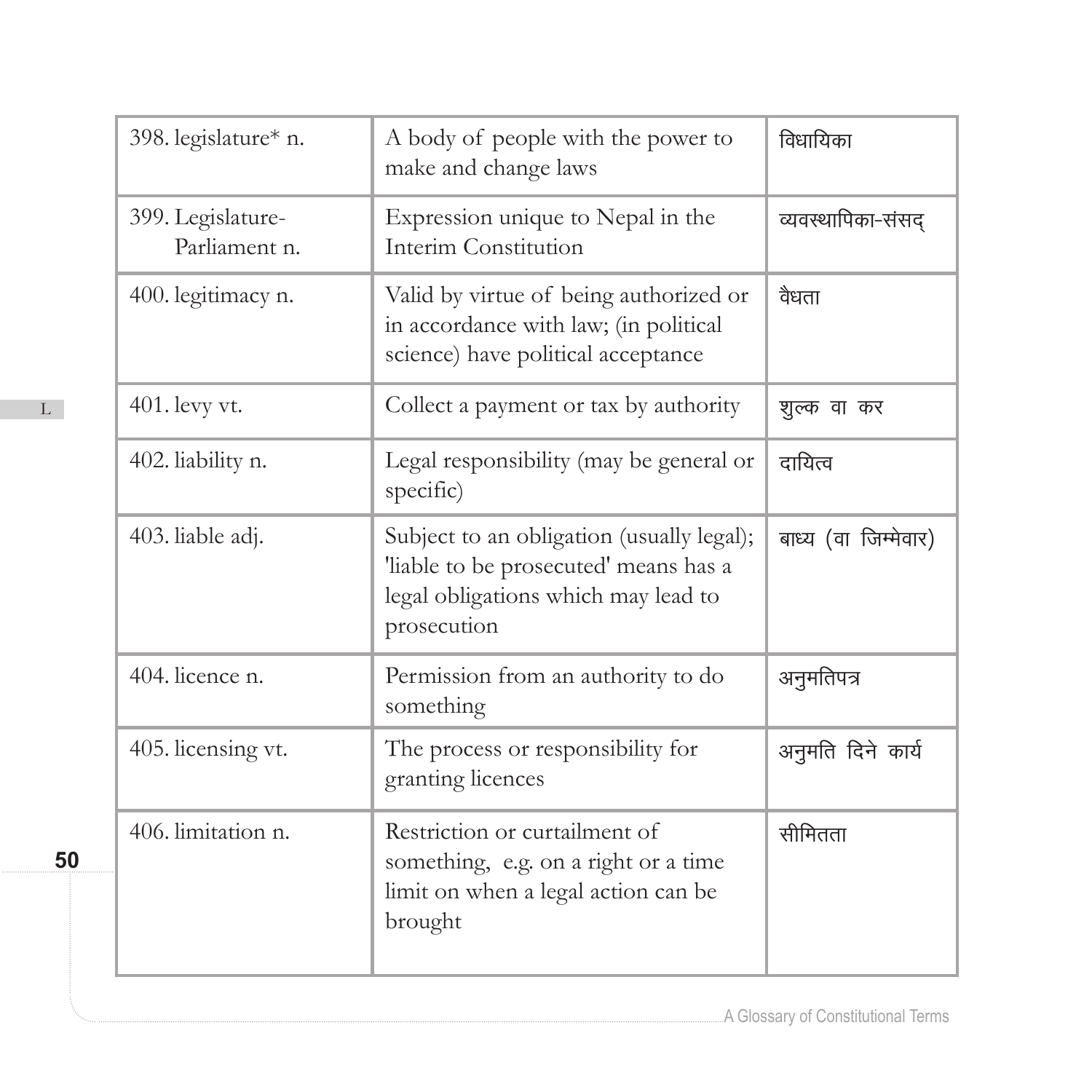| 407. magistrates n.           | Members of the judiciary in the<br>lower level courts, sometimes with<br>administrative responsibilities; not<br>necessarily a lawyer. (Not used in<br>Nepal)                                                                                                                                                                                         | फौजदारी कानुनको<br>पहिलो चरणमा<br>छानविन गर्ने<br>क्षेत्राधिकार प्राप्त<br>निजामती कर्मचारी<br>(नेपाली सन्दर्भमा<br>प्रमुख जिल्ला<br>अधिकारी) |
|-------------------------------|-------------------------------------------------------------------------------------------------------------------------------------------------------------------------------------------------------------------------------------------------------------------------------------------------------------------------------------------------------|-----------------------------------------------------------------------------------------------------------------------------------------------|
| 408. maintain vt.             | Support, continue or keep up<br>something or even persons:<br>'maintain a building' refers to a<br>physical condition; 'maintain support'<br>means to continue it: 'maintain<br>divorced spouse' means to support<br>financially, etc.                                                                                                                | कायम गर्नु (वा<br>अद्यावधिक गर्नु)                                                                                                            |
| 409. majority n.              | Either 'more than half' or<br>'the largest number' (as in voting<br>in Nepal where the person with<br>the largest number of votes wins a<br>parliamentary seat even if the number<br>of votes he/she got is less than fifty<br>percent of the votes cast); the number<br>by which votes for one are more than<br>those for another; 'a majority of 3' | बहुमत                                                                                                                                         |
| 410. majority, absolute<br>n. | Complete majority—(that is of more<br>than half, not just the largest number<br>of votes)                                                                                                                                                                                                                                                             | पूर्ण बहुमत                                                                                                                                   |

M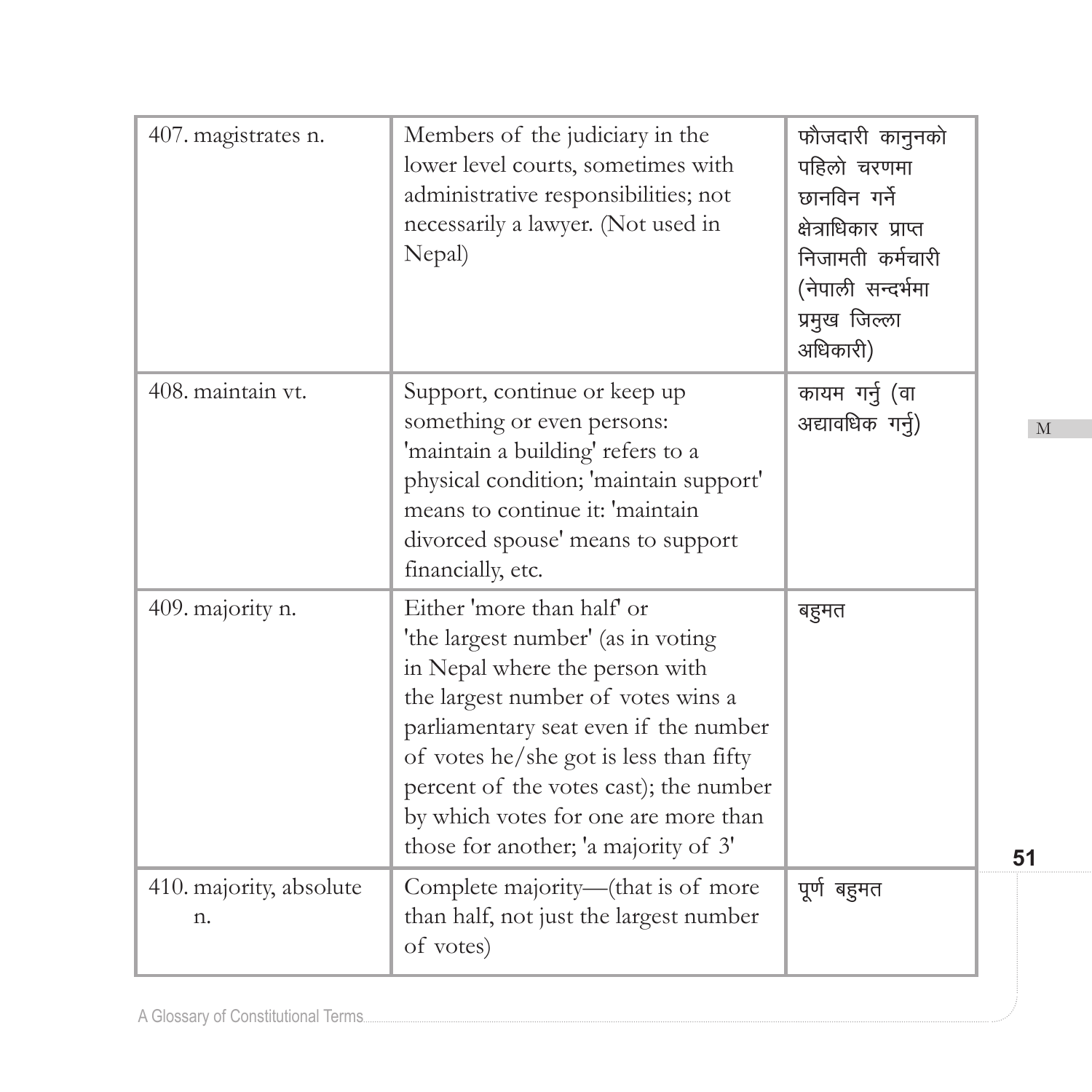| 411. majority of more<br>than fifty percent of<br>its sitting members*<br>n. phrase | Voted in favour by more then half of<br>the sitting members                                                                                                      | सामान्य बहुमत<br>(उपस्थित सदस्य<br>संख्याको बहुमत)             |
|-------------------------------------------------------------------------------------|------------------------------------------------------------------------------------------------------------------------------------------------------------------|----------------------------------------------------------------|
| 412. marginalized adj.                                                              | Relegated to a lower or outer edge, as<br>of specific groups of people                                                                                           | सीमान्तीकृत (वा<br>वञ्चित वा उपेक्षित)<br>(अधिकारहीनको अर्थमा) |
| 413. material n. and adj.                                                           | (n.) (Less likely in C) substance used<br>for something: 'building material';<br>(adj.) relevant: 'material fact'                                                | सामग्री (वा पदार्थ)                                            |
| 414. matrimonial<br>relationship* n.<br>phrase                                      | Relationship pertaining to marriage/<br>married couple                                                                                                           | बैबाहिक सम्बन्ध                                                |
| 415. $may*$ v. aux                                                                  | Have a choice/discretion about doing<br>something: 'the minister may'<br>means he may choose not to                                                              | गर्न सक्ने (वा<br>सम्भवतः)                                     |
| 416. measure v. and n.                                                              | In C, probably used as a noun to refer<br>to the government's steps: 'state must<br>take practical and positive measures,<br>which may include legislation'      | मापन गर्नु (क्रि.),<br>मापन (ना.)                              |
| 417. mechanism n.                                                                   | A machine or an institution for doing<br>something: 'an actmust provide<br>for appropriate mechanisms and<br>procedures to facilitate settlement of<br>disputes' | संयन्त्र                                                       |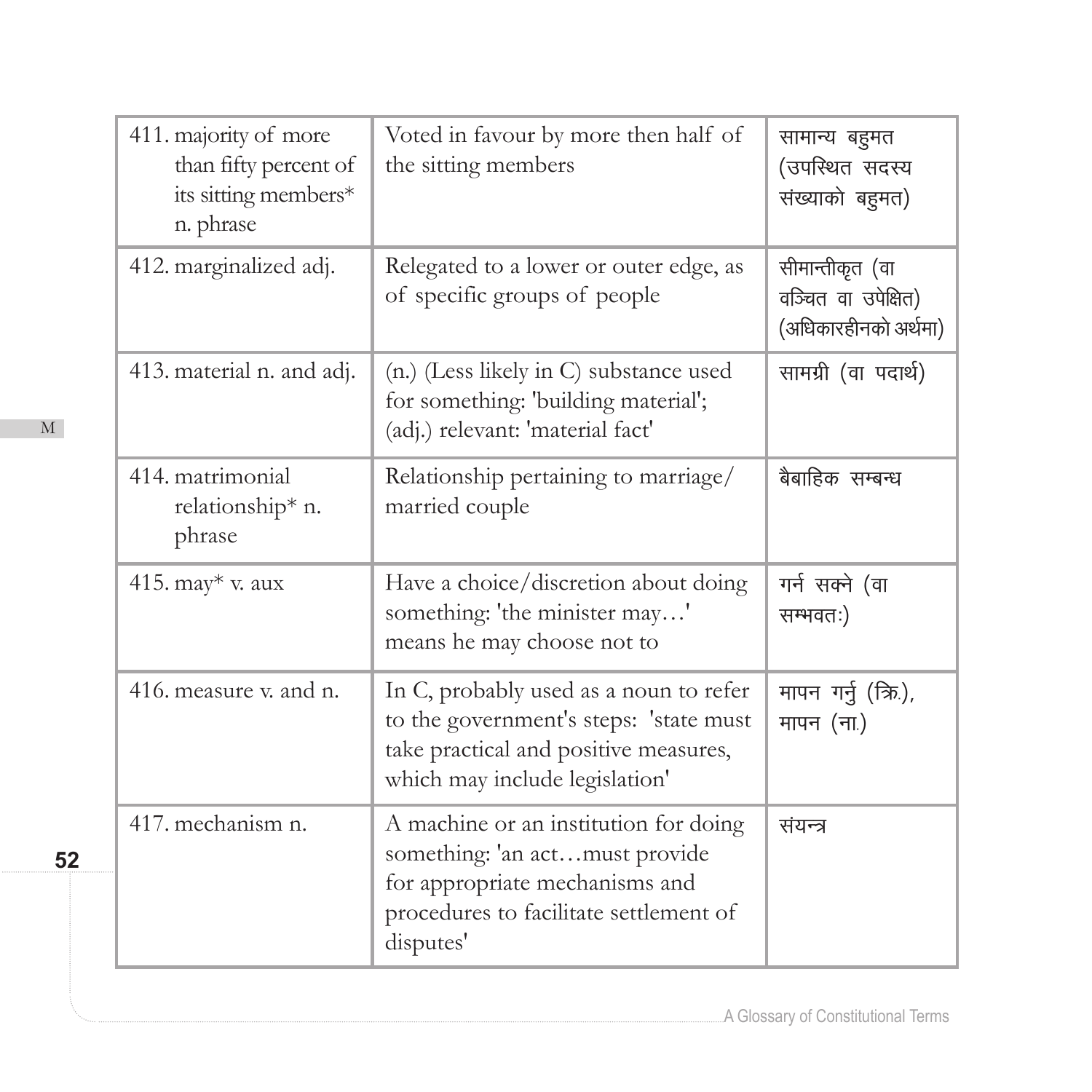| 418. media n.                                         | Pl. of medium; in C, will usually refer<br>to the press, broadcasting, etc.                                    | सञ्चार माध्यम                      |
|-------------------------------------------------------|----------------------------------------------------------------------------------------------------------------|------------------------------------|
| 419. mentally or<br>physically<br>incapacitated* adj. | Somebody mentally or physically not<br>able to do something                                                    | मानसिक तथा<br>शारिरिकरूपले अशक्त   |
| 420. military adj. and n.                             | Relating to soldiers; often used as a<br>noun to mean military forces                                          | सेना                               |
| 421. minister n.                                      | A person at the head of department/<br>ministry                                                                | मन्त्री                            |
| 422. ministerial adj.                                 | Something relating to a minister:<br>'ministerial powers'                                                      | मन्त्रीस्तरीय                      |
| 423. minor $*$ n.                                     | Legally not adult                                                                                              | नाबालक                             |
| 424. minority n.                                      | The state of being a minor; being less<br>than a majority: 'ethnic minority' or<br>'minority parties'          | अल्पसंख्यक                         |
| 425. Mixed Electoral<br>System n. phrase              | A combined electoral system of first-<br>past-the-post and the proportional list<br>system (not a term of art) | मिश्रित निर्वाचन<br>प्रणाली        |
| 426. monitor vt.                                      | To watch and check something over a<br>period of time                                                          | अनुगमन गर्नु (वा<br>निगरानी गर्नु) |
| 427. monitoring v.                                    | The act of observing something (and<br>usually keeping a record)                                               | अनुगमन                             |
| 428. morality n.                                      | Concern with the distinction between<br>good and evil or right and wrong;<br>right or good conduct             | नैतिकता                            |

A Glossary of Constitutional Terms

M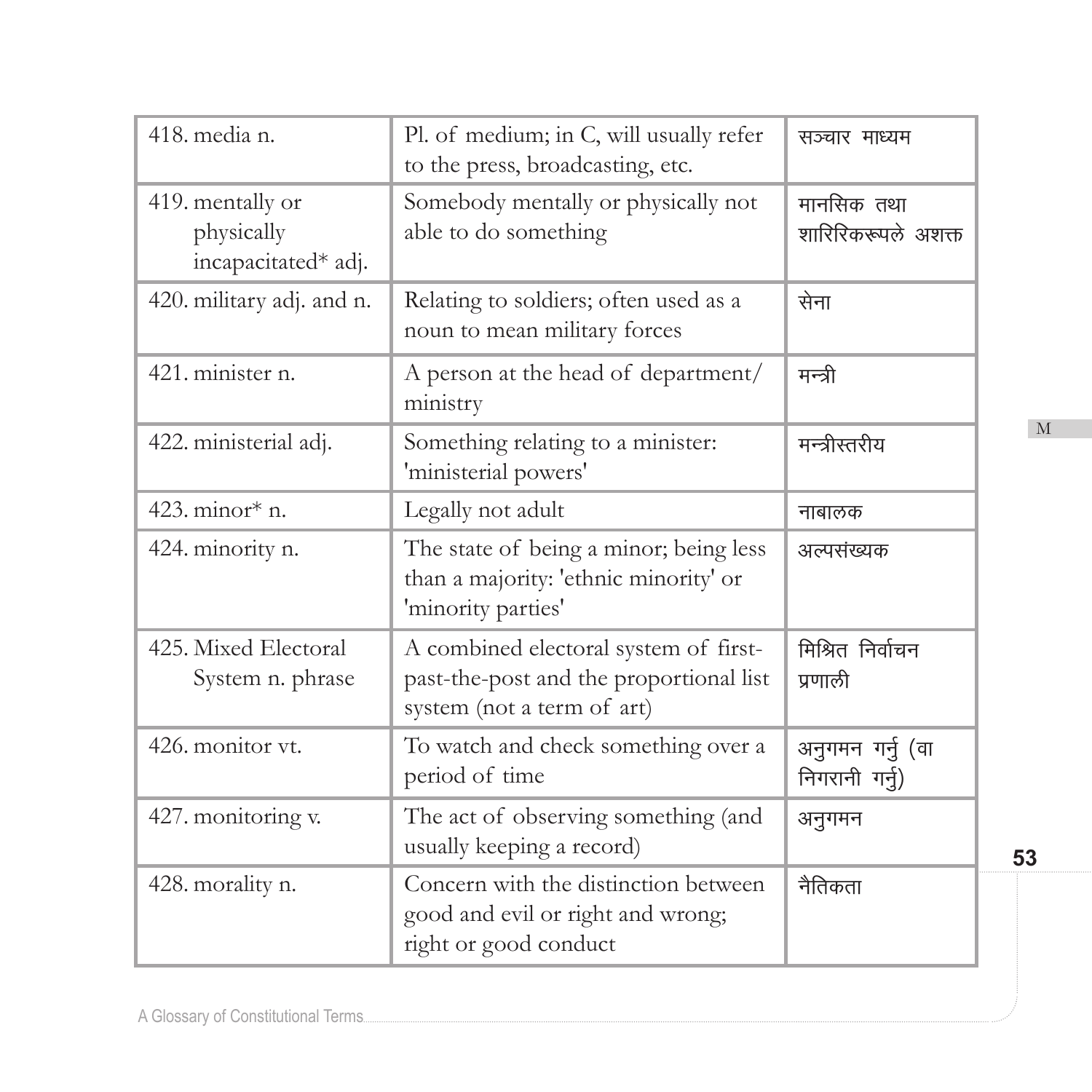| 429. mother tongue* n.             | One's native language                                                                                                                                                                                                               | मातृभाषा                    |
|------------------------------------|-------------------------------------------------------------------------------------------------------------------------------------------------------------------------------------------------------------------------------------|-----------------------------|
| 430. movement n.                   | Any form of physical moving; also<br>refers to a series of actions by people<br>advancing a principle or tending<br>toward a particular end, usually often<br>not by an organized entity: 'womens<br>movement'; 'people's movement' | आन्दोलन                     |
| 431. multiethnic <sup>*</sup> adj. | (Country or society) characterized by<br>having many ethnic groups                                                                                                                                                                  | बहुजातीय                    |
| 432. multilingual* adj.            | (Country or society) speaking or using<br>many languages                                                                                                                                                                            | बहुभाषिक                    |
| 433. multiparty adj.               | (Political system or state) having more<br>than one party                                                                                                                                                                           | बहुदलीय                     |
| 434. municipal adj.                | Of a town or city with its own local<br>government                                                                                                                                                                                  | महानगरसम्बन्धी              |
| 435. municipality n.               | A town or city with its own local<br>government                                                                                                                                                                                     | महानगरपालिका                |
| $436.$ must vi.                    | To be obliged or required by morality,<br>law or custom (note: this verb has no<br>infinitive form in English—it is not<br>possible to say 'to must')                                                                               | बाध्य हुनु (वा<br>अनिवार्य) |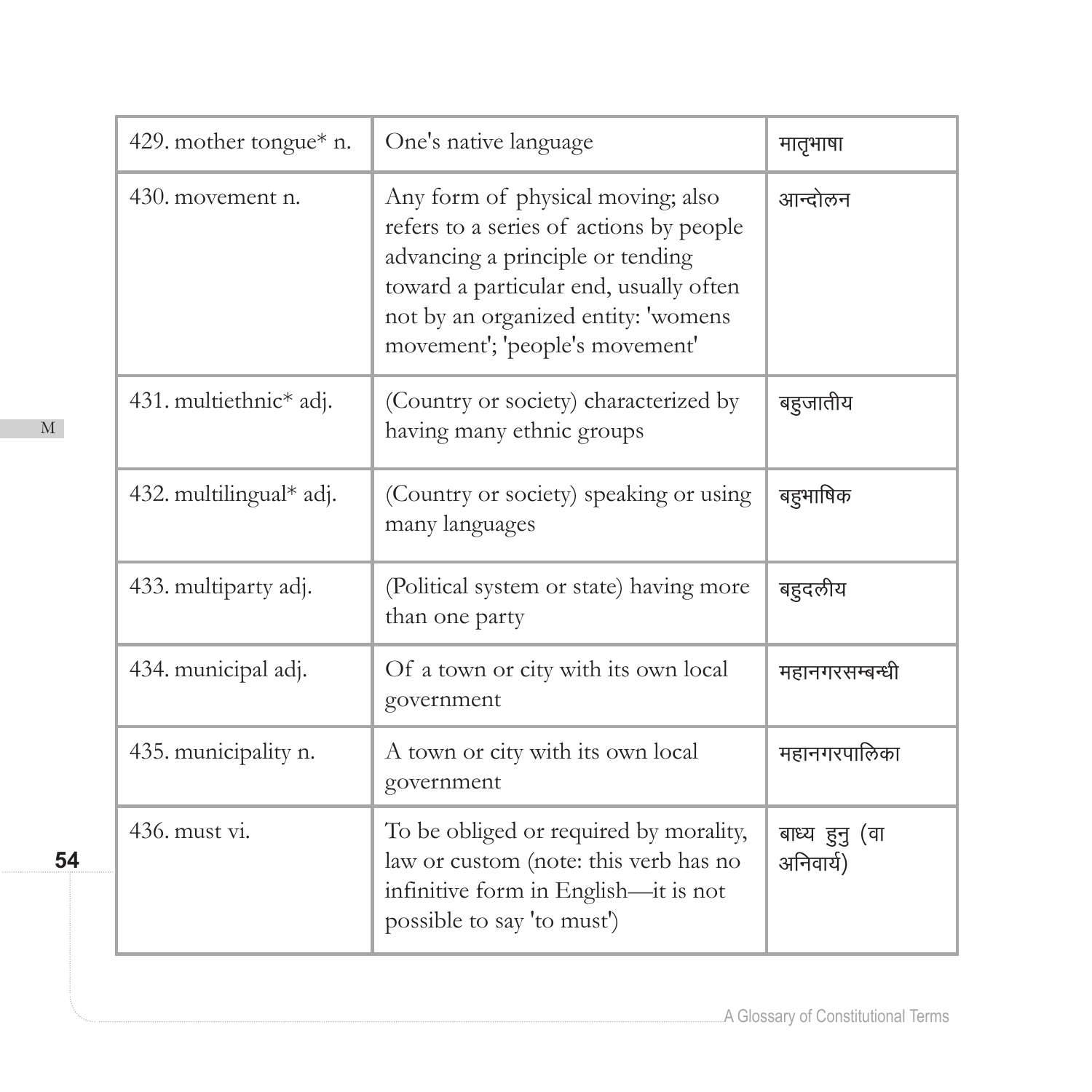| 437. nation n.                              | A large community of people living<br>in a particular territory under one<br>government: 'the nation of Nepal';<br>a group, usually sharing a common<br>history, culture and language, who<br>identify themselves as such: the 'Arab<br>nation'; the 'Sioux nation' | राष्ट्र (वा मुलुक)       |
|---------------------------------------------|---------------------------------------------------------------------------------------------------------------------------------------------------------------------------------------------------------------------------------------------------------------------|--------------------------|
| 438. national n. and adj.                   | (n.) A citizen of a particular nation;<br>(adj.) relating to a nation                                                                                                                                                                                               | राष्ट्रिय (वा नागरिक)    |
| 439. national anthem n.<br>phrase           | The officially adopted song of a<br>nation                                                                                                                                                                                                                          | राष्ट्रिय गान            |
| 440. National<br>Assembly* n.<br>phrase     | In Nepal, it was the upper house<br>of the bicameral Parliament; but<br>elsewhere is used of the lower or only<br>house of a national Parliament                                                                                                                    | राष्ट्रिय सभा            |
| 441. National Defence<br>Council* n. phrase | An official body under the<br>Constitution of Nepal with<br>the responsibility of making<br>recommendations on the mobilization<br>of the army                                                                                                                      | राष्ट्रिय सुरक्षा परिषद् |
| 442. national language*<br>n.               | Sometimes used to mean the<br>'official language'; sometimes just a<br>recognition that other languages are as<br>significant to the country                                                                                                                        | राष्ट्रभाषा              |

N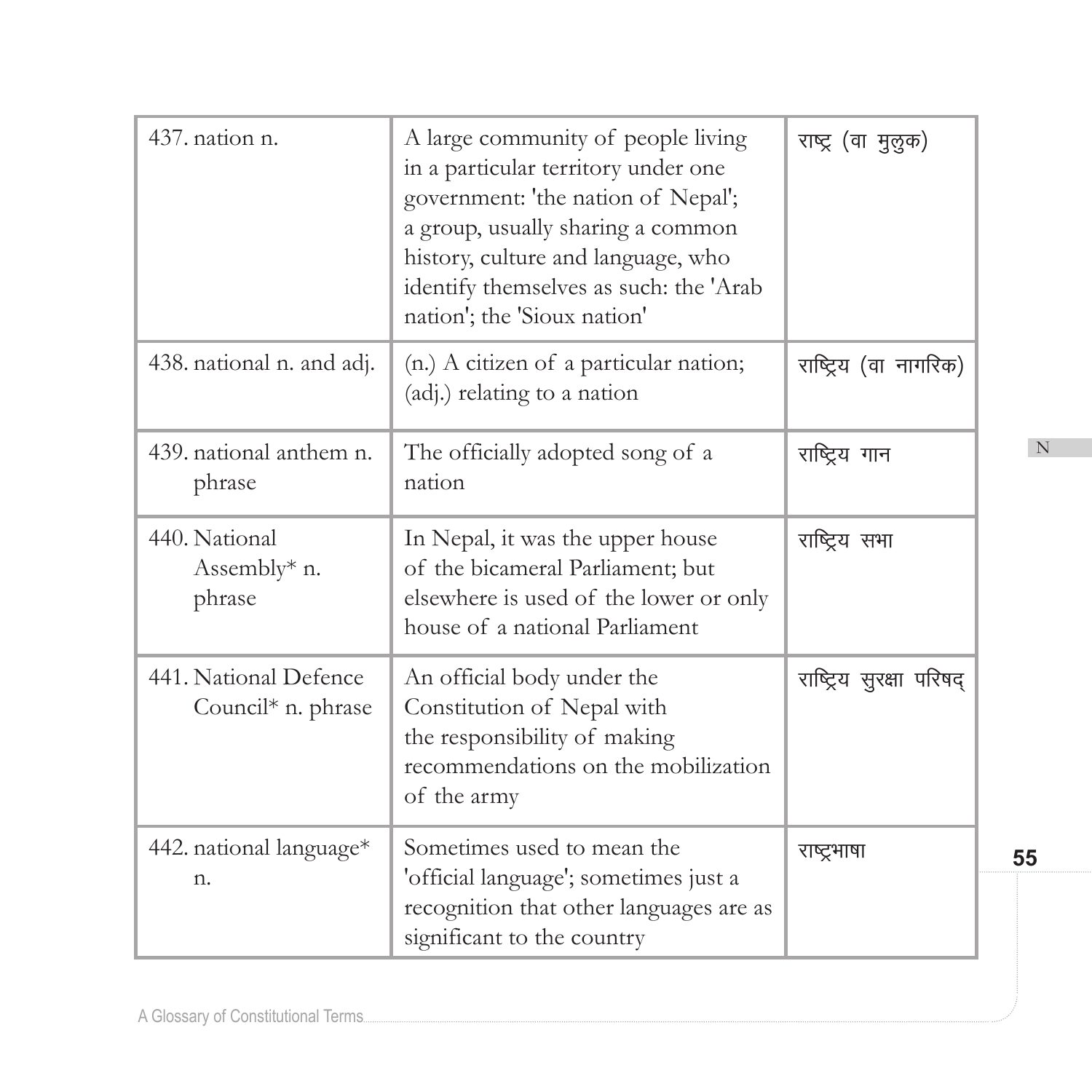| 443. nationality n.                           | Membership of a particular nation;<br>(rare) similar to second meaning of<br>'nation'                                                                                                                                                 | राष्ट्रियता                 |
|-----------------------------------------------|---------------------------------------------------------------------------------------------------------------------------------------------------------------------------------------------------------------------------------------|-----------------------------|
| 444. naturalized<br>citizenship* n.<br>phrase | A citizen originally of another<br>nationality but made a citizen by<br>a specified legal process which<br>requires the person to make a<br>choice/application and may well<br>involve a discretion on the part of the<br>authorities | अङ्गीकृत नागरिकता           |
| 445. necessary adj.                           | Needed (slightly less strong than<br>'essential')                                                                                                                                                                                     | आवश्यक                      |
| 446. neutrality n.                            | Position of not supporting either side<br>in dispute or war                                                                                                                                                                           | निस्पक्षता                  |
| 447. nominate* vt.                            | Put a person forward for a position,<br>an honour or a prize                                                                                                                                                                          | मनोनित गर्नु                |
| 448. non-alignment n.                         | The state of not being allied to<br>other groups of people or countries;<br>refers to countries supporting non-<br>alignment                                                                                                          | असंलग्न                     |
| 449. non-derogable adj.                       | That cannot be detracted from (used<br>especially in connection with human<br>rights)                                                                                                                                                 | खोस्न वा हनन गर्न<br>नसकिने |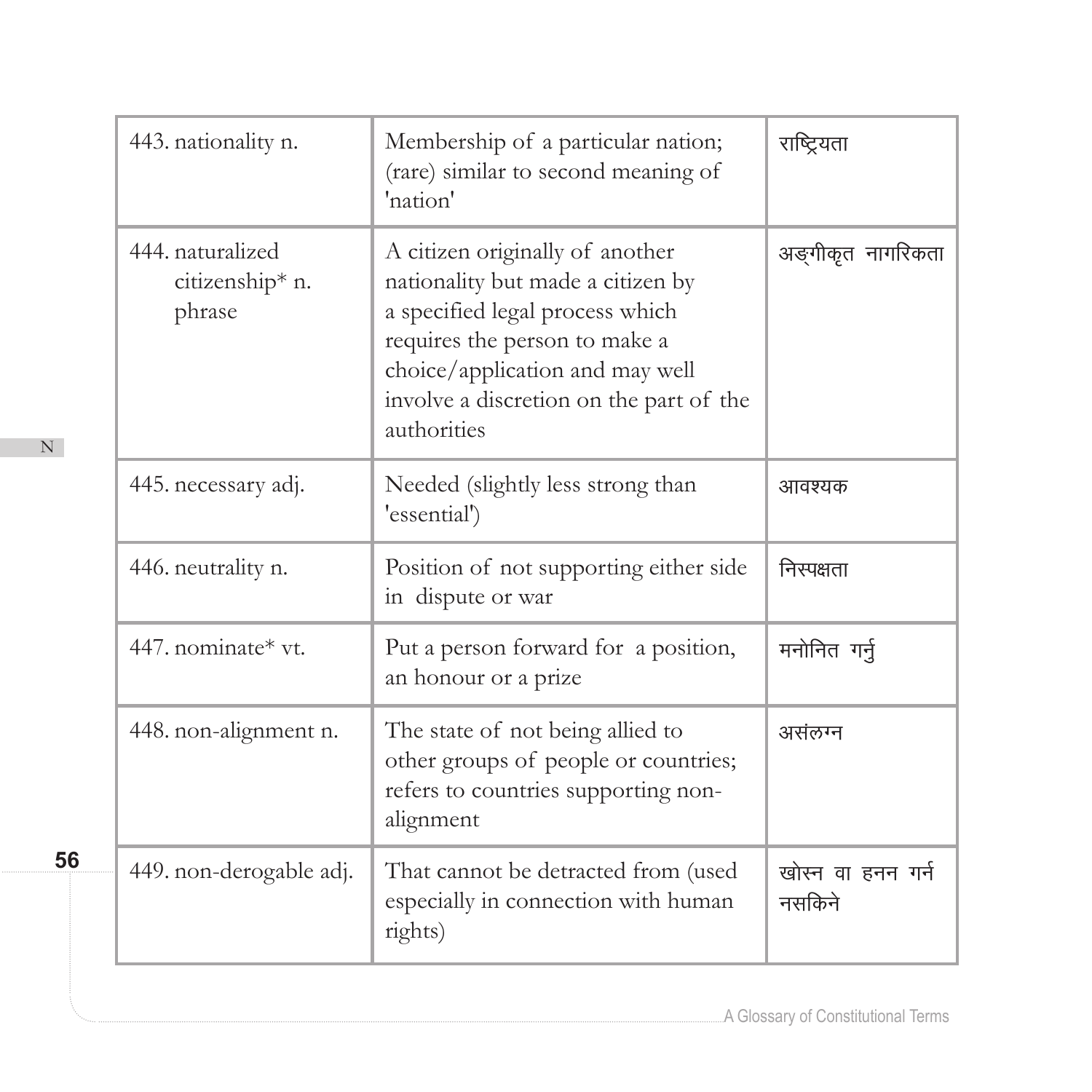| 450. non-discrimination<br>n. | Treating persons equally without<br>taking account of irrelevant<br>differences                                                                                                                                   | बिना भेदभाव                                   |
|-------------------------------|-------------------------------------------------------------------------------------------------------------------------------------------------------------------------------------------------------------------|-----------------------------------------------|
| 451, norms n.                 | Standards and patterns of social<br>behaviour of a group; in C, more<br>likely to refer to standards laid down<br>by international laws as something<br>that ought to be obeyed rather than a<br>mere description | मान्यता                                       |
| 452. notwithstanding*<br>adv. | In spite of something:<br>'notwithstanding the previous clause'                                                                                                                                                   | भए तापनि (माथि<br>जेसुकै लेखिएको भए<br>तापनि) |
| 453. oath* n.                 | Official promise to do something;<br>declaration that something is true<br>(involves religious element-contrast<br>with affirmation)                                                                              | शपथ                                           |
| 454. objective n. and<br>adj. | (n.) Thing aimed at or wished for;<br>(adj.) uninfluenced by irrelevant<br>considerations                                                                                                                         | उद्देश्य                                      |
| 455. objects n. pl.           | In C, usually refers essentially<br>to objectives: 'objects of local<br>government'                                                                                                                               | वस्तु (वा तत्व)                               |
| 456. obligation n.            | A duty-legal or other                                                                                                                                                                                             | कर्तव्य (वा वाध्यता)                          |
| 457. observance [of] n.       | Obeying a law or keeping custom:<br>'religious observance' means religious<br>practice                                                                                                                            | नियम पालना                                    |

N

**57**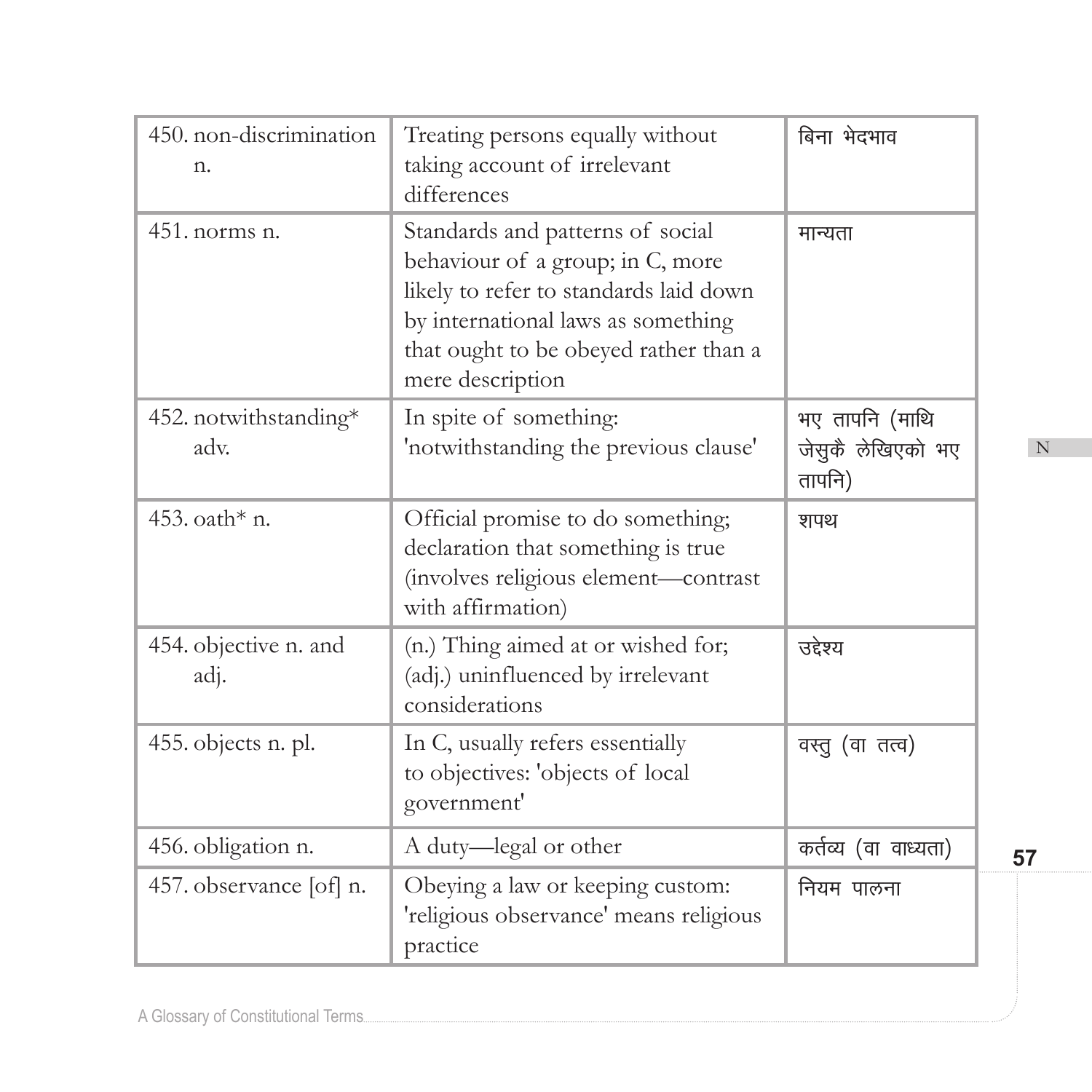| 458. offence n.                      | A criminal act                                                                                                                                                                                                                        | अपराध                                             |
|--------------------------------------|---------------------------------------------------------------------------------------------------------------------------------------------------------------------------------------------------------------------------------------|---------------------------------------------------|
| 459. offender n.                     | A person who breaks the law                                                                                                                                                                                                           | अपराधी                                            |
| 460. office n.                       | In C, refers to an official position:<br>'office of president'                                                                                                                                                                        | कार्यालय                                          |
| 461. office of profit n.<br>phrase   | Term of art; in the Nepali C, means<br>any position paid out through a<br>government fund                                                                                                                                             | लाभको पद                                          |
| 462. official adj. and n.            | (adj.) Relating to a position of<br>authority; (n.) a person in such a<br>position                                                                                                                                                    | आधिकारिक (वि.),<br>कर्मचारी (ना.)                 |
| 463. official language*<br>n. phrase | Language used in government,<br>business and communication. In<br>Nepal, Nepali is the official language                                                                                                                              | कामकाजी भाषा (वा<br>कार्यालय प्रयोजनको<br>भाषा)   |
| 464. ombudsman n.                    | A Swedish word meaning<br>'spokesperson' but referring to an<br>official receiving complaints from<br>the public and able to inquire into<br>them, usually relating to behaviour<br>of officials. Has entered the English<br>language | गुनासो सुन्ने र<br>त्यसको छानविन गर्ने<br>अधिकारी |
| 465. opposition n.                   | The state or act of opposing; (more<br>likely in C), the members of the main<br>house of the legislature who are not<br>supporting the government                                                                                     | विपक्ष                                            |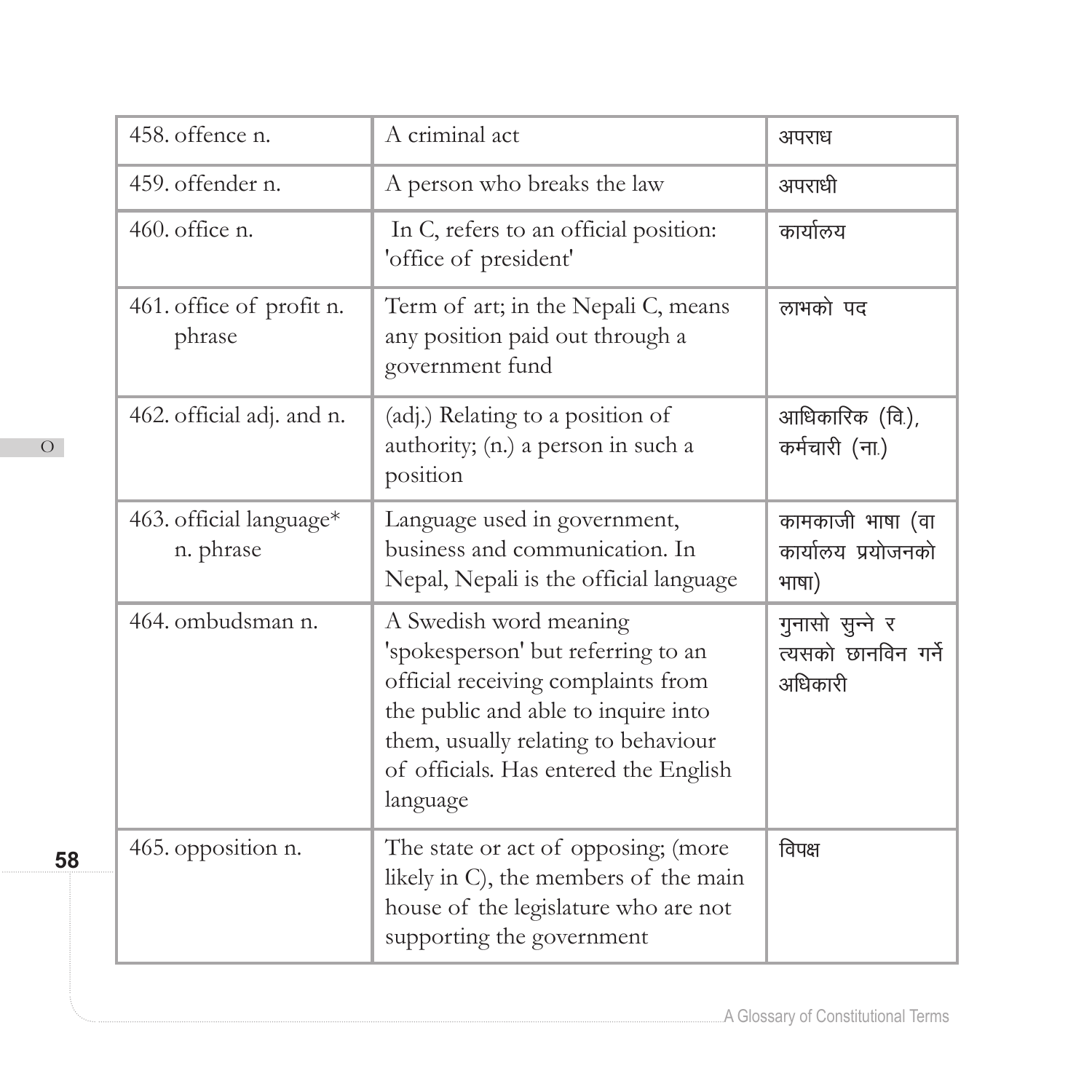| 466. ordinance* n.     | Lesser law than an act, but made<br>under authority of the constitution<br>and not of another statute; in India<br>and Nepal, used of law issued by<br>the government at a time when<br>Parliament is in recession | अध्यादेश                   |
|------------------------|--------------------------------------------------------------------------------------------------------------------------------------------------------------------------------------------------------------------|----------------------------|
| 467. organ n.          | A functioning part—of the human<br>body; (more likely in C) of the state<br>machinery                                                                                                                              | अङ्ग (वा निकाय)            |
| 468. organization n.   | An organized group of people                                                                                                                                                                                       | सङ्घ-संस्था<br>(वा सङ्गठन) |
| 469. origin n.         | The place where something begins,<br>where it springs into being; 'place of<br>origin' of a person might mean the<br>place of his birth or the place where<br>his ancestors come from                              | उत्पत्ति (वा उदगम)         |
| 470. oversight n.      | Failure to notice or to do something;<br>(more likely in C) activity of<br>overseeing or supervising: 'oversight<br>of security services'                                                                          | छुटेको, भुलचुक             |
| 471. paragraph n.      | In C, usually refers to a part of the<br>constitution or a schedule (see the<br>appendix for parts of a constitution)                                                                                              | अनुच्छेद                   |
| 472. pardon* v. and n. | (vt.) To forgive or excuse somebody<br>for an offence; (n.) the act of<br>forgiving                                                                                                                                | माफी                       |

P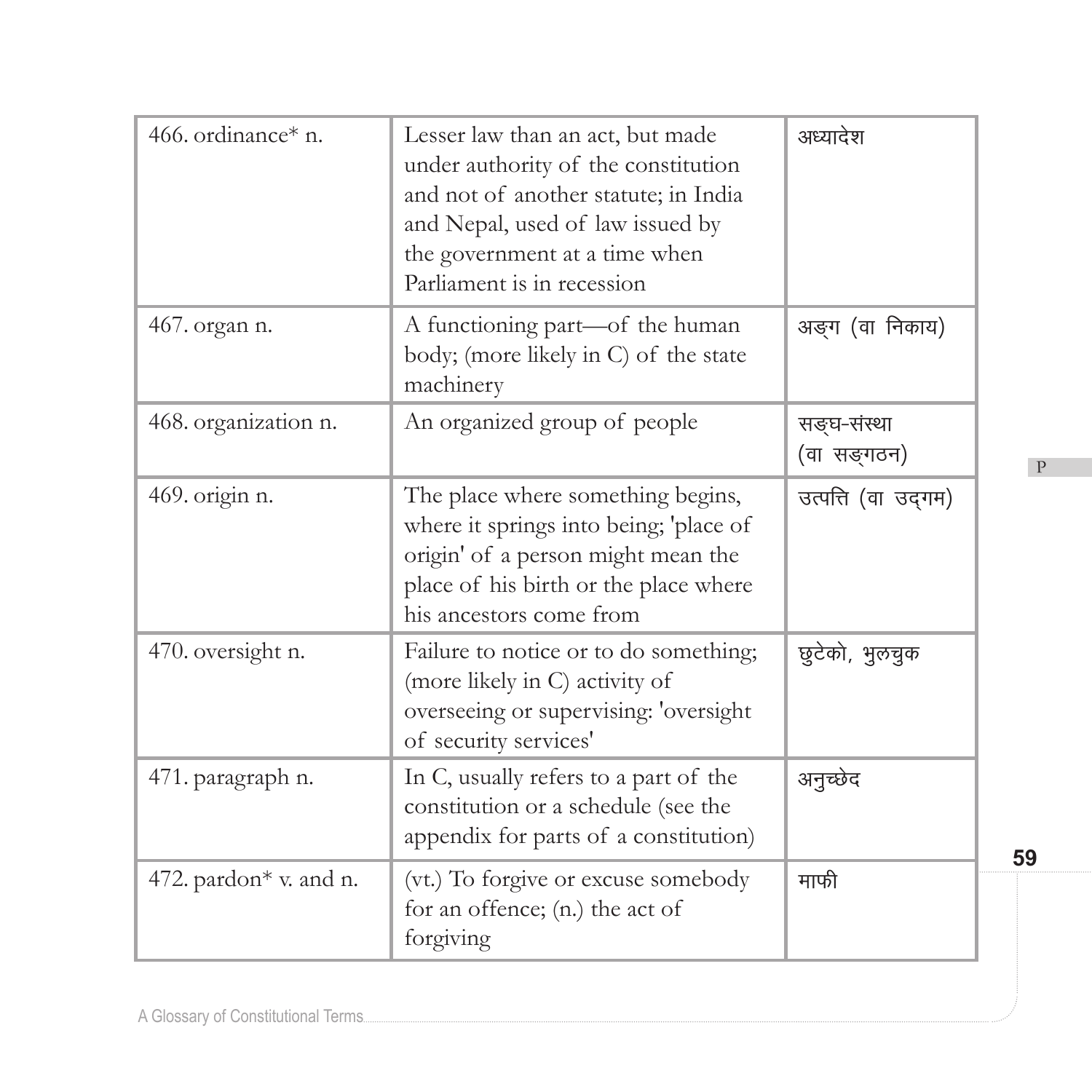| 473. Parliament n.             | Body of people responsible for<br>making and changing laws; legislature                                                                                                                                                          | संसद्                            |
|--------------------------------|----------------------------------------------------------------------------------------------------------------------------------------------------------------------------------------------------------------------------------|----------------------------------|
| 474. Parliamentary adj.        | Relating to Parliament                                                                                                                                                                                                           | संसदीय                           |
| 475. part n.                   | Division of a statute or constitution,<br>usually including a number of articles<br>or sections (see the appendix)                                                                                                               | भाग                              |
| 476. participate vi.           | Take part or become involved in an activity                                                                                                                                                                                      | सहभागी हुनु                      |
| 477. participation* n.         | The act of taking part in something<br>(sometimes carrying overtone/<br>implication of popular participation)                                                                                                                    | सहभागिता                         |
| 478. participatory adj.        | Providing an opportunity for<br>individual participation                                                                                                                                                                         | सहभागितामूलक                     |
| 479. particular n. and<br>adj. | (n) An item or detail: 'in any<br>particular'. Often used in the<br>plural 'particulars of the proposed<br>legislation'; (adj.) a specific 'person<br>adhering to a particular religion'                                         | विवरण (वा व्यहोरा)               |
| 480. partisan adj. and n.      | Showing too much support for one<br>person, group or cause                                                                                                                                                                       | विभाजन                           |
| 481. partner n.                | A person who takes part in an activity<br>with another, including business partner<br>(which may be used in a technical,<br>legal sense); life partner-functional<br>equivalent of spouse not necessarily of the<br>opposite sex | साफेदार (वा<br>मतियार वा सहयोगी) |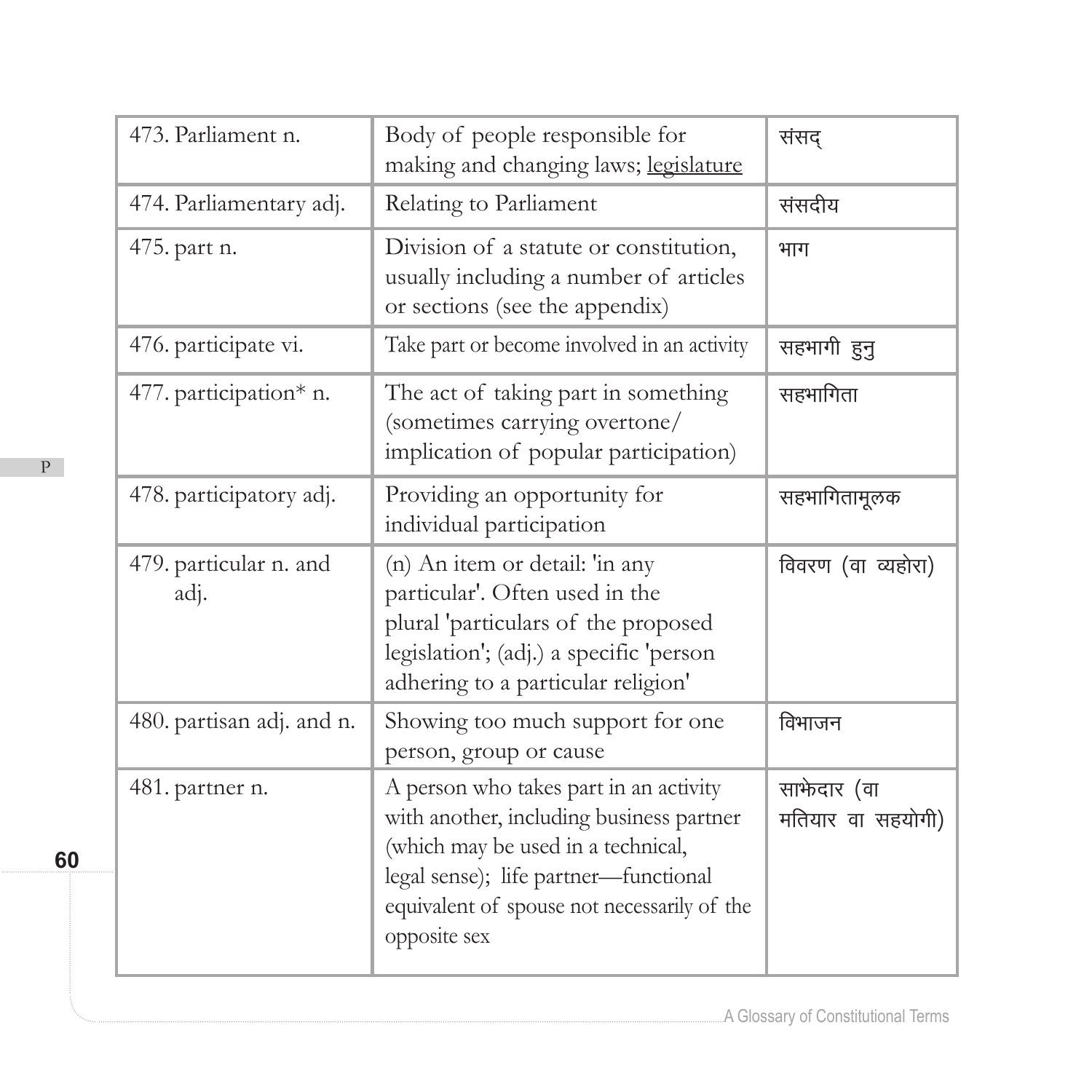| 482. part-time adj.   | For less than the standard number of<br>hours: 'part-time appointment'                                                                                                              | आंशिक समय                                       |
|-----------------------|-------------------------------------------------------------------------------------------------------------------------------------------------------------------------------------|-------------------------------------------------|
| 483. party n.         | A political organization whose<br>members have the same aim and<br>belief; side in an argument or court<br>case                                                                     | दल वा पार्टी (वा<br>पक्ष)                       |
| 484. penalty n.       | Punishment                                                                                                                                                                          | सजाय (वा दण्ड)                                  |
| 485. pending* adj.    | Waiting to be decided or settled:<br>'pending case'                                                                                                                                 | विचाराधीन वा<br>मुल्तवी (मुद्दाको<br>सन्दर्भमा) |
| 486. people n.        | Plural of person; 'all the people';<br>'people of Nepal'; a group sharing<br>ethnic/linguistic affinity and a sense<br>of shared identity: 'the peoples of<br>Ethiopia'             | जनता                                            |
| 487. permit v. and n. | (v.) To give permission; to allow<br>(n.) such a permission                                                                                                                         | अनुमति दिनु (क्रि.),<br>अनुमतिपत्र (ना.)        |
| 488. person n.        | Human being as an individual; (in<br>legal terms) may include organizations<br>such as companies                                                                                    | व्यक्ति                                         |
| 489. personal adj.    | Belonging to a particular person<br>rather than a group; 'personal law'<br>means a law that applies to persons as<br>members of group within a society,<br>e.g. Muslim Law in India | व्यक्तिगत                                       |

A Glossary of Constitutional Terms

P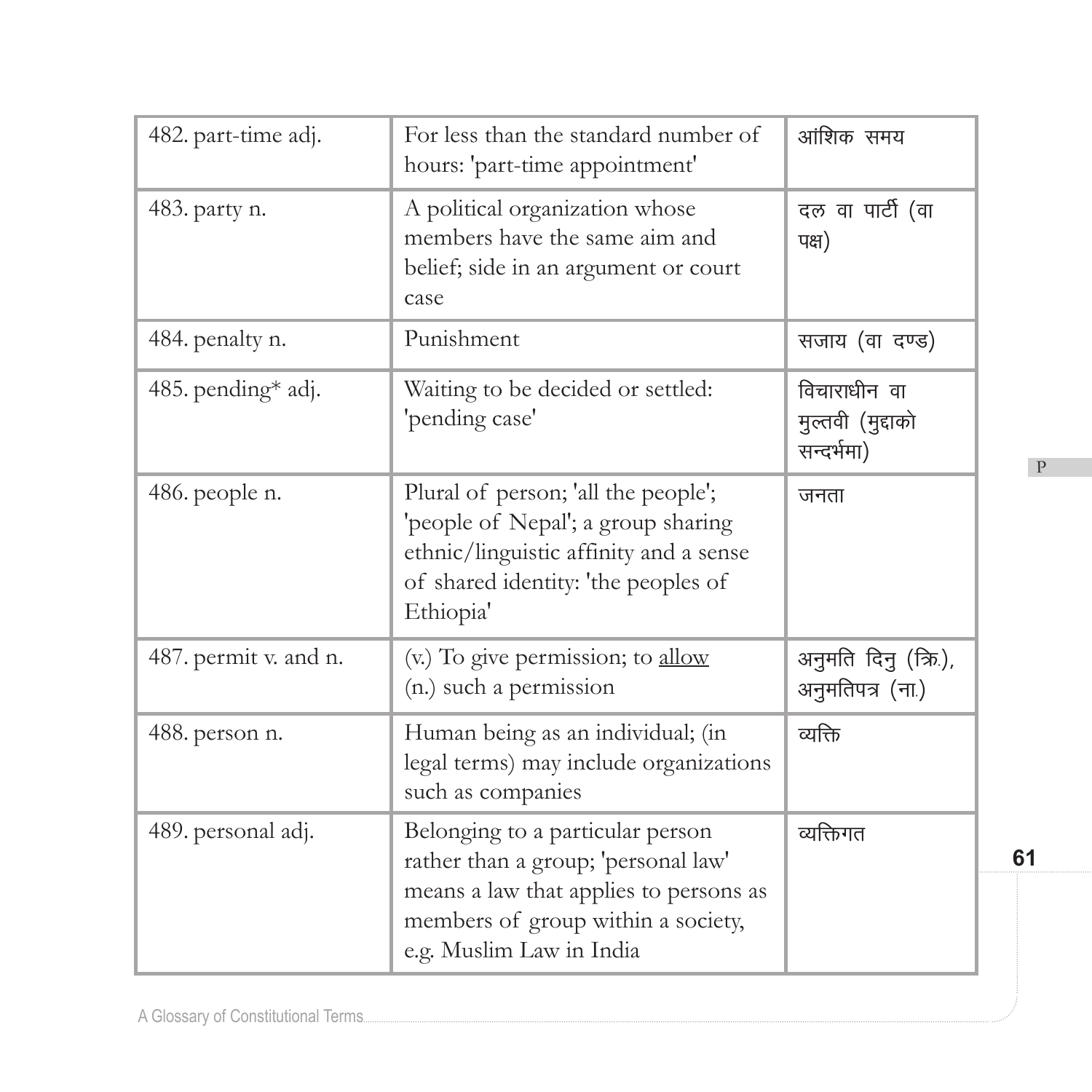| 490. personnel n.               | The people employed in an<br>organization; staff                                                                                                         | कर्मचारी                             |
|---------------------------------|----------------------------------------------------------------------------------------------------------------------------------------------------------|--------------------------------------|
| 491. petition n.                | A formal written request appealing to<br>somebody in authority (sometimes<br>specifically to Parliament); a formal<br>application made to a court of law | निवेदन (वा याचिका)                   |
| 492. plead vt.                  | Apart from its ordinary meaning, may<br>mean to put forward argument in a<br>court; a person accused of offence<br>pleads guilty or not guilty           | बहस (वा पैरवी)                       |
| 493. pleader n.                 | Used in some countries as the name<br>of a certain type of legal practitioner                                                                            | बहसकर्ता (वा पैरवी<br>गर्ने व्यक्ति) |
| 494. police n., vt.             | (n.) Official organization whose<br>responsibility is to keep public order;<br>(v. rare in C) carrying out policing<br>function                          | प्रहरी                               |
| 495. policing n. and adj.       | (n.) Keeping order, activities of police;<br>(adj.) in C, is likely to mean 'policing<br>policy'. Used in popular speech                                 | शान्ति सुरक्षा कायम<br>गर्नु         |
| 496. policy n.                  | A plan of action, statement of ideas,<br>etc. proposed or adopted                                                                                        | नीति                                 |
| 497. political adj.             | Relating to politic: 'political rights'                                                                                                                  | राजनीतिक                             |
| 498. political bargaining<br>n. | Political negotiation or agreement                                                                                                                       | राजनीतिक<br>सौदावाजी (वार्ता)        |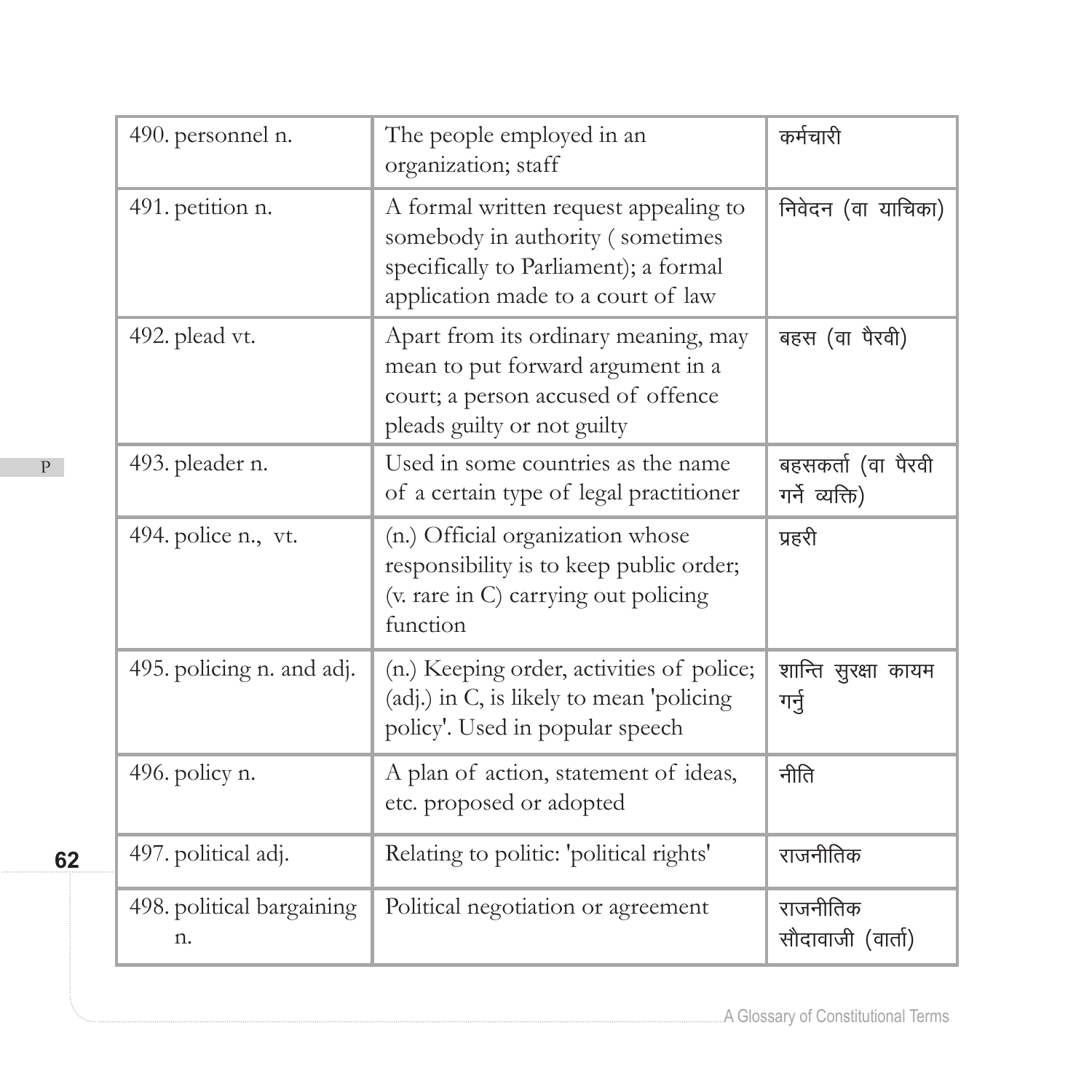| 499. polling n.         | Conducting of public opinion polls                                                                                  | मतदान                        |
|-------------------------|---------------------------------------------------------------------------------------------------------------------|------------------------------|
| 500. polling booth n.   | A small area enclosed within a polling<br>station, within which voters mark<br>ballot papers or otherwise cast vote | मतदान केन्द्र                |
| 501. polling station n. | A place where voters cast votes                                                                                     | मतदान केन्द्र                |
| 502. pollutant n.       | A substance or matter which makes<br>physical environment unclean<br>(extended to noise)                            | प्रदुषण                      |
| 503. portfolio n.       | The package of responsibilities of a<br>government minister                                                         | कार्यभार                     |
| 504. power n.           | In C, probably refers to legal capacity<br>to do something: 'legislative power'<br>means power to make laws         | शक्ति (वा अधिकार)            |
| 505. practicable adj.   | That can be put into practice<br>effectively in a common sense way                                                  | व्यवहारोपयोगी                |
| 506. practical adj.     | Concerned with reality and action<br>rather than theory and ideas                                                   | व्यवहारिक                    |
| 507. practice n.        | The doing of something regularly or<br>the exercise of a certain profession:<br>'legal practice'                    | व्यवहार (वा<br>अभ्यास/प्रथा) |

P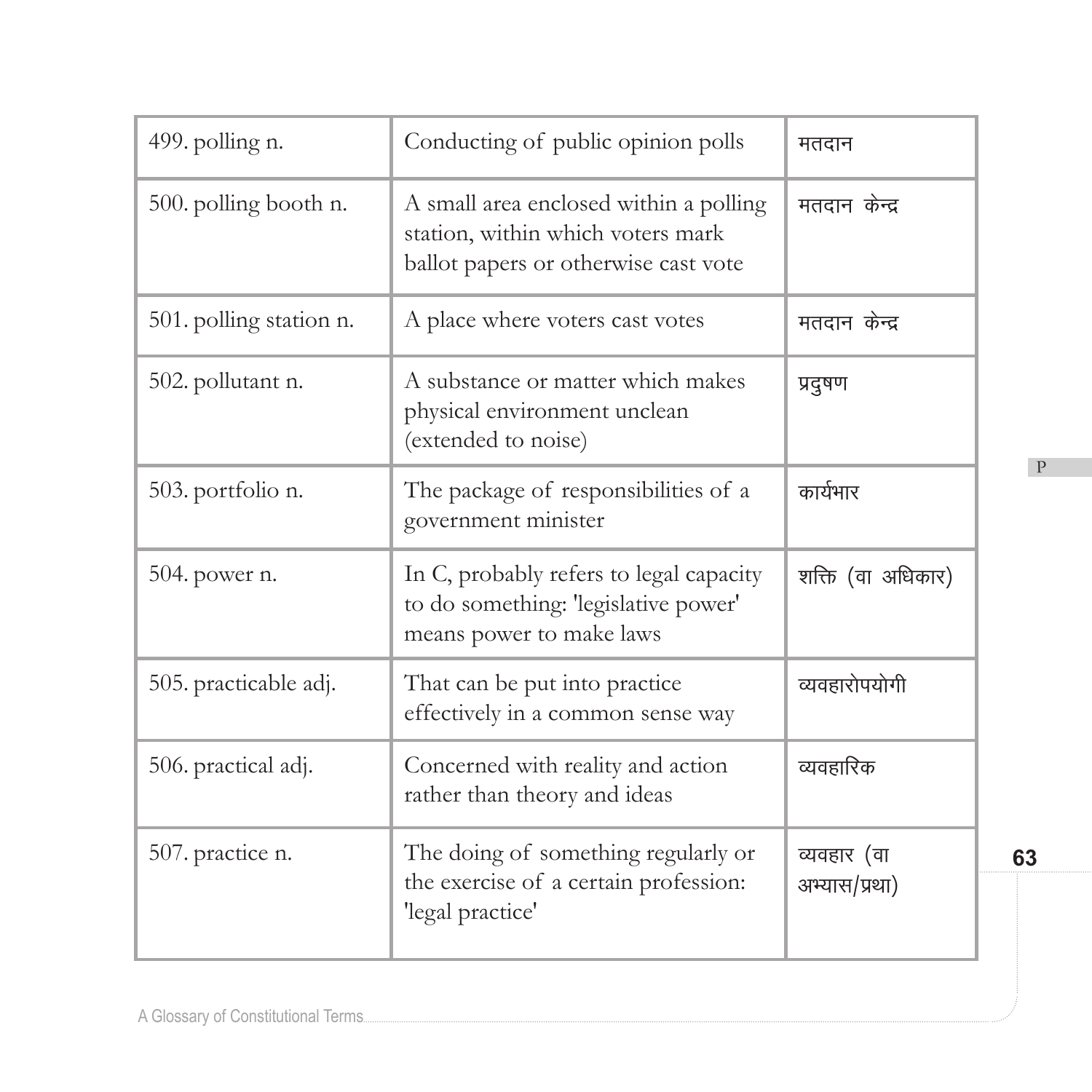| 508. practise vt.                          | To do something repeatedly or<br>regularly (in ordinary speech it<br>may mean to keep trying to get<br>better but this is unlikely to be the<br>constitutional usage); most likely to<br>refer to practising a profession; (n.)<br>in American documents could mean<br>practice | अभ्यास गर्नु                       |
|--------------------------------------------|---------------------------------------------------------------------------------------------------------------------------------------------------------------------------------------------------------------------------------------------------------------------------------|------------------------------------|
| 509. preamble n.                           | A recital at the beginning of many<br>constitutions, treaties and some acts<br>to explain the mind of the makers of<br>the documents                                                                                                                                            | प्रस्तावना                         |
| 510. preliminary adj. or<br>(in plural) n. | (adj.) Beginning or preparatory:<br>'preliminary meetings' (pl. n.);<br>things done at the begining: 'the<br>preliminaries'                                                                                                                                                     | प्रारम्भिक                         |
| 511. prejudicial* adj.                     | Affecting somebody unfavourably:<br>'prejudicial publicity'                                                                                                                                                                                                                     | हितको प्रतिकूल (वा<br>पूर्वाग्रही) |
| 512. premier n.                            | The head of government, especially at<br>a level below the national government<br>(in a federation, such as in Canada-<br>though India uses 'chief minister')                                                                                                                   | प्रधानमन्त्री                      |
| 513. premier adj.                          | Of the highest position or importance                                                                                                                                                                                                                                           | सबैभन्दा महत्वपूर्ण                |
| 514. prescribed* adj.                      | Authoritatively required: 'prescribed<br>by law' means law requires that it be<br>done                                                                                                                                                                                          | तोकिएको                            |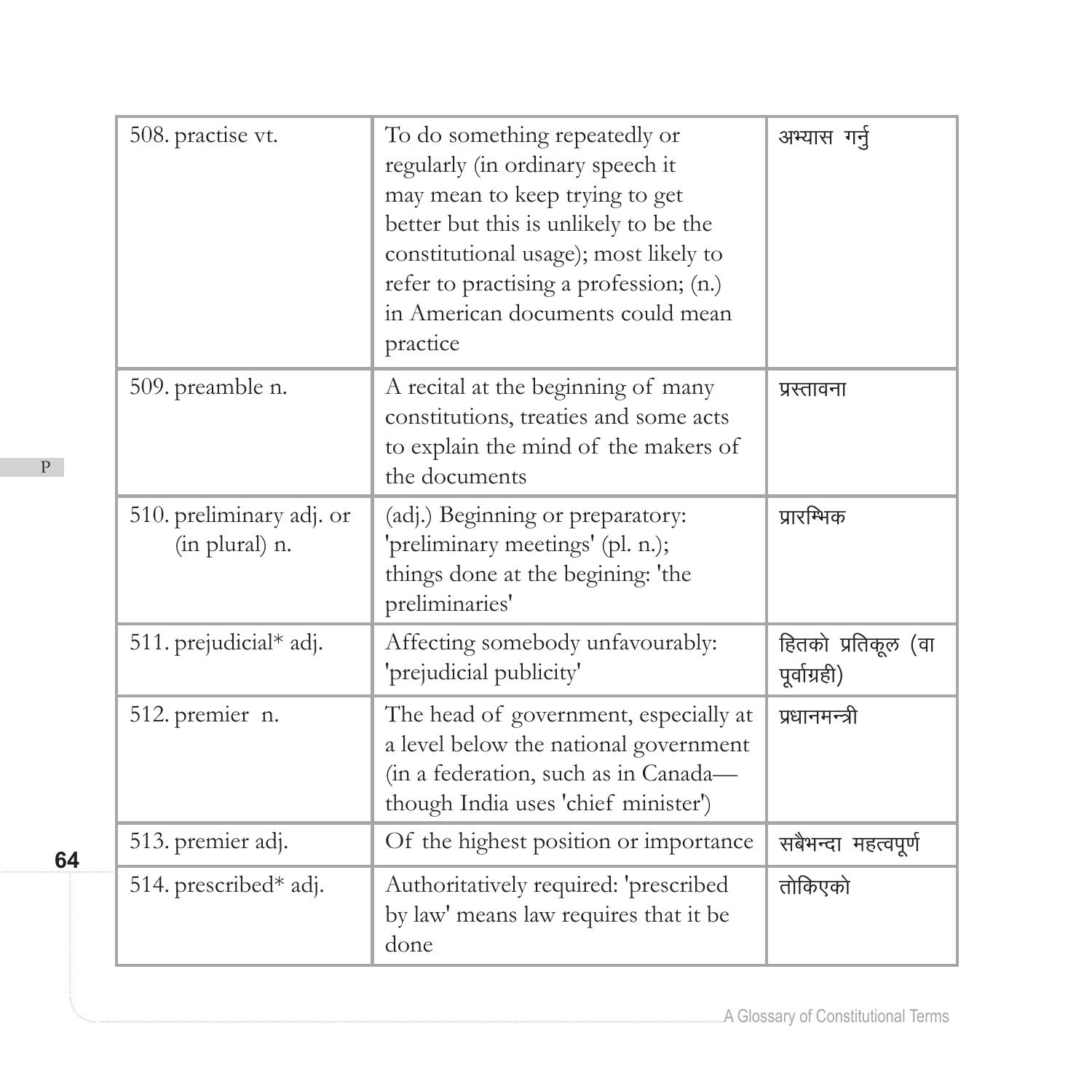| 515. present adj. and v.                   | (adj.) (Of a person) in a particular<br>place at a particular time (not absent);<br>(vt.) put forward: 'present a proposal'                                                                                               | उपस्थित                          |
|--------------------------------------------|---------------------------------------------------------------------------------------------------------------------------------------------------------------------------------------------------------------------------|----------------------------------|
| 516. president n.                          | The head of state in some countries<br>or of some other body (e.g. of a<br>university or corporation)                                                                                                                     | सभापति वा राष्ट्रपति             |
| 517. presides vi.                          | Leads or is in charge of a conference,<br>meeting, etc.                                                                                                                                                                   | अध्यक्षता गर्नु                  |
| 518. presumption n.                        | Law assumes something without<br>its being proved: 'presumption of<br>innocence means that the law assumes<br>a person is innocent unless proven<br>guilty                                                                | अनुमान<br>(वा अड्कल)             |
| 519. prevail vi.                           | To take priority (in case there is a<br>conflict of rules)                                                                                                                                                                | प्रबल हुनु (वा<br>प्रचलनमा रहनू) |
| 520. preventive<br>detention* n.<br>phrase | Imprisonment (in situations where<br>there may be no trial)                                                                                                                                                               | निवारक नजरबन्द                   |
| 521. Prime Minister* n.                    | The head of government chairing<br>the council of ministers (used<br>in the parliamentary system of<br>government)-and in federal<br>parliamentary systems to refer to the<br>head of government at the national<br>level | प्रधानमन्त्री                    |

P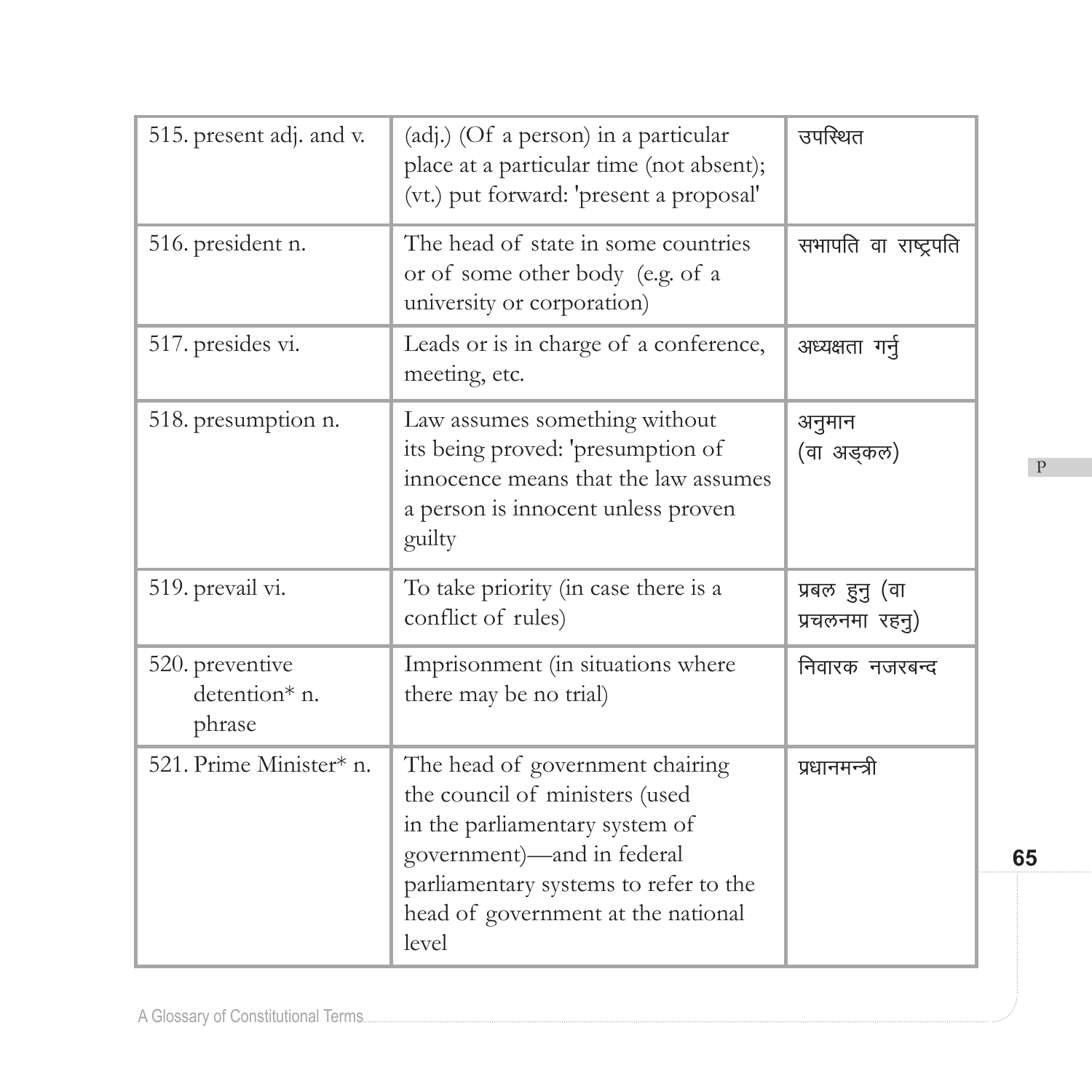| 522. principles n.                           | Guiding rules or a system of moral<br>behaviour                                                                                                                          | सिद्धान्त                           |
|----------------------------------------------|--------------------------------------------------------------------------------------------------------------------------------------------------------------------------|-------------------------------------|
| 523. privilege n.                            | A special right or immunity granted;<br>sometimes means protection from<br>legal consequences of action that<br>would apply in other circumstances or<br>to other people | विशेषाधिकार वा<br>सुविधा            |
| 524. privileges of the<br>speaker* n. phrase | Immunities or special rights legally<br>granted to the speaker                                                                                                           | सभामुखको<br>विशेषाधिकार             |
| 525. procedure n.                            | The rules and methods of a legal<br>process or those of Parliament or<br>other body                                                                                      | कारबाही (वा प्रक्रिया<br>वा पद्धति) |
| 526. proceedings n.                          | On-going activity of a body such as a<br>court, legislature or conference                                                                                                | कारबाही                             |
| 527. process n.                              | A particular course of action<br>intended to achieve a result (may<br>be a prosecution process, legislative<br>process, budgetary process, etc.)                         | प्रक्रिया                           |
| 528. proclamation* n.                        | A formal public statement (sometimes<br>has legal force)                                                                                                                 | घोषणा                               |
| 529. procurement n.                          | The act of getting possession of<br>something (in C, usually the process<br>by which the government decides on<br>and acquires services, goods, etc.)                    | खरिद                                |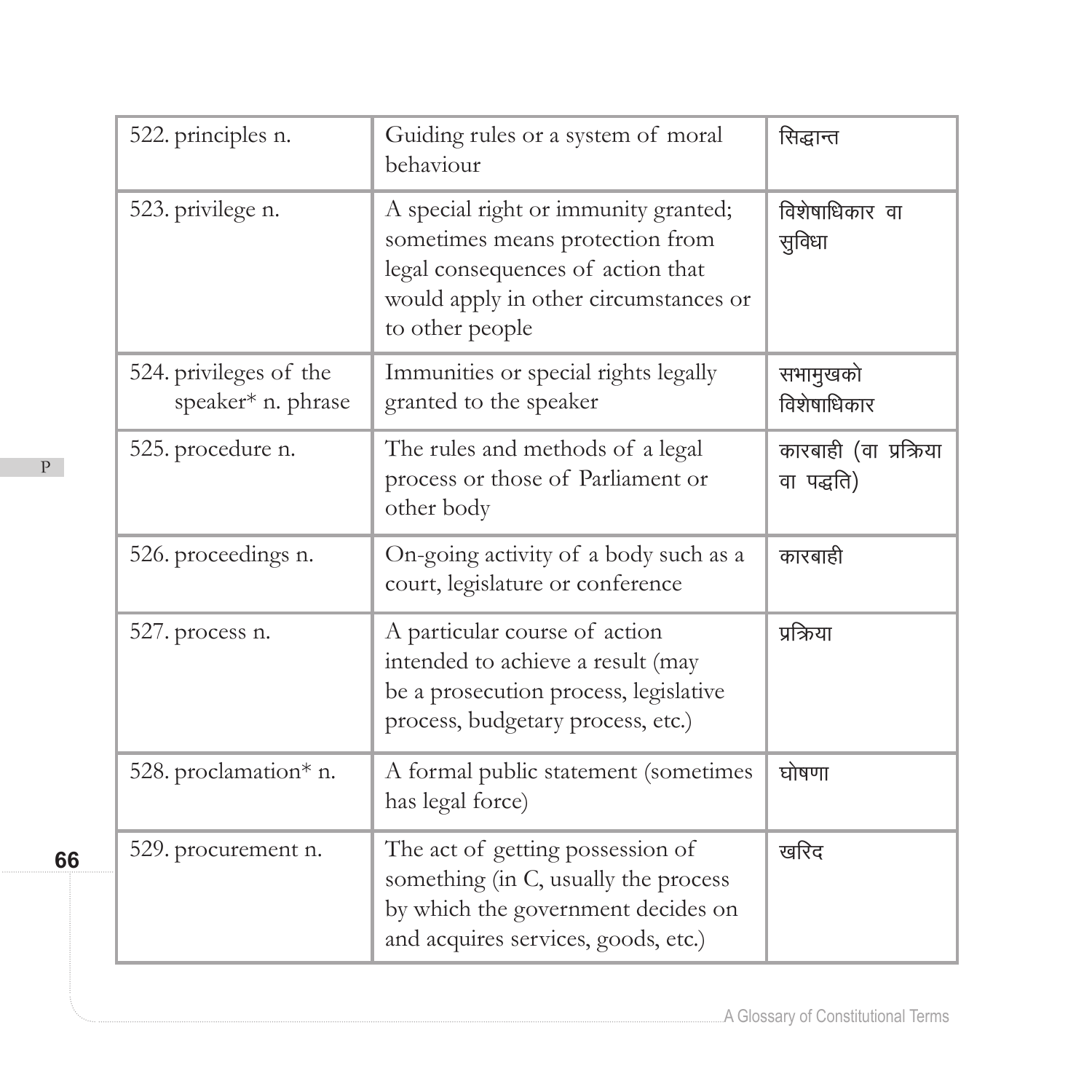| 530. progressive adj.                              | Moving forward: 'progressive<br>realization of rights'; 'progressive<br>taxation' (means the rate increases on<br>higher incomes); 'progressive person'<br>(having modern ideas)                                   | प्रगतिशील                             |
|----------------------------------------------------|--------------------------------------------------------------------------------------------------------------------------------------------------------------------------------------------------------------------|---------------------------------------|
| 531. promote vt.                                   | To further (progress or interests, etc.):<br>'promote the language'; 'promote<br>rights'                                                                                                                           | प्रवर्द्धन गर्नु (वा<br>बढ़ुवा गर्नु) |
| 532. promulgate* vt.                               | Put a law into effect by a formal<br>proclamation                                                                                                                                                                  | (संविधान) लागु गर्नु                  |
| 533. property n.                                   | A tangible or intangible thing that is<br>owned by someone; (less likely in C)<br>a quality of something                                                                                                           | सम्पत्ति                              |
| 534. proportional<br>electoral system n.<br>phrase | A family of electoral systems based<br>on the principle that the proportion<br>of seats won by a party should<br>correspond to its share of the overall<br>votes                                                   | समानुपातिक निर्वाचन<br>प्रणाली        |
| 535. proportional<br>representation* n.<br>phrase  | The representation of all parties in<br>a legislature in proportion to their<br>popular vote. Used in Nepal also to<br>refer to representation proportionate<br>to ethnic and other make-up of the<br>whole nation | समानुपातिक<br>प्रतिनिधित्व            |
| 536. prorogation n.                                | Discontinuing meetings (of a<br>legislative body) without dissolving it                                                                                                                                            | अन्त्य गर्ने काम                      |

A Glossary of Constitutional Terms

P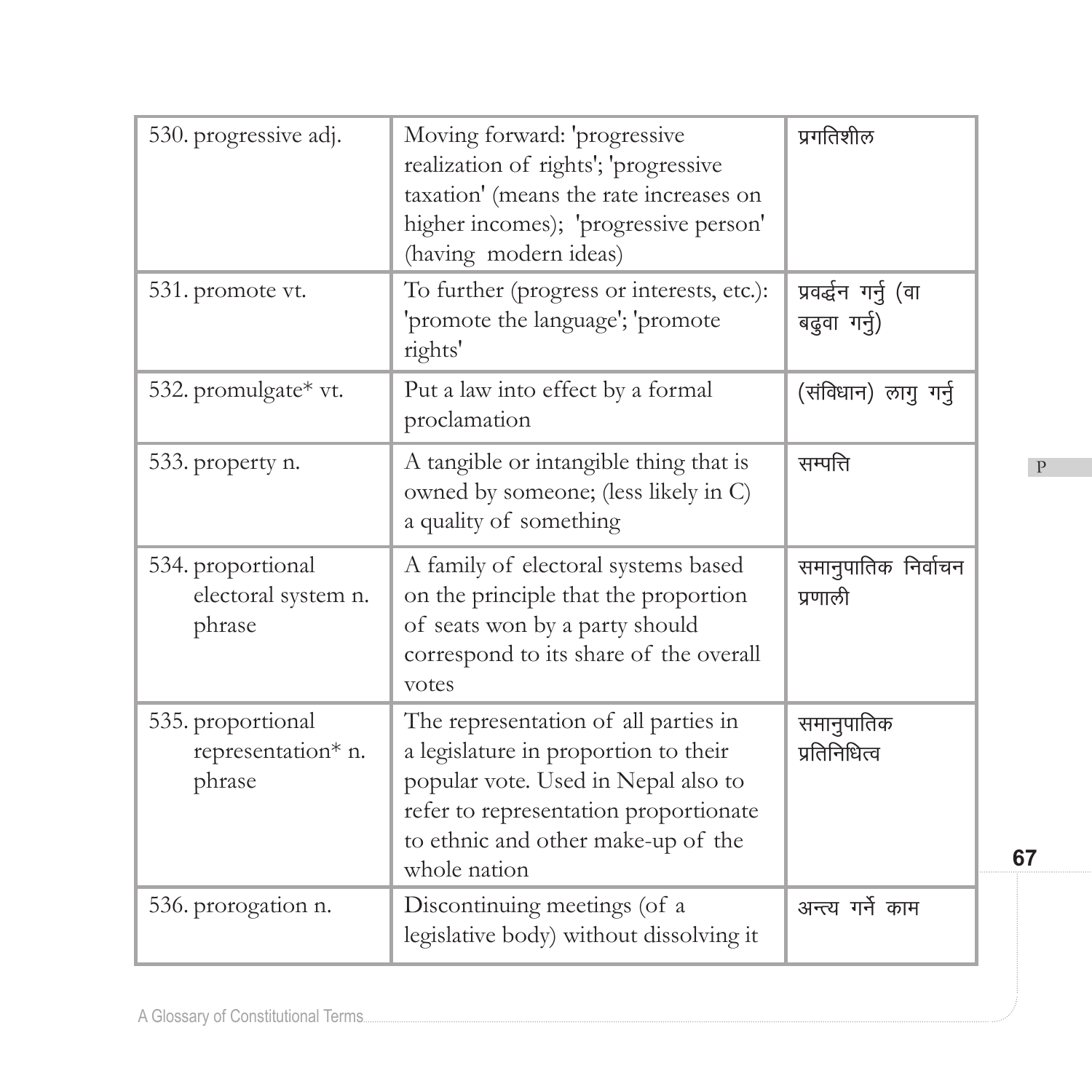| 537. prorogue* vt.                        | To discontinue a session of (usually<br>Parliament)                                                                                                                                     | अन्त्य (वा स्थगन)                                     |
|-------------------------------------------|-----------------------------------------------------------------------------------------------------------------------------------------------------------------------------------------|-------------------------------------------------------|
| 538. prosecute vt.                        | To initiate a criminal court action<br>against; (less likely in C) carry forward<br>some course of action 'prosecute a<br>war'.                                                         | मुद्दा चलाउनु (वा<br>उजुरी दिनु)                      |
| 539. prosecution n.                       | The act of prosecuting                                                                                                                                                                  | मुद्दा चलाउने काम<br>(वा उजुरी वा<br>नालिस गर्ने काम) |
| 540. prosecutor n.                        | A person who brings prosecution;<br>person whose profession is to bring<br>prosecutions                                                                                                 | सरकारी वकिल                                           |
| 541. prospective(ly) adj.<br>and adv.     | (adj.) 'Prospective' means concerned<br>with or related to the future., (adv.)<br>'prospectively' means in the future; 'a<br>state of emergency may be effective<br>only prospectively' | सम्भावित                                              |
| 542. provide vt. or<br>provide [for ] vi. | (vt.) 'Provide' means make available:<br>'provide services, etc.'; (vi.) 'provide<br>for' refers to rule or law: 'legislation<br>must provide for'                                      | उपलब्ध गराउनु (वा<br>प्रदान गर्नु)                    |
| 543. provided that*<br>conj.              | Subject to the condition that; on the<br>fulfilment of the condition that                                                                                                               | तर (संविधानको<br>प्रयोग), सशर्त<br>(सामान्य अर्थमा)   |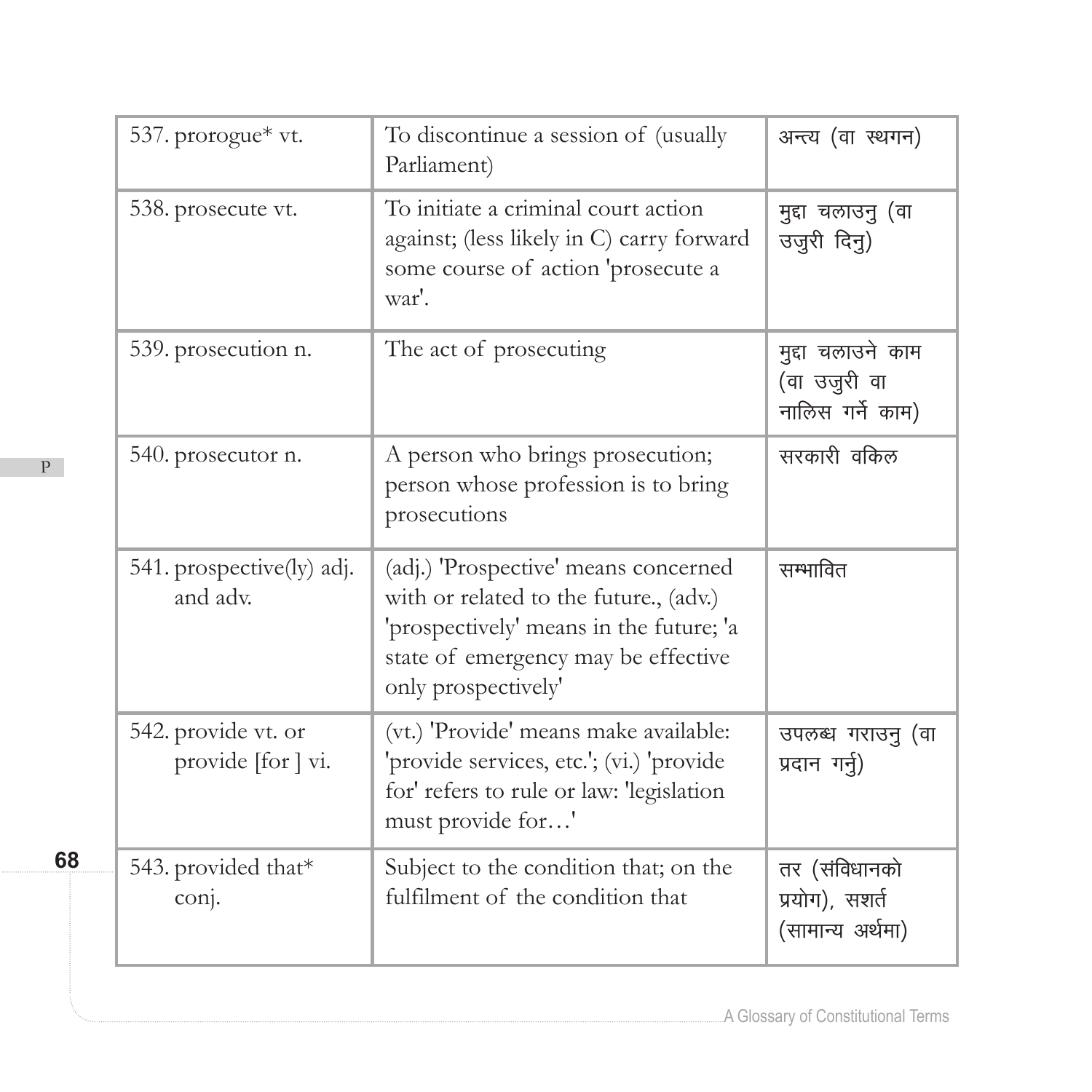| 544. province n.                                | A territory governed as an<br>administrative or political unit of a<br>country, whether federal or not                                                         | प्रान्त                   |
|-------------------------------------------------|----------------------------------------------------------------------------------------------------------------------------------------------------------------|---------------------------|
| 545. provincial adj.                            | Characteristic of a province or their<br>people: 'provincial legislative power'                                                                                | प्रान्तीय                 |
| 546. provision n. (see<br>provide)              | A stipulation or qualification,<br>especially a clause in a document<br>or agreement: 'the provisions of<br>this constitution'; 'the provision of<br>services' | प्रावधान<br>(वा व्यवस्था) |
| 547. public adj. and n.                         | (adj.) Not private; open to; (n.)<br>concerning the people as a whole                                                                                          | सार्वजनिक<br>(वा सरकारी)  |
| 548. Public Service<br>Commission* n.<br>phrase | In Nepal, a constitutional body<br>created for regulating the appointment<br>of civil servants                                                                 | लोकसेवा आयोग              |
| 549. punishable adj.                            | Liable to or deserving punishment:<br>'punishable behaviour'                                                                                                   | दण्डनीय                   |
| 550. purport n. and vi.                         | (n) 'Purport and objects of the Bill of<br>Rights'; (vi.) to mean; to intend (used<br>of document or person)                                                   | अभिप्राय                  |
| 551. purpose n.                                 | An anticipated outcome that is<br>intended or that guides actions                                                                                              | उद्देश्य                  |
| 552. pursuant [to] adj.                         | In conformance to or agreement with                                                                                                                            | बमोजिम                    |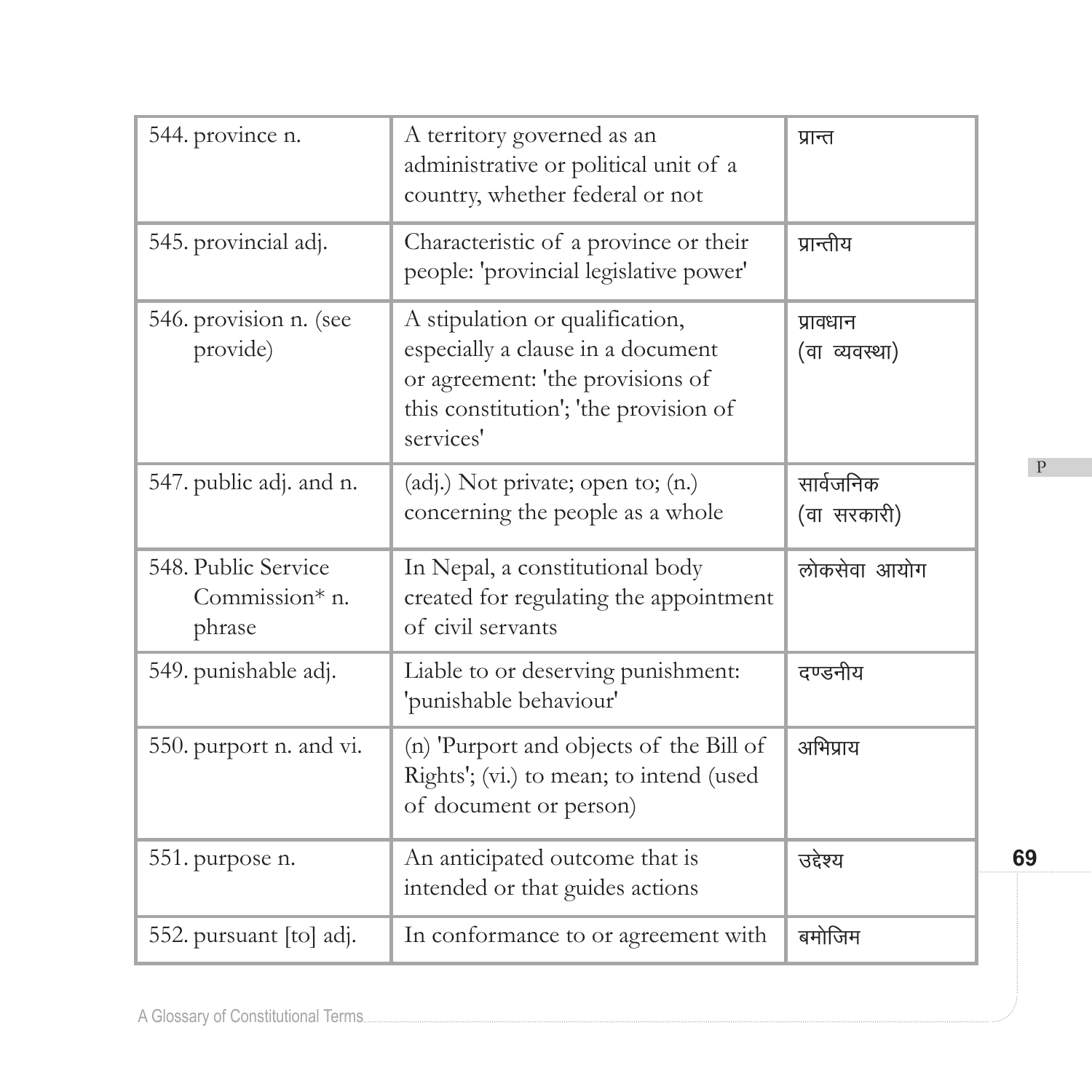| 553. pursue vt.       | Carry further or advance                                                                                                                                                                    | अवलम्बन गर्नु                                 |
|-----------------------|---------------------------------------------------------------------------------------------------------------------------------------------------------------------------------------------|-----------------------------------------------|
| 554. quorate adj.     | Having a quorum present                                                                                                                                                                     | गणपूरक संख्या<br>रहेको                        |
| 555. quorum n.        | The minimum number of members<br>of an organization (e.g. Parliament)<br>needed to conduct business                                                                                         | गणपूरक संख्या                                 |
| 556, race n.          | People who belong to the same<br>genetic stock                                                                                                                                              | वर्ण                                          |
| 557. racial adj.      | Of or related to genetically<br>distinguished groups of people                                                                                                                              | जातीय                                         |
| 558. ratification* n. | Making something valid by formally<br>approving or confirming it: 'a<br>referendum may ratify a constitution';<br>'Parliament may ratify a treaty'                                          | अनुमोदन                                       |
| 559. reasonable adj.  | Showing reason or sound judgment;<br>meeting generally acceptable<br>standards: 'reasonable measures' (note:<br>latter does not necessarily say anything<br>about a person's state of mind) | तर्कसङ्गत<br>(वा औचित्यपूर्ण वा<br>मान्य)     |
| 560. recess n.        | A temporary cessation of the<br>customary activities of a body like<br>Parliament                                                                                                           | विश्राम (संसद् वा<br>अदातलत आदिको<br>विश्राम) |
| 561. recognize vt.    | Accept (someone) to be what is<br>claimed; accept (his/her) power and<br>authority                                                                                                          | मान्यता दिनु<br>(वा स्वीकार गर्नु)            |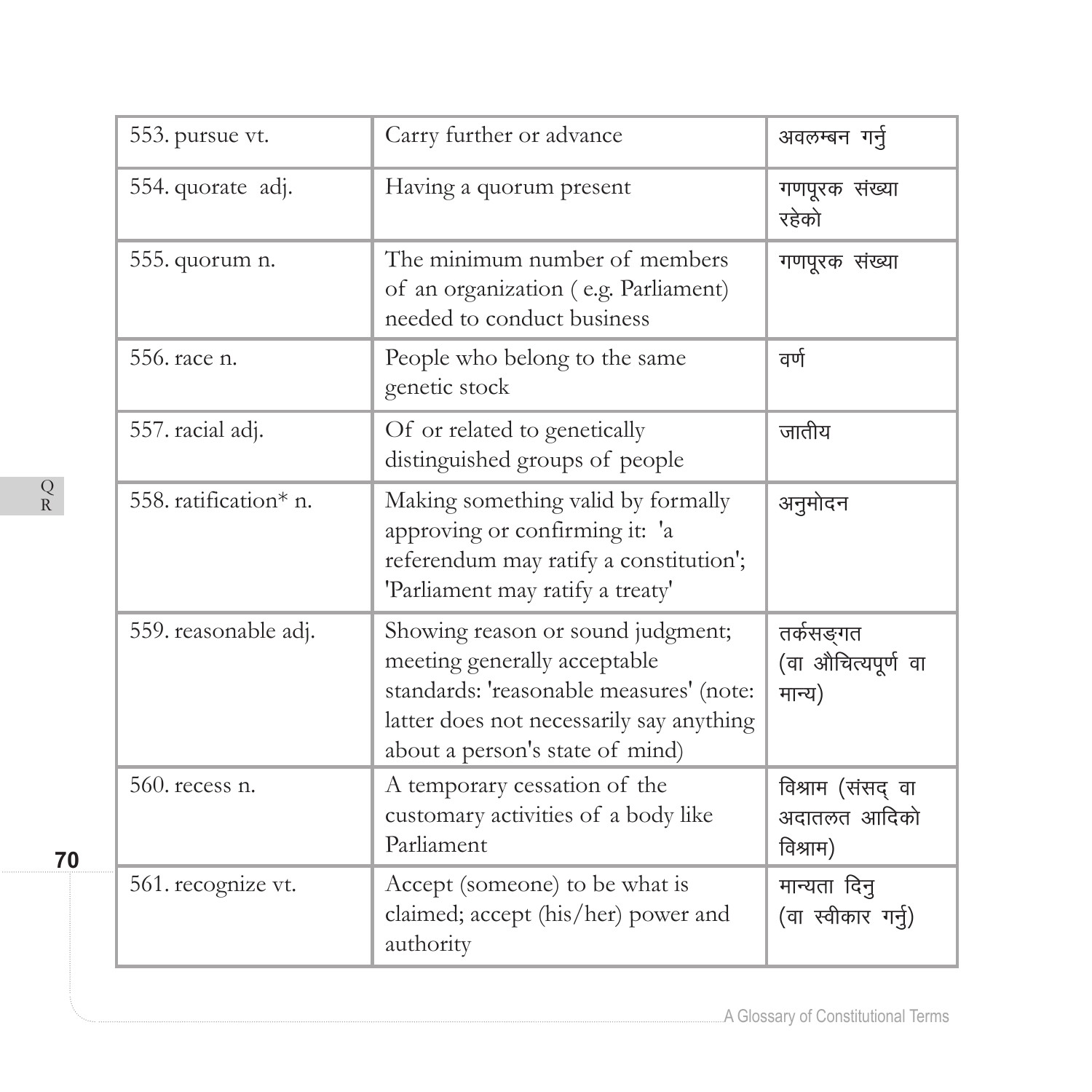| 562. reconciliation n. | Re-establishing cordial relations                                                                                                            | मेलमिलाप                                                                       |
|------------------------|----------------------------------------------------------------------------------------------------------------------------------------------|--------------------------------------------------------------------------------|
| 563. re-enact vt.      | In C, probably means to repeat the<br>process of turning a document into<br>law (because it has expired [see 'enact'])                       | पुनःकार्यसम्पादन गर्नु                                                         |
| 564. referendum n.     | A popular vote by the electorate to<br>decide an issue, not to choose people                                                                 | जनमत सङ्ग्रह                                                                   |
| 565, referred v.       | (vt.) To submit (a matter in dispute) to<br>an authority for arbitration, decision<br>or examination; (vi.) 'referred to'<br>means mentioned | निर्णयार्थ पेश गर्नु<br>(वा सन्दर्भ प्रस्तत<br>गर्नु),<br>सिफारिस गरिएको       |
| 566. reflect vt.       | Mirror (e.g. 'proportional representation'<br>means that the number of seats reflects<br>the voters' preference)                             | प्रतिबिम्बित गर्नु (वा<br>देखिन्)                                              |
| 567. regard            | In C, usually in phrases like 'having<br>regard to means taking account of                                                                   | ध्यानमा राख्दै<br>(संविधानको सन्दर्भमा),<br>आदर (वा स्नेह)<br>(सामान्य अर्थमा) |
| 568. regarded vt.      | Looked upon or considered in a<br>particular way: 'regarded as valid'                                                                        | ध्यान वा महत्व<br>दिइएको                                                       |
| 569. regarding prep.   | Concerning; with regard to                                                                                                                   | सम्बन्धमा                                                                      |
| 570. region n.         | In C, usually means a geographical<br>area (the region may have specific<br>powers)                                                          | क्षेत्र                                                                        |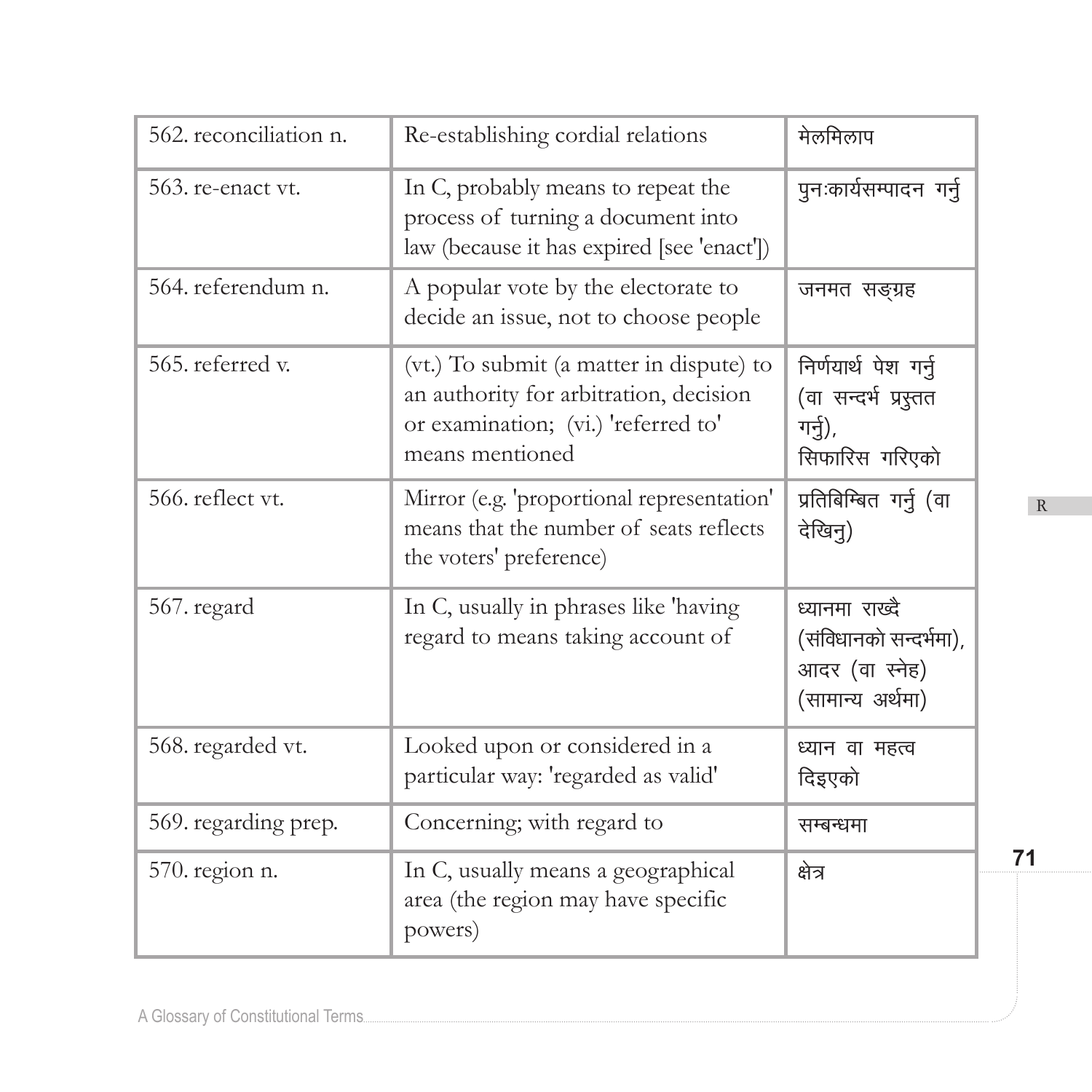| 571. register* n., vi. and<br>vt.      | (n.) An official written record of names or<br>events or transactions: 'register of electors';<br>'land register' (vt.) to cause oneself or<br>something else to be registered                 | दर्ता खाता वा<br>पुस्तिका (ना.),<br>दर्तागर्नु (क्रि) |
|----------------------------------------|------------------------------------------------------------------------------------------------------------------------------------------------------------------------------------------------|-------------------------------------------------------|
| 572. registered adj.                   | Officially listed in a register                                                                                                                                                                | दर्ता भएको (वा<br>दर्तावाल वा पञ्जीकृत)               |
| 573. registrar n.                      | An officer of a corporation or state<br>responsible for maintaining records (e.g.<br>of ownership, marriages, voters, etc.)                                                                    | पञ्जिकाधिकारी (वा<br>रजिष्ट्रार)                      |
| 574. regular adj.                      | In accordance with fixed order or<br>procedure, time or principle                                                                                                                              | नियमित                                                |
| 575. regulate vt.                      | To control or direct according to<br>rules, principles or laws                                                                                                                                 | नियमित गर्नु (वा<br>व्यवस्थित गर्नु)                  |
| 576. regulation n.                     | Rule; may be used (in singular or<br>plural) technically to refer to a set of<br>rules passed under the authority of<br>the legislature                                                        | नियम वा व्यवस्था                                      |
| 577. relieved of office *<br>n. phrase | Dismissed from office                                                                                                                                                                          | पदबाट हटाइएको                                         |
| 578. religion n.                       | Belief in and reverence for a<br>supernatural power or powers<br>regarded as creator and governor of<br>the universe; a particular system of<br>faith and worship based on religious<br>belief | धर्म                                                  |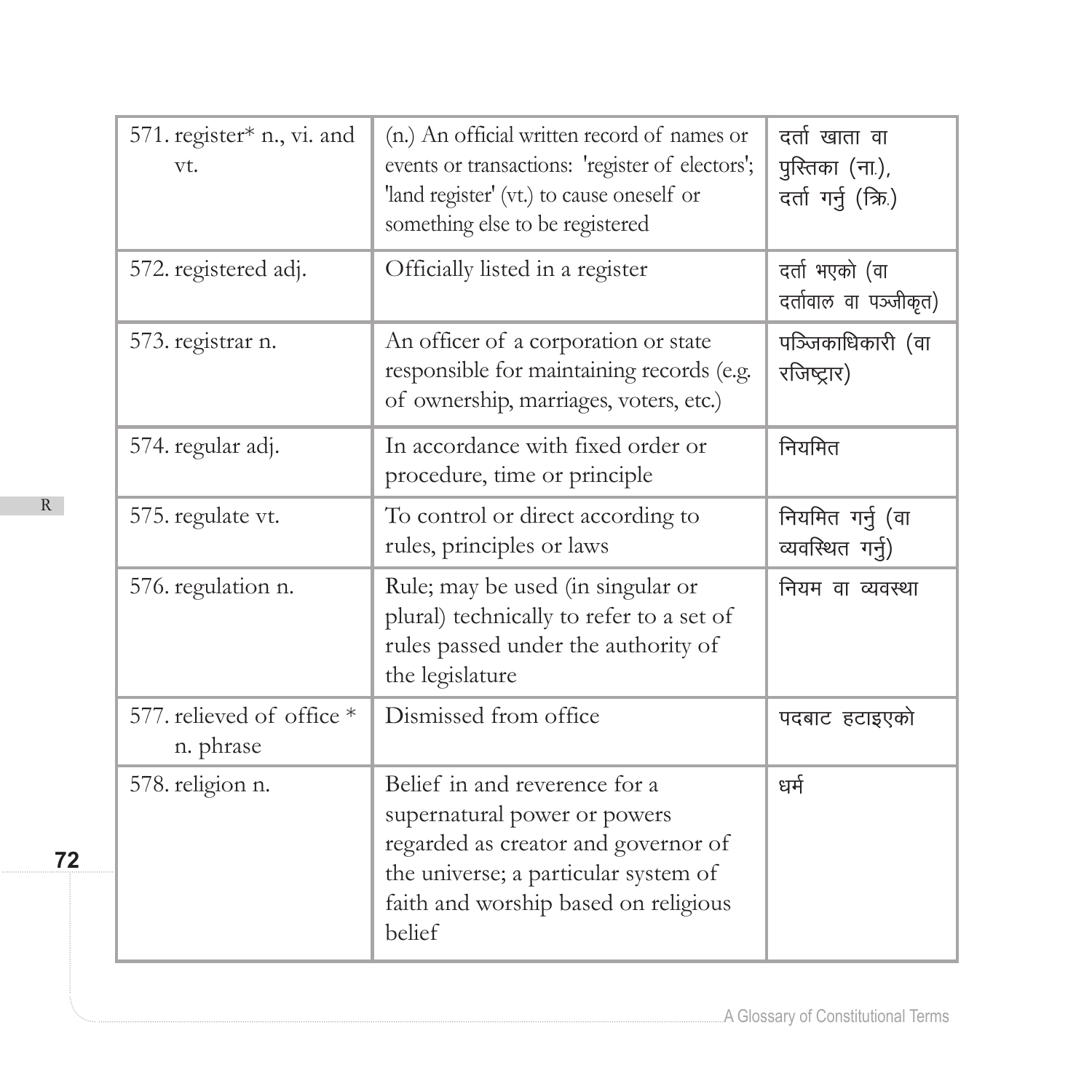| 579. religious<br>denomination n.<br>phrase | A group of religious congregations<br>having its own name and some<br>distinctive practices within a<br>religion (e.g. Baptists are a Christian<br>denomination) | धार्मिक सम्प्रदाय                                                                                       |
|---------------------------------------------|------------------------------------------------------------------------------------------------------------------------------------------------------------------|---------------------------------------------------------------------------------------------------------|
| 580. remit* vt.                             | Refer (a matter or legal case) to<br>another committee or authority or<br>court for decision                                                                     | कम गर्नु (सजाय<br>कम गर्ने सन्दर्भमा<br>संविधानको प्रयोग),<br>विचारार्थ वा निर्णयार्थ<br>प्रस्तुत गर्नु |
| 581. remuneration* n                        | Pay for services or work                                                                                                                                         | पारिश्रमिक                                                                                              |
| 582. render vt.                             | Carry out services or make something<br>different: render a trial unfair                                                                                         | प्रभावित गर्नु (वा<br>असर गर्नु)                                                                        |
| 583. renounce* vt.                          | Give up (e.g. a title or citizenship),<br>especially by formal announcement                                                                                      | त्यागेको                                                                                                |
| 584. repeal n.                              | A legislative act that removes an<br>enactment from the body of laws                                                                                             | खारेज वा रद्द गर्नु<br>(वा खारेजी)                                                                      |
| 585. report n. and v.                       | (n.) A written document usually<br>describing the findings of some<br>individual or group; (v.) to formally<br>tell somebody something                           | प्रतिवेदन (ना.),<br>जानकारी दिनु वा<br>गराउनु (क्रि.)                                                   |
| 586. representation n.                      | Acting on behalf of another (e.g.<br>legal representation): 'the function<br>of a member of Parliament is the<br>representation of his constituency'             | प्रतिनिधित्व                                                                                            |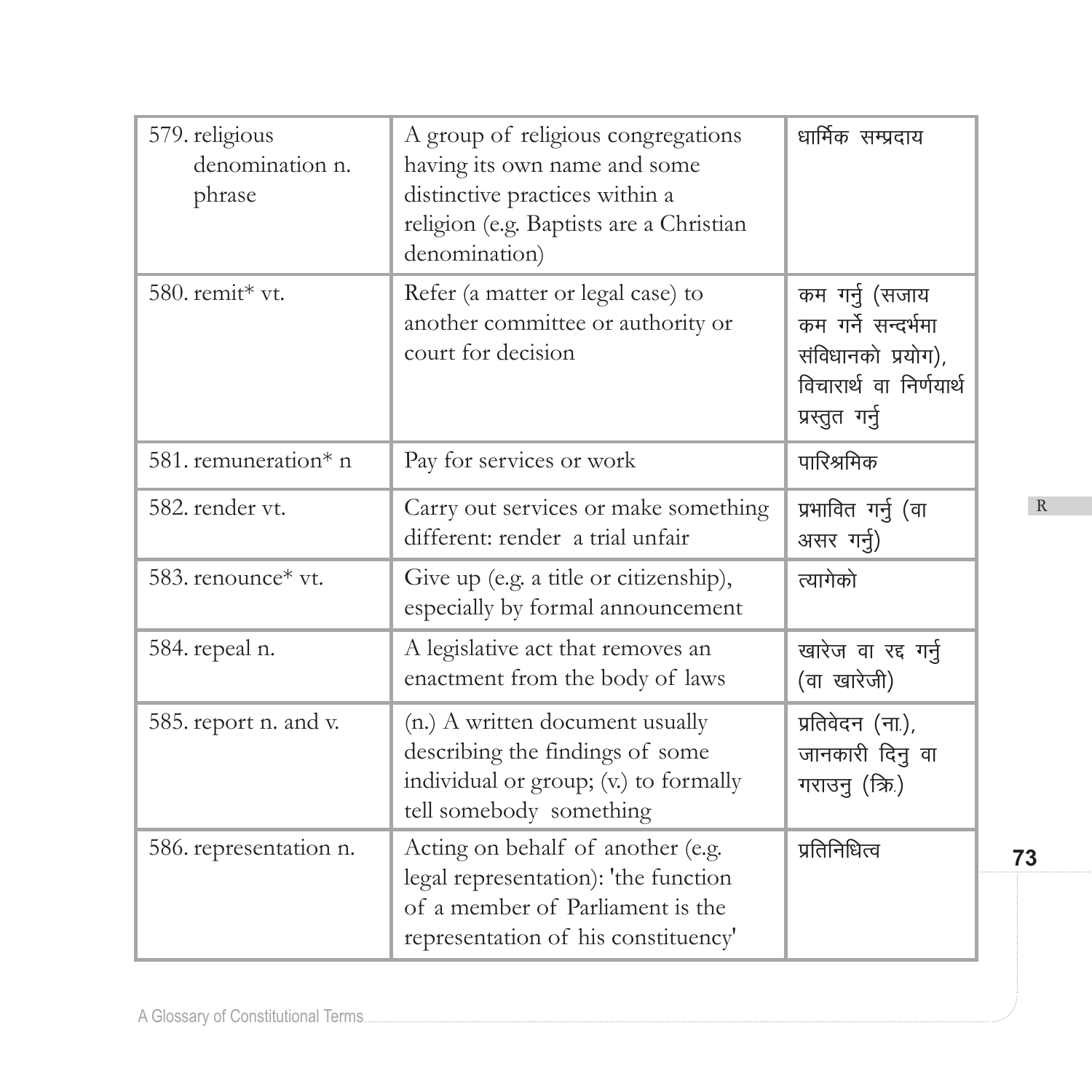| 587. representative n.<br>and adj. | (n.) An advocate or person who<br>represents someone else's policy or<br>purpose (in a court, Parliament or<br>elsewhere); in a political context,<br>distinguished from delegates; (adj.)<br>'representative government' | प्रतिनिधि (ना.),<br>प्रतिनिधिमूलक |
|------------------------------------|---------------------------------------------------------------------------------------------------------------------------------------------------------------------------------------------------------------------------|-----------------------------------|
| 588. reproductive adj.             | Producing new life or offspring;<br>'reproductive health' means a person's<br>health in relation to functions of<br>producing children                                                                                    | प्रजनन                            |
| 589. republic n.                   | A political system in which the<br>supreme power lies not with the<br>monarchy but with citizens                                                                                                                          | गणतन्त्र                          |
| 590. repugnant adj.                | In C, probably means 'inconsistent<br>with' (law or with morality or advice)                                                                                                                                              | बाफिएको                           |
| 591. require vt.                   | To call for as obligatory or<br>appropriate; demand                                                                                                                                                                       | आवश्यक हुनु<br>(वा आवश्यक पर्नु)  |
| 592. requisition n.                | The act of requiring; an authoritative<br>request or demand, especially by a<br>military or public authority who takes<br>over something (usually temporarily)<br>for military or public use                              | अधिग्रहण                          |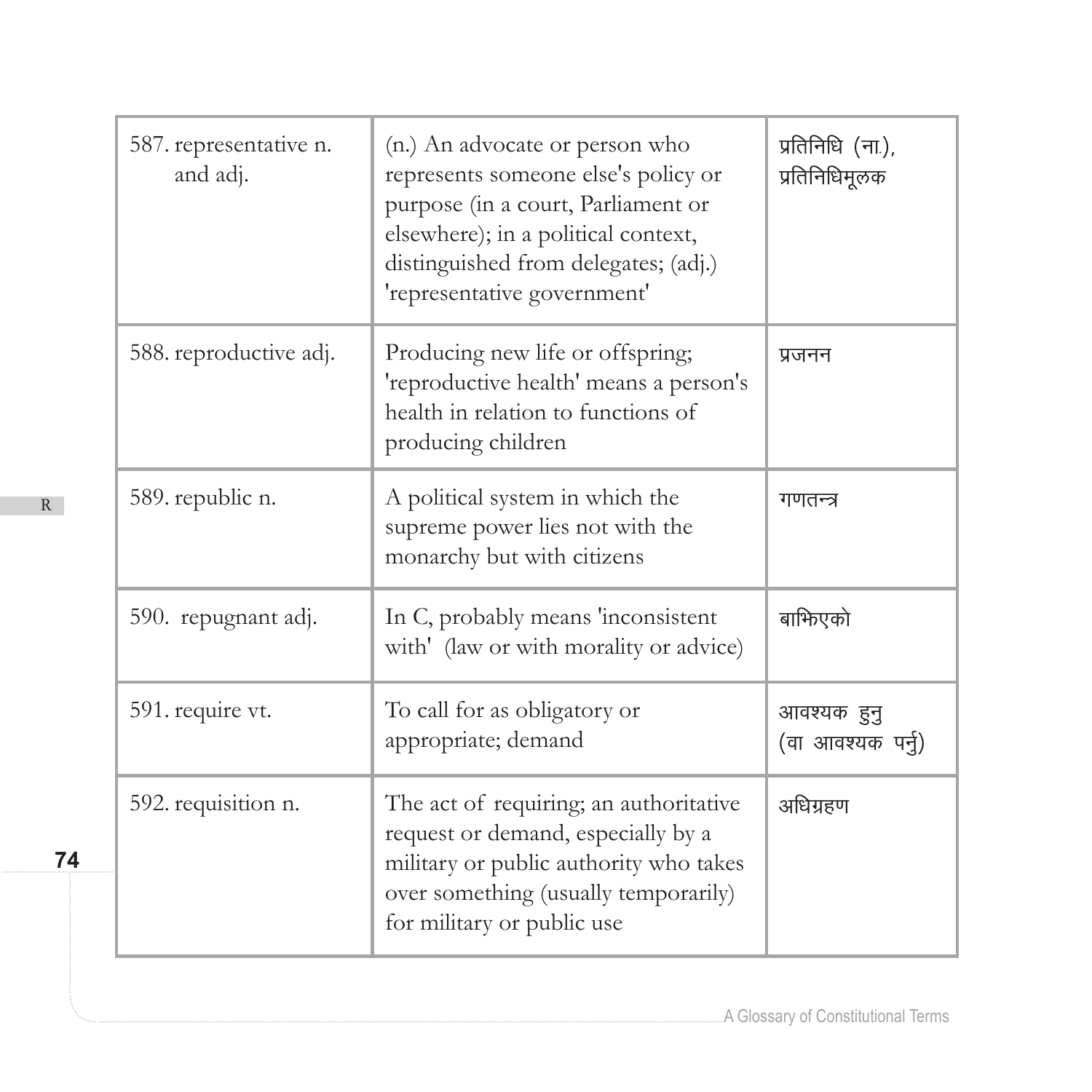| 593. reservations n.             | In India, the act of reserving a<br>certain number of positions for<br>specific groups: 'reservations of seats<br>for minorities in Parliament'; in C<br>elsewhere, more likely means doubts:<br>'if the president has reservations<br>about a bill' | आरक्षण (वा शंका)                                                |
|----------------------------------|------------------------------------------------------------------------------------------------------------------------------------------------------------------------------------------------------------------------------------------------------|-----------------------------------------------------------------|
| 594. reside vi.                  | In C, usually means to live: 'reside in<br>the country'                                                                                                                                                                                              | बसोबास गर्नु                                                    |
| 595. residual power n.<br>phrase | Power (usually to make laws, etc.) left<br>after others have been allocated                                                                                                                                                                          | अवशिष्ट अधिकार                                                  |
| 596. resignation* n.             | The act of resigning (from a post or<br>position)                                                                                                                                                                                                    | राजिनामा                                                        |
| 597. resolution n.               | A formal decision made by a body like<br>Parliament; determining a matter of<br>dispute: 'resolution of a dispute'                                                                                                                                   | निर्णय वा आदेश,<br>सङ्कल्प                                      |
| 598. resolve vt.                 | Reach a conclusion after a discussion<br>or deliberation                                                                                                                                                                                             | निर्णय गर्नु (वा<br>समाधान गर्नु)                               |
| 599. respect n. and vt.          | (n.) 'Respect for human rights, etc.'<br>means observance of and regard for;<br>'in respect of' means in relation to; (vt)<br>to honour (e.g. rights)                                                                                                | आदर (वा सम्मान)<br>(ना), आदर गर्नु (वा<br>सम्मान गर्नु) (क्रि.) |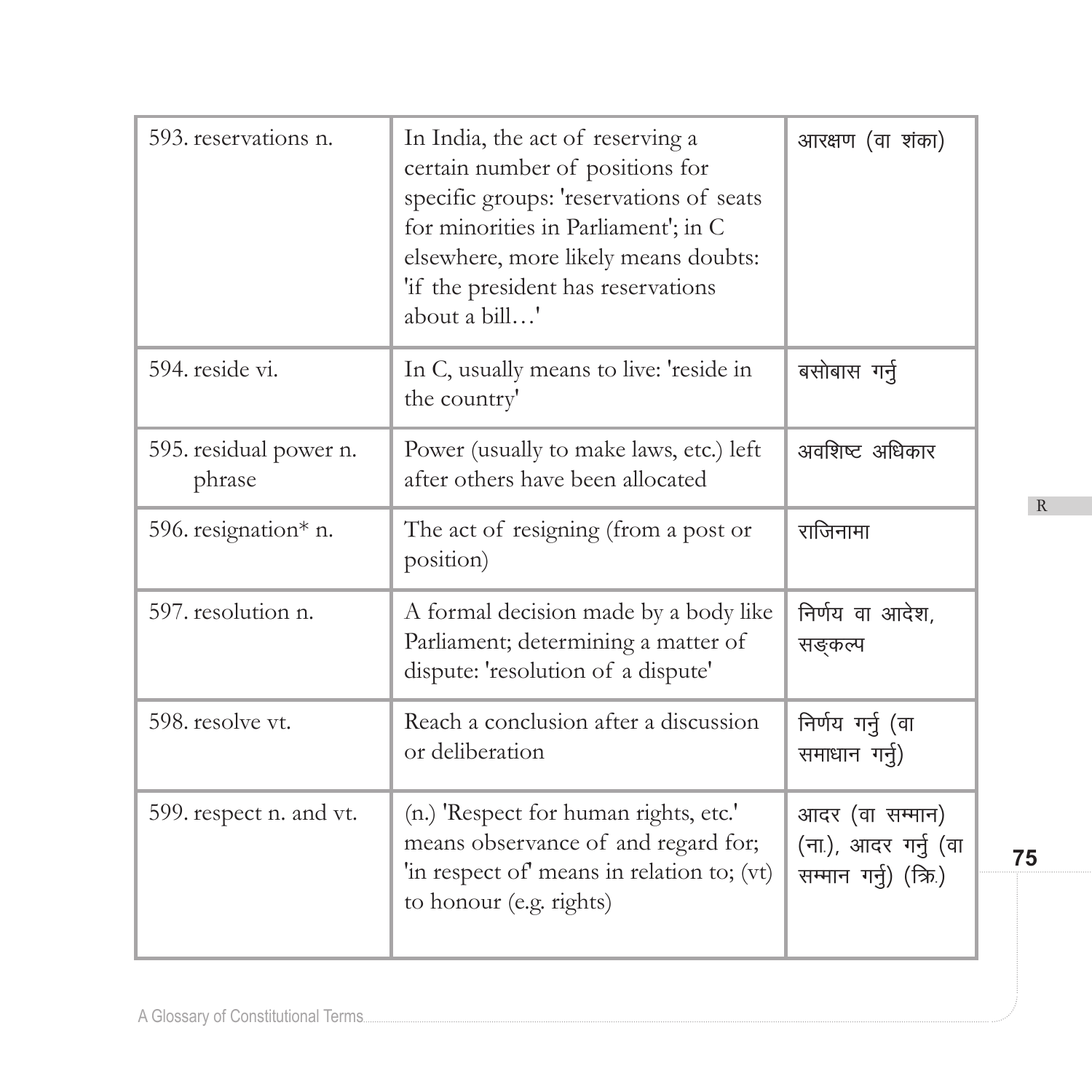| 600. responsible adj.              | Liable to be required to give account,<br>as of one's actions or of the<br>discharge of a duty or trust; similar<br>to accountable or having a duty:<br>'responsible for the administration of<br>justice' | जिम्मेवार                                             |
|------------------------------------|------------------------------------------------------------------------------------------------------------------------------------------------------------------------------------------------------------|-------------------------------------------------------|
| 601. responsibility n              | See responsible                                                                                                                                                                                            | उत्तरदायित्व<br>(संस्थागत),<br>जिम्मेवारी (व्यक्तिगत) |
| 602. retroactive adj.              | Having an effect on something that<br>happened in the past—used of law                                                                                                                                     | पहिलेदेखि नै लागु<br>हुने                             |
| 603. retrospective adj.            | Concerned with or related to the past:<br>'retrospective effect'                                                                                                                                           | भूप्रभावी (विगतको<br>सरोकार वा<br>विगतुसँग सम्बन्धित) |
| 604. revenue n.                    | Government income from taxation or<br>fees                                                                                                                                                                 | राजस्व                                                |
| 605. revolution n.                 | A far-reaching and rapid change<br>in ways of thinking and behaving;<br>the overthrow of a government by<br>unconstitutional means                                                                         | क्रान्ति                                              |
| 606. right adj.                    | (Of behaviour, actions, etc.) required<br>by law or duty                                                                                                                                                   | अधिकार (वा ठीक)                                       |
| 607. right to privacy n.<br>phrase | The right to keep certain things to<br>oneself                                                                                                                                                             | गोपनीयताको हक                                         |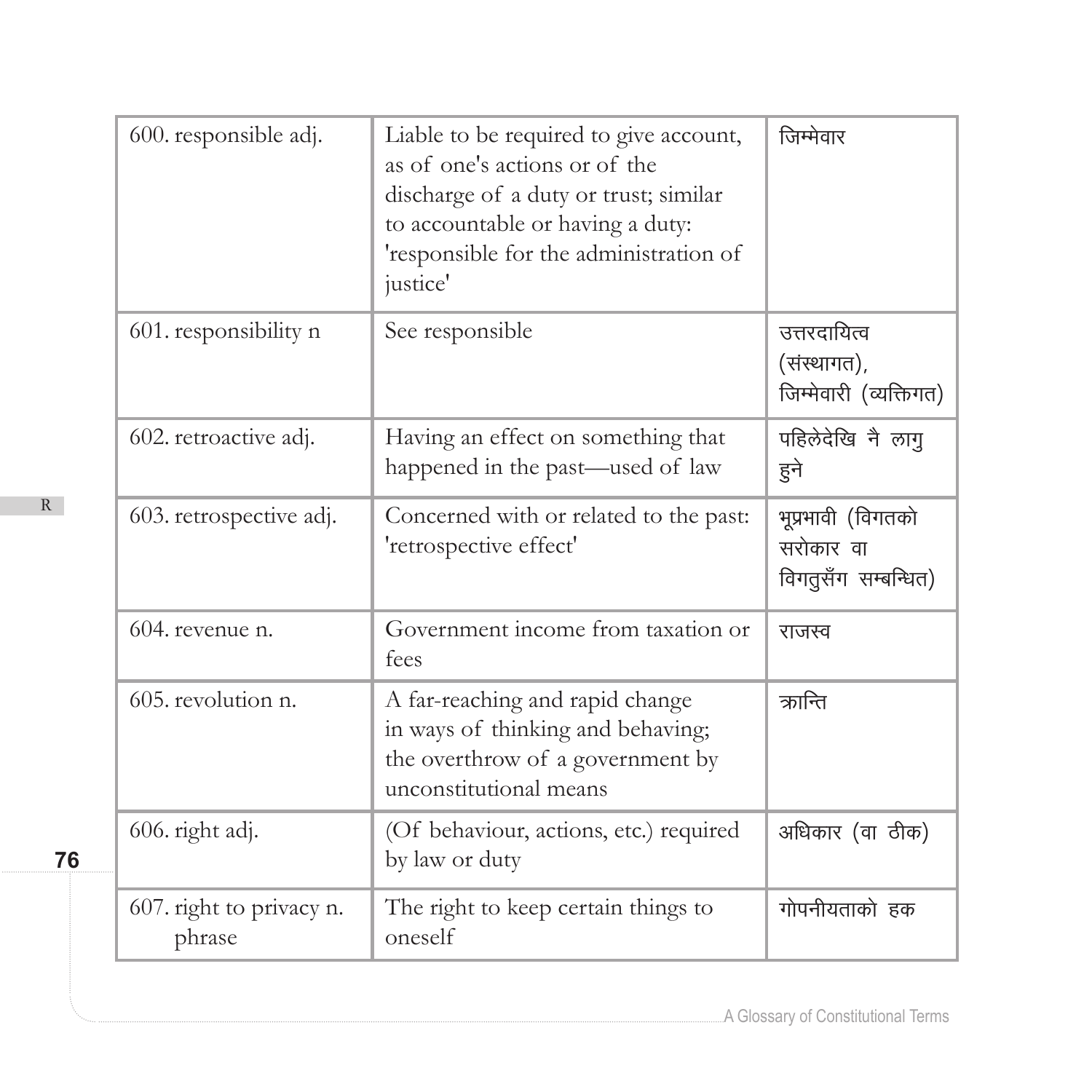| 608. rule of law* n.<br>phrase  | The condition in which every member<br>of society, including its ruler, accepts<br>the authority of the law; carries<br>implication that this applies equally to<br>government | कानुनी शासन                 |
|---------------------------------|--------------------------------------------------------------------------------------------------------------------------------------------------------------------------------|-----------------------------|
| 609. rule n.                    | A statement of what can or should be<br>done in particular circumstances (also<br>sometimes narrowly refers to rules of<br>court-to procedural rules)                          | नियम                        |
| 610. schedule* n.               | A programme of work to be done or<br>a programme of planned events; an<br>appendix to a statute or constitution<br>(see the appendix)                                          | अनुसूची (वा<br>कार्यतालिका) |
| 611. seat n.                    | A place in the membership of a<br>law-making assembly, a council or a<br>committee                                                                                             | आशन (वा नियुक्त<br>गर्नु)   |
| 612. secret ballot n.<br>phrase | A system of voting in which one's<br>choice of candidate is kept secret                                                                                                        | गोप्य मतदान                 |
| 613. section n.                 | A department of an organization,<br>institution, etc. or part of legislation<br>or a constitution (see the appendix)                                                           | शाखा (वा फाँट)              |
| 614. secular adj.               | Not religious: 'secular state' means a<br>state that does not have a state religion<br>(may have other implications too)                                                       | धर्म निरपेक्ष               |

S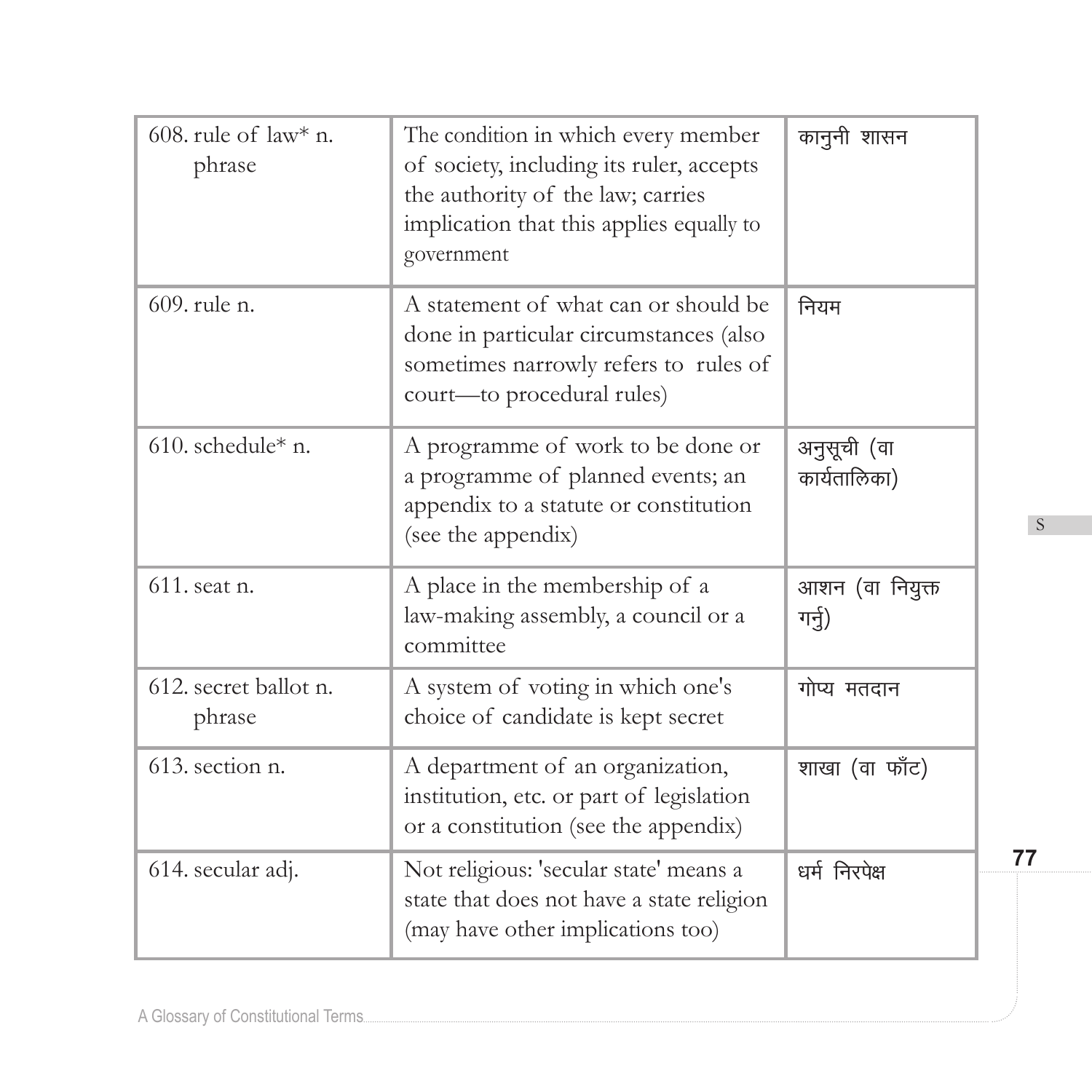| 615. security n. and adj.                | (n.) Safety of citizens; things of value<br>used as guarantee that one will pay<br>money owed; (adj.) 'security forces'<br>describes forces with the responsibility<br>to ensure the safety of people | सुरक्षा                      |
|------------------------------------------|-------------------------------------------------------------------------------------------------------------------------------------------------------------------------------------------------------|------------------------------|
| 616. sedition* n.                        | A criminal offence—through words<br>or actions—intended to make people<br>oppose the authority of the state                                                                                           | राजद्रोह                     |
| 617. seditious adj.                      | Having the intent that would amount<br>to the offence                                                                                                                                                 | राजद्रोही (वा पीडक)          |
| 618. self-determination<br>(right of) n. | The right of a nation, country or<br>people to decide what form of<br>government it will have or decide its<br>future                                                                                 | आत्मनिर्णय<br>(वा स्वनिर्णय) |
| 619. self-executing adj.                 | Used of treaty that has legal effect<br>without any need for national<br>legislation (literally means it needs<br>nothing else to be legally effective)                                               | स्वतः कार्यान्वयन हुने       |
| 620. self-government n.                  | The act of governing oneself (entirely<br>or to some extent) as a people or<br>country                                                                                                                | स्वायत्त शासन                |
| 621. self-governing adj.                 | Describes a territory that governs<br>itself                                                                                                                                                          | स्वशासन                      |
| 622. self-incriminating<br>adj.          | Suggesting by own statement or act<br>that one is guilty of crime, etc.: 'self-<br>incriminating evidence'                                                                                            | अपराध स्वीकारोक्ति           |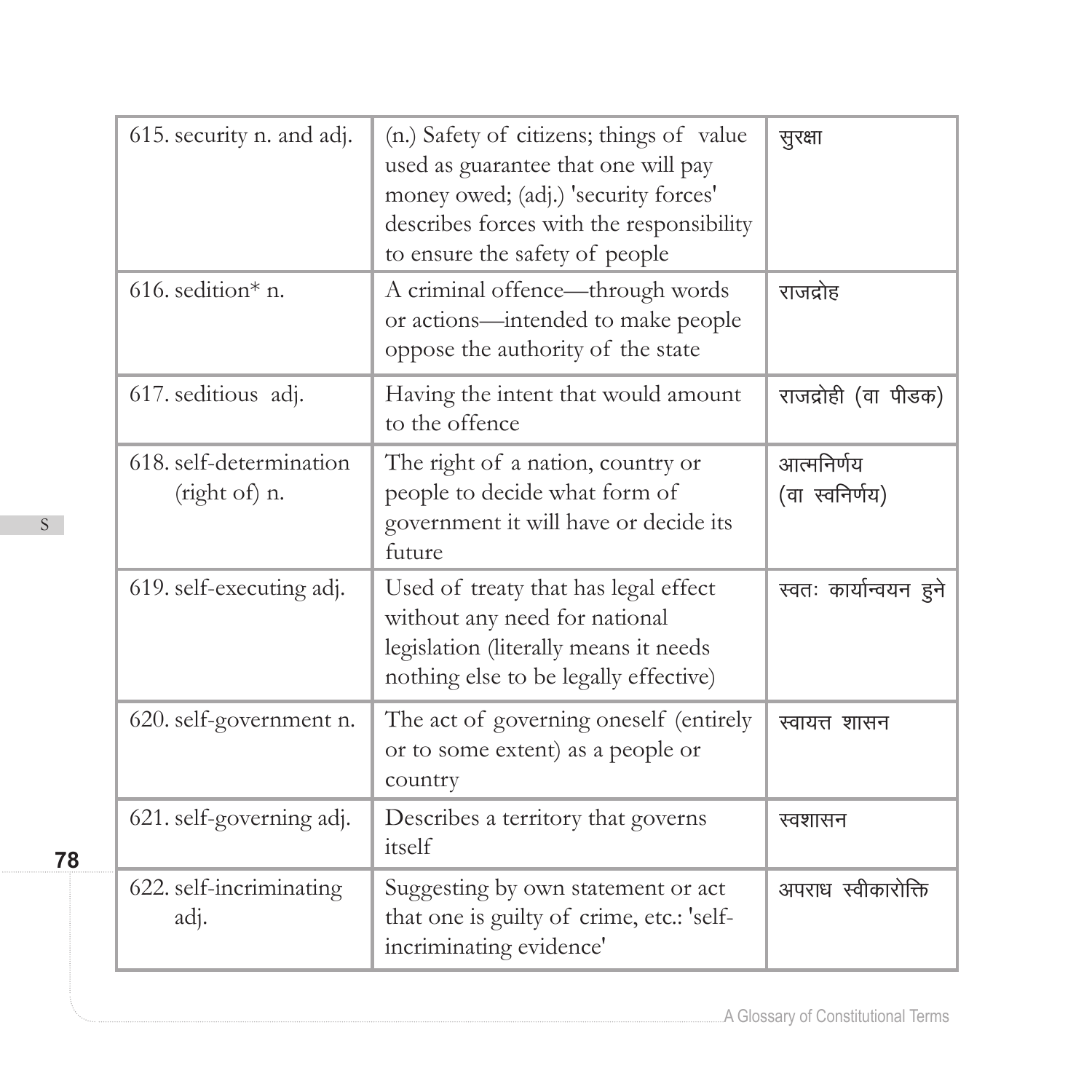| 623, self-incrimination<br>n. | The act of incriminating oneself:<br>'privilege against self-incrimination'                                                                                               | अपराध स्वीकार                                                                                    |
|-------------------------------|---------------------------------------------------------------------------------------------------------------------------------------------------------------------------|--------------------------------------------------------------------------------------------------|
| 624. senate n.                | The upper house of the law-making<br>assembly in some countries such as<br>France, USA, Australia, etc.                                                                   | सिनेट<br>(अमेरिका, फ्रान्स,<br>अस्ट्रेलियालगायतका<br>केही मुलुकहरूमा<br>संसद्को माथिल्लो<br>सदन) |
| 625. senator n.               | A member of the senate                                                                                                                                                    | सिनेटको सदस्य                                                                                    |
| 626. sentence n.              | The punishment given by a law court<br>after it finds someone guilty of an<br>offence                                                                                     | दण्ड, सजाय                                                                                       |
| 627. serfdom* n.              | The social and economic system<br>under which land is cultivated by<br>serfs; state of being serf (little<br>different from slave)                                        | बाँधा बनाउन<br>(बँधुवाको अर्थमा)                                                                 |
| 628. service n.               | Employment in duties or work for<br>another, especially for a government;<br>a government branch or department<br>and its employees: 'civil service'; an act<br>performed | सेवा                                                                                             |
| 629. servitude n.             | The state of being forced to work for<br>others and having no freedom                                                                                                     | पराधिनता                                                                                         |

S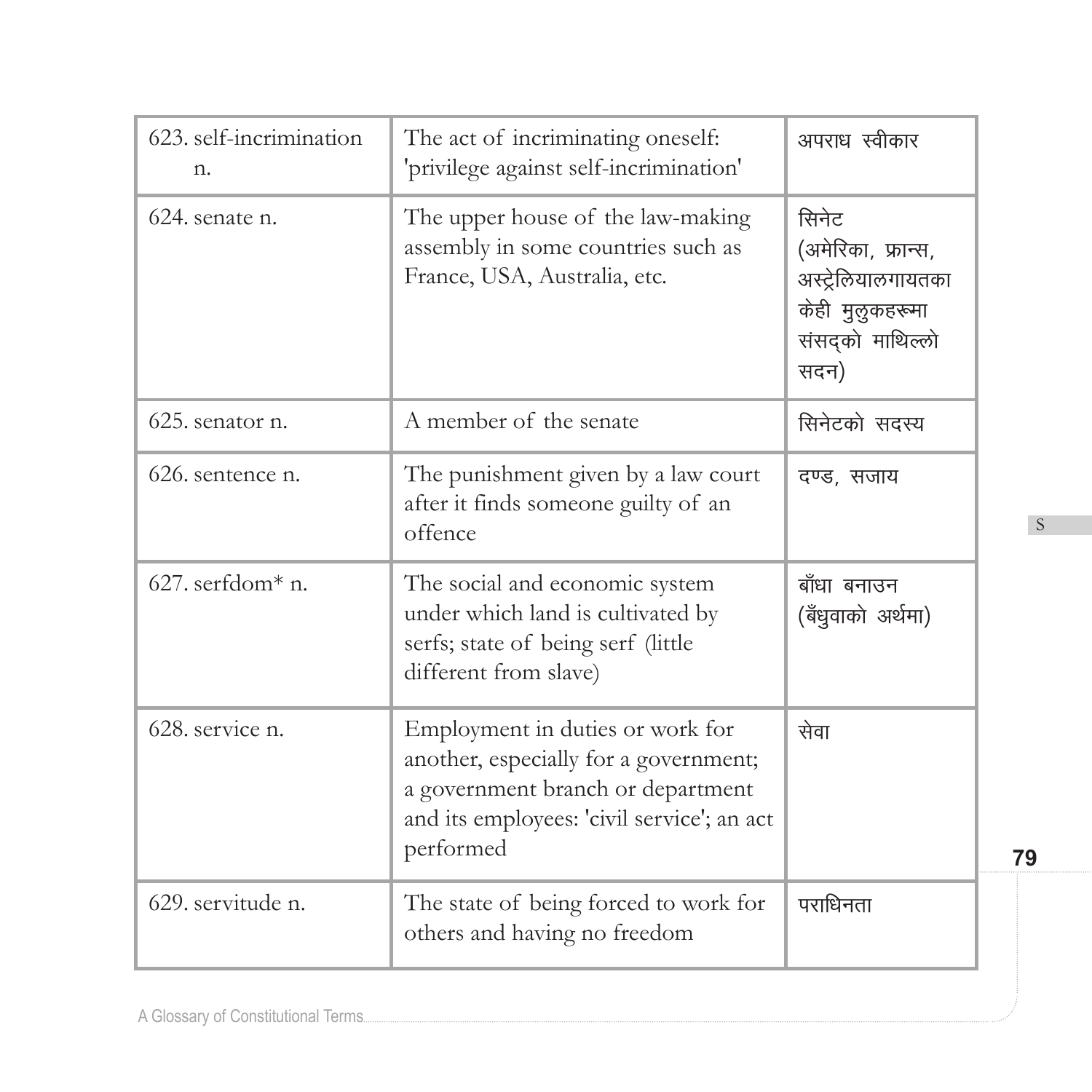| 630. session n.                             | A meeting for the execution of a<br>group's functions: 'parliamentary<br>session'                                                                                                               | अधिवेशन                    |
|---------------------------------------------|-------------------------------------------------------------------------------------------------------------------------------------------------------------------------------------------------|----------------------------|
| 631. sexual orientation<br>n. phrase        | Preference in sexual relations;<br>attraction to people of the opposite<br>sex, same sex or both                                                                                                | लैङ्गिक<br>अभिमुखीकरण      |
| 632. sexuality n.                           | Sexual behaviour. Now often used to<br>mean the way a person reacts sexually<br>to others (in all its implications); thus<br>includes, but not limited to, issues of<br>sexual preference       | लैङ्गिकता (वा यौन<br>आचरण) |
| 633. shall* v. aux                          | Indicating obligation to act (cf 'may')<br>(Note: in law, it has many shades of<br>meaning)                                                                                                     | गर्ने (वा गरिने)           |
| 634. single transferable<br>vote* n. phrase | A method of voting where voters<br>rank candidates in order, and<br>unneeded or unused votes are<br>transferred according to voters' stated<br>preferences (a proportional electoral<br>system) | एकल सङ्क्रमणीय<br>मत       |
| 635. sitting n.                             | A period during which a law court,<br>Parliament, etc. conducts its normal<br>business                                                                                                          | बैठक                       |
| 636. slavery* n.                            | The practice of having slaves                                                                                                                                                                   | दासत्व (वा दास<br>प्रथा)   |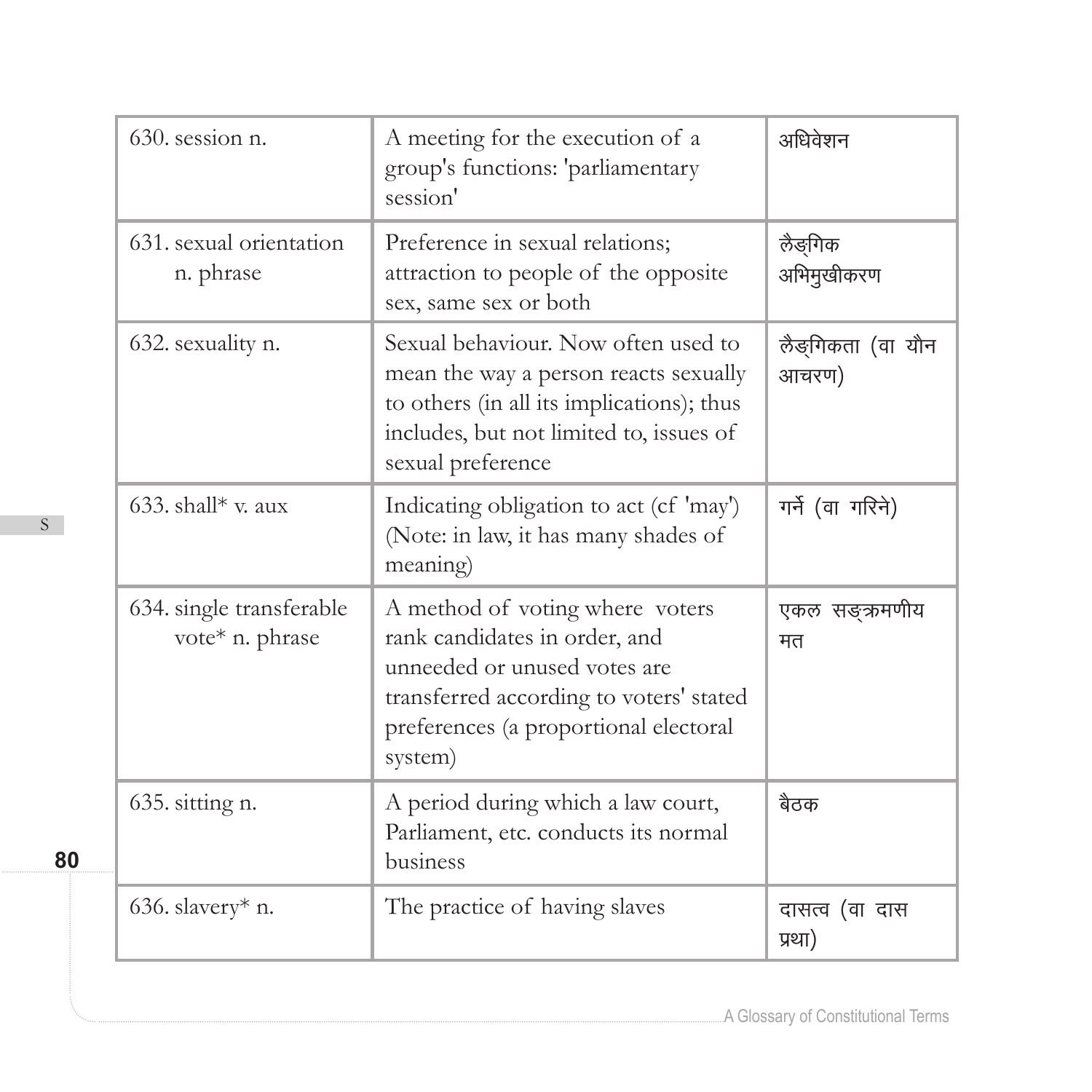| 637. society n.                          | The totality of social relationships<br>among humans; a group of<br>humans broadly distinguished from<br>other groups by mutual interests,<br>participation in characteristic<br>relationships, shared institutions and a<br>common culture | समाज                                                    |
|------------------------------------------|---------------------------------------------------------------------------------------------------------------------------------------------------------------------------------------------------------------------------------------------|---------------------------------------------------------|
| 638. sovereign* n. and<br>adj.           | (n.) A person with the highest power<br>in a country, especially a king or a<br>queen; (adj.) having no limit on power<br>(sovereign state, etc.) other than in the<br>constitution (not being a colony, etc.)                              | सार्वभौम                                                |
| 639. Speaker* n.                         | The person who holds the office with<br>the responsibility for chairing a law-<br>making assembly                                                                                                                                           | सभामुख (संविधानको<br>प्रयोग), वक्ता<br>(सामान्य अर्थमा) |
| 640. sphere n.                           | A range or extent of interest, activity,<br>influence, etc.                                                                                                                                                                                 | क्षेत्र (प्रभाव, अधिकार<br>आदिको)                       |
| 641. Standing<br>Committee* n.<br>phrase | Remaining in force (permanent; one<br>that meets regularly)                                                                                                                                                                                 | स्थायी समिति                                            |
| 642. Standing Orders n.<br>phrase        | A set of rules that remain in force<br>until the rules are specifically changed<br>or withdrawn, especially relating to<br>parliamentary procedure                                                                                          | स्थायी आदेश                                             |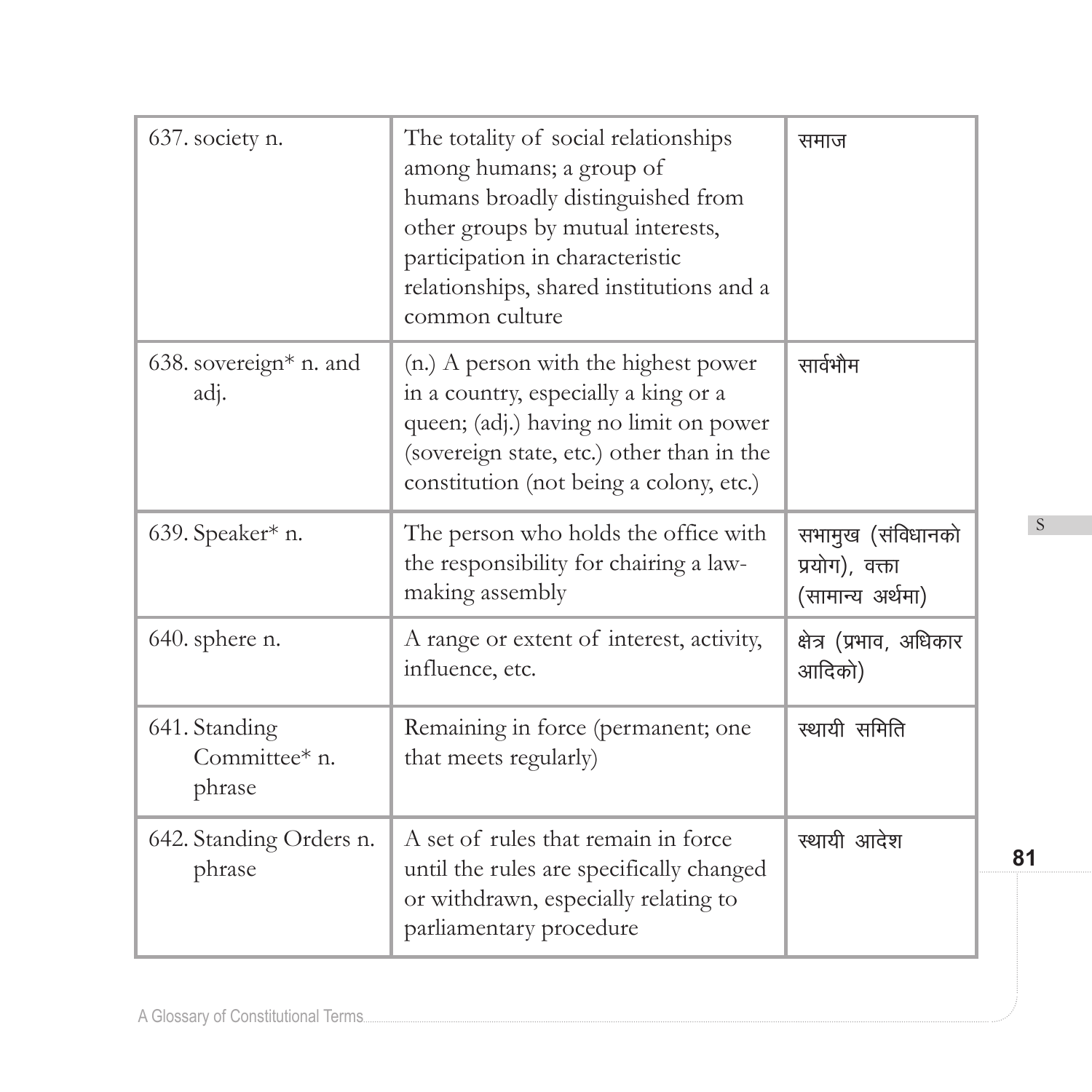| 643, state n.                            | An organized political community<br>with its government in a sovereign<br>state or a constituent unit of a<br>federation                                                             | राज्य                                           |
|------------------------------------------|--------------------------------------------------------------------------------------------------------------------------------------------------------------------------------------|-------------------------------------------------|
| 644, state of<br>emergency* n.<br>phrase | Situation officially declared in a<br>country due to certain conditions<br>whereby certain extra powers are<br>given to the executive                                                | सङ्कटकाल                                        |
| 645. statute n.                          | Usually refers to enactment<br>(sometimes the rules governing some<br>body such as a university)                                                                                     | विधान                                           |
| 646. structured adj.                     | The state of being well planned or<br>organized                                                                                                                                      | व्यवस्थित                                       |
| 647. structure n.                        | A particular system, pattern,<br>procedure or institution (e.g. of<br>government); a man-made object such<br>as building, shelter, etc.                                              | संरचना (वा ढाँचा)                               |
| 648. subject n. and adj.                 | (n.) Any member of a state apart from<br>its supreme ruler; 'subject of' means<br>dealt with by (of law, etc.); (adj.) under<br>some person, authority or power:<br>'subject people' | रैती वा प्रजा<br>(कसैको अधीनमा<br>रहेको अर्थमा) |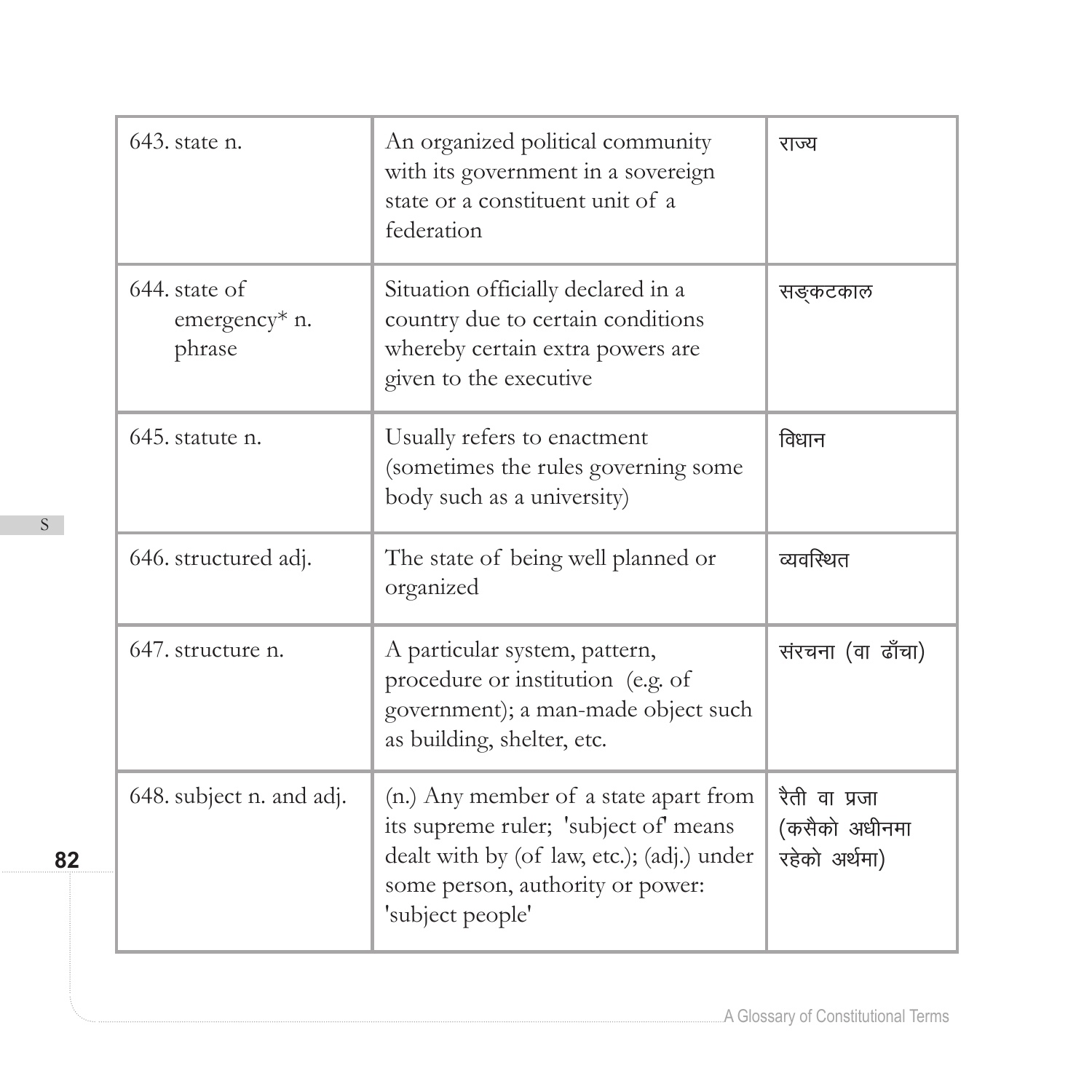| 649. subject to* vt. and<br>n.   | (vt.) Required to obey something or<br>somebody; (n.) under the authority<br>of something or somebody;<br>sometimes introduces qualification to<br>a statement: 'subject to the following<br>article' | अन्तर्गत रही<br>(संविधानको प्रयोग),<br>बाध्य गराउनु<br>(सामान्य अर्थमा) |
|----------------------------------|-------------------------------------------------------------------------------------------------------------------------------------------------------------------------------------------------------|-------------------------------------------------------------------------|
| 650. subjected [to] vt.          | Made the subject of something<br>unpleasant: 'subjected to forced<br>experiments'                                                                                                                     | इच्छाविरूद्ध वा<br>बलपूर्वक काममा<br>लगाउन्                             |
| 651. submissions n.              | Documents/arguments formally<br>presented                                                                                                                                                             | दर्ता वा प्रस्तुती                                                      |
| 652. submit [to] vt. and<br>vi.  | (vt.) To suggest or argue; (vi.) (less<br>likely) to recognize superiority of:<br>'submit to authority'                                                                                               | प्रस्तुत गर्नु                                                          |
| 653. subordinate* n.<br>and adj. | (adj.) Lower in rank or position:<br>'subordinate legislation' means<br>legislation (rules regulatios, etc.) made<br>under authority of a statute but not by<br>Parliament                            | मातहत (वा सहायक)                                                        |
| 654. subparagraph n.             | A part of a paragraph (see the<br>appendix)                                                                                                                                                           | अनुच्छेदको भाग                                                          |
| 655. subsection n.               | A part of a statutory section (see the<br>appendix)                                                                                                                                                   | उपदफा                                                                   |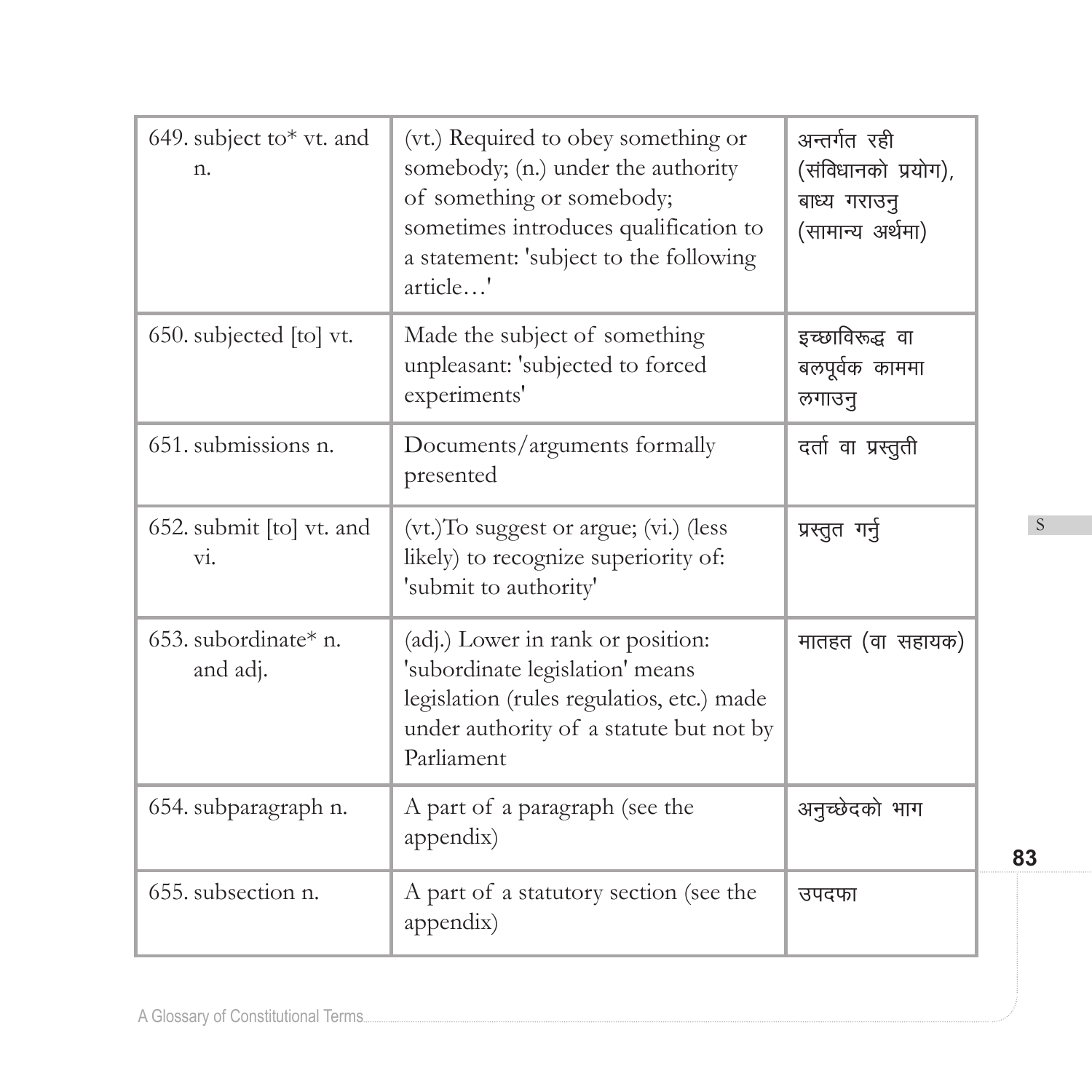| 656. subsidiarity n.                      | The principle that powers should<br>be exercised at the lowest level<br>of government at which they can<br>effectively be exercised (European<br>Union principles adopted in some<br>countries with devolution)             | परिपूरकता (वा<br>सन्निकटता)   |
|-------------------------------------------|-----------------------------------------------------------------------------------------------------------------------------------------------------------------------------------------------------------------------------|-------------------------------|
| 657. subsidiary n. and<br>adj.            | (n.) A company owned by another;<br>(adj.) lower 'subsidiary legislation'<br>means subordinate legislation                                                                                                                  | सहायक (वा<br>परिपूरक/सन्निकट) |
| 658. summoning vt.                        | Calling another in an official matter,<br>such as to attend a court hearing                                                                                                                                                 | आह्वान                        |
| 659. supplementary<br>estimate* n. phrase | Additional sum estimated and for<br>which authorization is sought from<br>the legislature                                                                                                                                   | पूरक अनुमान                   |
| 660. supreme adj.                         | Highest (of courts, commanders, etc.)                                                                                                                                                                                       | सर्वोच्च                      |
| 661. supreme<br>commander* n.<br>phrase   | The supreme above the commander-<br>in-chief of the army/military (used in<br>Nepal for the position of the king, and<br>in some countries for the commander<br>of combined forces: 'Supreme<br>Commander of Allied Forces' | परमाधिपति                     |
| 662. Supreme Court n.<br>phrase           | The highest court (formal title in<br>many countries)                                                                                                                                                                       | सर्वोच्च अदालत                |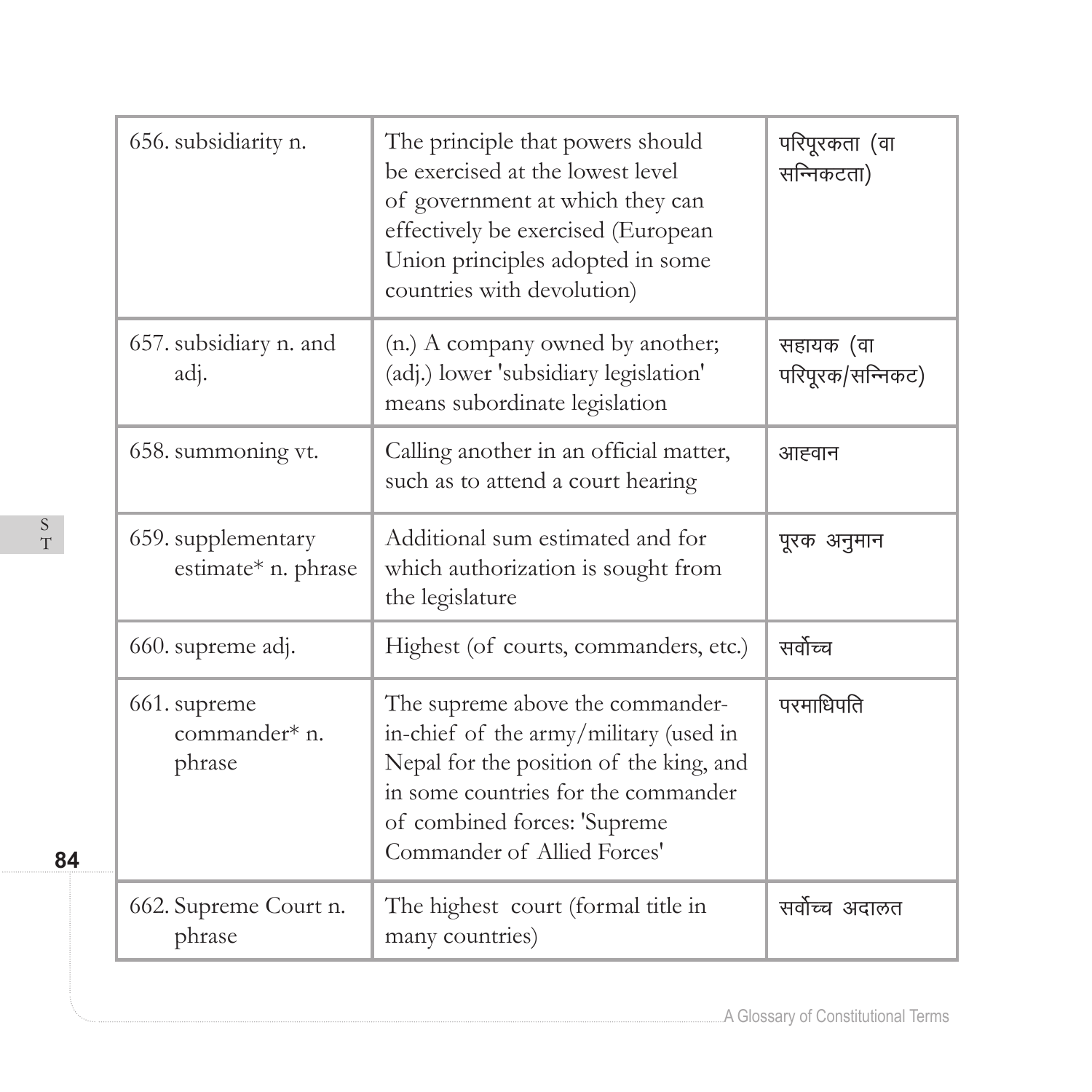| $663. \text{ tax}^*$ n. and vt.     | Levy or money to be legally paid to<br>the government not in return for<br>services; (v) to impose tax | कर                                |
|-------------------------------------|--------------------------------------------------------------------------------------------------------|-----------------------------------|
| 664. taxation n.                    | Raising money by taxes                                                                                 | कर प्रणाली                        |
| 665. tenure n.                      | A legally prescribed period for<br>holding a public position; (rare)<br>system of land holding         | कार्यकाल (वा<br>पदावधि)           |
| 666. tenure of office*<br>n. phrase | A legally prescribed period for<br>holding an office                                                   | पदावधि                            |
| 667. term n.                        | A period of time; provision of<br>agreement                                                            | अवधि (वा म्याद)                   |
| $668$ term of office* n.<br>phrase  | A fixed period of time for holding an<br>office                                                        | पदावधि                            |
| 669. terms (in terms of)<br>n.      | Used in South Africa to mean<br>'according to or under' a law or C                                     | अनुसार (वा<br>प्रावधान)           |
| 670. terminate vt.                  | In C, would be transitive verb<br>meaning to bring to an end: 'terminate<br>an appointment'            | समाप्त गर्नु (वा<br>अन्त्य गर्नु) |
| 671. termination n.                 | The act of ending something                                                                            | समाप्ति                           |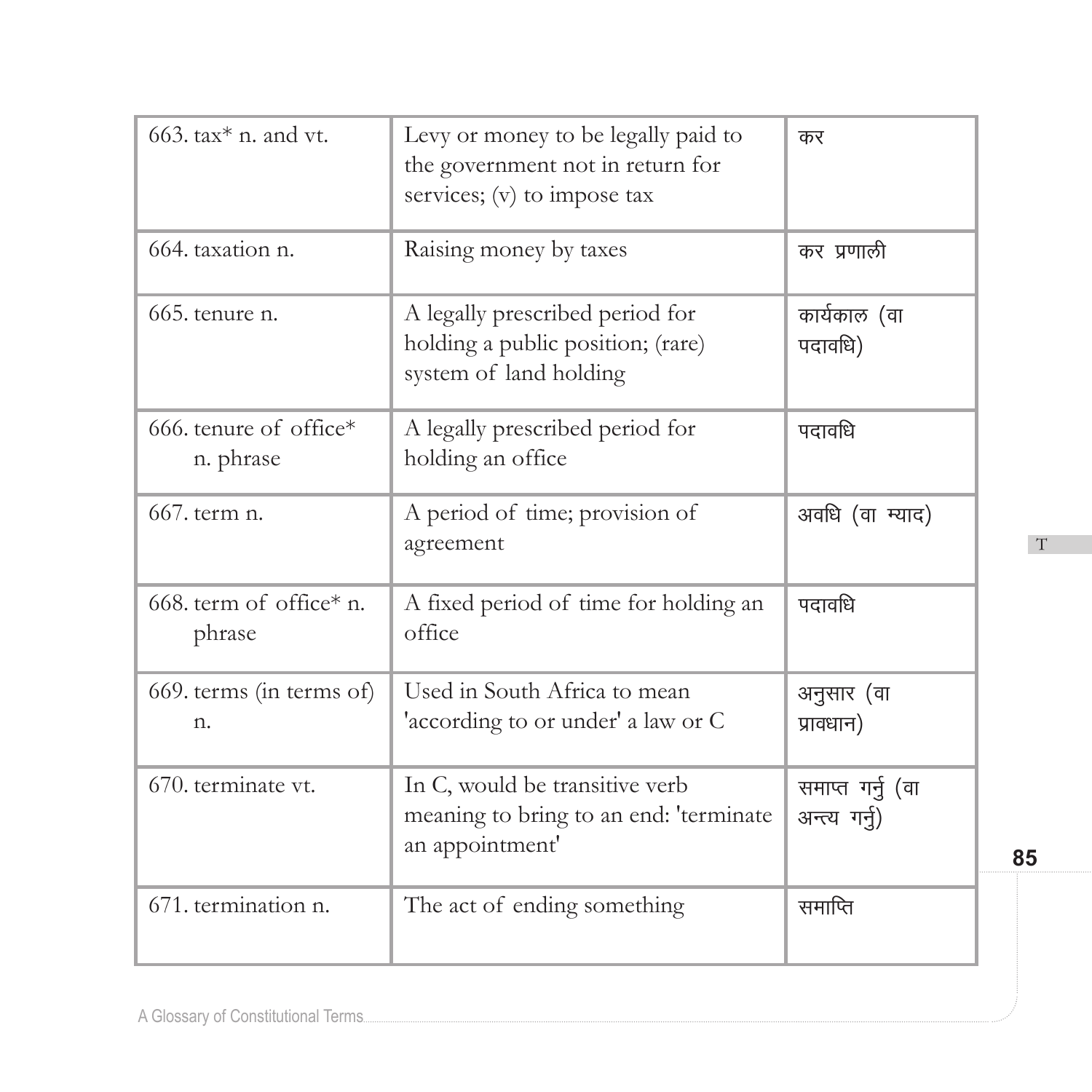| 672. territory n.                                     | The geographical area (e.g. under the<br>jurisdiction of a sovereign state): 'the<br>territory of Nepal comprises'; a<br>part of a federal system with limited<br>powers (as in Canada and Australia)                                 | क्षेत्र                                                     |
|-------------------------------------------------------|---------------------------------------------------------------------------------------------------------------------------------------------------------------------------------------------------------------------------------------|-------------------------------------------------------------|
| 673. tie* n.                                          | Equality of votes                                                                                                                                                                                                                     | मत बराबर हुनु<br>(वा सामाजिक<br>सम्बन्ध, सामान्य<br>अर्थमा) |
| 674. tier of government<br>n. phrase                  | Level of government                                                                                                                                                                                                                   | सरकारी तह                                                   |
| $675$ , title* n.                                     | A formal appellation attached to the<br>name of a person or family by virtue<br>of office, rank, hereditary privilege,<br>noble birth or attainment, or used as<br>a mark of respect; the heading that<br>names a document or statute | उपाधि, शीर्षक,<br>पदवी                                      |
| 676. torture vt. and n.                               | Physical/mental treatment of an<br>extreme kind: 'right not to be tortured'                                                                                                                                                           | यातना                                                       |
| 677. traffic (in human<br>beings*) n., vi. and<br>vt. | Implies illegal trade (in drugs, animals<br>or human beings)                                                                                                                                                                          | बेचबिखन (मानव),<br>ओसारपसार (लागु<br>पदार्थ)                |
| 678. transformation n.                                | A major qualitative change                                                                                                                                                                                                            | रूपान्तरण                                                   |

A Glossary of Constitutional Terms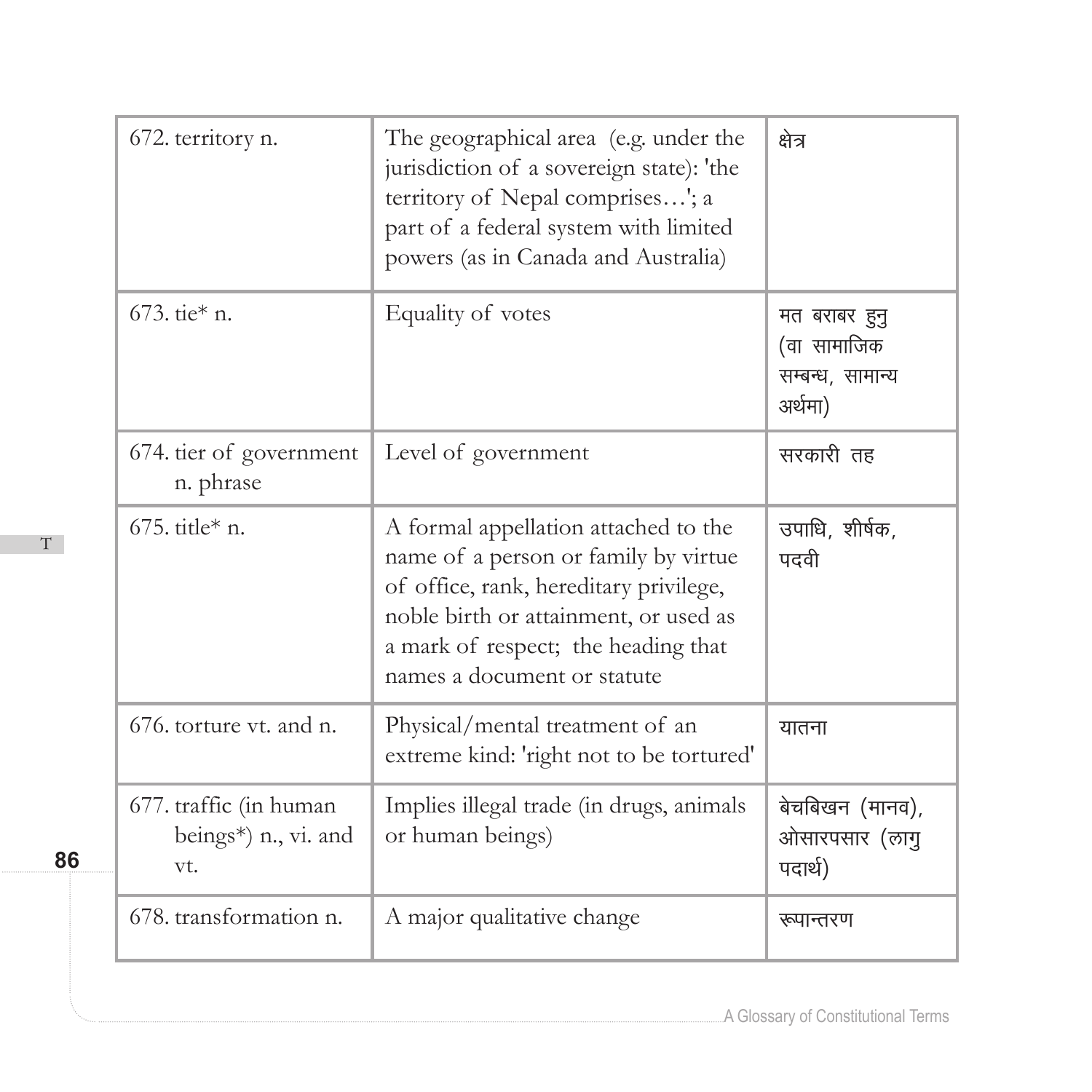| 679. transition n.   | The process or period of changing<br>from one state or condition to<br>another ('transitional provisions' in a<br>constitution cover the move from one<br>constitution to another)                                                          | सङ्क्रमण                                                  |
|----------------------|---------------------------------------------------------------------------------------------------------------------------------------------------------------------------------------------------------------------------------------------|-----------------------------------------------------------|
| 680. transparency n. | The state or quality of being<br>transparent; in C, usually used of<br>government processes being open to<br>public scrutiny                                                                                                                | पारदर्शिता                                                |
| $681.$ treaty* n.    | An agreement between countries<br>and international bodies, binding in<br>international law                                                                                                                                                 | सन्धि-सम्फौता                                             |
| 682. trial n.        | Legal proceedings consisting of the<br>judicial examination of issues by a<br>competent tribunal                                                                                                                                            | सुनुवाइ                                                   |
| 683. tribe n.        | A group of people related by blood or<br>marriage (larger than a clan)                                                                                                                                                                      | जाति                                                      |
| 684. tribunal* n.    | A decision making body, similar to<br>a court, sometimes for a specific<br>purpose, perhaps unofficial or at a<br>lower level: 'legislation must provide<br>for the review of administrative action<br>by a court or an impartial tribunal' | अदालत (वा खास<br>कुराको निर्णयका<br>लागि बनाइएको<br>आयोग) |
| 685. ultra vires L   | Beyond the legal power or authority<br>of a person or official or body, etc.                                                                                                                                                                | अधिकार बाहिरको<br>कुरा                                    |

U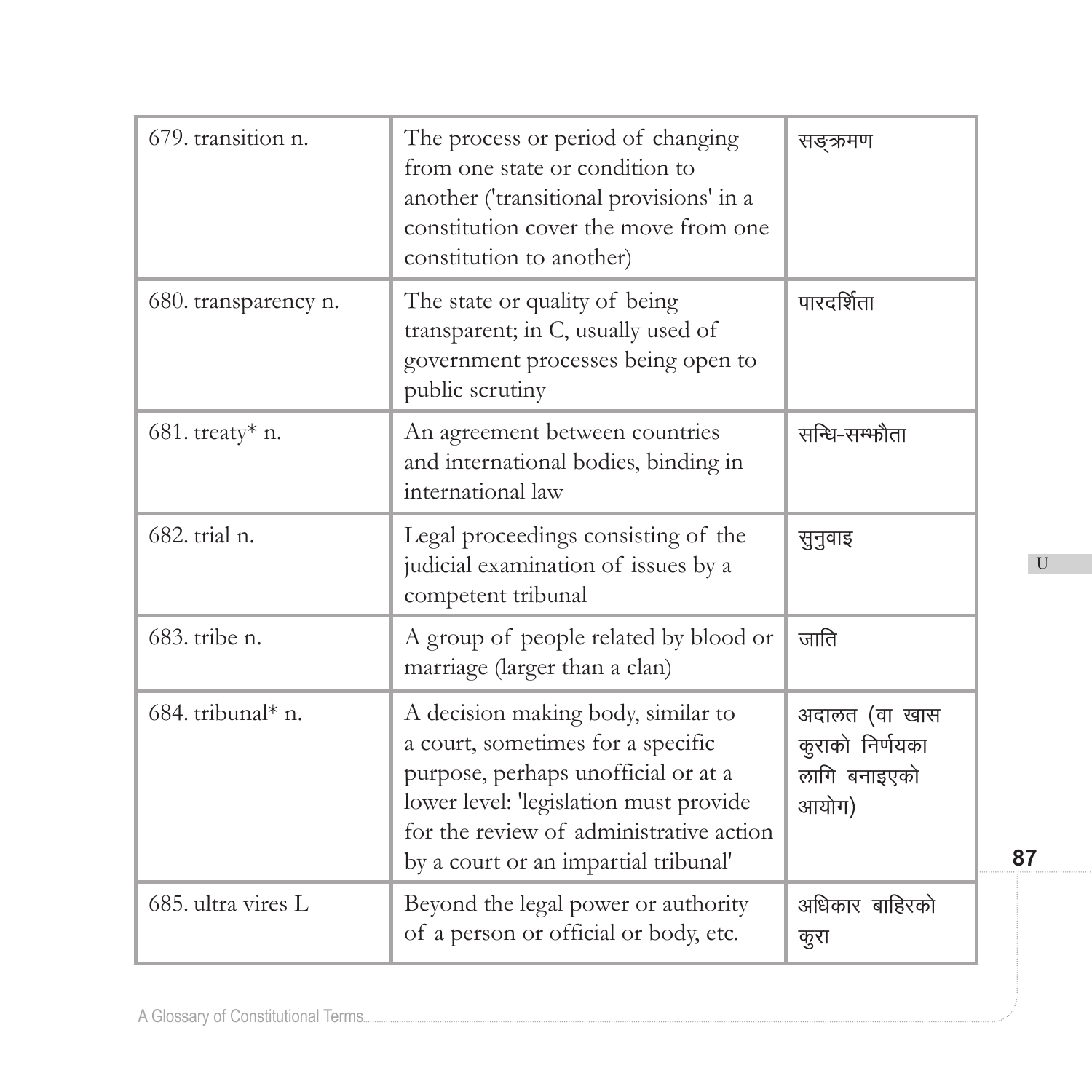| 686. unanimous adj.           | Sharing the same opinions or views                                                                                           | सर्वसम्मत                                |
|-------------------------------|------------------------------------------------------------------------------------------------------------------------------|------------------------------------------|
| 687. unconstitutional<br>adj. | Contrary to the provisions of the<br>constitution                                                                            | असंवैधानिक                               |
| 688. unfairly adv.            | Not rightly or justly (suggests lack of<br>balance)                                                                          | अन्यायपूर्ण                              |
| 689. unicameral adj.          | (Legislature) composed of one<br>chamber                                                                                     | एकसदनात्मक                               |
| 690. union n.                 | Unit formed from others, or of<br>people: 'Union of India'; 'trade union'                                                    | संघ                                      |
| 691. unity n.                 | The quality of being united into one                                                                                         | एकता                                     |
| 692. unitary adj.             | Characterized by or constituting a<br>form of government in which power<br>is held by one central authority (not<br>federal) | एकात्मक                                  |
| 693. unreasonable adj.        | Not fair to others; what any<br>reasonable person would not do                                                               | तर्कसङ्गत नभएको,<br>बेमुनासिब            |
| 694. untouchable              | Defiling to the touch; especially used<br>in traditional Hindu belief to refer to<br>the lowest caste or castes              | अछुत                                     |
| 695. uphold vt.               | Support-traditions, laws, etc.                                                                                               | पालना                                    |
| 696. vacant adj.              | Without an occupant or incumbent                                                                                             | रिक्त                                    |
| 697. valid adj.               | Probably in C, means not conflicting<br>with law; well based or logical; sound                                               | मान्य (वा वैध/कानुनी<br>मान्यता प्राप्त) |

A Glossary of Constitutional Terms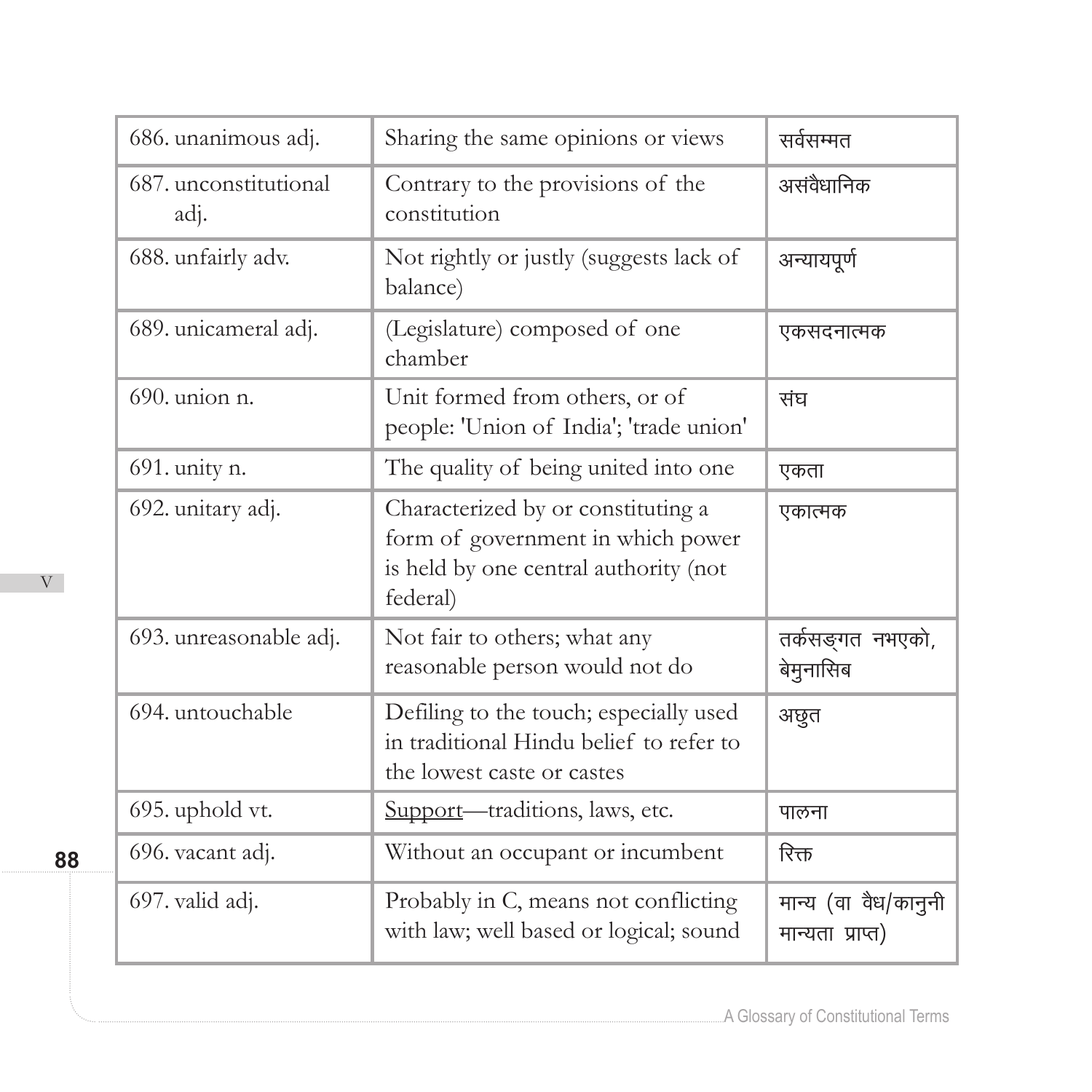| 698. verdict n.         | The decision of a court (or in some<br>countries a jury). Used of criminal cases                                                                                                                                                                                     | फैसला                                             |
|-------------------------|----------------------------------------------------------------------------------------------------------------------------------------------------------------------------------------------------------------------------------------------------------------------|---------------------------------------------------|
| $699.$ vest vt.         | To place legal power or right in a person<br>or body (e.g. Parliament is vested with<br>the power of making laws, or property is<br>vested in a person, or 'executive power is<br>vested in the head of state', etc.). Note:<br>most often seen in the form 'vested' | अधिकार प्राप्त (वा<br>निहित)                      |
| 700. veto n.            | Valid power that one can exercise to<br>block a decision (e.g. the power that a<br>head of state has to reject a bill passed<br>by the legislature)                                                                                                                  | विशेषाधिकार                                       |
| 701. victim n.          | A person who suffers from some<br>adverse circumstance: 'victim of<br>crime'; 'victim of injustice'                                                                                                                                                                  | पीडित                                             |
| 702. violate vt.        | To fail to respect something; to break<br>the rule                                                                                                                                                                                                                   | हनन हुनु, उल्लङ्घन<br>गर्नु                       |
| 703. vote vi and n.     | (vi.) To formally indicate one's choice<br>in an election or a referendum; (vi.)<br>to officially allocate money (the<br>legislature votes money); (n.) a head<br>of money so allocated                                                                              | मत दिनु (क्रि.), मत<br>$(\overline{\mathcal{H}})$ |
| 704. Vote of Credit* n. | Technical term (including in the Indian<br>and Nepali Constitutions) meaning<br>money voted to government on credit<br>or trust, with few details given                                                                                                              | उधारो (पेश्की खर्च)                               |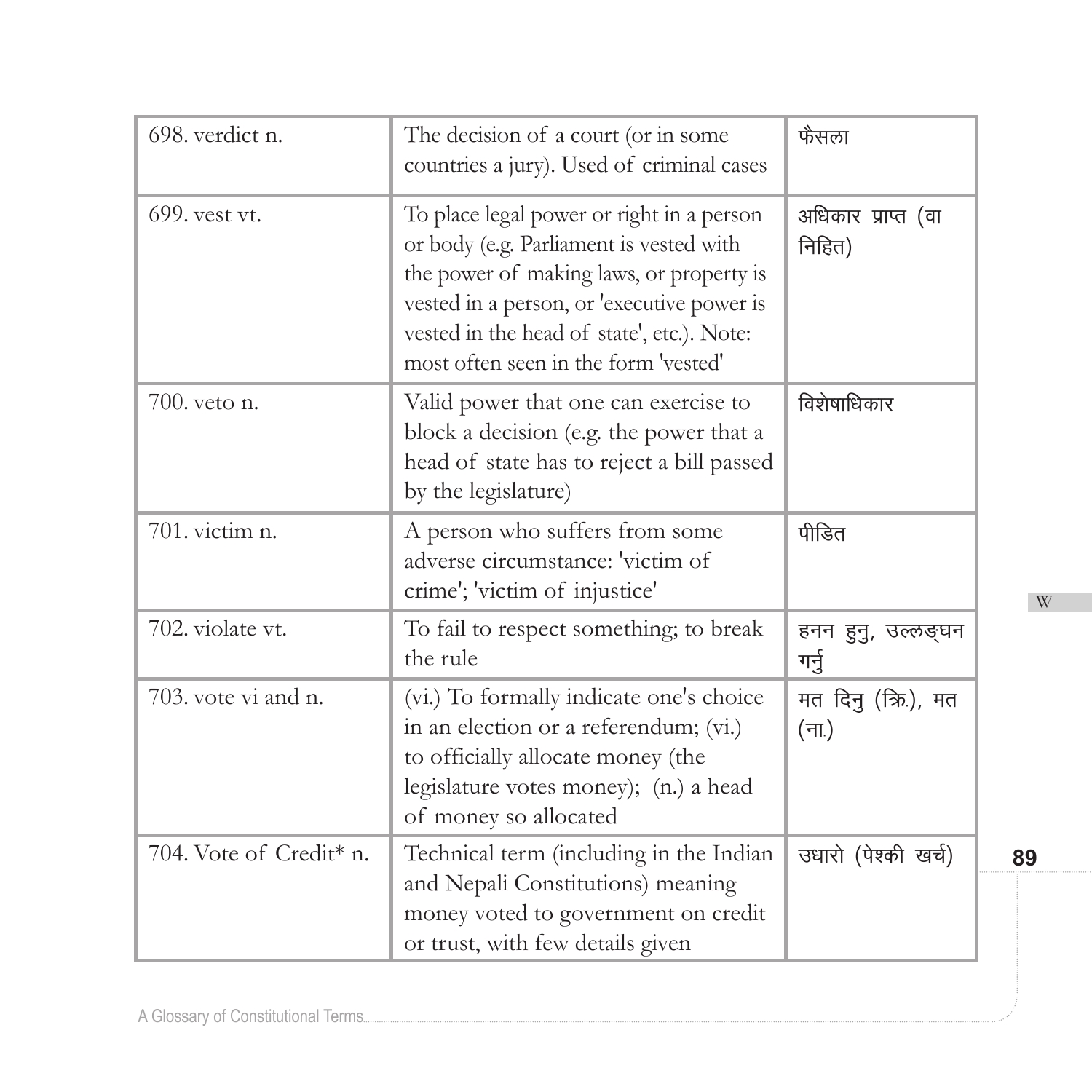| $705$ . voters n.                           | People who vote or have the right to<br>vote                                                | मतदाता                       |
|---------------------------------------------|---------------------------------------------------------------------------------------------|------------------------------|
| 706. voting vi.                             | Casting one's vote                                                                          | मतदान                        |
| 707. warrant $*$ n.                         | A written order from some authority<br>(the king, a judge, etc.)                            | आदेश पुर्जी                  |
| 708. weaker sections n.<br>phrase           | Used in the Indian Constitution to<br>refer to disadvantaged groups                         | कमजोर वा<br>सुविधाविहीन वर्ग |
| 709. well-being adj.                        | A state of being happy, healthy:<br>'economic/psychological well-being'                     | सम्पन्नता                    |
| 710. without<br>prejudicing* adv.<br>phrase | Without adversely influencing or<br>predetermining consequences                             | प्रतिकूल नहुने गरी           |
| 711. without prejudice<br>[to] adv. phrase  | Without affecting (e.g. another's<br>right)                                                 | प्रतिकूल नहुने               |
| 712. witness n.                             | Someone who sees an event and<br>reports what happened, especially in<br>court proceedings. | साक्षी                       |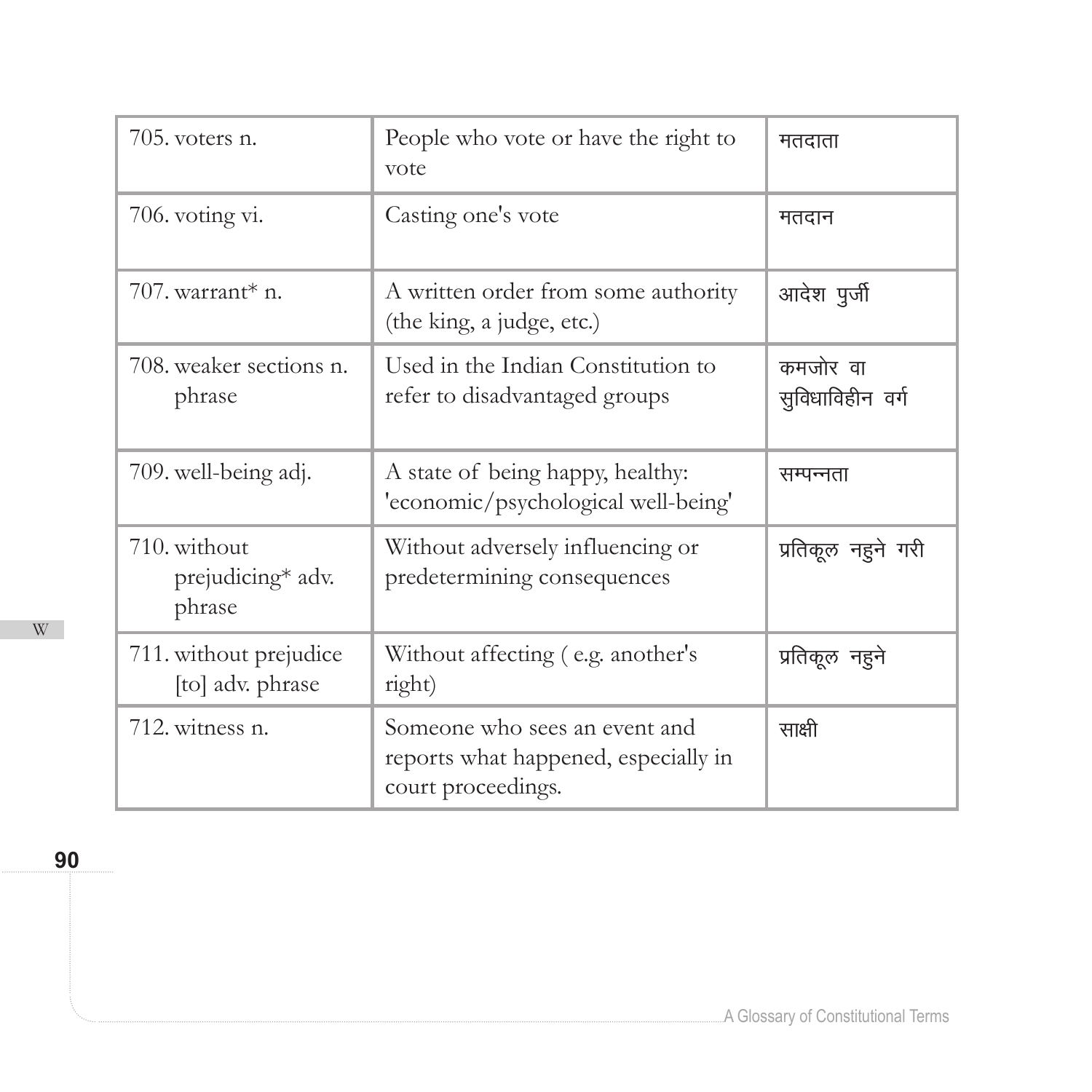## Appendix: Names of Parts of Legislation in English

- An ordinary statute in many systems (UK, India, etc.) is divided into sections, which can be divided into sub-sections, sub-subsections and paragraphs. Even the shortest statute must have at least one section.
- Sections may be grouped into parts.
- Constitutions in some countries is treated the same way as an ordinary statute; in other countries the main elements are termed 'articles' not sections; an article is divided into clauses, sub-clauses and paragraphs. A constitution may sometimes be divided into chapters (an expression not used for statutes in the UK because each statute is a chapter).
- A statute or a constitution may have appendices usually called schedules; these are divided into paragraphs, sub-paragraphs.
- Preamble—used in treaties and constitutions but rarely now in statutes (but still used in Nepal).
- Terminology is not uniform.